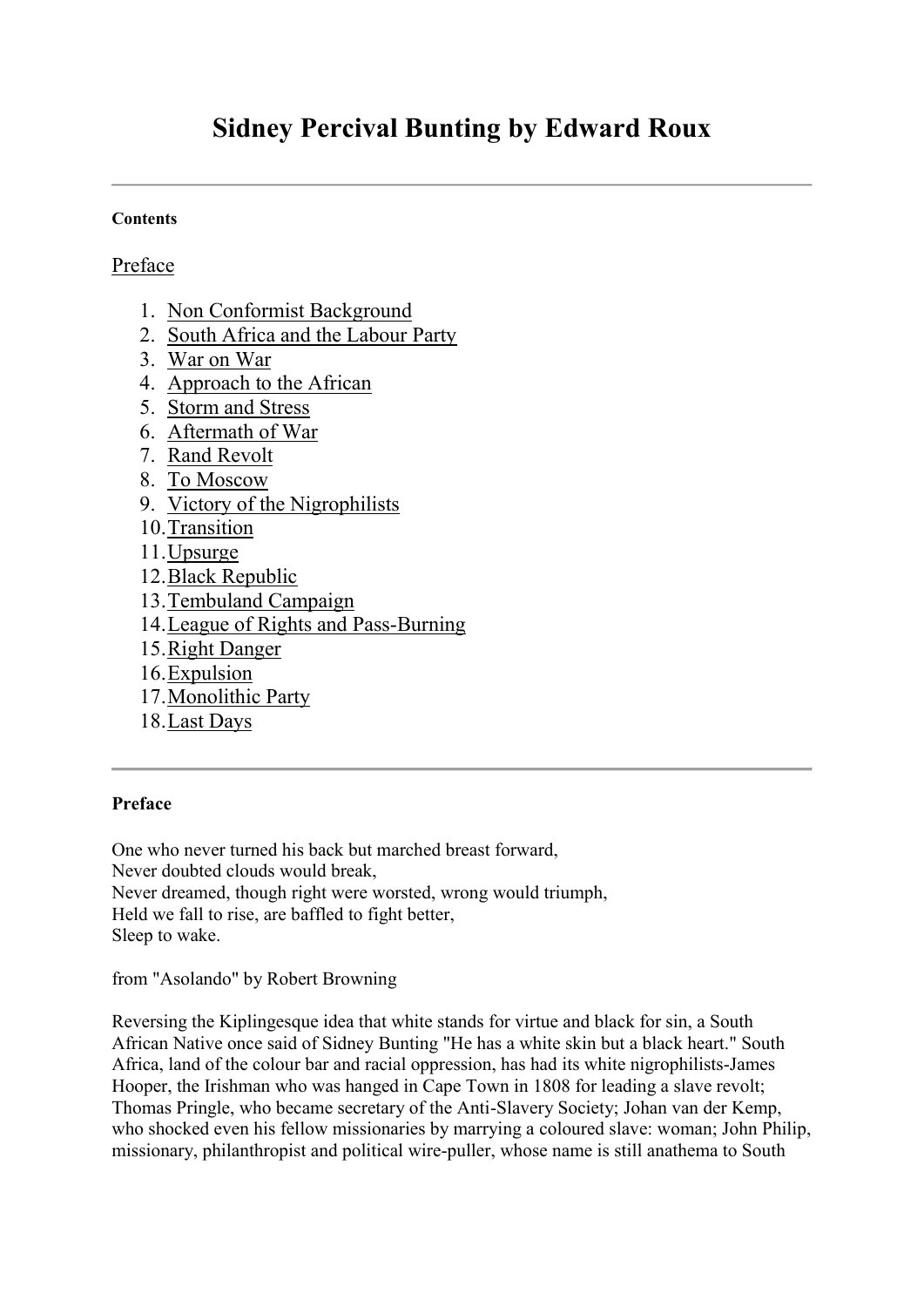African upholders of the Voortrekker tradition; the Schreiners; Bishop Colenso; and many more. South African history is full of them.

Sidney Percival Bunting was a nigrophilist of modern type, a communist and agitator, whose aim was to organise revolt of the blacks rather than to plead their cause in the halls of the mighty. He had more in common with a James Hooper than a John Philip. He was better known in the location than in the drawing room. There is some danger that his life story may be forgotten. I have tried to give same account of his work and character as far as they are known to me. I write from personal knowledge of only the last twenty years of his life. He was 63 years old when he died. He seldom spoke about himself and it has not been easy to fill in the details of his earlier career. For such information as I have been able to collect about his early days in the labour and socialist movement I am indebted largely to his widow, Mrs Rebecca Bunting, to Colonel F. H. P. Creswell, to Mr F. A. W. Lucas, K.C., to Mr Charles Mussared, to my father, and to Mr S. A. Rachlin, always a mine of information on such matters. I also wish to thank Mr Issy Diamond, Mr Bennie Weinbren, and a number of other friends in Johannesburg, who have helped materially, in seeing this book through the press.

The circulation of the manuscript among a number of persons who had known Sidney Bunting, and who had played some part in the events recorded, resulted in a controversy as to whether it should be published. Some members and sympathisers of the Communist Party felt that it would do harm to that organisation and urged that it should not appear, or at least should be re-written in such a form as not to cause offence. Others, including a leading official of the Party, were equally emphatic that it would not harm the Left movement and urged that a knowledge of the Party's past, including mistakes and shortcomings, was essential to a correct understanding of the movement. "It is necessary," they said, "to learn from the mistakes of the past." My own opinion is that the book should appear, because there should be an account of Bunting's life and no one else is likely to write one, while I have been in a unique position to do so. As for re-writing the manuscript so as not to offend anybody, that seemed to me an impossible task.

The book is mainly an unvarnished record of the facts, and Bunting wrote so much that I am able to give his story largely in his own words. I have not refrained from commenting on certain matters- nor have I been able to avoid bringing my own affairs into the narrative to some extent. Some orthodox communists may quarrel with this book, and opponents of the Left may imagine that it provides confirmation of their views. To the former I would suggestthat no true revolutionary can afford to be ignorant of the history of his party, and that here he may find valuable information on how NOT to conduct political affairs. To the latter I would say that the Communist Party in South Africa is still the only political organisation of any consequence in this country which fights in season and out for the political, social and economic emancipation of all the people in South Africa. That is a virtue which should weigh more with liberal-minded and intelligent people than any present shortcomings or sins of the past.

The Bolshevik movement has demanded and obtained from its servants a peculiar and extreme form of loyalty. It has demanded and obtained from deviators even when condemned to death, confessions which hove puzzled and amazed the world. The force which made Soviet Russia a first-class fighting power, which broke the Nazi armies before Stalingrad and is now clearing them from Soviet soil, is based on a degree of unity almost unbelievably thorough. The means by which this unity was achieved may have shocked some of us; but, in Russia at any rate, their ultimate efficiency cannot be called in question. Sidney Bunting was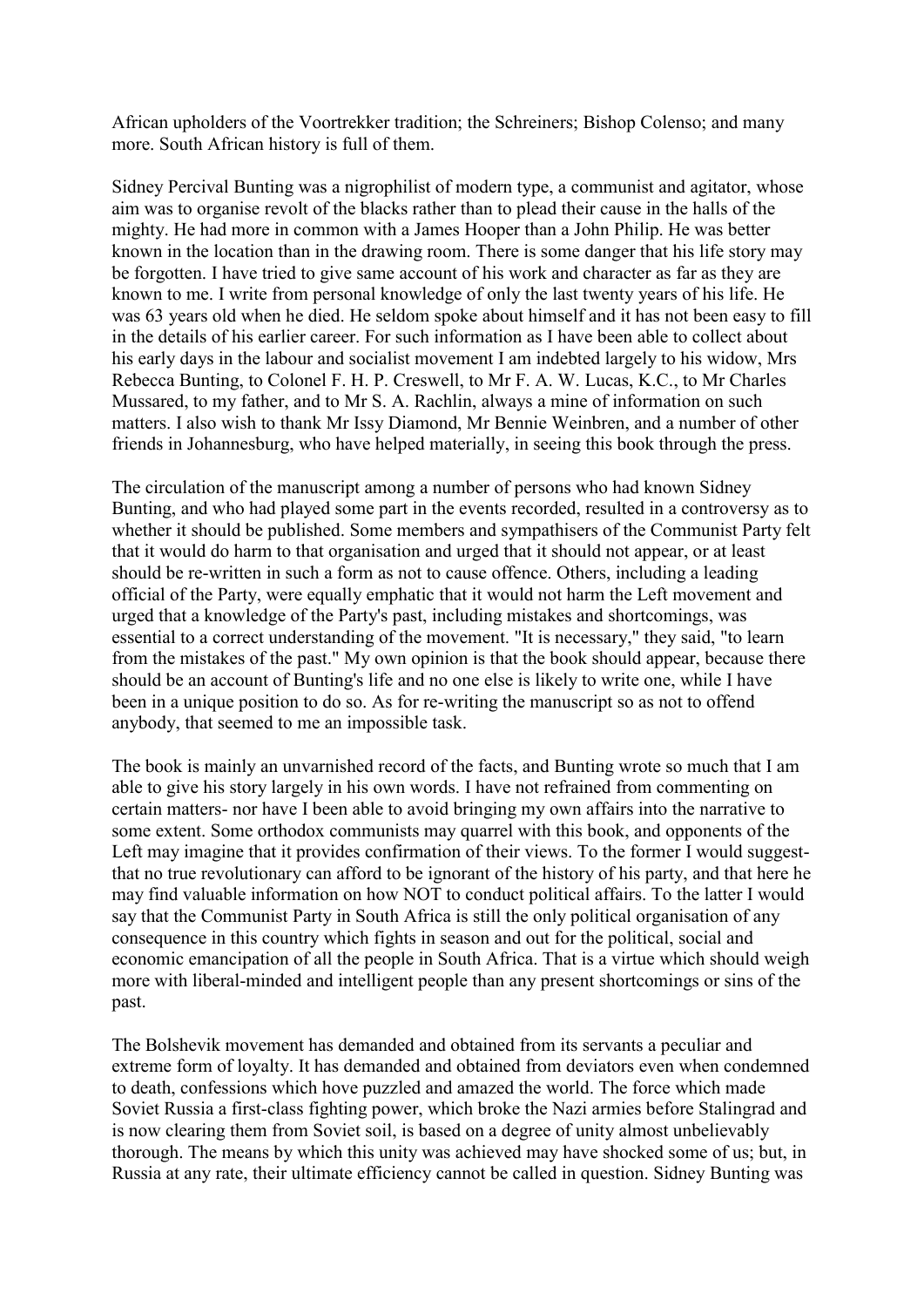an Englishman whose loyalty to Bolshevism was proof against denunciation and expulsion. In this he was a true follower of the Bolshevik tradition.

In fairness to Mrs. Bunting I must state that she does not agree with much that I have written both as to the character of her husband and with regard to the Communist International and its role in South African affairs. Readers will understand that my comments, such as they are, are my own responsibility.

This book is offered as a tribute to the memory of a great man whose contribution to the cause of racial freedom in South Africa was unique.

EDWARD ROUX Cape Town. 1943

#### **Chapter 1**

#### **NON-CONFORMIST BACKGROUND**

Many of the Englishmen who came to fight in the Boer War remained to play their part in South African affairs when the war was over. Among these was a young man of 27, Sidney Percival Bunting. He arrived in South Africa in 1900. Three years earlier he had won the Chancellor's Prize, for classical languages, at the University of Oxford.

Bunting came of a distinguished family of Wesleyan churchmen. His greatgrandfather, Jabez Bunting, was born in Manchester in 1779, the son of a Methodist tailor. At the age of 19 he began to preach, became a full fledged Wesleyan minister at 24 and before long was well on his way to becoming the acknowledged leader of the Wesleyans in England. There is a life of Jabez Bunting written by his second son, Thomas Percival Bunting. There were to have been two volumes, but only the first was published. An interesting light on Jabez's character i6 found in a memorandum written by him in 1803 when he was contemplating marriage. He lists the virtues and shortcomings of the young woman in whom he was interested. He is not sure that her piety i6 deep, though he thinks it sincere. She has only recently become a Methodist, having been brought up a Calvinist (Presbyterian), and she has not yet completely broken with Calvinistic views and expressions. Her dress is too gay and costly and worldly. But she would probably promise to make the necessary amendment, " On proper representation." On the whole, he decides that his judgement now speaks the same language which his affection has suggested. " And I feel my mind at liberty " he concludes, " yea, I trust, Divinely led and inclined to take the first opportunity of professing my attachment and soliciting a favourable answer. Whatever be the event of this intended application, O Lord, my God, my Father, my Friend, prepare me for it, and sanctify it to my present and eternal good."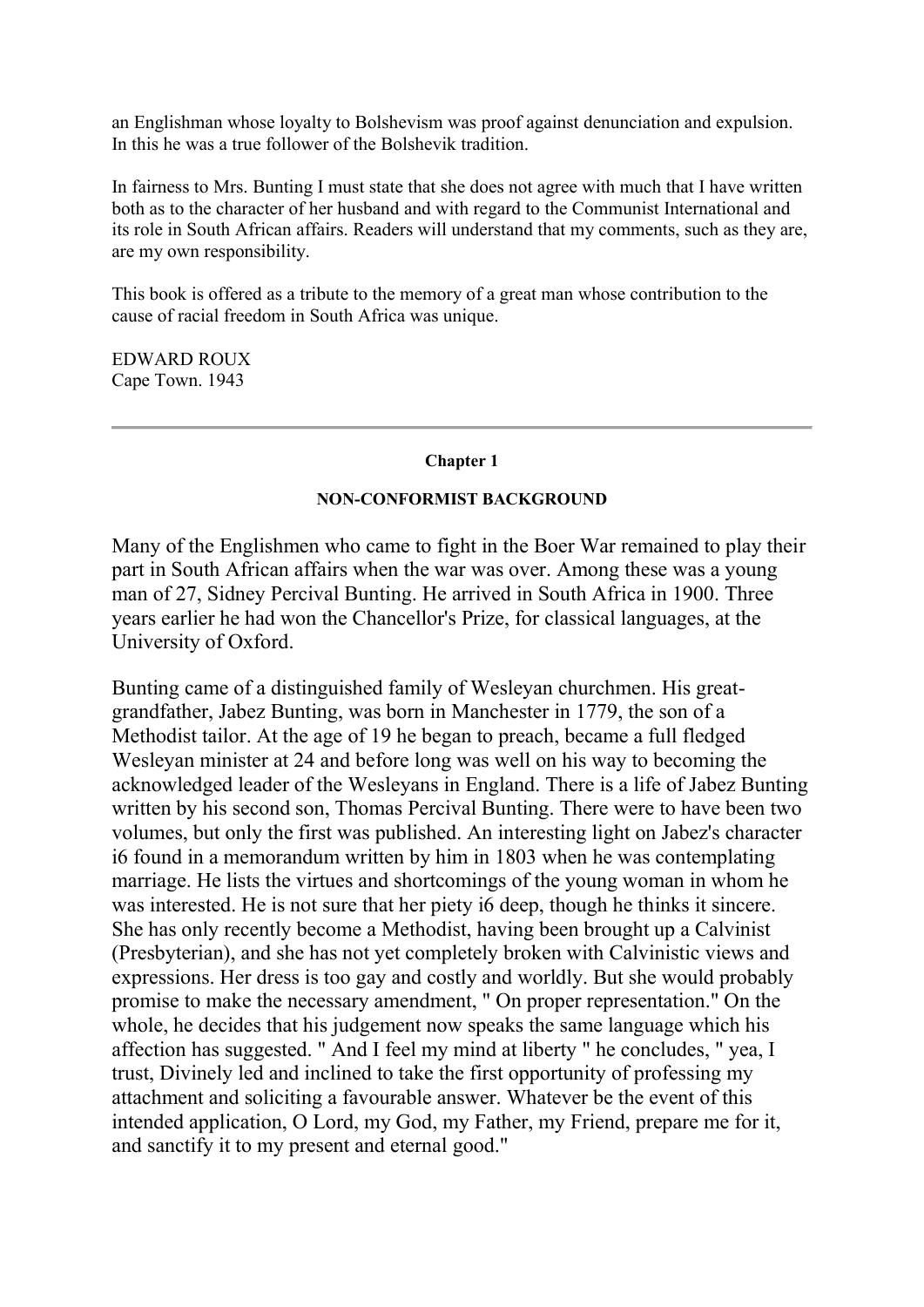The rigid Puritanism of the Wesleyan wag combined with a feeling of sacrifice and struggle, the struggle of a persecuted but completely justified minority against the powers of privilege and authority. Jabez as a boy at Manchester Grammar School suffered from the taunts of his fellows when they found he was the son of a Methodist tailor- a double gibe this, reflecting both on his religion and his social status. In 1803 (according to a note in Jabez's diary) Methodist soldiers in the army were still being persecuted "for attending Methodist preaching," when not on duty. At Gibraltar two received 200 lashes and another of the brethren was under sentence of 500 lashes. It was not foreign to the Bunting tradition to be associated with unpopular causes.

William Maclardie Bunting, the eldest son of Jabez, also became a Wesleyan minister. The second son, Thomas P. Bunting, was a scholar and a musician. Thomas's son, Percy William, was born in 1836. of him quite a lot has been recorded. He founded the contemporary Review in l882 and was its first editor He was knighted in 1908. From the notices which appeared at the time of his death in 1911 we can gather that he was " a man of deep aesthetic sensibility, a musician of no small order. The artistic world claimed him for its own. He took refuge from the trials and disappointments of life in the works of the great composers. Yet with aesthetic sensibilities he united enthusiasm in behalf of moral purity. He ever stood by the side of those who sought to rescue women from shame and men from yet more shameful vies. Up to the time of his death he was chairman of the National Vigilance Association, and gave the closest attention to its work. He freely risked his reputation and professional interests in this cause. Again, Sir Percy Bunting was a man of thought. He freely entertained every conception that claimed his attention, although he might not finally adopt it." 1

The journalist W. T. Stead said that Percy Bunting was " one of the soundest of Liberals and most simply sincere of Christians." His interest in music is testified to by an anonymous writer who also gives us some idea of the earlier environment of his children." No one knew Sir Percy Bunting well who did not know how large an element music formed in his life. A gift inherited in his family was well cultivated in him. When at Cambridge he was recognised by Sterndale Bennett as one of his right hand men in forming the Bach Society there

His older friends will never forget the music they first heard him play on the piano, and he was unsurpassed as an accompanist of choral or solo singing. As his children grew up many were the hours he spent with them as they performed the best chamber music together...."

It was in the great cause of down-trodden womanhood he went travelling in company with a small band of English people, Mrs Josephine Butler's movement led Mr and Mrs Bunting in the earliest stages of their married life into many a circle abroad, to which the unpopularity of their cause-the very mention of which was considered shameful-attracted only people of the highest principle. Congresses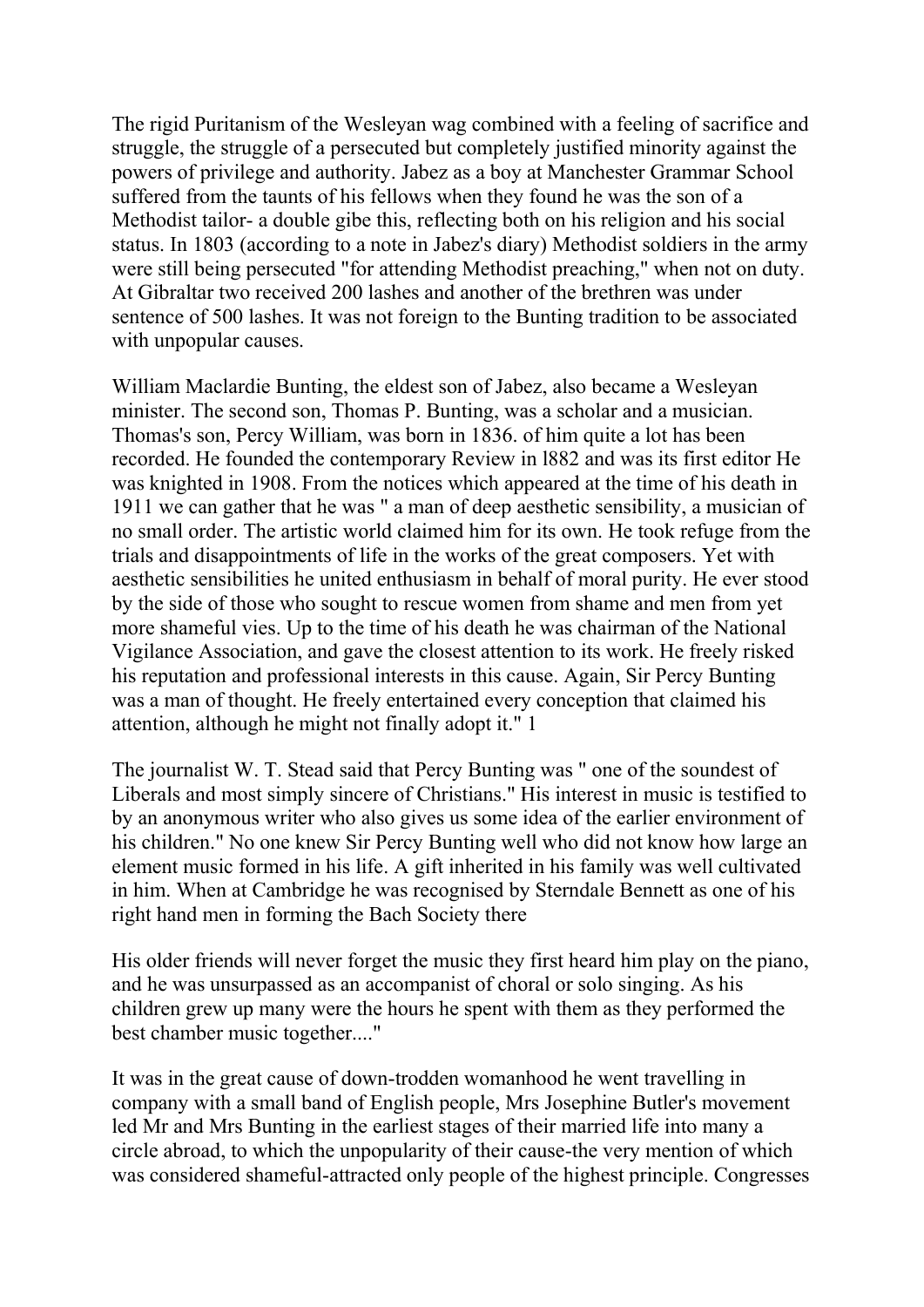and conferences took places in Geneva, Berne, Genoa, Antwerp, Brussels, The Hague, Stockholm. . . The Bunting children have vivid recollections of holidays abroad in their 'teens, which wound up with their parents' attendance at meetings in some foreign town, whilst they went sight-seeing as well they might, and received kindly notice from some of the best people they ever hoped to meet."

Sidney Percival Bunting, was born in London in 1873. He was one of four children-two girls and two boys. His mother, who must have been a powerful influence in moulding his character, was, before her marriage, Mary Hyett Lidgett. She died in 1919. From a booklet, Lady Bunting-In Memoriam, which was written by a group of her friends, we get an intimate picture of the sort of environment in which S. P. Bunting grew up.

Mary Lidgett also came of Methodist stock. " Her father was a man of strong character and sturdy piety. AB a young man he had found peace-in (God among the Methodists of Hull." At quite an early age she became interested in politics. The first political movement to claim her attention was the Italian struggle for freedom. Her early heroes were Mazzini and Garibaldi As a young woman she went travelling in Italy, and it was in Switzerland that she first met Percy Bunting.

Mrs. Bunting's "parlour" in London was a rendezvous for political refugees of all sorts, and for representatives of other unpopular causes. There you might meet Russians; Armenians, Poles and Italians, as well as American abolitionists, Korean nationalists, Chinese, Indians, English suffragettes, and many more. She met Booker T. Washington when he was in England, and other Negro Americans. Once the great Mr Gladstone him self came to dinner.

But it was not only the exotic and romantic cause which claimed Lady Bunting's attention. Her main interest and work was among the-poor in London. She was a constant visitor to workhouses, and she organised a society for servant girls. Though described as " unconventional " in her attitude to religion, she was strongly motivated by religious sentiments. She played a leading part in the movement for the reform of the London music halls, where, it was said, drink was sold on the premises and salacious songs were sung. She herself visited the music halls to obtain confirmation of this. She was a regular attendant at church, and continued to go (to the Presbyterian Church at Regent Square) even after she grew old and deaf and was no longer able to hear the sermon.

Young Sidney Bunting was educated at St Paul's School and afterwards went to Magdalene college, 0xford I have been able to obtain very little information concerning his character and interests at this period. Professor Freemantle, who once taught at Cape Town and who was a contemporary of his at Oxford, told me the following. Bunting, he said was a brilliant classical scholar, not only remarkable in his year, but one of the most brilliant known-at Oxford. Winning the chancellor's prize (in 1897) was child's play to him. His great ambition however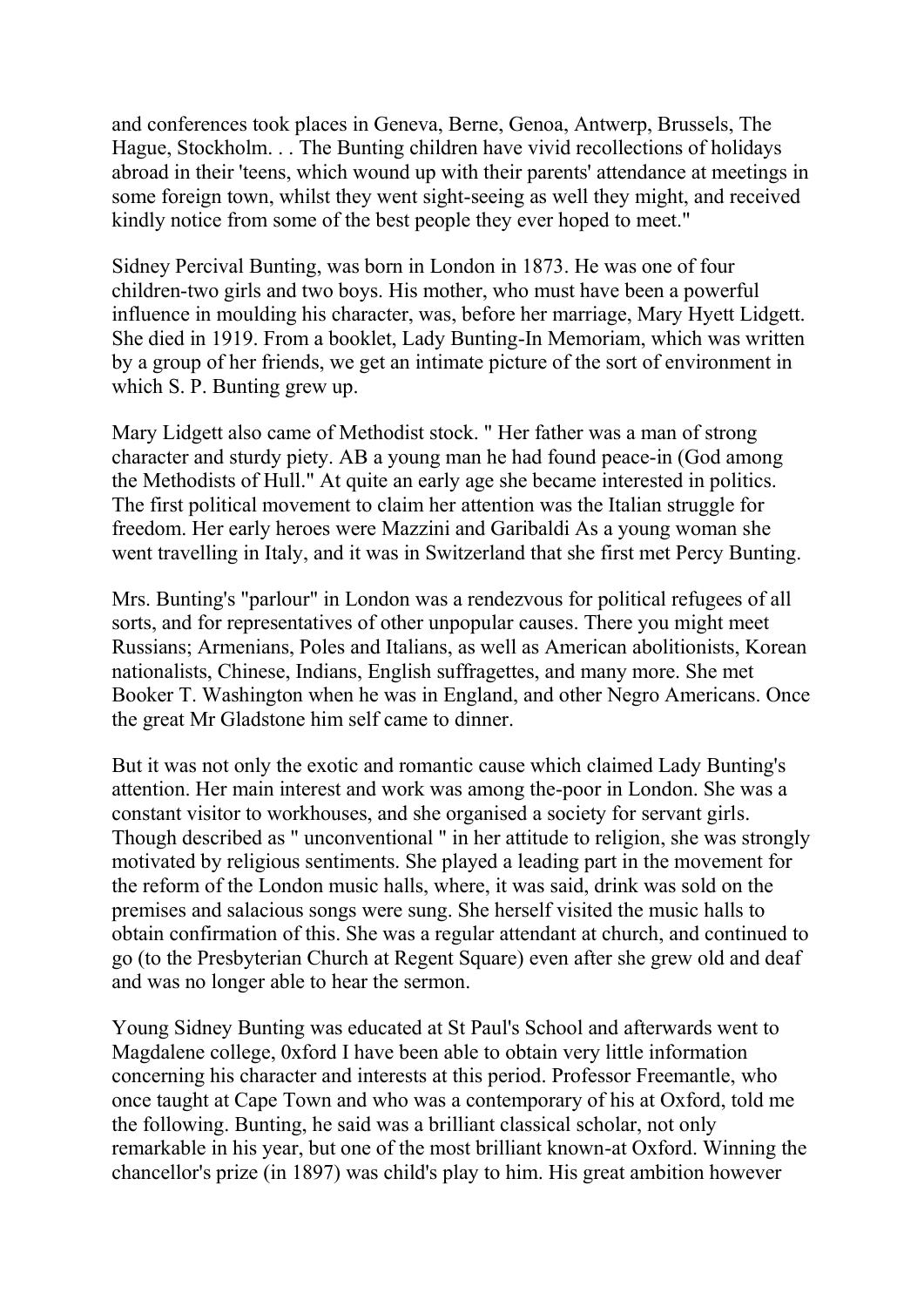was to study philosophy. But at philosophy he proved an abject failure, being quite unable to satisfy his examiners. His was an empirical type of mind. Formal logic and metaphysical systems he found muddling and unreal. perhaps we can trace in this fact the aversion he showed towards the more abstruse aspects of the Marxism he afterwards came to profess. I remember him in later life confessing that he could not manage to read ; Das Kapital. The Communist Manifesto however with its violent denunciation of the bourgeoisie, its call to the workers of the world to unite, appealed to him. " This is the sort of thing we want to study," he said, " not all this high-flown stuff about theory of value and dialectics. I once had to read Hegel at college but it did not appeal to me."

There were two influences in Bunting's university days of which we can be reasonably certain, influences which contributed to his adult outlook, though we cannot say that they alone formed his character; One of these was the music of Beethoven; the other the poetry of Robert Browning. It has been said that the poetry which means most to us is that which we read in our youth. Quotations from Browning figured prominent]y in Bunting's writings. The Bible; the classics' and Browning-these were the main sources from which he draw his numerous illusions and metaphors. But from Browning he got more than mere literary phrases to point a moral or adorn a tale.

Fear Death?-to feel the fog in my throat,

The mist in my face,

When the snows begin, and the blasts denote I am nearing the place .... No I let me taste the whole of it, fare like my peers The heroes of old . . . 2

The influence of Beethoven was probably more subtle but just as strong, and led in the same direction. Romantic heroism, fighting for a cause, pursuing a major theme through the intricacies: of life-the mind of that youthful Bunting must have been full of such ideas. But at that time he had not as yet found a cause to fight for.

## **Chapter 2**

## **South Africa and the Labour Party**

Sidney Bunting came to South Africa on military service in 1900. What he thought at that time of the rights and wrongs of the Boer War I do not know. It is probable however that he believed in the civilising mission of the British Empire. He was not the man to fight in a cause he did not think right.

When the war was over he decided to remain in South Africa. He worked for a firm of lawyers in Cape Town and took his degree of Bachelor of Laws at the South African College. Afterwards he went to Johannesburg and worked in the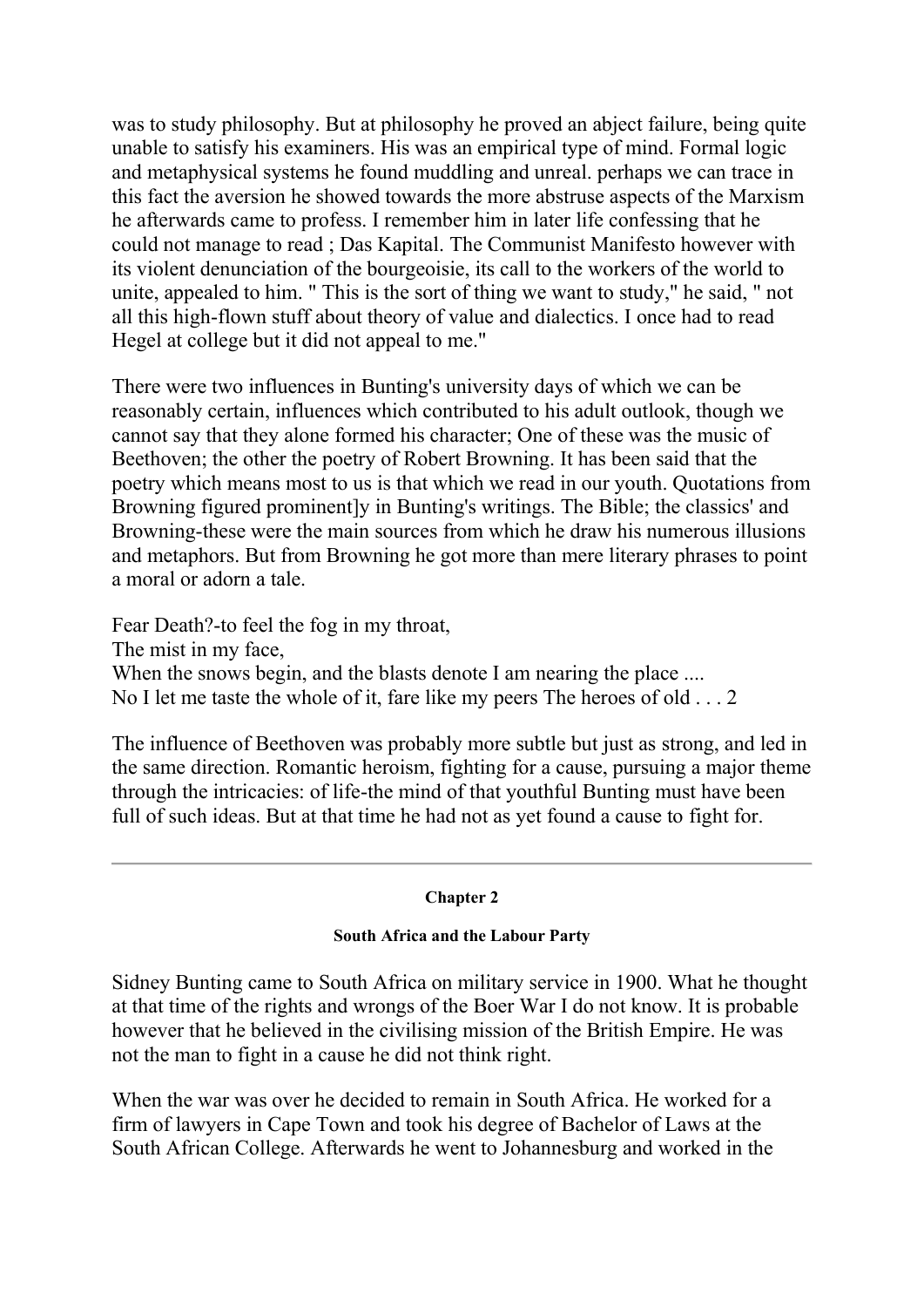legal profession there. At this time he must have been in moderately good circumstances.

Early in the Nineteenth Century a relation of Bunting's mother, a seafaring man by the name of Captain Lidgett, brought a group of settlers out to Natal. They were granted some land at a place subsequently called Lidgetton, near Maritzburg. Most of the settlers failed to make good and the land lay idle until about 1904, when the family in England decided to plant it under wattle. John Lidgett, Bunting's cousin who was then resident in Johannesburg, was made manager of the new venture. The whole family bought shares to finance this wattle plantation. Bunting also took a few shares in it, not many, and was made director at a salary of 100 pounds a year.

He still retained a great interest in music and assisted in founding the Johannesburg Musical Society in 1902. He became well known as a musical critic, and wrote in this capacity for the newspapers. He played both the piano and the viola. It was curious to see this man, with his huge hands, playing the piano with such a delicate touch. One wondered how those thick fingers could fit between the keys. It was because of the same enormous fingers that he preferred the viola to the violin. As a pianist he was, like his father, chiefly known as a sympathetic and efficient accompanist.

For the next few years music seems to have claimed most of his attention. About 1905 or 1906 he was often to be met at the Wyberghs'. They were cultured people, interested in music and ideas. Some years later Wybergh was the editor of the Labour Party's weekly newspaper, but in 1906 he had not yet become a socialist. Bunting's interest in politics may have been stimulated by Wybergh's growing absorption in the subject. Johannesburg has always been a centre of violent political activity. In those days memories of the Reform Movement and the Jameson Raid were still strong.

In I905 the question of a labour supply for the Witwatersrand gold mines became a burning issue. The war had been fought largely in the interests of the mine owners. Now that the Kruger government was gone and the Transvaal was in the hands of a government sympathetic to the claims of high finance, the wines looked forward to an era of prosperity. But without adequate supplies of cheap labour there could be no future for the Witwatersrand Native labour could be got, but only in inadequate quantities. The highly developed indentured labour system, with its accompanying labour tax on all adult Natives in South Africa, with its control over the Protectorates and its elaborate network of recruiting agents, was yet: to come; (Rhodes had shown the way with his Glen Grey Act in the Cape ten years before.) The mine owners conceived the idea of importing indentured Chinese labourers from Hong Kong. In spite of opposition they went forward with the scheme and by the beginning of 1906 there wore 50,000 Chinese coolies working on the mines.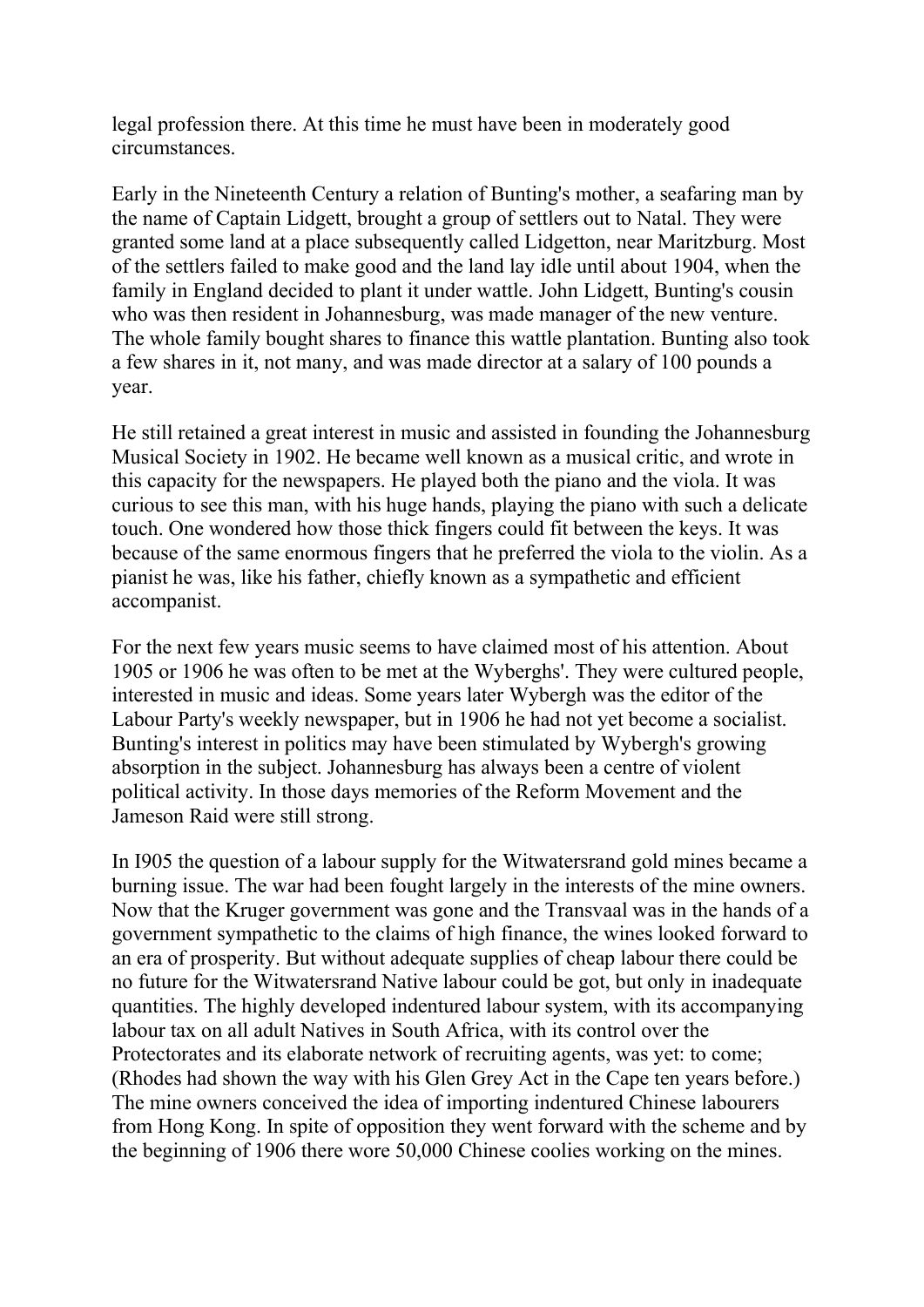The opposition came from various quarters, from the newly formed Labour Party, and particularly from the White Labour Policy Association. The latter was led by F. H. I'. Creswell and Peter Whiteside. Creswell had been an engineer in the employ of the mines. He had tried to persuade the mine owners to use white labour for unskilled and semi skilled work. White skilled labour there was in plenty. The new scheme involved the employment of whites as unskilled workers new idea in South Africa. It was not, as Creswell has stated emphatically, a proposal to run the mines with white labour only, but to use what ever labour was available, whether white or black. After the Boer War there were large numbers of unemployed Europeans in South Africa.

Creswell believed that his scheme would work, but the mine owners did not support him; They decided to import the Chinese. Creswell resigned his job and entered the political arena. When the first elections for the Transvaal Parliament were held, in March, 1907, Creswell stood as an independent but was defeated by 39 votes.

Bunting's sympathies appear to have been with the mine owners. Both he and Creswell were members of the Atheneum Club. When the news of the election results came through, Bunting was overheard in the club saying, " Well, Creswell is defeated. That's one good thing."

The election victory of the Liberals in Britain in 15306 led to the settlement of the " Chinese question." By the end of 1907 the bulk of the Chinese had been repatriated. But the South African Labour Party remained a " white labour " party. This in spite of the fact that white workers were outnumbered by black workers in South Africa by more than four to one.

In 1908 Bunting went on a visit to England. In that year his father was knighted, and he may have gone to take part in the celebrations. On the boat on his way back he met members of the Australian cricket team, returning via the Cape after a tour in England. With them he discussed the white labour policy, by this time firmly established in Australia. Back in Johannesburg, he confided to Creswell, "There may be something in this white labour policy of yours."

He always appeared to give in grudgingly. And yet he felt he had to " come out with it " when he changed his mind. " I have never known anyone," said Creswell, " who believed so firmly in doing what he thought was right regardless of consequences.

"A report in the Johannesburg star for October 4, 1909, announced the formation of a "White Expansion Society " whose object was to "promote the improvement of present conditions and the rapid expansion of 8 permanent European population, both agricultural and industrial, in South Africa." Patrick Duncan was president and S. P. Bunting honorary secretary.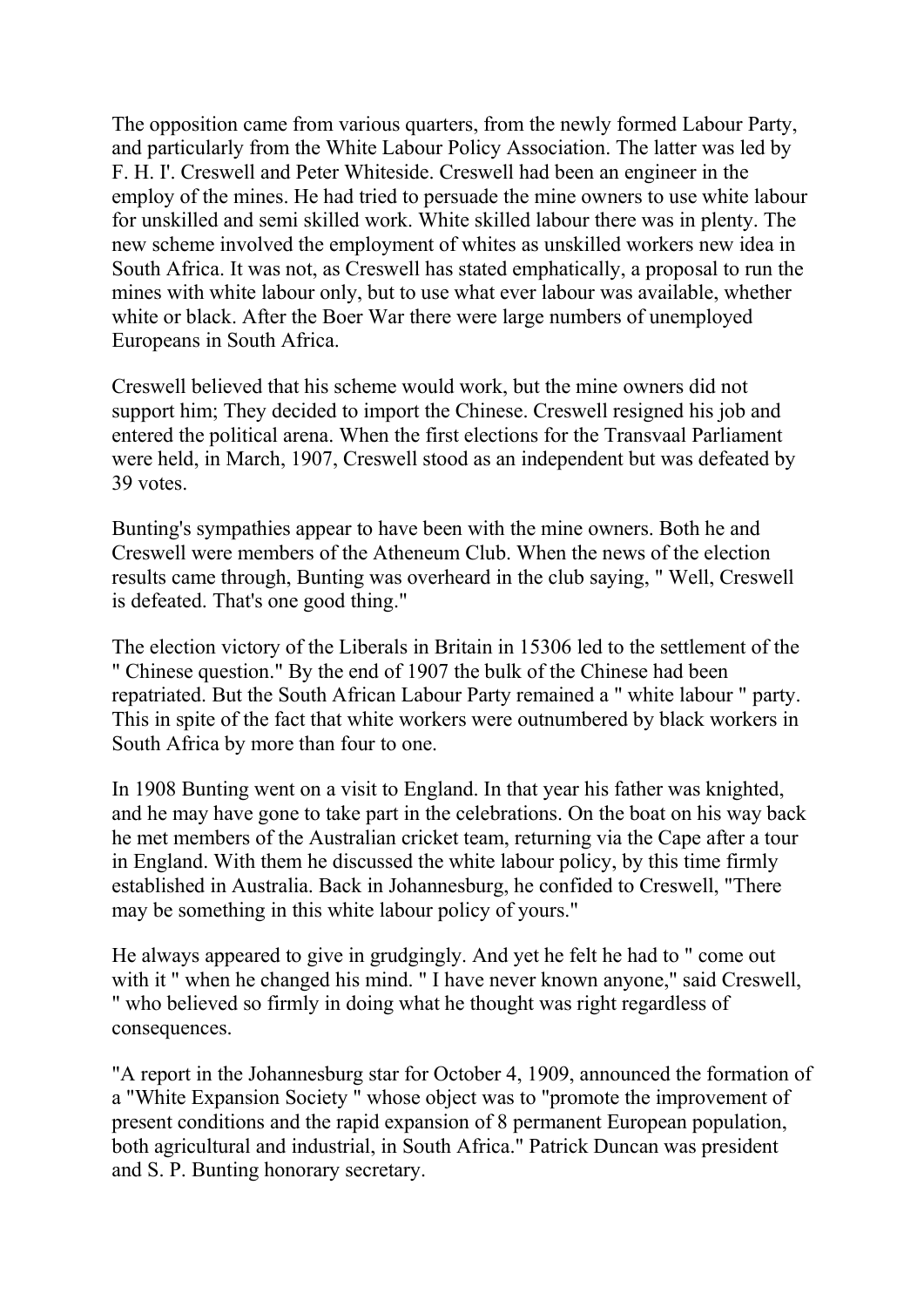." From what we know of his ancestors, this seems to have been in the Bunting tradition. Once he had accepted in theory the correctness of Creswell's position he had to do something about it. And so in 1910 during the first elections for the Union Parliament, when Creswell stood, this time as a Labour candidate in the Jeppestown constituency, Bunting came forward to help him. He closed his lawyer's office for a month and flung himself heart and soul into the fray. " Without him," said Creswell, "I should probably have lost the fight." Bunting had not yet joined the Labour Party, but he was evidently thinking about it In September 1910 he said gruffly to Creswell, ' Might as well join the Labour Party. Won't do any harm." Bunting had a peculiar voice, a sort of modulated bark with a distinct flavour of Oxford.

So he joined the Labour Party and from that day his life was given to politics.

But he had some way to go before he became a convinced revolutionary. Charles B. Mussared, who knew him at this time, says that Bunting was then still more of a liberal than a socialist. Mussared, who was working on the mines and who had taken an active part in the trade union movement on the Rand since 1903, had started a fund for the Tonypandy strikers in South Wales. Bunting came and helped. They raised a lot of money from the trade unions. According to Mussared this helped to give Bunting a better idea of the sufferings of the working class. His sympathies became more definitely proletarian.

In 1913 came the strike of the Rand gold miners, with riots and shootings-the " July Strike," as it came to be called. It gave to the young labour movement its first crop of martyrs. It roused passions. It started the wave of Labour expansion which went on with gathering force till it crashed on the rocks of divided doctrine with the outbreak of the Great War in August, 1914. The strike had been brewing for some time. It began with a dispute-on the New Kleinfontein mine on the East Rand, where wages had been reduced; but within a few days it became a general strike involving the railways, the trams and almost the entire industry on the gold reef.

A mass meeting on the Johannesburg market square was dispersed by mounted police armed with pick-handles. The crowds then rioted, burning down the central railway station and the Star newspaper offices. They then surged towards the Corner House (headquarters of the Chamber of Mines) and the Rand Club (chief rendezvous of the mining magnates). Here a British dragoon regiment opened fire, killing some dozens of people and wounding many others. But the Government had few troops or police at its disposal and the strike ended in a truce in terms of which the workers' representatives called the strike off and the Government guaranteed that there would be no victimisation, while undertaking to inquire into the grievances of the men.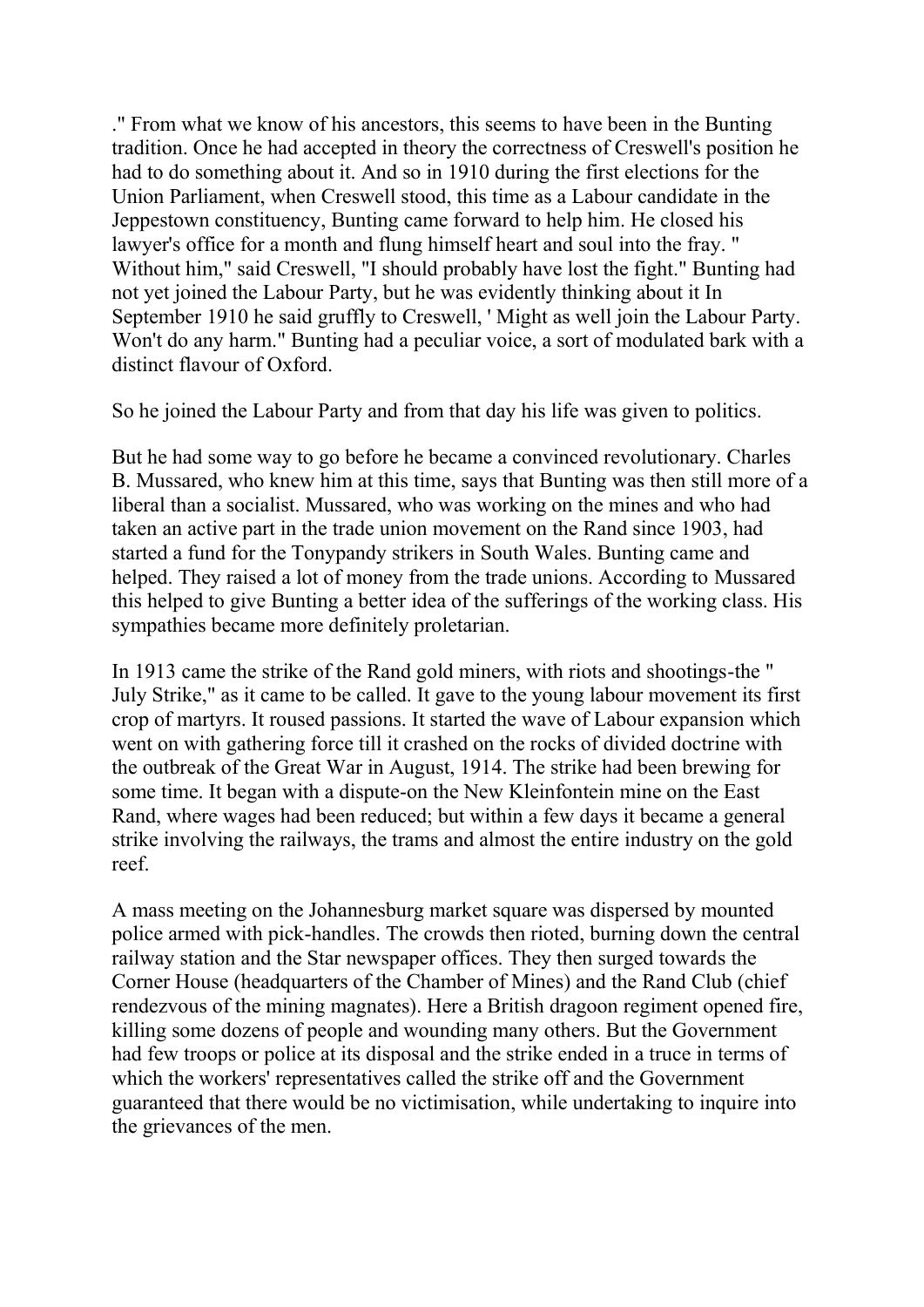Of Bunting's views on the July Strike we can be left in no doubt; An article from his pen appeared in the Worker of July 10. I have Bunting's file of the Worker, and though the article in question is not signed, it has been re edited in his hand writing, apparently for publication elsewhere. In any case there can be no mistaking Bunting's style. He begins by saying that it is not his intention to copy the Rand dailies by refraining from comment for fear of inflaming public opinion. Nothing that he could say would inflame public opinion more than it was inflamed already. Never (he goes on) in the history of industrial warfare had the response to the call for strike action been so complete or ranged through so many industries. No stirring orations, like Henry the Fifth's before Agincourt, were required. The volunteer movement when Napoleon threatened England from Boulogne was not more eagerly taken up. (Bunting often interspersed his newspaper articles with historical and sometimes classical allusions. ) The whole industry . of the Rand was brought with comparatively little effort to a standstill. Starting on the East Rand the centre of gravity moved, as the strike became general, to the centre of Johannesburg. The mining magnates saw the thing at their very door. The " mob," on whom for weeks the parasites of the town clubs 3 had been praying for a chance of turning maxims and cold steel, were concentrating into a confined area, to air their grievances and to be butchered to make a Rand Club holiday. The workers were holding a big meeting on the market square. They were ordered to disperse, but before they could do so the troops came, horse and foot, armed to the teeth.- A brutal charge was made and many were injured. The crowd then marched to the station to find more armed men awaiting them there. These however were soon overpowered, though at the cost of more casualties (none fatal), and the trains were stopped.

The burning and looting of part of the station (Bunting writes) was practically the only serious piece of comparatively pointless and ill-directed " hooliganism " that occurred. The rest of the so called " outrages," such as the burning of the offices of the Star newspaper had abundant explanation or pro vocation behind them. And those who demonstrated before the Rand Club building were not far wrong in looking upon it as the shrine and temple of the "upper class consciousness" against which they were out to protest and fight.

Bunting goes on to describe the subsequent shootings, the negotiations between the strike committee and the Government, and the peace settlement. He concludes the article: "And so ended the first act of South Africa's working class revolution, whose end is not yet."

The man who wrote this account had changed his ideas rather radically since he arrived in South Africa thirteen years before.

The July strike was only the beginning of a battle between the white miners and the Chamber "which went on at intervals for a dozen years or so. The workers had won a partial victory. but the-Government (with Smuts and Botha in the saddle) and the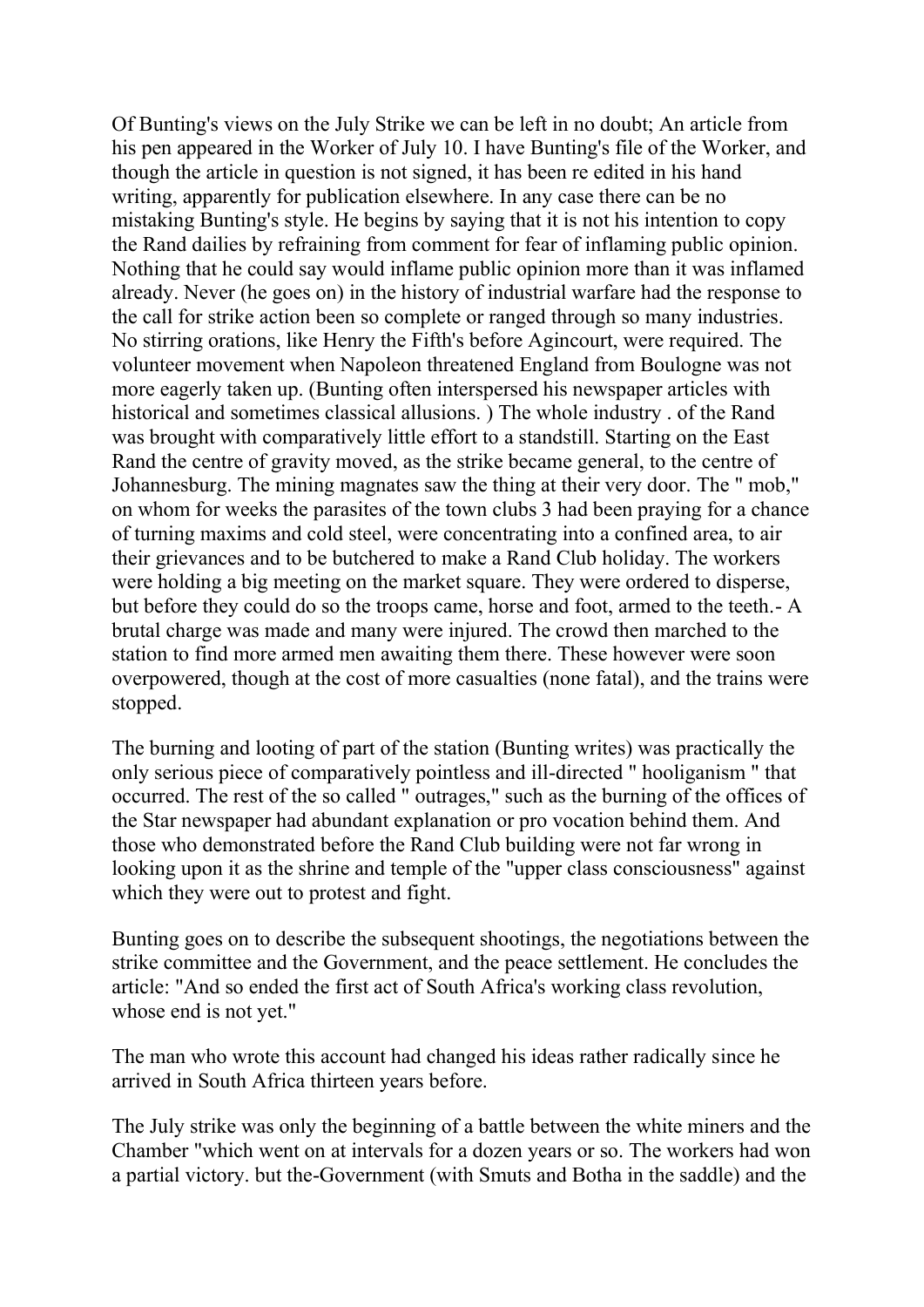Chamber of Mines were not willing to let it go at that. Both sides prepared for the next round. Bunting was in the thick of it.

At the end of July he became secretary of the Trades Hall Society, a part-time occupation-he still kept his legal practice going. By December 1913 he was already campaigning in Bezuidenhout Valley as official Labour candidate in the provincial council elections due early the following year.

The next major clash on the industrial field came sooner than most people expected. It stated with a strike of the railwaymen, who were government servants, in the second week in January, 1914. Again there was the threat of a general strike on the Rand, with the miners coming in also. But Smuts and Botha were prepared and immediately the Government took drastic action. Poutsma, the railwaymen's leader, was arrested, it was said, on a trumped-up charge. This was followed by a declaration of martial law before the strike leaders could act. Secretly the Government arrested nine of the leading trade unionists, sent them by express train to Durban and placed them on the steamship Umgeni for deportation to England. The subsequent events are well known-the storm of indignation against the Government when the public realised what had happened, the efforts of the strikers and their friends to secure a writ of habeas corpus declaring the deportations illegal, the unsuccessful attempt by Lucas and Creswell to board a tug and intercept the Umgeni when it passed Cape Town on its way to England, the stormy debate in Parliament when Smuts asked for and received a vote of indemnification, and the tremendous labour meetings which welcomed the deportees when they arrived in London.

During these exciting times Bunting was in and out of the Labour Party's office in Johannesburg all day long. He and F. A. W. Lucas acted as legal advisers to the Labour Party.

Smuts and Botha smashed the strike. But it was done at the cost of their popularity in the country. The Labour Party grew by leaps and bounds. . In the Transvaal provincial elections in March, 1914, the Labour Party secured a majority of one. Bunting was returned for Bezuidenhout Valley with a substantial majority.

It was during this election campaign that I first saw Bunting. My father, Philip Roux, was the secretary of the Bezuidenhout Valley-branch of the Labour Party and his druggist's store was a centre of political activity.

I remember going with my father to here Bunting speak at an election meeting in the southern part of the valley. It was the first political meeting ever held in that part of the constituency. A crowd of a hundred or so gathered in the dark on an empty plot and listened to the speakers who spoke from an empty box lighted with a solitary lantern. I was only ten years old at the time and my recollections of what was said at that meeting are scanty. Nor could I see the speakers clearly. I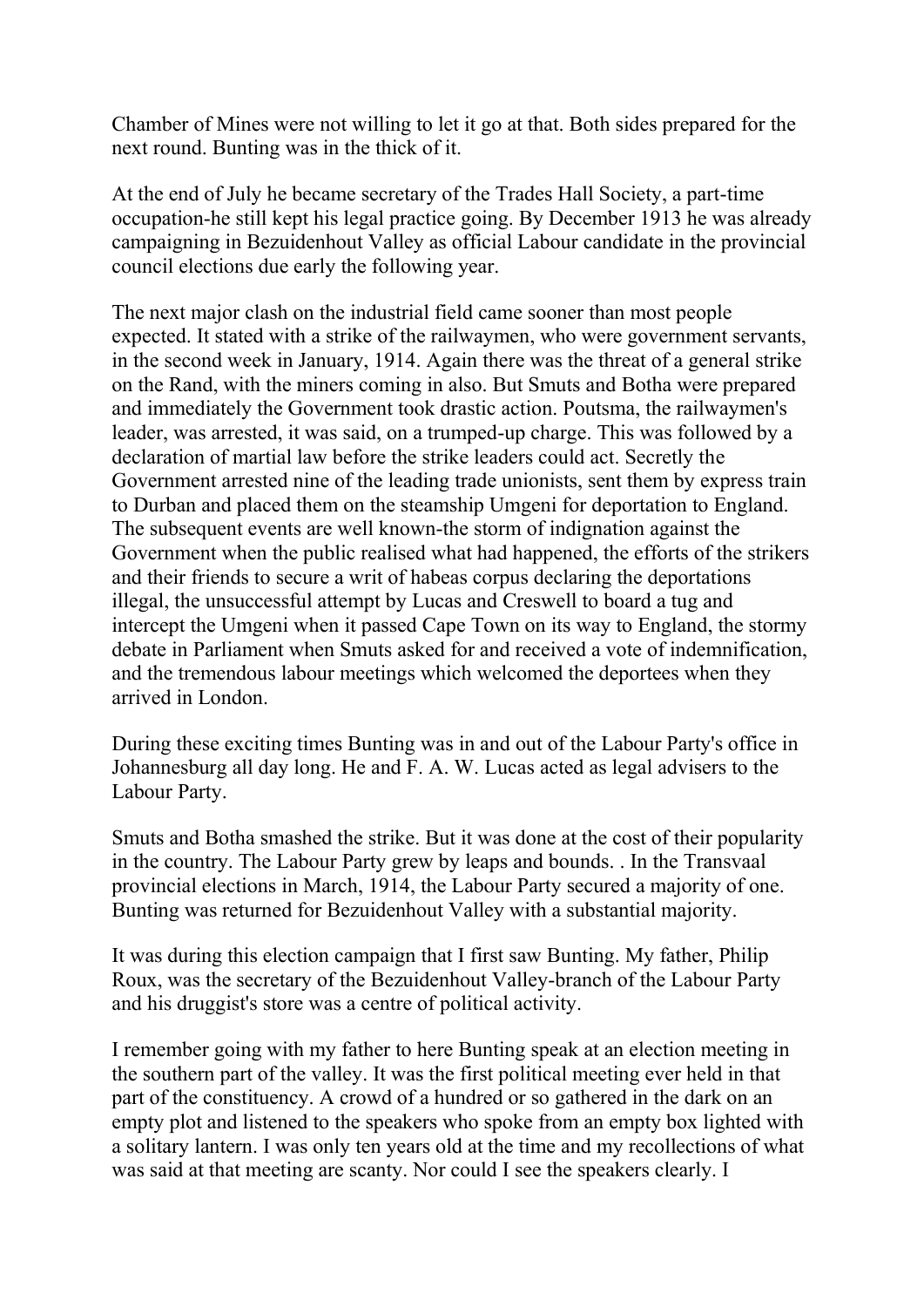remember the chairman saying that perhaps Mr Bunting was not well known as yet to most of the audience, but he described the speaker as a coming man in the Labour movement and one whom his listeners should get to know.

Up to this time Bunting's political activities had been largely behind the scenes. He was not a good speaker. I remember my mother saying that Bunting was " difficult to listen to."

The chief achievement of the Labour majority in that provincial council-the second after Union-was the extension of free secondary education to all European children in the Transvaal It also introduced for the first time a measure for the rating of site values.

About this time Bunting showed an increased interest in the Afrikaans speaking (Dutch or Boer) workers. He realised that a labour movement which confined its attention to the largely English speaking aristocracy of labour was not likely to become a really effective popular party. It should also work among the Afrikaans speaking country folk, the plattelanders. It was the commandos from the backveld who had proved the Government's main support during the period of martial law in January. During his election campaign Bunting had held meetings in the more rural parts of his constituency where he had come into contact with Afrikaner audiences. He decided to learn Dutch (probably Hollands) and lived for a time with the Rev Brandt's family. As yet there is no hint of any special interest in the real underdog in South Africa-the black man.

During the first half of 1914 it seemed that the South African Labour Party had a great future.

Its membership was growing rapidly; branches were being formed all over the country. Parliamentary by-elections in industrial areas had gone in its favour. It had captured the Transvaal Provincial Council. It had the support of the great majority of English speaking workers, and it was becoming increasingly popular with the middle classes. The Dutchmen too were coming in, though here there was competition with the new Nationalist Afrikaner opposition led by General Hertzog, who had broken away from Botha and Smuts.

But this spectacular growth of the Labour Party came to a sudden halt in August, 1914, with the outbreak of the first world war. The South African Labour Party was split-as were almost all labour and socialist parties throughout the world-into pro-war and anti-war sections. With a pro-war majority all hope was lost of winning the Dutch workers, who went over to Hertzog more any more. With warfever growing, the Labour Party could not hope to compete with the out and out jingo parties. The general election of 1915, which, had there been no war, might have resulted in Labour becoming the strongest group in Parliament, found the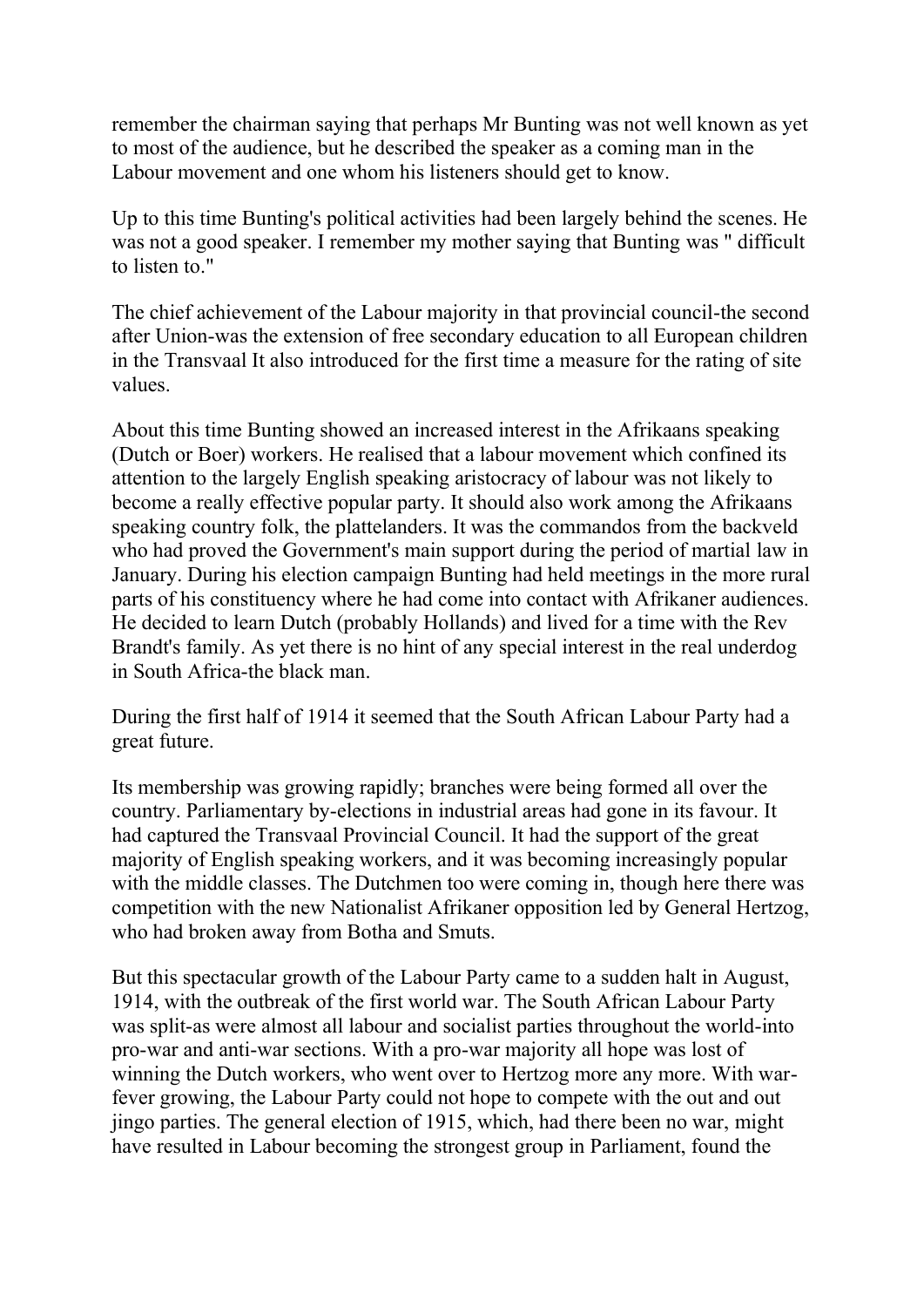party divided and weakened. Its chance of winning a majority of the white workers in South Africa seemed to be lost for ever.

For Bunting the outbreak of war marked a further significant development in his political outlook.

#### **Chapter 3**

## **War on War**

To the members of the South African Labour Party, as to many people in that Victorian world, the war came like a bolt from the blue. To fig}it for one's country, or to oppose the war: these were the alternatives. There was great confusion among the leaders of the party. Some few on either side took a definite stand from the very start. Creswell, the leader of the Party, immediately offered his support to the Government for " seeing the war through," as he put it. He was followed by his half-dozen fellow labourites in Parliament, the only exception being W. H. Andrews, who however did not come out against the war till some months later.

Wybergh, who at this time was editing the Worker, was also pro-war. He had a leading article on August 6 calling on every worker to support the Government. " When a trade union is engaged in a struggle," he wrote, "it is the right and duty of every man to use his own intelligence in deciding whether or not the terrible necessity for a strike has arisen. But once a strike has been declared it is the duty of every man, whether he up proves or not, to take his share in the work and the risks involved. If he does not he is rightly called a scab, even if he doesn't belong to the union at all.... In the same way the man who, When his country is at war, refuses to do his duty is a scab and deserves the contempt of all." In the next issue The Worker published a letter from my father asking that his name be put at the head of the Worker scab list, because he "refused to murder another man with whom he had no quarrel." Other members of the Party w-ere equally emphatic in their opposition to the war, among them Colin Wade, member for Germiston in the Provincial Council, and David Ivon Jones, the secretary- of the Party.

Bunting was not among those w ho had their opinions all ready formed on August 4. It was said of him that he always took some time to make up his mind; but when he had formed an opinion wild horses would not tear him from it. My father recalls a meeting between himself, Bunting and some other members of the Party which took place in his shop a few days after the war was declared. Bunting, he says, did not know where he stood. He was looking for advice. A few days later, however, he had decided that he could not support the war. Creswell, returning from the Parliamentary session at Cape Town about the middle of August, found Bunting definitely anti-war. At that time Bunting was sharing a house with the Wyberghs. It was an old wooden bungalow in the northern suburbs on a hill overlooking Orange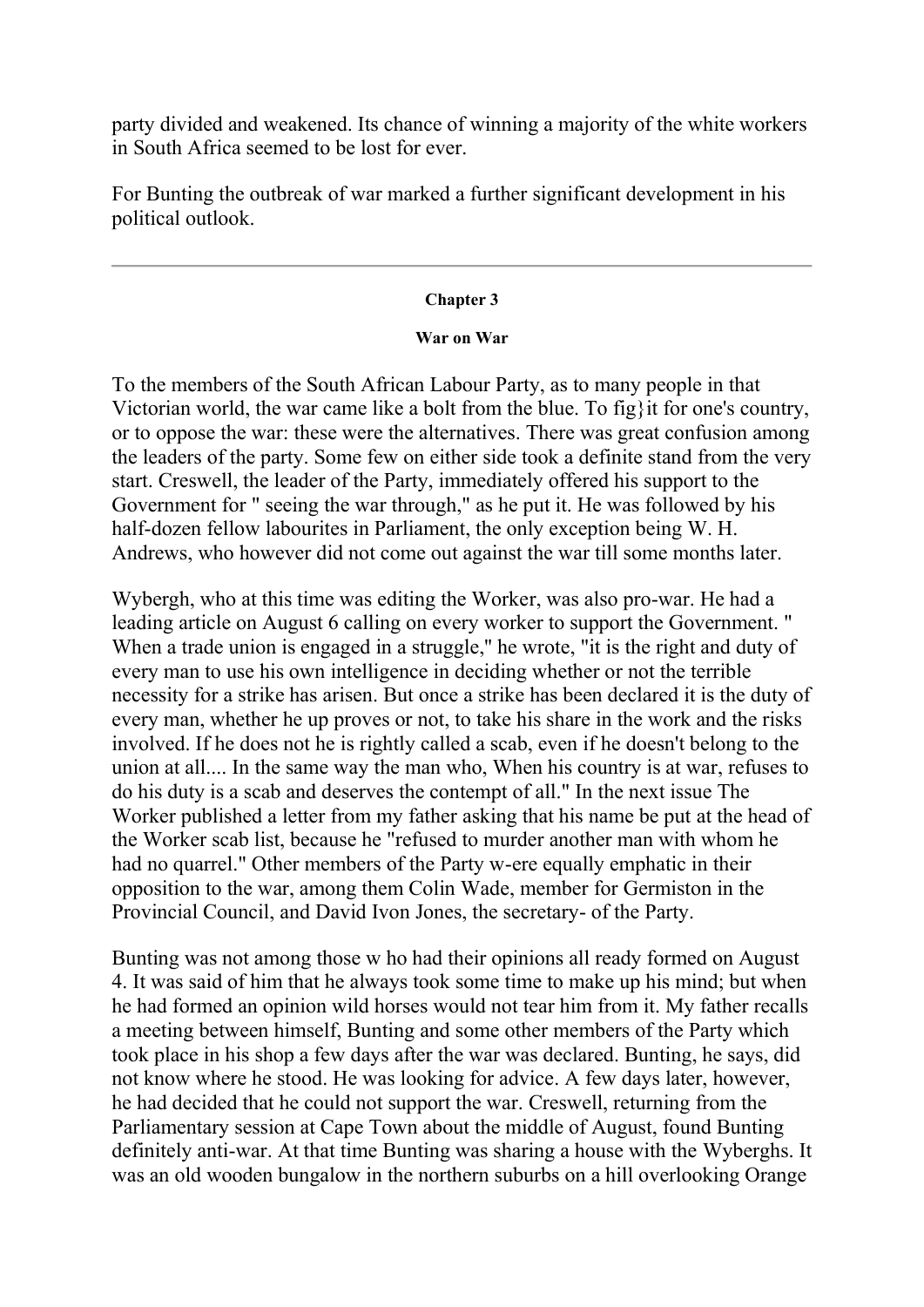Grove, and built during the Boer War as officers' quarters. On the wide verandah Creswell and Bunting sat and argued. Bunting held that if everyone could refuse to fight there could be no war, and therefore it was everyone's duty to refuse to fight. Creswell could not agree with this. " If you are attacked, you have got to fight," he said.

Now that Bunting had decided on the moral aspect of the question, it was, as always, necessary for him to do something about it. Merely to be anti-war was not enough; one had to act anti-war. And so you find him among the group of left wingers who founded the War on War League in September, 1914. They made him treasurer.

The War on War League did not come to be a political party. The majority of its leading members were also members of the Labour Party and endeavoured for a time to remain there.

There was an anti-war majority at the Labour Party's annual conference held in East London in January, 1915. But the anti war section did not force the issue and left it to individual members to do as they pleased.

A curious situation arose ill the Transvaal Provincial Council where the Labour caucus was divided on the war issue, at least seven of the twenty Labour members being anti-war. " There, when a Unionist, in the obvious hope of exposure and emphasising a Labour split, forced the war debate .... the Labour men accepted the challenge with equanimity; and having expressed their divergent views without reserve, they proceeded to the next business, continued to pass the measures they were elected to pass, and voted solid as before." 4

As war fever mounted, the pressure on the Labour Party to rescind the East London decision grew rapidly. A special conference w as held in Johannesburg on August 22. By 82 votes to 30 the delegates decided " to support the Imperial Government wholeheartedly in the prosecution of the war. " In a short time all avowed anti-war members had either resigned or been expelled.

By this time the members of the War on War League felt that that organisation had served its purpose. What was wanted was a political party to preach the doctrines of international socialism. An " International Socialist League of South Africa" was therefore formed and the first issue of the new weekly paper, the International, appeared on September 10. The Chairman of tile new organisation was W. H. Andrews (previously chairman of the Labour Party); the vice-chairman were J. A. Clark and A. F. Crisp, both members of the Transvaal Provincial Council; G. Weinstock, formerly treasurer of the Labour Party, was treasurer; and the secretary, David Ivon Jones, had been the Labour Party's secretary.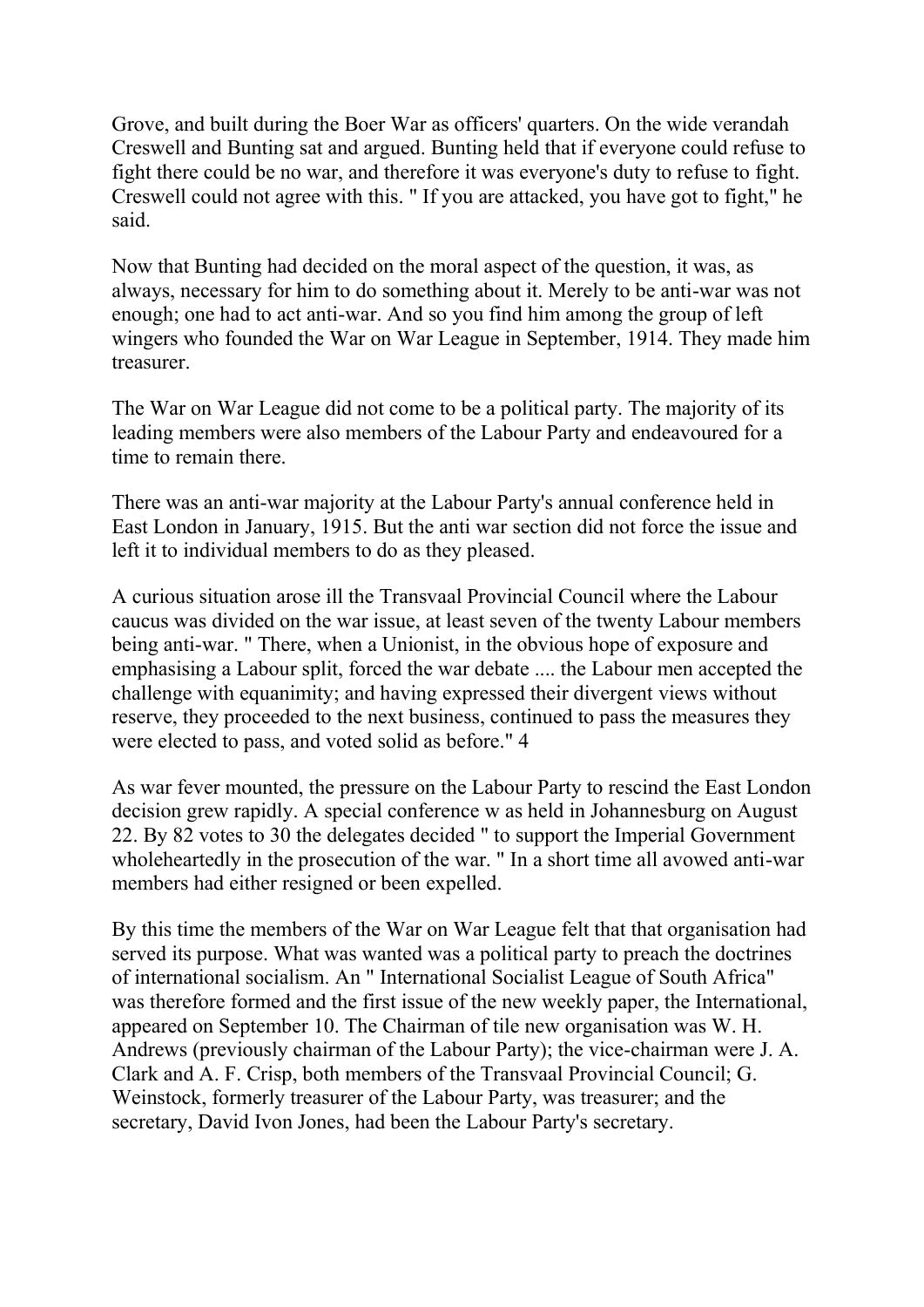Bunting, of course, was a foundation member of the I.S.L. In the third d issue of the International appeared an article of his headed '' A World to Win." His outlook had developed. since he spoke to Creswell at the bungalow a year before. "By itself mere Internationalism, beaming at every foreigner, cuts as little ice as mere antiwar pacifism at any price. Your genteel Peace Societies, your Y.M.C.A.'s, your boosting of Teuton music or chemistry or of English sport, have been tinkling cymbals. The only `war on warites' who have proved worth taking into account are Socialists; and the only Internationalism with anybody in it, events have shown, is International Socialism. Not negative opposition to war or to national pride, not even the mere denial that the British workers had any quarrel with the German workers, but the positive common Cause, the thing worth fighting side by side for, is what makes things go "

Bunting was always condemning his own past. The things in Which he once believed he came to doubt, then to disbelieve and then to attack bitterly. The British jingo, the pious Christian pacifist, the member of an exclusive club, the mere "Labourite"; all these he had been (or imagined he had been), and all these he attacked in turn. When he wrote it was as though he were arguing with his previous Belt, repeating the old ideas and demolishing them one after the other. Here was the Non-Conformist conscience: the devil was within as well as without, and had to be suppressed ruthlessly.

#### **Chapter 4**

#### **Approach to the African**

It was often difficult for European radicals to understand the attitude of the South African labour movement to the black man. To Socialists in England it would seem that a labour movement in a colonial country should be primarily concerned with the vast mass of socially-oppressed and economically exploited Natives. The South African Labour Party, in spite of its constitution, was not a socialist or even a labour movement at all in the true sense of the word. It was essentially a political party of an aristocracy of lab our trying to maintain a remarkably high standard of living in the face of competition from the low paid masses of Native Africans. The South African tradition (except in the western Cape, where artisans were originally coloured slaves) was that skilled work was reserved for whites and all unskilled labour was done by blacks. The Labour Party sought to maintain this tradition. It was concerned in preventing any encroachment by Africans on the traditional spheres of skilled labour and in maintaining and improving white wages and conditions. Such an attitude is quite understandable in a world where organised groups arise almost automatically to protect vested interests. What is not so easy to Understand is tune liberal intellectuals from Europe should come to South Africa, join the South African Labour movement and accept without question the traditional white labour attitude towards the black worker.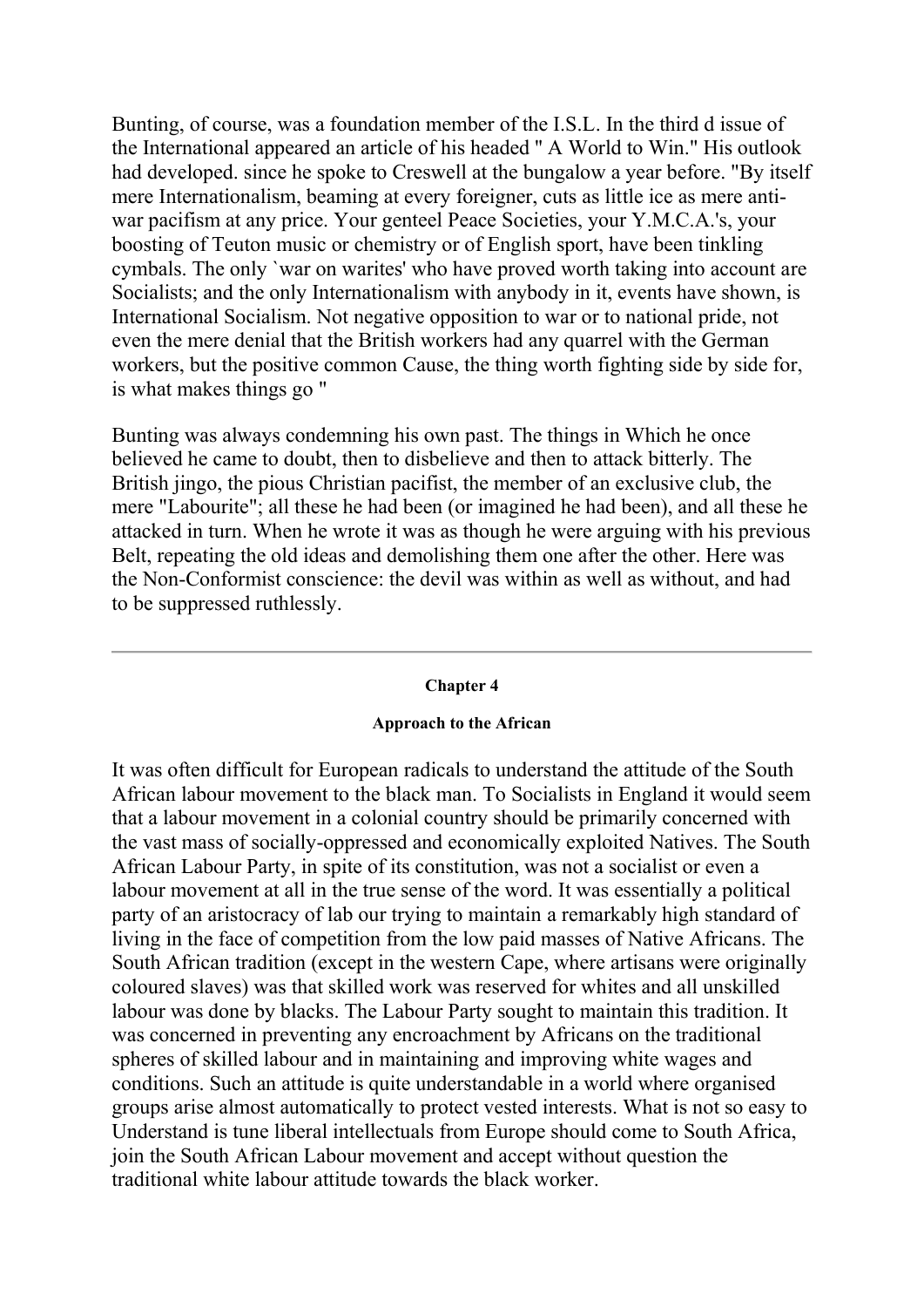Sidney Bunting was ten years in South Africa before he joined the Labour party. It was five more years before he developed an interest in the black workers. On the face of it it seems a strangely slow development; and yet it was much more rapid than that of many other South African " socialists,' who continued to regard the black people, if not with antagonism , at least with a feeling of complete indifference.

That Bunting ended in the nigrophilist camp was perhaps inevitable in a man of his character. He had joined the Labour Party because he sensed the grievances of the white workers and admired their struggle against a powerful Chamber of Mines. The July strike had filled him with bitterness against a ruling class and its government, which did not scruple to shoot men down and to imprison and deport without trial He had accepted the idea of a working class revolution as the great goal of humanity. He had seen the necessity of bringing in the Dutchman. When the war broke out he had accepted the logic of his position as a socialist: his loyalty was to the working class not to any national government. Now the logic of events had made him a leader of a group of international socialists. As an international socialist he could not but realise that the main social fact in South Africa was the subjugation of a black majority by a white minority. The slogan of his Party was "Workers of the world, Unite !" That could mean nothing else than that white and black workers must unite together. It meant that a socialist must preach inter racial working class unity. And more than that. For Bunting it came to mean that a white socialist, regardless of consequences, must go out into the highways and byways and help the black workers to organise for freedom.

It was, I believe, some time in 1915 that Bunting came to this decision. There were some in the I.S.L. who agreed with him; there were many who in fact did not. They were willing to admit, in theory perhaps, that the black workers were the most exploited section of the community. But it was quite another thing to court the persecution of the authorities and the hostility of the bulk of the white workers which would inevitably follow if Bunting had his way. And so there began a struggle in South African socialist ranks-a struggle between those who believed that the black worker should be the prime factor in the socialist movement and those who believed otherwise. This struggle has taken many forms. It was not concluded in Bunting's time; it goes on to this day.

Among those who were prominently associated with Bunting in the inner-party struggle for the recognition of the black worker was David Ivon Jones. He was an interesting character who to-day has been largely forgotten, a consumptive who came to South Africa for his health, a man full of dynamic spiritual energy, a good linguist. I have mentioned him as secretary of the Labour Party and as one who broke with the official leadership on the war issue. Whether it was Jones or Bunting or both together who started the nigrophilist campaign in the I.S.L. I have not been able to ascertain. Jones, writing on October 1, 1915, on the " Parting of the Ways," said: " An Internationalism which does not concede the fullest rights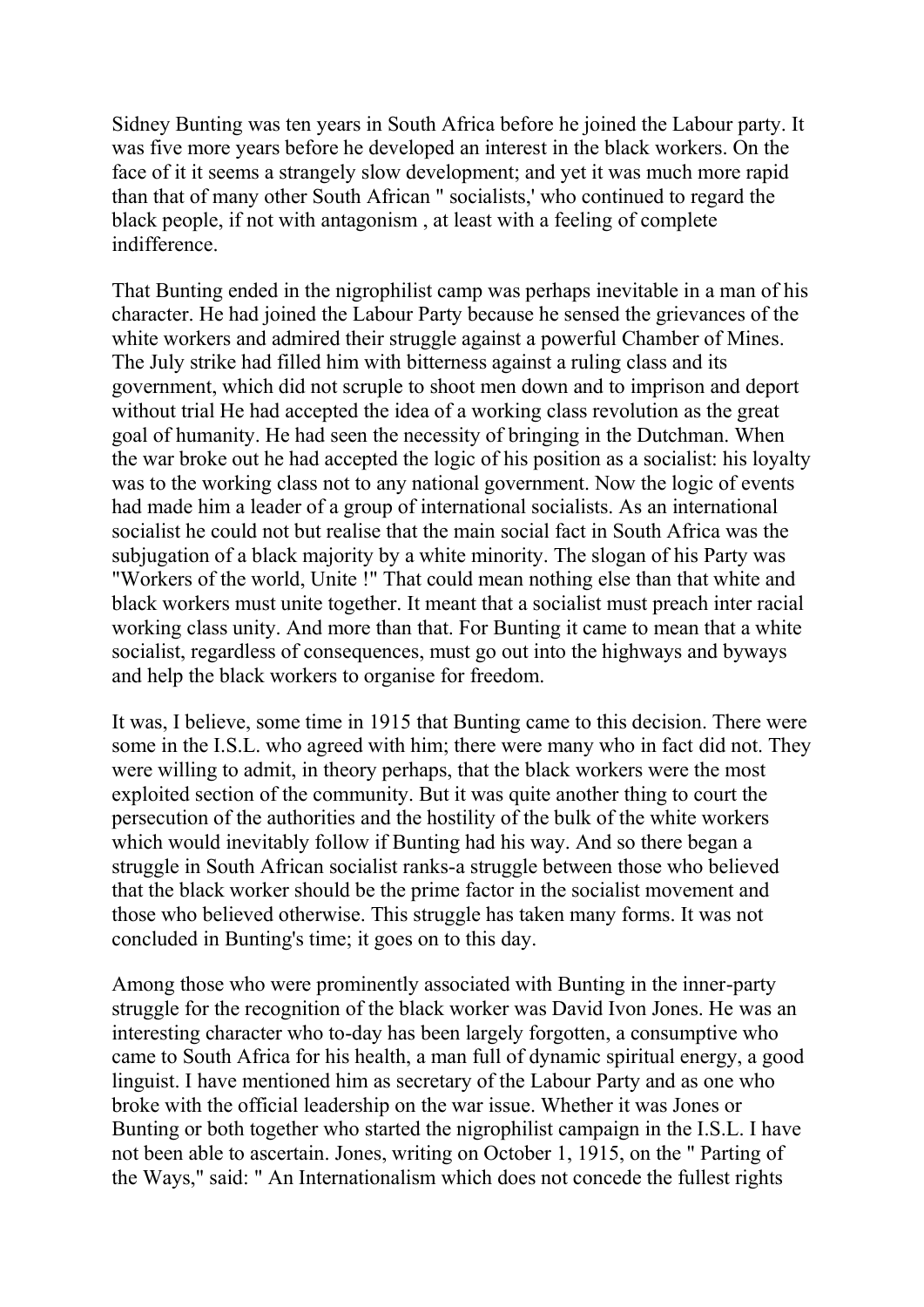which the Native working class is capable of claiming will be a sham. One of the justifications for our withdrawal from the Labour party is that it gives us untrammeled freedom to deal, regardless of political fortunes, with the great and fascinating problem of the Native. "

The I.S.L. put up two candidates for the Parliamentary elections in 1915: J. A. Clark and W. H. Andrews. Andrews stood for the constituency which had returned him some years before. But Clark and Andrews together got only 140 votes. It was a " Khaki election "; the Labour Party also lost seats; Creswell, in spite of his " See It Through " policy was defeated in Bezuidenhout Valley by thirteen votes. Andrews retired for the time from professional politics. He went " back to the bench," getting employment in an engineering shop in Durban.

Meanwhile the anti-war activities of the League were rousing the resentment of the authorities and there began a series of legal prosecutions of leading socialists. In the first of these, Bunting, Dunbar and Jones were arrested, because of speeches made at a public meeting. In those days there were no " war emergency regulations " and mere opposition to the war was not a criminal of fence. The prosecution found it impossible to frame a charge. Cramer, the public prosecutor, had a most unpleasant task to perform. " I am sorry," he said, " I am not now in the position of asking for a substantial penalty. Mr Bunting may smile (as I see he is doing) as much as he likes, but I shall assure him that next time I shall press for a substantial penalty."

The I.S.L. held its first national conference in Johannesburg on January 9, 1916. Bunting came forward with a ' petition of rights " for the Native worker. His resolution read " that this League affirm that the emancipation of the working class requires the abolition of al] forms of Native indenture, Compound and passport systems; and the lifting of the Native worker to the political and industrial status of the white.'' This did not meet with the unanimous support of the conference. No one openly expressed race prejudice or denied that the black man was entitled to freedom. But there was an attempt to avoid a specific Native program me by asserting that there was no Native problem, only a · worker's problem." An amendment by Dunbar to this effect was lost. Colin Wade then got the last part of the motion changed to read '' and the lifting of the Native wage worker to the political and industrial status of the elite; meanwhile endeavouring to prevent the increase (in numbers) of the Native wage workers, and to assist the existing Native wage workers to free themselves from the wage system." Reviewing the conference, Ivon Jones remarked in the next issue of the international: " There were some misgivings on the result of the debate on the Native question - Bunting's achievement. The misgivings arose from the inclusion of ' political rights ' in the status which Native workers should aim at. However, the motion was carried by an unmistakable majority."1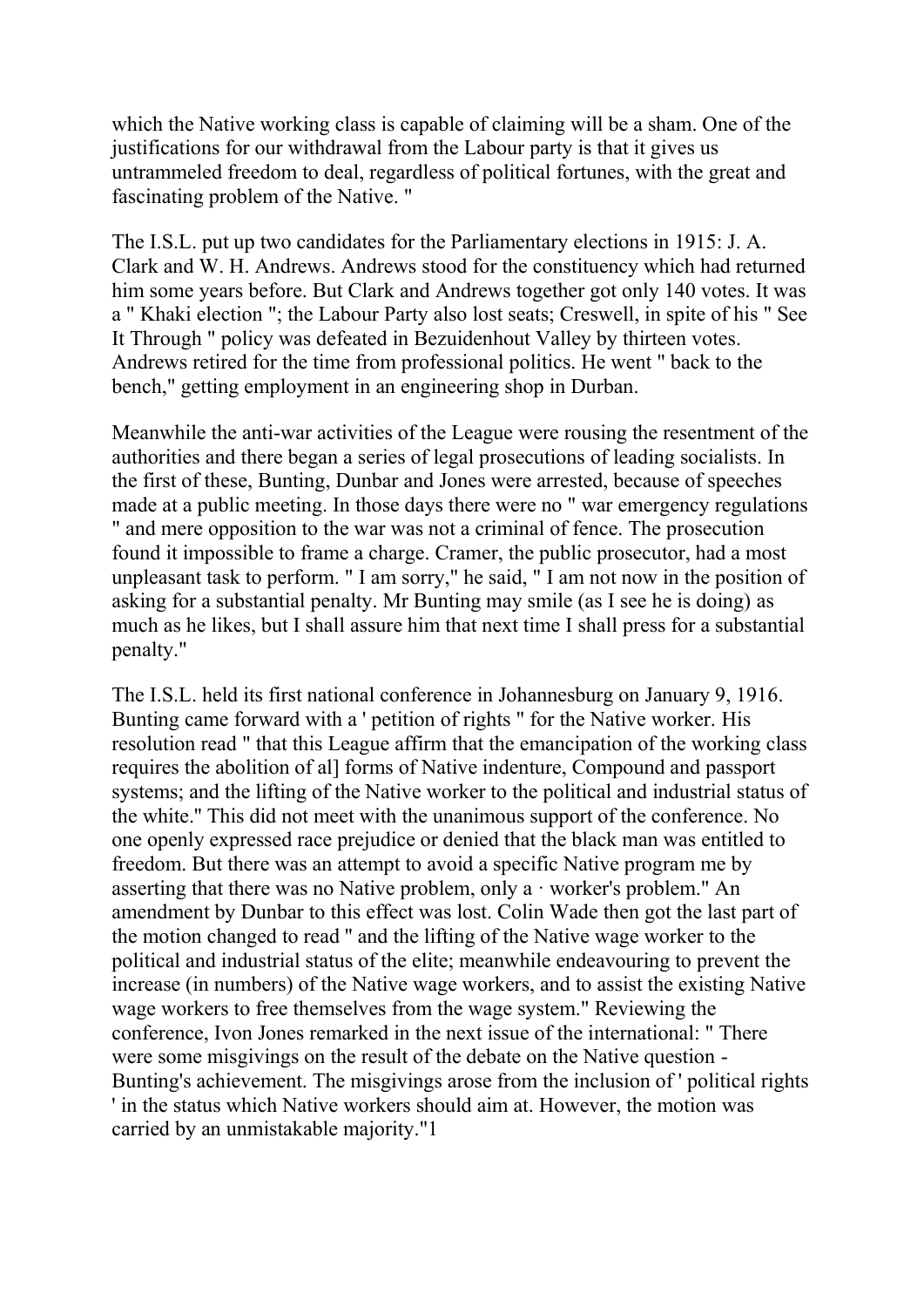There were those in the League who thought no doubt that the conference decision On tile '' Native question," theoretically correct though it might be, would remain at that, a mere ex press ion of opinion. But I have already pointed out that with Bunting pious attitudes were not enough. He started to work to get his fellowsocialists to live up to their resolution. From now on, article after article by him appears in the International, all hammering away on the Native issue. " The solidarity of labour fails the moment it is divided on colour, race or creed and the socialist philosophy fails if there are more races, colours or creeds in heaven and earth than are dreamt of in its philosophy ". (*International*, February 18, 1916).

But more than this. Bunting was now working to bring the black man to the movement-into the League itself. Tilts was something Which made some of his fellow socialists gasp. Bunting mentions in the article just quoted how Saul Nsane and a number of other Africans were cordially welcomed at all I.S.L. lecture class in the Johannesburg trades hall. In April George Mason, one-time deportee, now back in South Africa, was induced to give a lecture on " Trade Unions and the Native Question." Mason had been one of the few members of the trade unions anal the Labour Party u ho had urged the organisation of the African workers, and, at the Kleinfontein mine in July, l.1913, he had managed to persuade the black workers on strike with the whites. At this lecture Jones records that he usual monotone of white faces in the audience was broken in the presence of a dozen dusky ones, representatives, more or less, of an awakening million u ho may not be ignored in the capitalist scheme, tat less in the socialist one." Two months later further new- Ground was broken when an African actually addressed all audience in the Trades Hall. He was Robert Grendon, editor of the African National Congress newspaper, *Abantu Batho*. In January, 1917, the socialists contested a parliamentary by election in the Johannesburg constituency of Troyeville. Colin Wade was chosen as the I.S.L. candidate and he was opposed by Creswell, who was serving with the army in German East Africa. The " capitalist party," the S.A.P., also had a candidate. Colonel Creswell, '' the boy in khaki," was the popular favourite. Apart from labour support he [had] the powerful backing of the *Rand Daily Mail*. He topped the poll. Colin Wade scored only 32 votes, " the lowest yet recorded for I.S.L. " as -the International commented at the time. This extremely low vote was attributed not merely to the general unpopularity of the anti-war cause but also to the League's openly pro-Native policy. Wade's election manifesto contained incidental references to the slave status of the African workers and had called for industrial organisation irrespective of race, colour or creed.

Jones took comfort in the fact that the great mass of the proletariat, in which the I.S.L.,., if it were not to be utopian, must find its economic basis, was black, therefore disfranchised, and therefore not represented in the Troyeville electorate. "Whether it be 82 votes or 2 votes, this must increasingly become the political issue for us: freedom to combine and political rights for the Native worker. "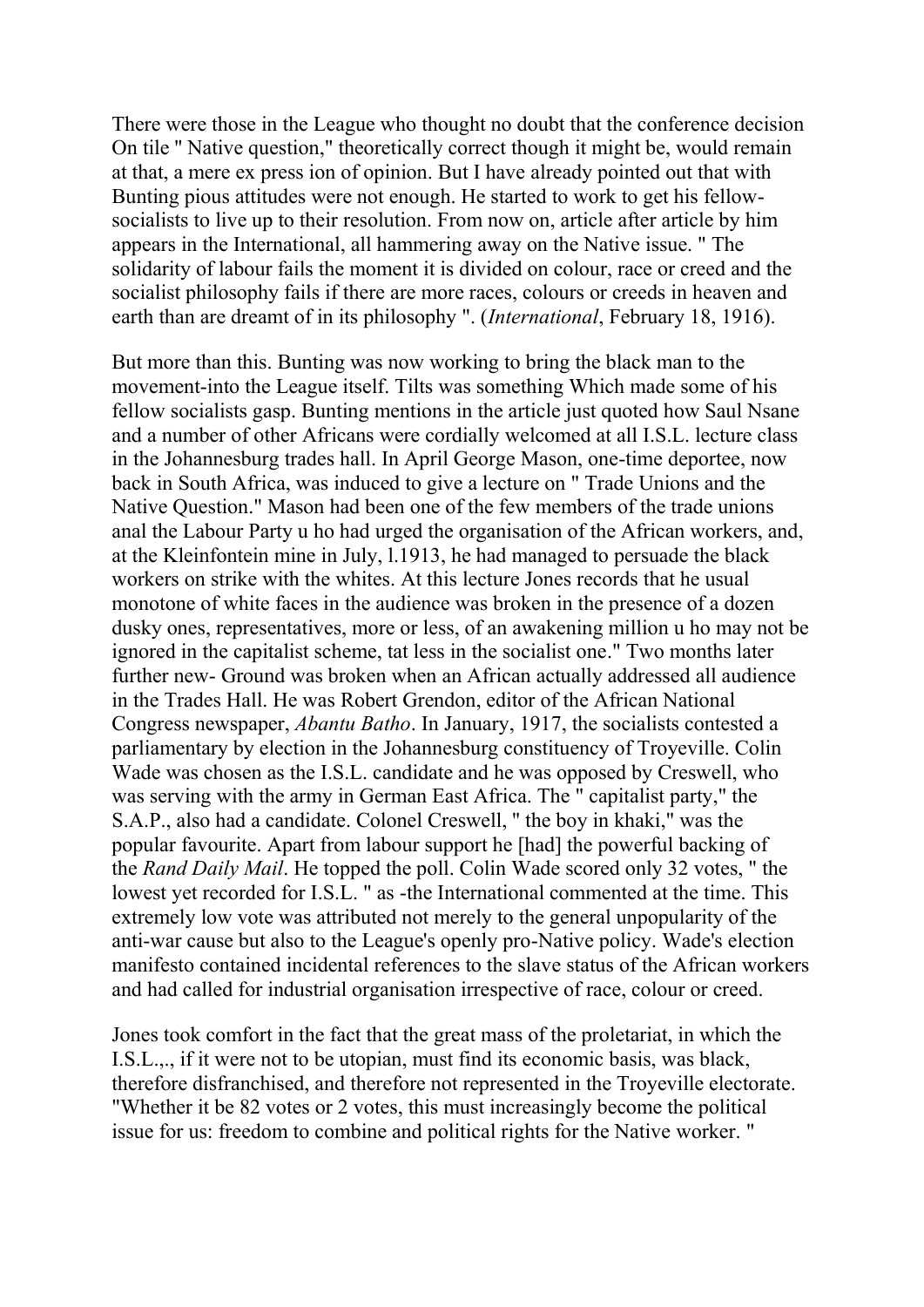The I.S.L. was making contacts with Africans. Black men were attending their meetings periodically as listeners and sometimes even as speakers. But something more vital was needed, as both Bunting and Jones realised. In July, 1917, they started what were described as " a series of gatherings of Natives to study the working class movement. " These soon resulted in the formation of a black workers' union. The idea was to develop it on the lines of the American I.W.W. as an " all-in union" for unskilled labourers When asked what they wanted, the Africans had replied " Sifuna zonke " (We want everything), and this was taken as the motto of the new organisation, which they decided to call the Industrial Workers of Africa. Socialist leaflets began to appear in Zulu and Sotho.

The fact that while socialists w ere beginning to take an active interest in the black workers did not go unnoticed by the authorities. Members of the Government including Botha, The prime minister, began to make speeches denouncing the white men. who were fomenting unrest all long the blacks. It was said that the Government had detectives on their track but it was necessary also that public (i.e. white) opinion should be aroused.

There was considerable development of Native African politics at that time, by no means all of it due to the handful of white socialists in Johannesburg, though they Undoubtedly did all they could to help it. In February, 1918, there was a boycott of the concession stores on the mines, ascribed by the *Rand Daily Mail* to the " sinister influence of socialists and pacifists." It was also hinted that German gold was subsidising the movement. Questions were asked in Parliament and Botha answered that the Attorney-General was deciding whether criminal proceedings should be taken.

In June, 1918, the so-called " bucket strike " broke out. Those were the days before water-borne sewerage became general in the " Golden City." African sanitary workers, feeling the pinch of the rising cost of living and inspired no doubt by a successful strike of the white municipal workers, " downed buckets" and demanded sixpence (other reports said one shilling) a day more. The authorities drafted in Native police as scabs. But there were not enough of these to do more than attend to schools, hospitals and the like: private residences had to be neglected. The strikers numbering 152 were arrested and sentenced to two months' imprisonment under the Master and Servants Act. The Chief magistrate, Macfie, addressing the bucket carriers after sentence had been passed said: "While in gaol they would nave to do the same work as they had been doing, and would carry out that employment with an armed escort, including a guard of Zulus armed with assegais and white men with guns. If they attempted to escape and if it were necessary, they would be shot down. If they refused to obey orders they would receive lashes as often as might be necessary to make them understand they had to do what they were told."- *Cape Argus*, 11/6/18.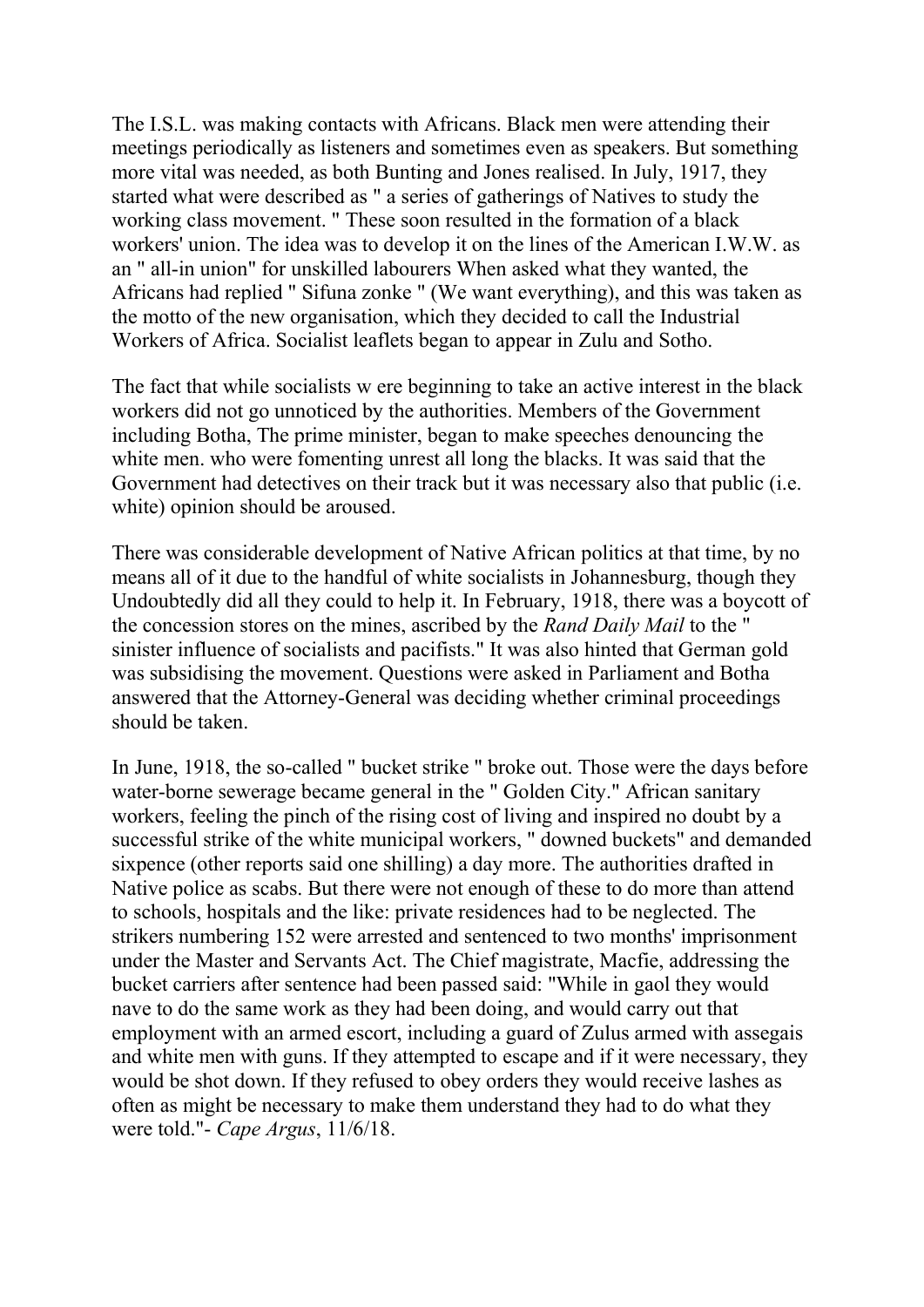The authorities then took action against those Whom they Considered to be the instigators of the strike. Five Africans (leaders of the African National Congress and three Europeans (members of the I.S.L.) were arrested and charged with incitement to violence. Their names were J. D. Ngojo, A. Cetyiwe, H. Kraai, D. Letanka, L. T. Mvabaza, S. P. Bunting, H.C.Hanscombe, and T.P.Tinker The preliminary examination in the magistrate's court on a charge of incitement to violence attracted great attention and the occasion w as used by the socialists to 'put over'' to the general public as much propaganda as possible. This was the sort of occasion in which Bunting delighted, and here his legal knowledge stood him in good stead. The Crown tried to show not only that the socialists, working through the Industrial Workers of Africa, were the chief cause of the " bucket strike " and a strike of Native miners which followed it, but that they were responsible for a dozen other happenings all over the Witwatersrand where Africans had gone on strike or rioted in protest against passes and other wrongs. The accused had no difficulty in showing that they had played no direct role in any of the strikes or riots; in fact their first knowledge of the "bucket strike" was a report in the press. They were concerned in propagating the doctrines of socialism and industrial unionism. They believed in strike action but only When it was prepared by adequate trade union organisation. They had considered that the Natives were not well enough organised for strike action and had advised accordingly. .As the case proceeded the public prosecutor looked more and more foolish, and, though the accused were committed for trial, the Attorney-General refused to prosecute and the charges were withdrawn.

In the course of the proceedings it came out that the Criminal Investigation Department had sent a large number of black detectives to join the I.W.A. One of them had actually become secretary. Tile charge against the socialists was based chiefly on the affidavit of an African detective, Luke Messina, who as a result of the trial was charged with perjury and confessed that he had made a false affidavit against Bunting at the instance of the authorities. (*International*, 26/9/19.)

One of the results of the I.S.L.'s interest in Africans was the expulsion of the socialists from their offices in the Johannesburg 'Trades Hall (in November, 1917). This was preceded, in September, by an order from the Trades Hall Society declaring that in future rooms in the building would be let for the use of Europeans only. In protest Bunting resigned the secretaryship of the Trades Hall Society, his place being taken by J. Gow-, the secretary of the Labour Party. For the next issue of the International Bunting wrote a long article denouncing all " colour bar " labourites. He referred to an incident a few weeks before when the members of the administrative council of the S.A.L.P., on seeing some non-Europeans on their way upstairs to attend an I.S.L. conference, "scuttled out of their meeting room below and over to the Grand National Hotel like women who have seen a mouse or tenants who have discovered bugs.... The Trades Hall resolution ... brings to a head the most important issue in the Labour movement in South Africa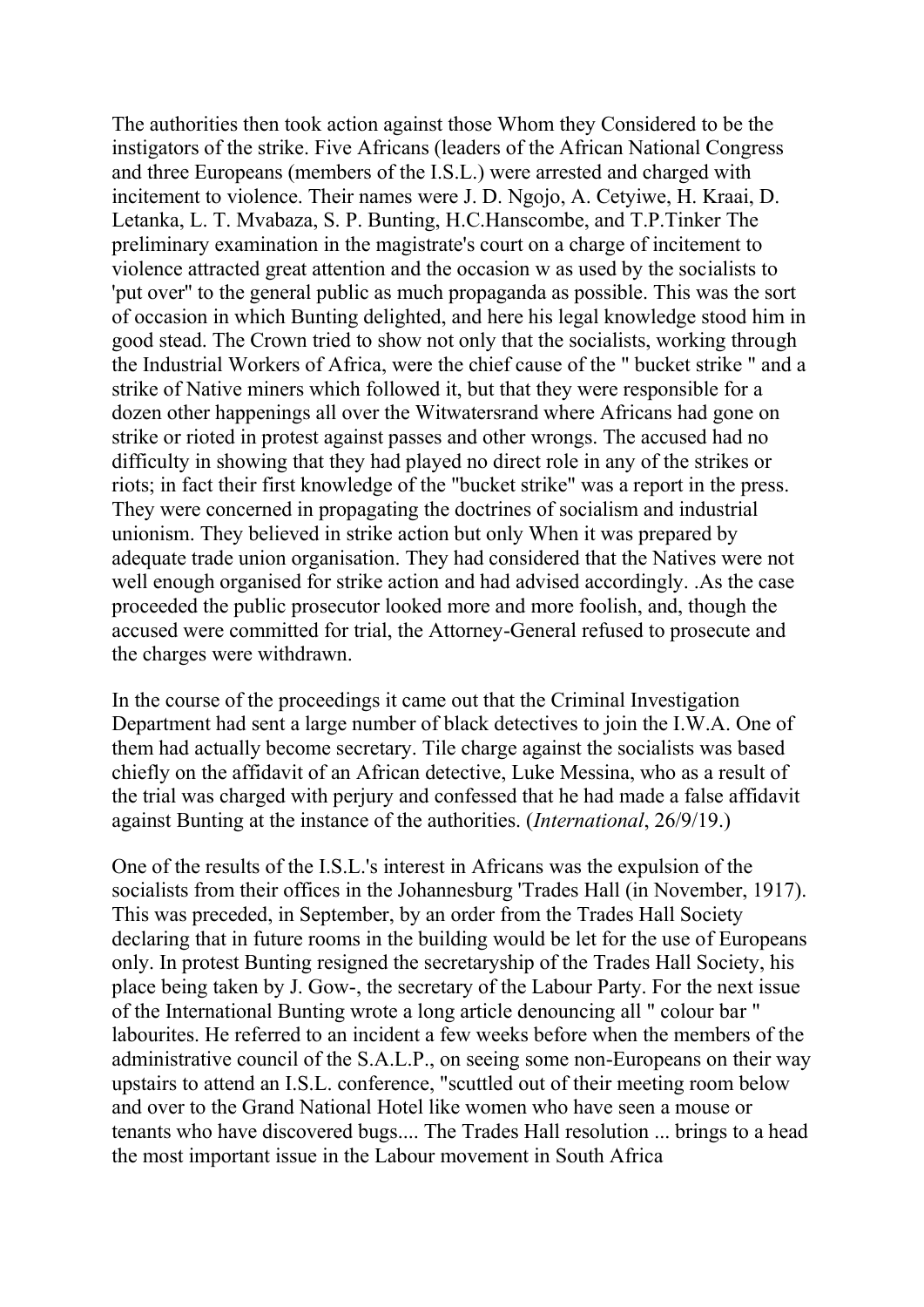. . It is a challenge to the Socialists who recognise the class struggle; u sneering intimation to the underpaid, uneducated, unskilled toilers that they need not hope for the co-operation of the whites, who, on the contrary, will oppose their efforts at emancipation; a wilful decision of the ' trustees ' of the working class movement to sell it for a ' place in the sun,' where they clink glasses with magnates, with the d-d niggers as their footstool.... The wages system for ever, they chuckle, provided ours are high and yours low an injury to one is an injury to all-unless he's black. Down with capitalist exploitation-of ' Europeans ' only ....

" Fools! Do they not see that they are tools in the hands of the capitalist, who flatters and pampers them not because he doesn't want cheap black labour, but because he does; who retains them as white boss boys, trading on their silly pride, while tie educates the Natives eventually to oust them; who uses them not to keep the ' nigger ' out but only to keep him down, and shoot him down when required.

' No, they do not or will not see it. Then tear down that blasphemous legend ' Labor Omnia Vincit ' over the Trades Hall gateway. And substitute ' All hope abandon ye Who enter here,' for the solidarity of lab our, the hope of the world, is by that snobbish, churlish resolution abandoned, spat upon and disowned! "

## **Chapter 5**

#### **Storm and Stress**

In addition to his activities on the Native field, which had now become a dominating interest in his life, Bunting during those hectic war years was engaged in the general rough and tumble of socialist agitation and propaganda. He had taken over much of the hum drum work of the movement. He was always-s busy writing for the weekly paper. When Jones was away or ill he acted as editor. He eventually became treasurer of the League. He tried to carry- on his lawyer's practice, though much of his legal work too was in connection with the movement and it is doubtful whether he made much money out of it. Fortunately he still had a small income from his investments in the wattle plantation which helped to keep the wolf from the door.

There were quite a number of arrests and police raids, in most of which Bunting figured. In almost all cases the police failed to secure convictions. In August, 1916, Jones was arrested in connection with an anti-war pamphlet, entitled Let Saints on Earth in concert Sing. Bunting, as legal adviser, quickly appeared at the charge office, only to be arrested himself and charged jointly with Jones. They were charged with contravening the Public Welfare Act by communicating matter ``calculated to create alarm or incite public feeling.'' Bunting was sentenced to six weeks' hard labour or £25 fine. Jones' case was held over pending Bunting's appeal to the Supreme Court' which quashed the magistrate's verdict. In this trial' as in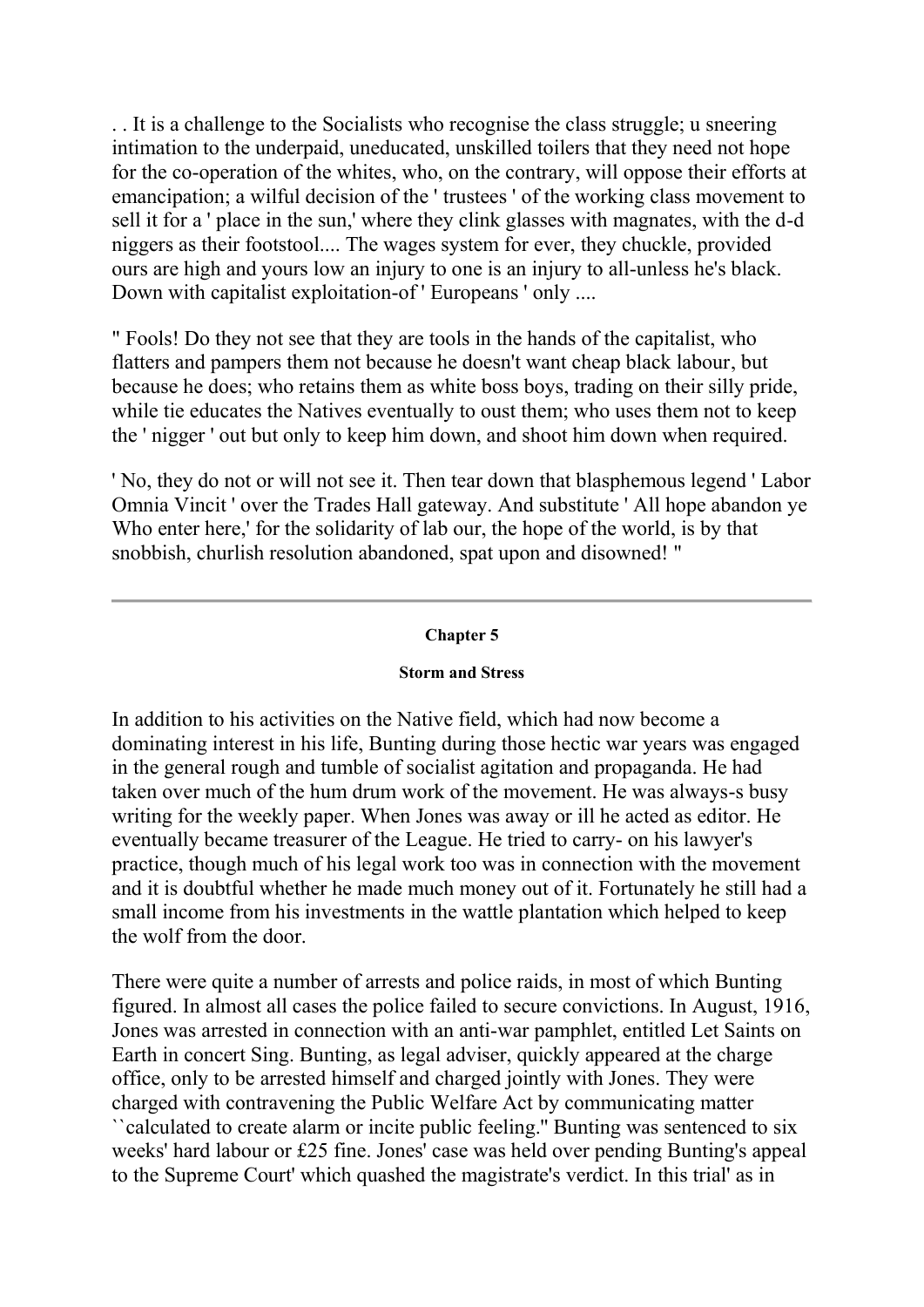others' F A.W. Lucas' gave his services as advocate. He had been on a visit to Europe when the split occurred in the Labour party On his return he took his stand with the antiwar section but did not join the I.S.L. from whom he differed on theoretical grounds. Lucas by this time was a fervent follower of Henry George and his theory of the single tax.

Bunting was an active member of the Transvaal Provincial Council till the end of his term of office in 1917. Lucas recalls that on one occasion when the Labour members tried to prevent an adjournment there was an all-night sitting and Bunting spoke for four hours, quoting at times from the Bible and at others from the Declaration of Independence. In March, 1917 Bunting moved a motion in the council condemning the martial law censorship regulations and recommending their repeal by the Union Government. The motion was within an ace of being passed and would have been had not one of the Labour members, George Hills, ratted, making the voting 19 for and 20 against. Bunting and Colin Wade were the chief participators in the debate.

Bunting stood again for the Provincial Council, in June, 1917, but without success. Revolutionary Socialist candidates at any time would have had little chance of being returned, and with war fever still raging an anti-war candidate could hope for little more than a token vote. Bunting's old constituency, Bezuidenhout Valley, was an English area, and he realised that he would get few votes there. The cosmopolitan constituency of Commissioner Street was therefore chosen. The League put out election leaflets in Yiddish' as well as English. Meetings were held in the Jewish quarter, with speakers in Yiddish. All to no avail. Bunting got only 71 votes, which the International optimistically described as an improvement on Colin Wade's 32 votes in Troyeville at the beginning of the year. Andrews did very much better at Benoni with 355 votes.

From 1917 onwards the attention of South African socialists was drawn more and more to the epoch-making events in Europe. The Kerensky revolution made them prick up their ears. Socialists all over the world were sending delegates to the Stockholm Socialist Reace Conference, and the League, not to be outdone, nominated Andrews as their delegate. He left in August, 1917. He returned a year later, having failed to get further than London.

In November, 1917, came the Bolshevik revolution in Russia, welcomed by the South African socialists as tangible proof of the ultimate triumph of their faith.

In December' 1916' Bunting married. Like his great-grandfather he chose a wife from "within the movement." She was Miss Rebecca Notlowitz' a Jewish emigree from the Baltic. Like many of the Jewish comrades brought up in the socialist movement in Russia, she was full of the most intense loyalty to the cause, an active participant in the daily work of the League.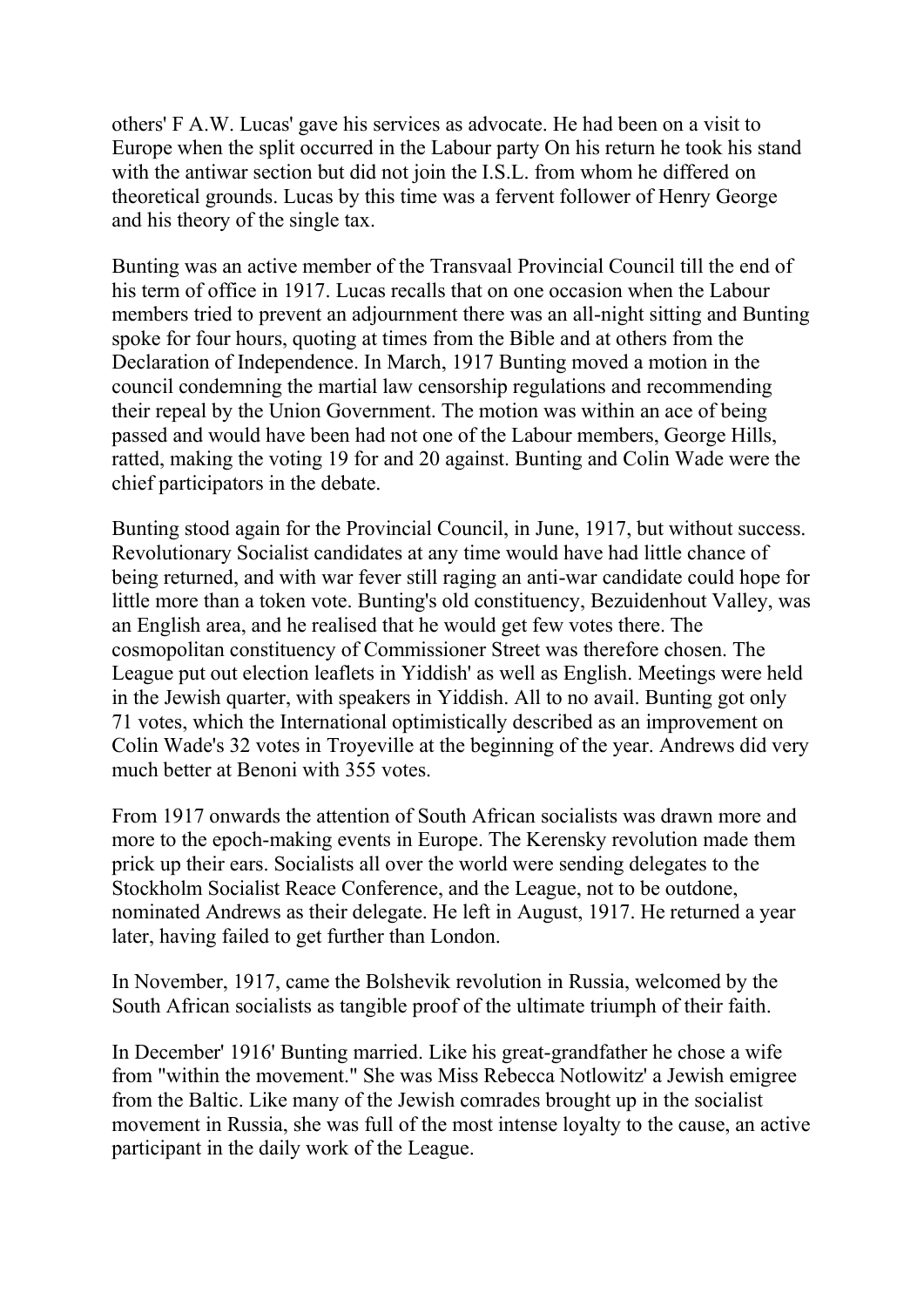Of Bunting's lovemaking there is little on record. It was probably done in the midst of a whirl of committees, public meetings and propaganda. Sometimes they had a quiet interval on a Sunday afternoon when they went walking and Bunting read passages from Browning' perhaps in an effort to help Rebecca with her English. There were two sons born of the marriage-Arthur and Brian.

#### **Chapter 6**

#### **Aftermath of War**

With the end of the war in November, 19l8, the revolutionary movement all over the world grew rapidly. Also the censorship of news which had existed during the war years, was lifted to some extent. The pages of the International became filled more and more with reports of overseas events, the great Russian revolution, the overthrow of the old government in Germany, strikes all over the world. The white membership of the I.S.L, began to grow rapidly' though it never became a really large organisation. 5 Native affairs began to play a smaller part in the activities of the I. S.L. as well as in the pages of its newspaper. Who could be bothered with politically backward and largely unorganised Africans when such resounding events were happening overseas? Work among Africans, never very popular with the rank and file in the League, was crowded out or left to a few ``cranks,'' of whom Bunting and Jones were the most outstanding and persistent.

These two manfully struggled on, trying to educate the white workers in general and their fellow socialists in particular on the importance of what they called the '' black proletariat.'' Jones started night classes for Africans' teaching them to read and write. He got them to write on their slates " Workers of the world unite ! You have nothing to lose but your chains and a world to win.'' But few Natives actually joined the League. They felt uncomfortable and shy at white meetings. The Industrial Workers of Africa did not long survive the " Bucket Strike." constant police attention probably scared Africans away.

In 1919 there was a wave of Native strikes, riots and pass burnings' which, in so far as they were not spontaneous unorganised outbursts, were directed by the African National Congress. There were numerous arrests and imprisonment's' and Bunting appeared frequently in the Johannesburg magistrate's court as attorney defending Africans who had fallen into the clutches of the police. One day at the end of March' 1919' while coming out of court' he was set upon by a lunch - hour mob of whites and " frog-marched." 'this consisted of being carried face downwards by four ruffians, each of whom had hold of a limb.

Now it so happened that the wave of Native unrest' the pass burnings and the riots (the latter consisting chiefly in the beating up of Africans by the white mob) coincided with a strike of white municipal workers which led to the so-called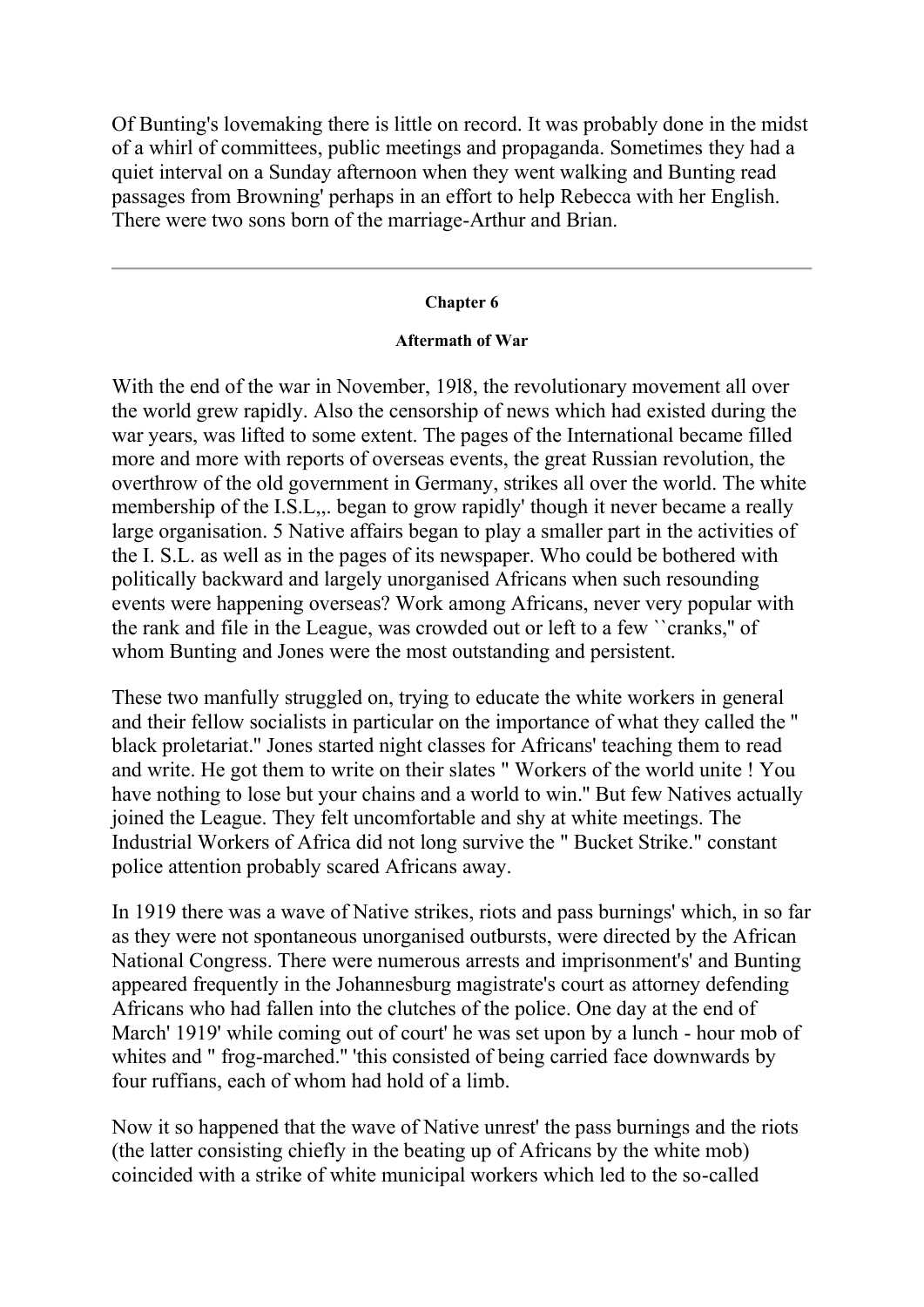"Johannesburg Soviet.'' The striking tramway men had decided, in order to keep the public on their side' to run the trams themselves for the duration of the strike. This they did under the direction of a strikers' "board of control''' and it was this organisation which came to be described as a "soviet."

At a meeting between the Town Council and a strike deputation "Councillor O'Hara drew attention to the considerable Native unrest in town, and asked if the strikers were going to stand by the community in the event of any Native trouble. Several members of the strike deputation gave an assurance that they would stand by the Council in this particular matter'' (*Star*, 31/3/19). It is clear that by tile '' community '' was meant the white population and that there was no question of any fellow feeling between white and black strikers.

It also happened that two days before the '' soviet '' was started two alleged Bolshevik emissaries' who declared they had come straight from Red Moscow' arrived in Johannesburg. They addressed a crowded meeting in the Johannesburg Town Hall (where of course it was illegal for Africans to be present) amid scenes of the most unbounded enthusiasm.

Hot from being manhandled by the white mob and with his brain teeming with all these events' Bunting sat down to do his weekly write-up for the International. What he wrote on this occasion is such a good example of his rather complicated style, his passionate appeal for justice for the black man, and his bitter contempt of all hypocrites, particularly those so-called socialists and communists who shared in the general race prejudice' that I shall quote him at some length. He begins by describing the setting up of the white strikers, 'Board of Control' and goes on to say: " To criticise the personnel or intelligence of the Board would perhaps be out of place here. We can at any rate congratulate the municipal workers on having grasped the idea that the old-fashioned strike for better conditions, often unsuccessful and yet more often ruinous to the workers' funds is being replaced today by the movement for Workers' Councils, destined not merely to 'control' industry and public institutions but to take them over from the present private owners or bourgeois public bodies and work them in the interest of the working class.''

Here follow certain obvious criticisms of the Board. It did not represent even the white workers as a whole but only the municipal employees. "the organised workers of private industries were not invited to send their delegates.'' It made no attempt to extend its activities beyond Johannesburg, to call into being similar councils in other areas. It had announced itself as a ''temporary institution'' pending the settlement of the strike, which of course was not the idea behind the soviets.

' But,,'' he goes on, what is far more fundamental is its glaringly limited and sectional character within the ranks of the working class. Where did it reveal that solidarity of Labour, the hope of the world ? Municipal workers, indeed ? Where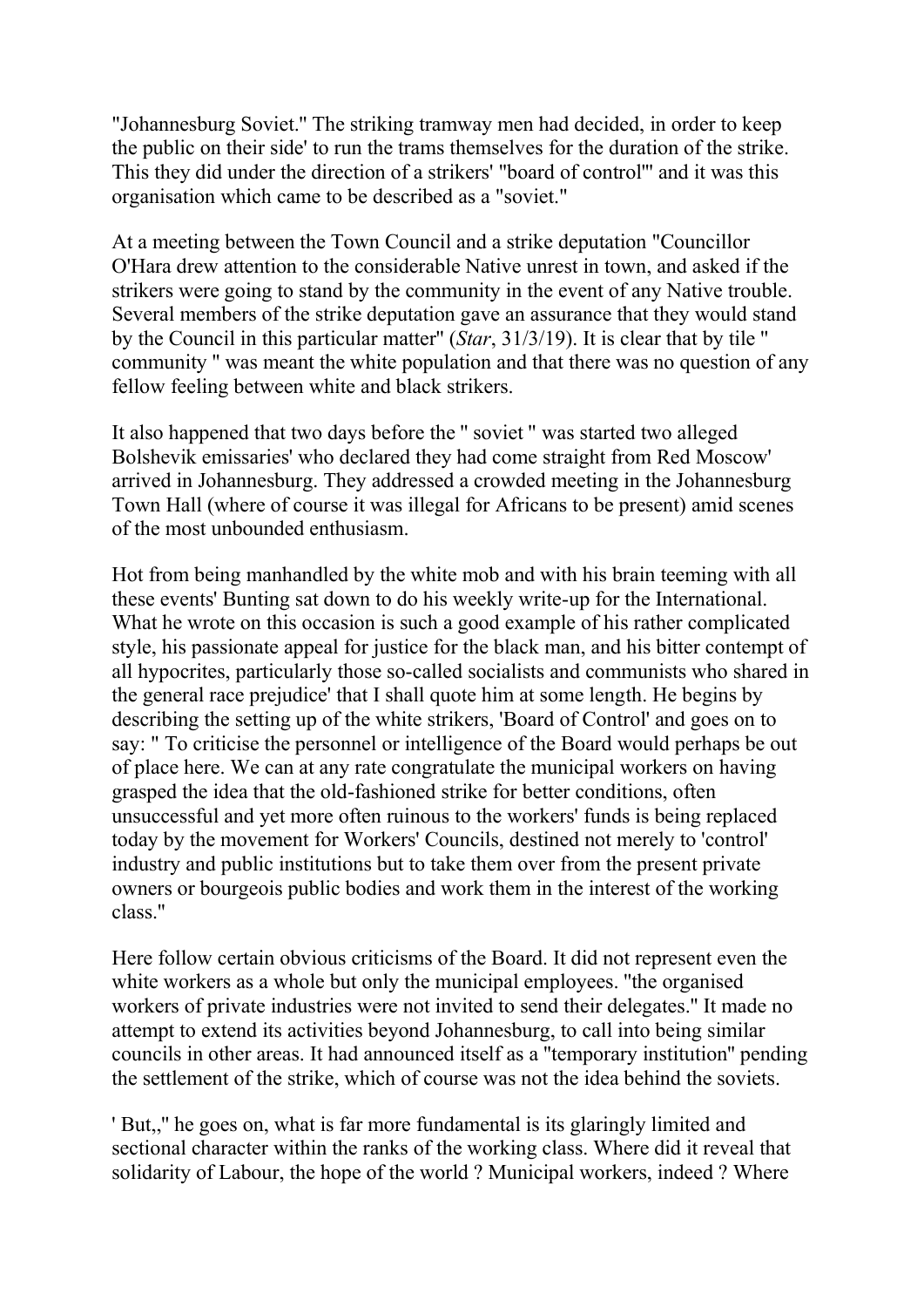were the masses, the underdogs of Bantu race who far outnumber the whites in Municipal employ ? Where, for instance, on this Board, were any delegates of the Sanitary Boys whose demand for 1s. a day rise nearly a year ago was at the time and has ever since been haughtily ignored by the whites? Presumably they were to be 'controlled ' by the 'Board of Control '-the very word ' Board ' suggests allpowerful directors' not communists' and 'control ' of any except non-workers is not the meaning of Bolshevism.

"The International Socialist League . . . can firstly improve the occasion by again preaching the eternal verities of the movement in South Africa; and is thus in duty bound to repeat its warning' as before, that no workers' movement or revolution is worth the bones of a single champion which ignores or excludes the vast mass of the workers of this country' the most flagrantly opposed victims of the most glaring form of capitalist exploitation' the exploitation of the black races and their labour by white capital: for that is after all broadly the summary of the labour position in South Africa. And if the upper white artisans are not with these masses' they are against them; they are consciously or unconsciously kicking against the pricks of the proletarian movement they profess to espouse.

"If indeed there were ' nothing doing ' on the part of the underdogs, or if the attitude of the white workers were one of only benevolent neutrality to them, their position would be more excusable. But there is something doing down below there: a movement of emancipation far more national (or rather international), more farreaching, more cutting at the root, more brave and self-sacrificing, than mere white Bolshevism can ever be; a passive resistance movement at present in protest against that outward and visible sign of semi-chattel slavery of the Natives, the Pass Law.

''Nor is there much sign of benevolence either. On the contrary, the Municipal Workers' spokesmen have even been offering to help quell the ' Native menace and the Central Strike Committee passed a resolution last Monday which while graciously admitting that the Native was entitled to organise to improve his position, offered assistance to the (Government to prevent outrages on white women and children. Outrages on white women and children ? What right have these people, who could not work for a day without a horde of ' outragers ' to serve them, who are ensconced in a labour system which demands hundreds of thousands of these `outragers' as its indispensable basis, to complain of Black Peril? And for that matter when has 'black peril ' ever resulted from a Native movement for emancipation? But more than this' what protest have these men made against the outrages on black men and women taking place daily under their eyes in Johannesburg this very week? Why have they not offered their services to these their fellow-workers to protect them from the police and troops just called in to shoot them down and from the aiding and abetting white mob? What have they to say against the wholesale outrages' the burning injustices committed on black workers daily in the so-called courts of justice? Against the determined refusal,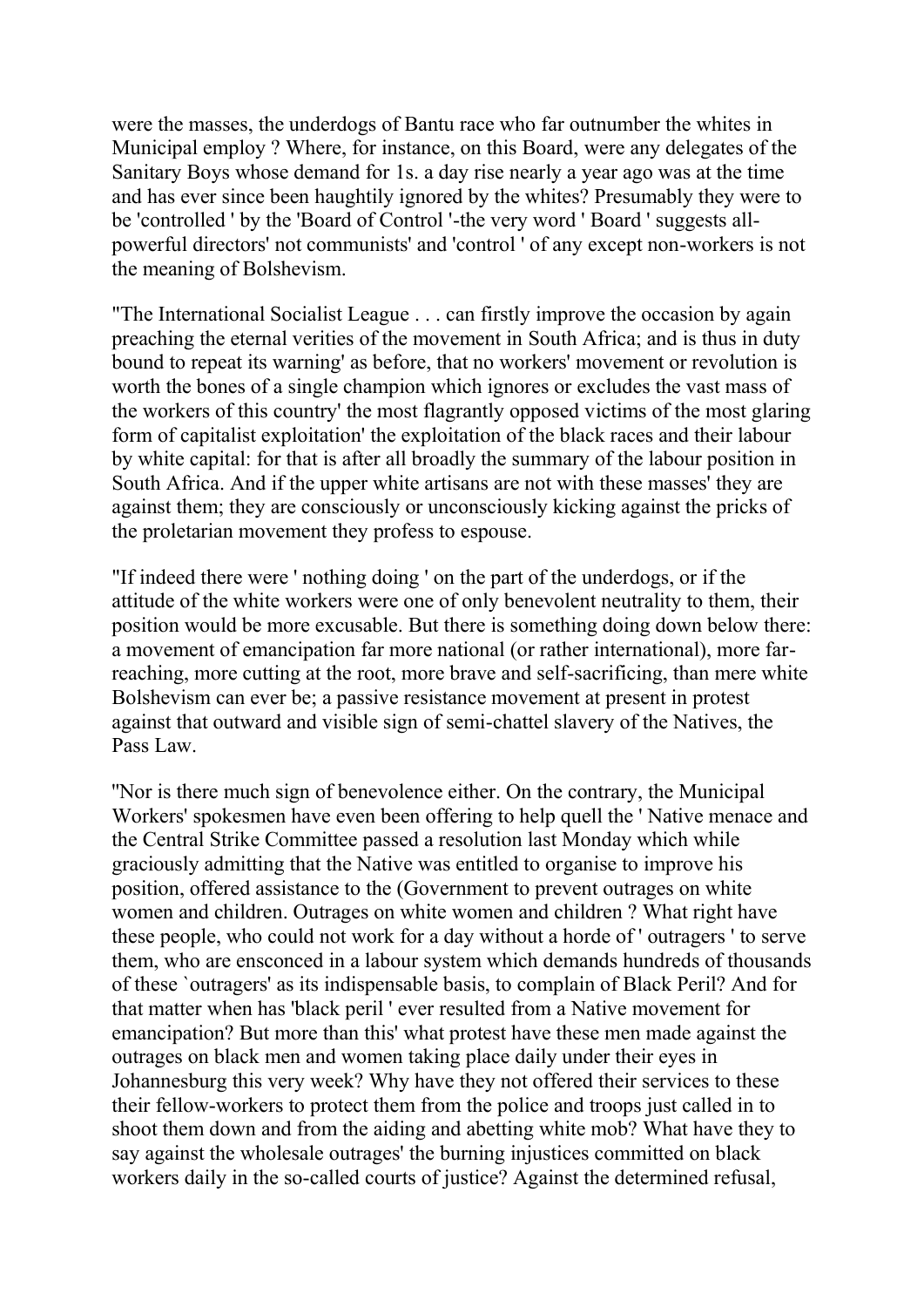despite all the rise in the cost of living, of any increased wage to these toiling, sweating slaves?...

"As this paper has often pointed out, the capitalist class see the point and seize their opportunity. It is a godsend to them that a Native strike is running simultaneously with the white one. As long as they can thus count on the middleclass obsession of white workers who want a revolution merely to install themselves in command of the subject race, they are quite safe. While the orator shouts ' Workers of the world unite,' someone whispers ' the Kafirs are rising' -oh, then, presto, let's bury the hatchet with our bosses, who will give us guns instead to shoot their slaves with ....

"It is humiliating to have to keep on emphasising that the essence of the Labour movement is Solidarity, without which it cannot win. The outstanding characteristic of the capitalist system in South Africa being its Native labour, the outstanding movement of the country must clearly be the movement of its Native labourers ....

"The Johannesburg lunch-time crowd, many of them no doubt Trade Unionists fresh from cheering Bolshevism in the Town Hall, not only jeered at the outrages but helped to catch and belabour any male or female Native luckless enough to be abroad at the time, proceeding afterwards to mob the editor of this paper as a presumed sympathiser with their victims ' Native menace ' indeed! What gross distortion is this? Who are the menacers but the whites armed to the teeth' who the menaced every time' if not the timid' unarmed defenceless blacks, who voluntarily collect all sticks when they hold meeting; our miserable slaves' who cannot even ' act constitutionally, without the whites-English and Dutch-standing to arms, whose reward for every Petition of Right is to be told they are 'disloyal to the King '-what wonder?-and' while flouted by officials indoors' to be kicked by Cossacks outside' or kicked, mauled and battered in their hundreds to and at the Marshall Square cells, like Homer's 'souls sent gibbering to Hades'? Is it nothing to you, all ye 'Bolshevists ' who pass by? Or you 'Spartacists,' can you see Spartacus' the slave leader, or Liebknecht who took his mantle joining in yesterday's lynching affray'?

'Ye fools and blind' Can you not see that by taking up this white against black red herring you are straying exactly where de Wet, Minister of Justice, Mentz, Minister of Defence, and some of you so-called Labour leaders want you to stray ? That you are playing completely into Capitalism's hands? That by scaring you with native risings, and flattering you as the ' ruling class ' of Labour, the master Glass drives you clean away from that united action of the industrial workers of Africa before which alone it trembles? Well, well, then, go on in your old ruts: let your Native fellow workers, like the Russian moujiks, be more progressive than you, and, if you will not help their advance, let them advance without you and in spite of you!"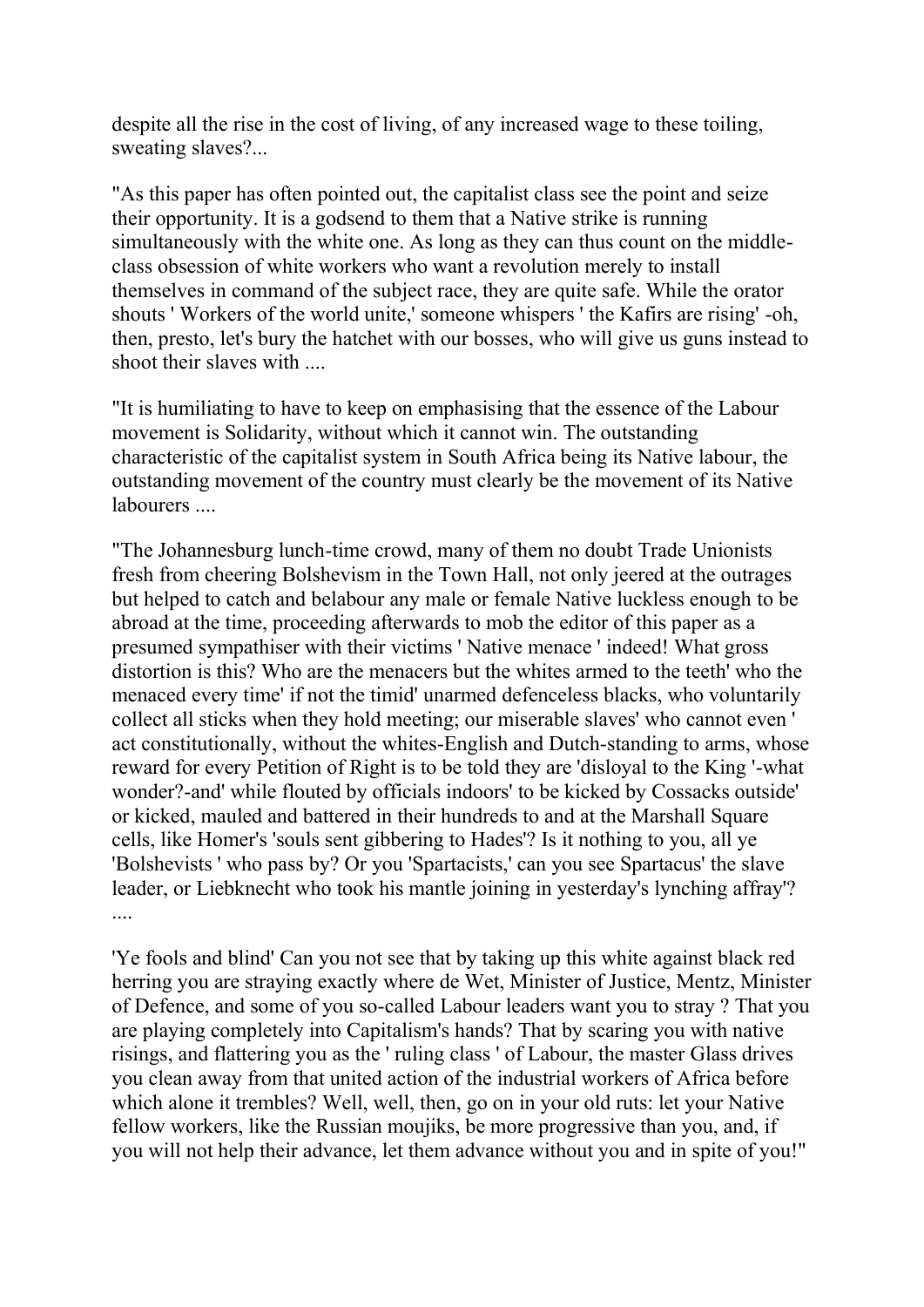Hard on the events in Johannesburg came more excitement and trouble for the white socialists' this time in Natal. Jones had gone to a sanatorium at Maritzburg to be treated for his consumption' and, while he was there' he and the local socialists had improved the occasion by putting out a little pamphlet called The Bolsheviks Are Coming, which, together with a translation into Zulu and Sotho, they distributed in numbers among the population in Maritzburg and Durban. Jones and Green, the leader of the Maritzburg socialists, were immediately arrested by the police. In a bitter article in the International Bunting wrote: " To emphasise their British love of freedom and fair play, the employers of Comrade Green have sacked him, his wife has been turned out of the cafe she has been keeping and Jones has been ordered to leave the Health Institute in Longmarket Street.''

Jones and Green were charged with inciting to public violence and also with failing to submit their pamphlet to the (Censor before publication. The thing which seemed to annoy the authorities most was that it was addressed " to the Workers of South Africa-black as well as white.'' The two socialists were sentenced by the magistrate to a fine of £75 and four months' imprisonment each, and 10 pounds or one month' each. However, the appeal to the Supreme Court succeeded and the prisoners were finally discharged.

In July, 1919, the I.S.L. started a campaign to raise funds for buying its own printing press. The press meant further work and trouble for Bunting. At first things went fairly well. The Bolshevik revolution had created great enthusiasm particularly among the Jewish community. Coming to South Africa as povertystricken refugees, many of them had "made good,'' in fact had become capitalists, great and small. But numbers of them retained a warm sympathy for the revolutionary movement, a sympathy which they were quite willing to express in Gash. They looked to the International to supply news of the happenings in Russia' which it did. As time went on however, and the Bolshevik revolution failed to spread over the globe, this enthusiasm died down and it became more difficult to obtain money. Bunting kept long lists of "sympathisers'' and was always moving about collecting whatever he could get for the press. Running the press was a constant cause of anxiety. Skilled white artizans, members of the Typographical Union, were employed. Their wages were high and had to be paid promptly every week. The manager of the press was a reliable fellow and a good printer; but he was said to suffer from lead poisoning, he had an uncertain temper and had to be handled carefully.

One cause of trouble was Bunting's handwriting' which was atrocious, and he was always redrafting and altering his manuscripts till they looked like jig-saw puzzles. The linotypists had a bad time.

In February, 1920, there was a big strike of African miners. Over 40,000 came out. The strike was broken by the simple process of drawing a police cordon round every compound. Each group of workers thus isolated was told that all the rest had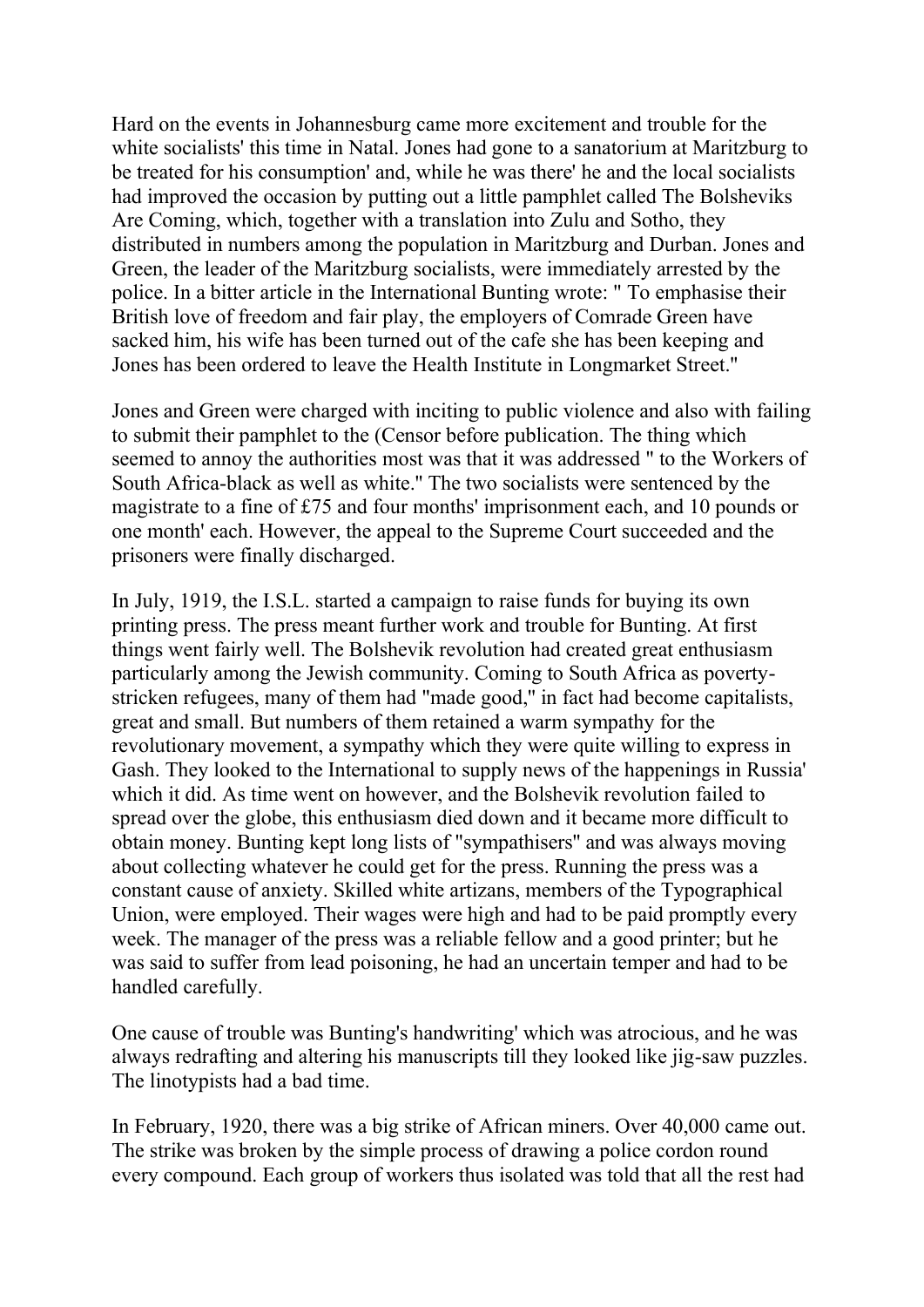gone back to work In the absence of an African miners' union or central strike committee this method eventually succeeded' though not without bloodshed. European civilians also joined in the fray' attacking with "revolvers and other weapons" a meeting in support of the strikers called by the African National Congress at Vrededorp ' Johannesburg.

There was the usual scabbing of white. workers on black strikers and, as Bunting said, "no single clear call from any trade union leader.'' ' The demands of the Natives are vague,'' he wrote. "The strike is undoubtedly an instinctive mass revolt against their whole status and pig level of existence. The Native Congress has had very little to do with the movement other than to hold a watching brief. The strike is in no man's control. Organisation with the compounds there is' of course' but of necessity there can be very little definite organisation between mines owing to the 'cordon sanitaire' of police ringed round each compound.''

The strike is peaceful at first, but '' violence is provoked at last.'' The police try to force an entrance into the compound at the Village Deep Mine. The Bantu miners resist and eight are reported killed. Rumours are "very insistent'' that the strikers on several mines have been driven down below at the point of the bayonet.

The I.S.L. issued a magnificent Don't Scab leaflet largely Bunting's work) appealing to the white miners, but without any obvious result. The leaflet said: "White Workers ! Do you hear the new Army of Labour coming ? The Native workers are beginning to wake up. They are finding out that they are slaves to the big capitalists. Food and clothing are costing more and more, but their wages remain the same, away down at the pig level of existence.

"But they want to rise Why not? They want better housing and better clothes' better education and a higher standard of life.

' They have seen the white workers getting more and more wages to meet the rising cost of living. They have noted that our power is due to organisation and they are following suit. They are uniting in a new Army of Labour.

''White workers ! Do not repel them ! The Native workers cannot rise without raising the whole standard of existence for all.

" They are putting aside their tribal differences and customs; they are entering the world-wide army of labour. They are putting aside sticks and assegais and are learning how to withhold their labour unitedly with folded arms. They are learning how to win the respect of white people by peaceful picketing and organisation. They are falling into line with the trade union movement of the whole world. It is an insult to the Trade Union movement to bring in troops when any workers go on strike, as if they were unreasoning savages. The fact that they can combine proves they are nothing of the kind.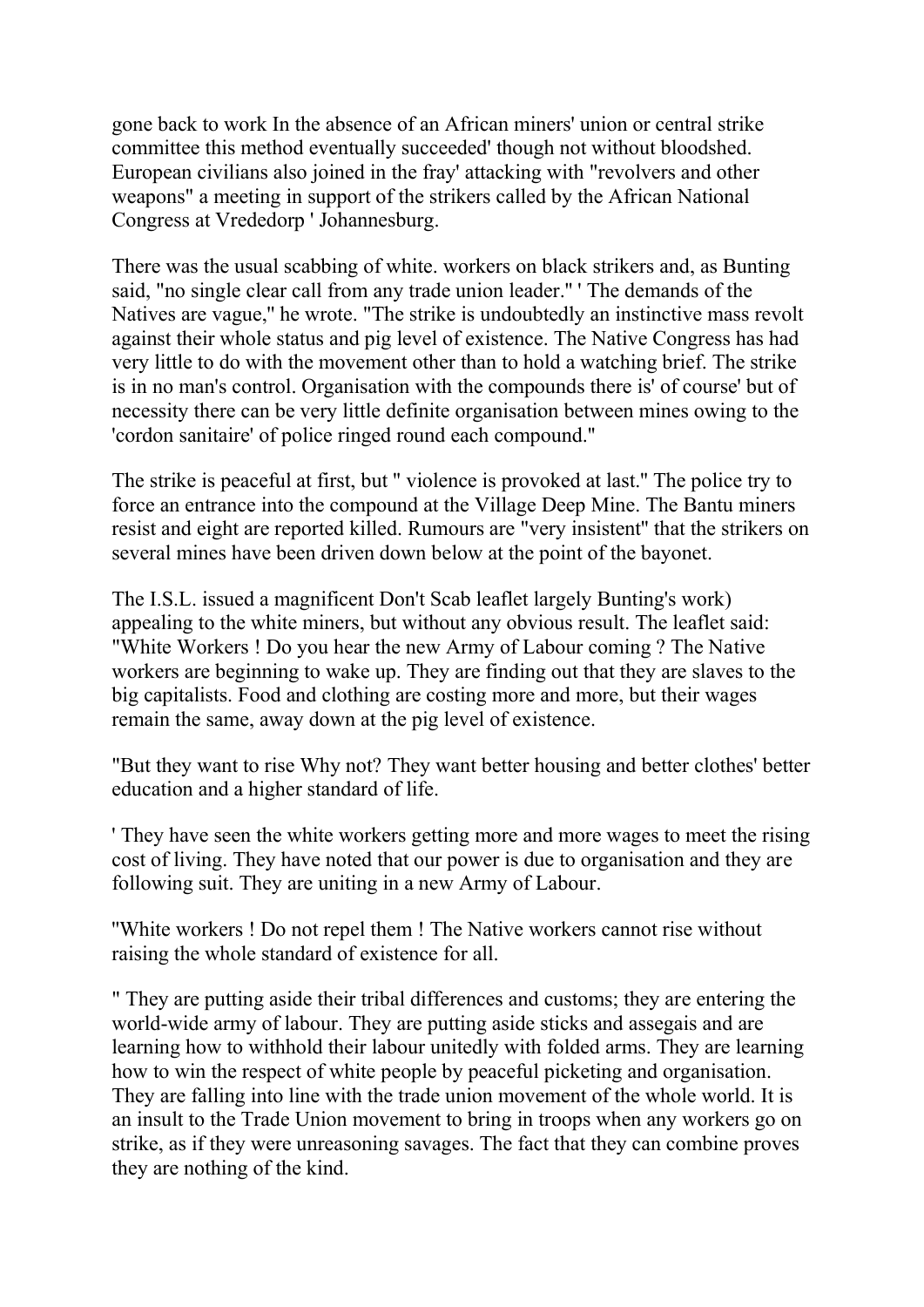''When White workers go on strike they enrol Special Constables. Do not allow yourselves to be enrolled as Special Constables against Native strikers. It is an insult to your own Labour movement.

"White workers! On which side are you? When the Native workers are on strike we are all thrown idle. Thus they prove that all sections of Labour are interdependent, white and black Solidarity will win!

'' White miners! Don't you feel humbled when you cannot go down below because your hammer boys won't go down? Learn the lesson ! Your interests and theirs are the same as against the Boss.

"Back them up ! The Chamber of Mines will be asking you to take up the rifle to dragoon the Native strikers. Don't do it ! That would wreck the Labour movement in this country.

'' Be on the side of Labour, even Native labour, against our common capitalist masters. The Natives have shown that they can stop the mines as well as you can. Get them on your side.

- " Beware ! The Chamber of Mines may use the crisis to break the white unions. They may march the Natives back to their kraals under armed guard find starve them into submission on the road. Meanwhile the white workers will be starved into accepting the masters' own terms.

Therefore, DON'T SCAB! DON'T SHOOT! Don't take a rifle against your own hammer boys, and see that if the Natives are sent back to their kraals they go by train, where they may- be under public inspection all the time.''

It was a tragedy that such a moving appeal should fall on deaf ears. The belief, implicit in all Marxist propaganda, that fundamentally the interests of all workers are one, was never questioned by Bunting. And yet the white workers believed that they had nothing in common with the blacks. A realist, not obsessed with the Marxist doctrine, might have pointed out that the white miners earned ten times as much as the blacks, that many of them employed black servants in their homes, that n victory of the Black miners would have increased the desire of the mineowners to reduce the status of the white miners, since any Increase in black wages would have to be met either by a reduction in white wages or a reduction in profits.

Bunting knew all this, but still he kept on, hitting his head against the stone wall not only of racial prejudice but of the economic fact which bolstered up the prejudice.

Ivon Jones left for Europe in May, 1920. He went to the South of France and while there met Karl Radek with whom he became very friendly. Radek invited him to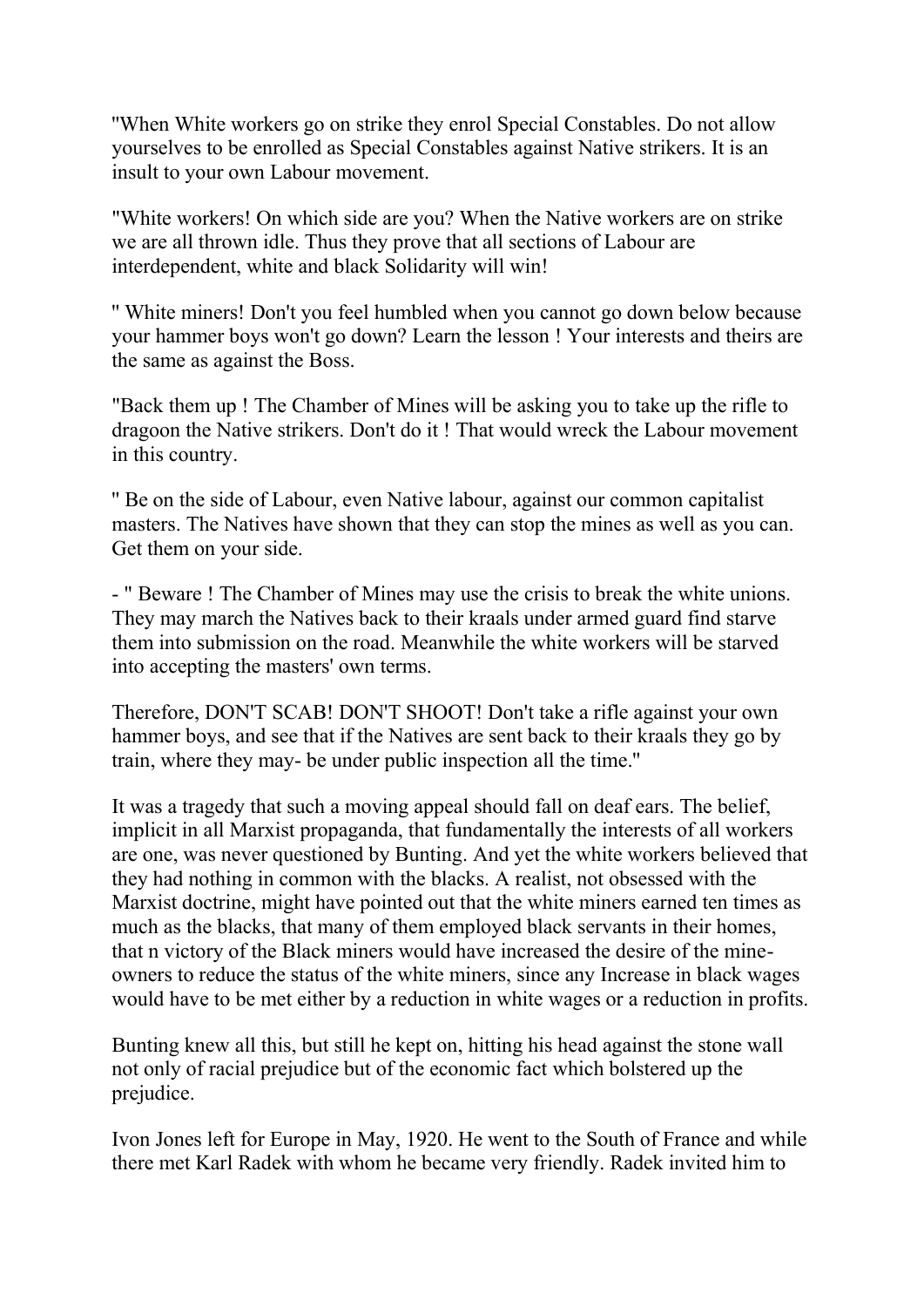attend the Second Congress of the Communist International in Moscow. Jones stayed on in Russia. From the point of view of his health it was the worst place for a consumptive to be. He died in a Crimean sanitorium in 1924, but not before he had learnt Russian and translated a number of Lenin's early writings into English. In this work he was a pioneer-at that time Lenin's writings were almost completely unknown to English-speaking r ' socialists.

Jones' departure left Bunting to fight a lone fight He was the only remaining leader in the I.S.L. who was really enthusiastic about work among the blacks.

In 1921 the International Socialist League was merged in the new Communist Party of South Africa which became affiliated to the Communist International with headquarters in Moscow. The unity conference was held in Cape Town and resulted in the merging of the I.S.L. the Industrial Socialist League (a Cape Town group)' the Marxist Club of Durban and one or two smaller bodies. Bunting was one of the delegates of the I.S.L.

The new party was still almost exclusively a white party and it is significant that under its new name the I.S.L. returned to its offices in the Johannesburg Trades Hall. The majority of the executive felt that their main work was among the trade unions and that the Trades Hall was a strategic centre.

## **Chapter 7**

#### **Rand Revolt**

In 1922 came the last great white miners strike or "Rand Revolt.," All the white miners at that time 22,000 in number, struck work in protest against the decision of the Chamber of Mines to dismiss some 2,000 "redundant'' white workers' thereby decreasing the ratio of white to black workers on the gold mines. The white coal miners and the employees of the V.F.P.. Company' which supplied electric power to the mines' also struck at the same time against wage reductions. On the coal mines the strike failed to bring the industry to a standstill' the proportion of white miners there being very much less than on the gold mines. On January 27 the International reports that "after three weeks' idleness the white workers on a section of the Transvaal coal mines find that the withdrawal of their labour has resulted in the mines being run without them at most normal, and in some cases above normal, output. The Native miners plus a few white officials have kept and are keeping the mines going' while some mines in the Transvaal and all the mines inn Natal remain unaffected by the strike . . . There is no longer a strike in the coal mines: there is simply a thousand or fifteen hundred men out of work.',

The position on the gold mines was different. There the white miners were able to hold up mining and milling operations, mainly because of the fact that the engine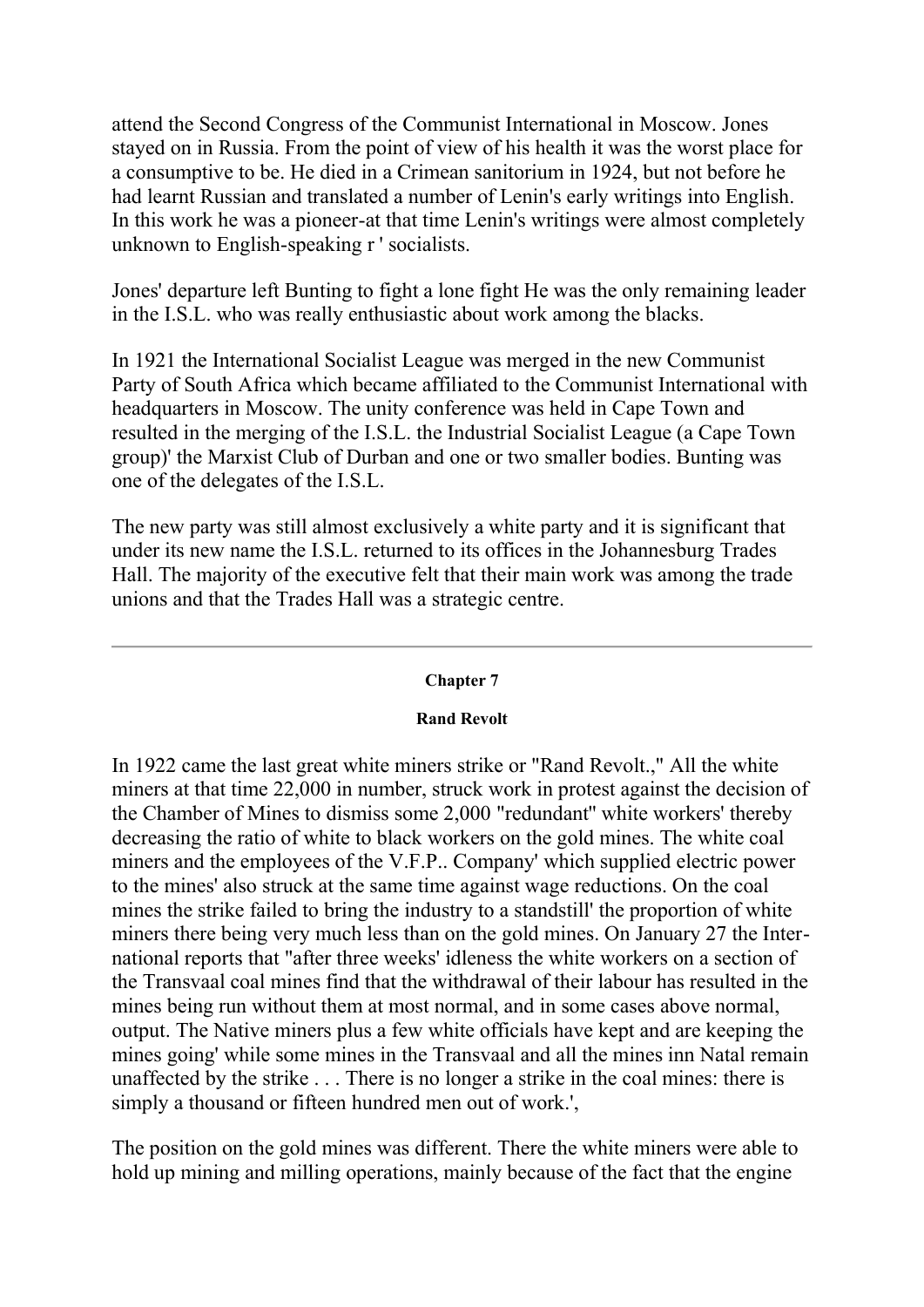drivers were no longer working the skips and amateurs could not replace them. Large numbers of African miners were no longer able to work and some thousands were sent back to the reserves, thus saving the Chamber the cost of feeding them.

The strike soon developed into a general fight by white labour for the maintenance of the colour bar in industry. The opposition parties in Parliament, the English "" Labour Party ' and the Boer "Nationalist Party,'' strongly defended the strikers. Under the slogan "for a white South Africa,,' they organised meetings throughout the country. Boer farmers, many of whom had relatives working on the mines, sent quantities of foodstuffs to assist the strikers. "Commandos'' were formed on a semi-military basis. They marched through the streets with banners, while terrified Natives scattered to right and left. One of these banners contained in itself an interesting epitome of the ideology of some of the strikers. It was an old banner, originally used in some previous Labour or Socialist demonstration and it bore Karl Marx's slogan, "Workers of the world, unite!'' Someone had "'modernised'' it so that it read : "Workers of the world, fight and unite for a White South Africa !'.

The strike placed the socialists and communists on the horns of a dilemma. The sentiments of the strikers and their leaders' with a few notable exceptions, were strongly anti-Native. The slogan, `" a white South Africa,,, was one which no true socialist could support But workers were on strike; there was war between "capital" and "labour"; the Government was drafting thousands of troops' police and special constables to the Witwatersrand with the obvious intention of shooting down the workers on the slightest provocation. Smuts, the Prime Minister, had said, after the early negotiations had broken down' that the Government should no longer intervene in trying to effect a settlement but would "allow things to develop.'' Almost all the socialists felt that they had to support the strikers, though some few of them made reservations. In fact the majority of the Communist Party flung themselves wholeheartedly into the struggle and left the `'reservations,"-to Bunting. I remember seeing, Bunting often during those hectic weeks. He never spoke at any of the hundreds of meetings. Other members of his Party did; some of them, particularly Bill Andrews, were leading orators. Whether Bunting was deliberately ignored by those who organised the meetings or whether he chose to take a back seat I do not know. 6 Probably had he pushed himself forward they would have let him speak, for soap box men were in demand; though what he would have said would not have been popular. Like a gruff bear he would go about among the crowds" mumbling his criticisms to those who cared to listen" and always with a bundle of internationals under his arm. In the Party paper he was able to have his say.

He tried to "rationalise'' the Communist support of the strike. In the International in the second week of the strike he wrote: "This strike is sometimes called a strike against the abolition of the colour bar. But although anti colour feeling runs high" the true issue is not racial. Essentially it is a strike against the further lowering of wages which the capitalists of the whole world are trying to enforce; essentially it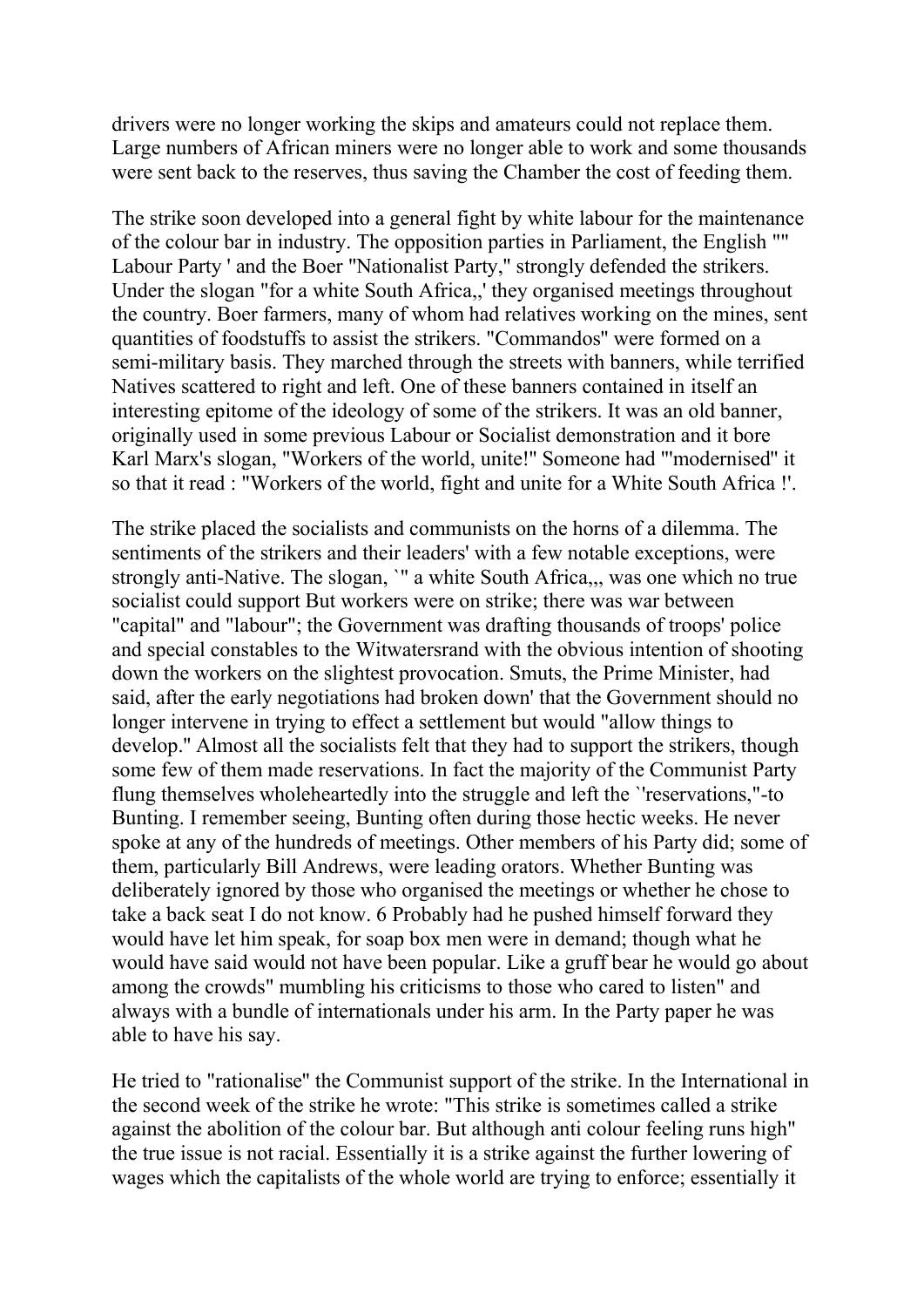is not a strike of white men as whites; it is a strike of workers as workers....The colour bar taken literally as a restriction on non European workers is of course unfair. To the extent, however" that it helps to keep up higher wages and the number of those drawing them" it serves the interests of all workers. Nor would its abolition benefit more than a mere handful of Coloureds or Natives."" He suggests that the strikers should adopt "" The unanswerable slogan of equal pay for equal work."" If the Chamber would adopt this principle "not a dozen white men would be displaced."

Bunting here professes the accepted view of the white Socialists that the interests of both black and white workers are ultimately the same (a view which I have criticised above at least in as far as its application to the mines is concerned). Believing in this identity of interest he appeals to the strikers to become "class cons<3ious" and not to be drawn into attacks on Natives. "One of the surest methods to defeat a white strike in South Africa is to get up a "Kafir rising cry" as was done for instance in 1919: the workers forget their own cause and rush off to shoot niggers just what the bosses want in order to keep their proletariat terrorised. Slaves" attack your enslavers" not their enslaved: hit the masters" not the men""

A few of the strike leaders held this point of view" particularly the leaders of the so-called "Council of Action", Spendiff Fisher and Shaw. These were members of the Miners" Union who had been expelled from that body some time before for conducting an " illegal strike'" i.e. a strike not authorised by the Executive. When the big strike broke out they came for ward as an alternative or " Left" Ieadership in opposition to the moderate or "Right'' leadership of the official executive of the miners' union and the South African Industrial Federation. They were joined by W. H. Andrews' secretary of the Communist Party. As the strike developed and the extremists came more to the fore' leadership tended to pass out of the hands of the Federation into those of the Council of Action which aimed at a general strike. On the other hand the Boer elements in the commandos were working for an armed revolt. It was in the commandos that most of the anti-Native feeling found expression. Spendiff and Fisher made it their business to combat this. On one occasion when a strikers' mass picket was trying to "pull out'' the workers at the Johannesburg telephone exchange' crowds of interested sightseers gathered, among them many Natives. At one point a group of strikers " broke loose " and started assaulting the Natives . Fisher noticed it. Running hastily to the spot he forced the whites to stop. Pointing to the cordon of soldiers encircling the telephone exchange he shouted " There's the enemy. Leave the blacks alone. '

But the Buntings' Spendiffs and Fishers were unable to check the rising tide of anti Native feeling. At Fordsburg and Apex there were clashes between whites and blacks. At Prim rose' near Germiston, the strikers attacked the compound with guns and a number of Africans were shot. Other Natives were killed at various points along the Reef. 7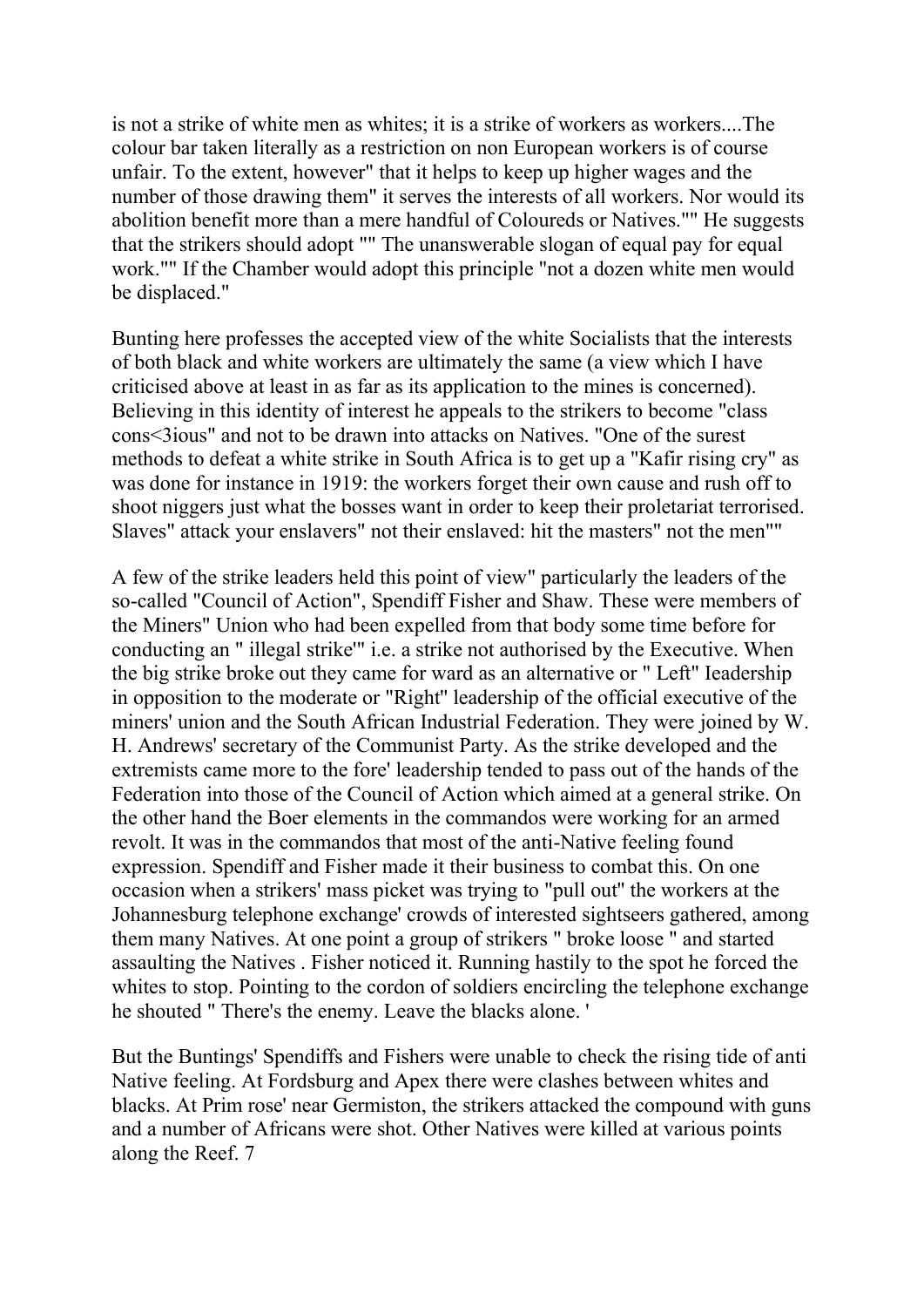Meanwhile in Cape Town the racial issue was becoming paramount. The white trade unionists called big meetings and collected funds in aid of the strikers. The (Coloured and Native organisations called rival meetings to protest against the idea of "a white South Africa" and against the Native pogrom which they alleged with some truth was taking place on the Rand. The largest of these meetings was addressed by Dr. A. Abdurah man, the Coloured leader, and by Clements - Kadalie, of the I.C.U. (We shall hear more of the I.C.U. Iater.)

The strike culminated in the expected armed revolt on the Witwatersrand. The strikers seized certain areas, disarmed the police, and set up their own councils ("soviets" they were called by some enthusiasts). The revolt was suppressed with much bloodshed and for some months Johannesburg and the- Witwatersrand were under marital law.

Spendiff and Fisher died in Fordsburg, a white working class suburb of Johannesburg, which was held by the strikers for some days and retaken by the Government forces only after it had been bombarded from the air and by artillery. At the graveside of Spendiff and Fisher I heard a young Afrikaner striker speak. He said: "We fought for a white South Africa. We do not wish to oppress the Native. But we want to maintain a standard of living for our wives and our children." It was the only occasion during the whole of the strike, which lasted nearly three months, that I heard any expression of Afrikaner striker opinion which was not hostile to the black man.

The (Communist Party report of the strike took the form of a pamphlet called Red Revolt and The Rand Strike written by Bunting. His attitude was summed up in the quotation from Browning on the front page-"That rage was right in the main, that acquiescence vain. " The workers were right in striking and fighting: they were wrong in making of their case a racial issue.

#### **Chapter 8**

## **To Moscow**

From the beginning of March till the end of May, 1922, the International was not published. The revolutionary movement was "underground." Hundreds of exstrikers, trade union leaders, labour and socialist politicians were in gaol or hiding from the police. There were a number of summary (and quite illegal) executions of strikers by the military. Bunting was also involved in the general round-up by the police and was kept in custody for two weeks, but he was then released as there was no specific charge against him. During this period of martial law he wrote his pamphlet Red Revolt and prepared to go overseas, where he had been meaning to go for some time, partly to take a holiday and partly to report to the Communists in Britain and Russia the recent events in South Africa. There was a gathering in the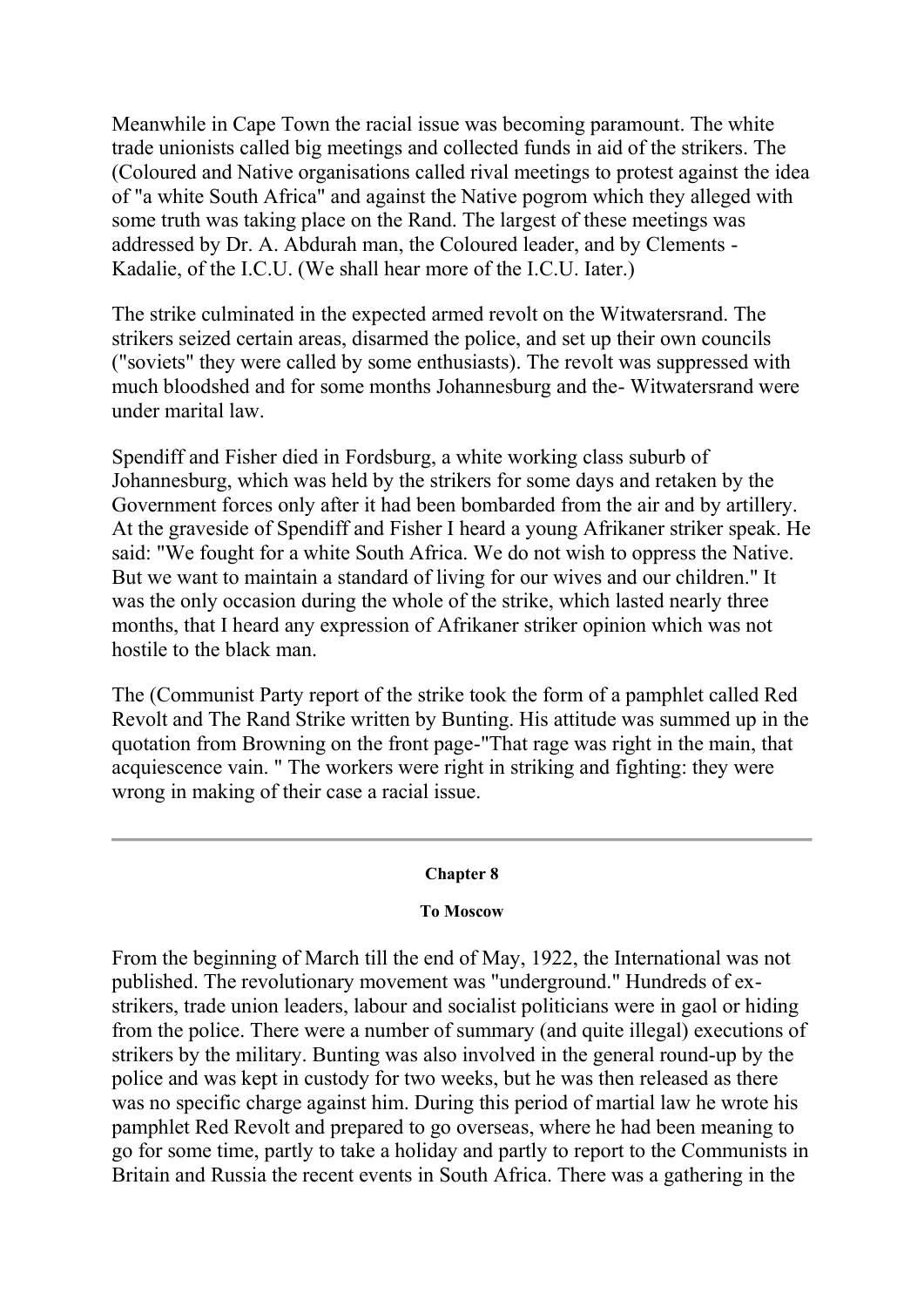Party offices in the Trades Hall, where Bunting was presented with " a case of pipes and a morocco bound copy of 'Red Revolt' containing the signatures of a large number of members of the Party, and Mrs Bunting with a gold brooch with the Soviet Star and emblem in enamel." They left with their two sons for I)urban on June 2, 1922.

Writing from London on July 27, Bunting says: " Having spent a month since arrival in the bourgeois circles I started life in, I feel rather like Walton Newbold when he says: ' I don't know much about Communism, but I can tell you a lot about Capitalism.' Thus, to get in touch with the workers, we have had to go and look for them, not always successfully even, dare I say, in Communist circles." He described the rather backward political outlook of the third class passengers on the boat going over. Among them were " some proper White (Guards who, seeing our young hopeful of four and a half with a tiny bit of red flannel at the end of a stick, told him to' take it down or he would be pitched overboard."

Bunting found in the British Labour movement very little of that growth in revolutionary spirit which had seemed to promise so much in the years immediately following the war.

" We arrived just as the Labour Party had turned down, by a greatly increased majority, the Communist Party's application for affiliation; and soon afterwards the Miners' Federation, by eight to one, declined to join the Red International of Labour Unions....Here are Henderson, Thomas, Macdonald and Hodges carrying with them the great mass of the workers in preaching negotiation and peace with the masters, or deriding the heroic efforts of the Soviet Government, or parrying, without a single genuine or honest argument, the plea of the Communist International .... One can almost fancy these leaders recruiting British workers to crush ' Lenin and Trotsky ' where the Churchill's ' fear to tread.' " However, " Tom Mann says that class consciousness is spreading fast all the time."

Of any hope of emancipation for the colonial peoples he found little evidence in Britain. Though " Bloomsbury is alive with members of the subject races of India and Africa learning to be Western, i.e. bourgeois, even if anti British, and parading with English lady companions to show how civilised they have become.... Yet the workers of those countries, as of Britain, remain as much as ever the slaves of what, even if it is less British., is only the more the crushing power of exploiting Capitalism."

On their way to the Soviet Union the Bunting's spent some days in Berlin. Bunting's letter, dated Berlin, August 15, 1922. gives a most interesting account of the German capital under the shadow of inflation. " It is still a great capital, but no longer the ' brilliant ' capital, beloved of Capitalism, that it must have been in the Kaiser's day.... The town has something of a fly blown look about it, as if for the last few years it had had to subsist on its past glories. But, besides that, it must be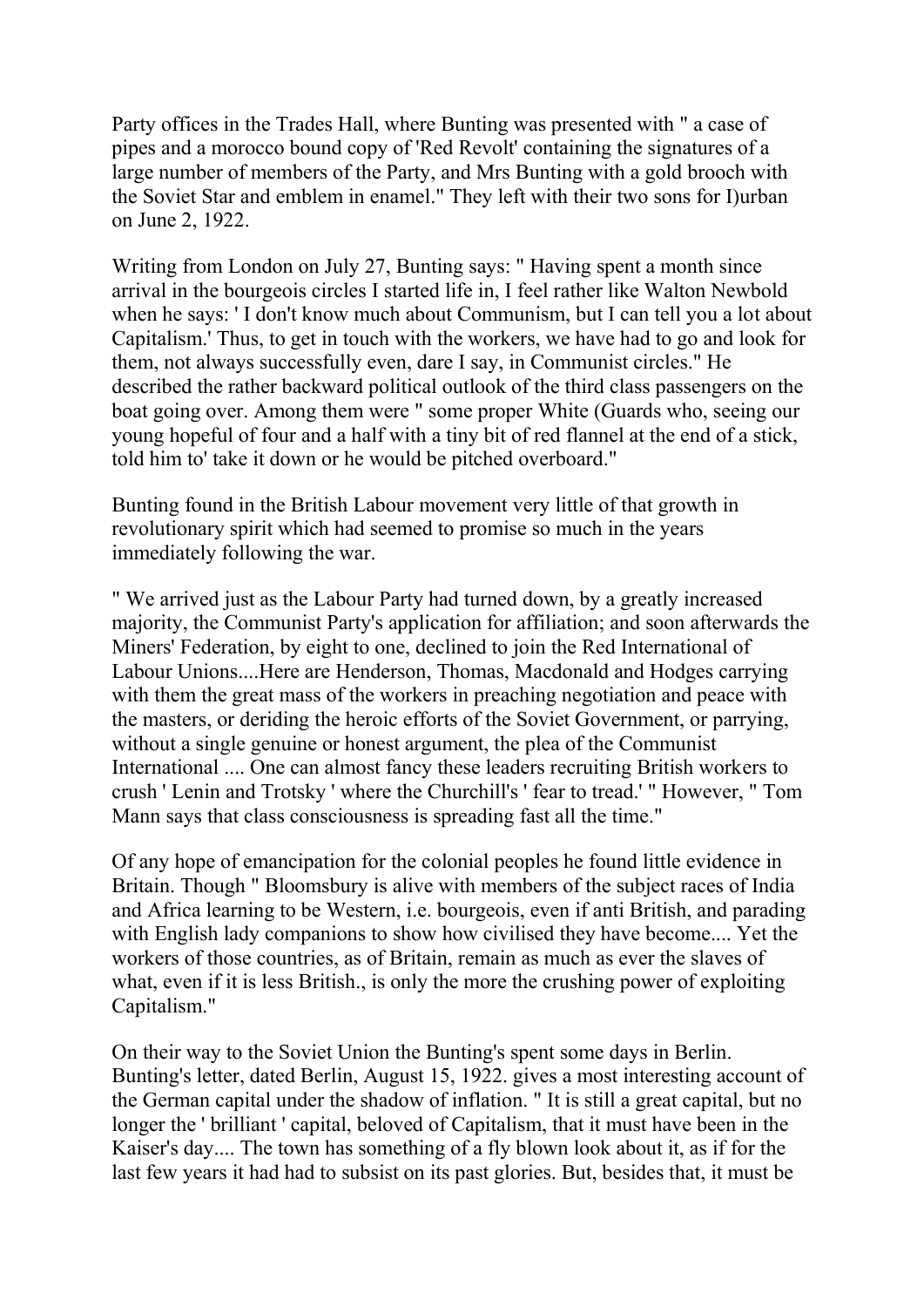conceded that the war to end war has really 'abolished militarism,' so far as obtrusive appearances go, in Berlin. There are still plenty of troops ready to suppress Communists, no doubt; but they must be kept behind the scenes. Beyond a little display of flags and swords by some students bedizened in grotesque uniforms (a little covert Monarchist demonstration of no importance), we have noticed no public rattle of the sword.... Patriotism is discredited. With this goes what is surely a great improvement in manners both as compared with the Germany one knew or imagined before and with England to-day. There is no swank worth mentioning in the Berliner now, not even among the bloods, such as they are, and the ' upper ten ' do not parade their · superiority,' nor do ' Hoi Polloi ' acknowledge it at all as grossly as in England; people of all conditions live in the same quarter, the same buildings even, and throng the same. boulevards and restaurants in one jostling crowd-without ostentatious 'respect of persons' and without servility, except that tipping is extremely prevalent....

' The Government here is a Coalition Government led by the Social Democrats, with whom the Independent Socialists are uniting to the exclusion of the Communists. It is a petty bourgeois, in short, a 'Labour' Government, the most effective and deadly weapon Capitalism has yet invented against the working class."

Bunting notes that arrests of Communist speakers and editors are pretty frequent, but the Party seems not to be weakened but rather strengthened by the persecution. The Party is no longer an association of 'peculiar people' but a powerful and active political party with widespread and genuine support from the workers throughout the chief industrial area of Germany. The visitors went to a social and heard the communist violinist Soermus and, what specially delighted Bunting. recitations by the Communist 'speaking chorus' who declaimed revolutionary poems in unison, forty or fifty voices together, with great effect, as though they meant it. " What is striking in all these meetings is the very outspoken revolutionary sentiments expressed and the immense fervour, conviction and enthusiasm, not to say violence, with which they are expressed.

What they call 'sedition' or 'incitement to violence' in South Africa is nothing to it 1 "

From Berlin the Buntings went on to Moscow, to that "Mecca of the working class movement." In Berlin everything was going down; in Moscow everything was going up though from a low level, as Bunting admits, the workers having "touched bottom" in an economic sense during the civil war and the famine.

On the day after their arrival they attended a monster demonstration at the Red Square on the day of the young Communists. " One hundred thousand were there," writes Bunting, "in serried ranks with scores of bands and countless banners, expressing confidence in the revolution and vowing death to world capitalism.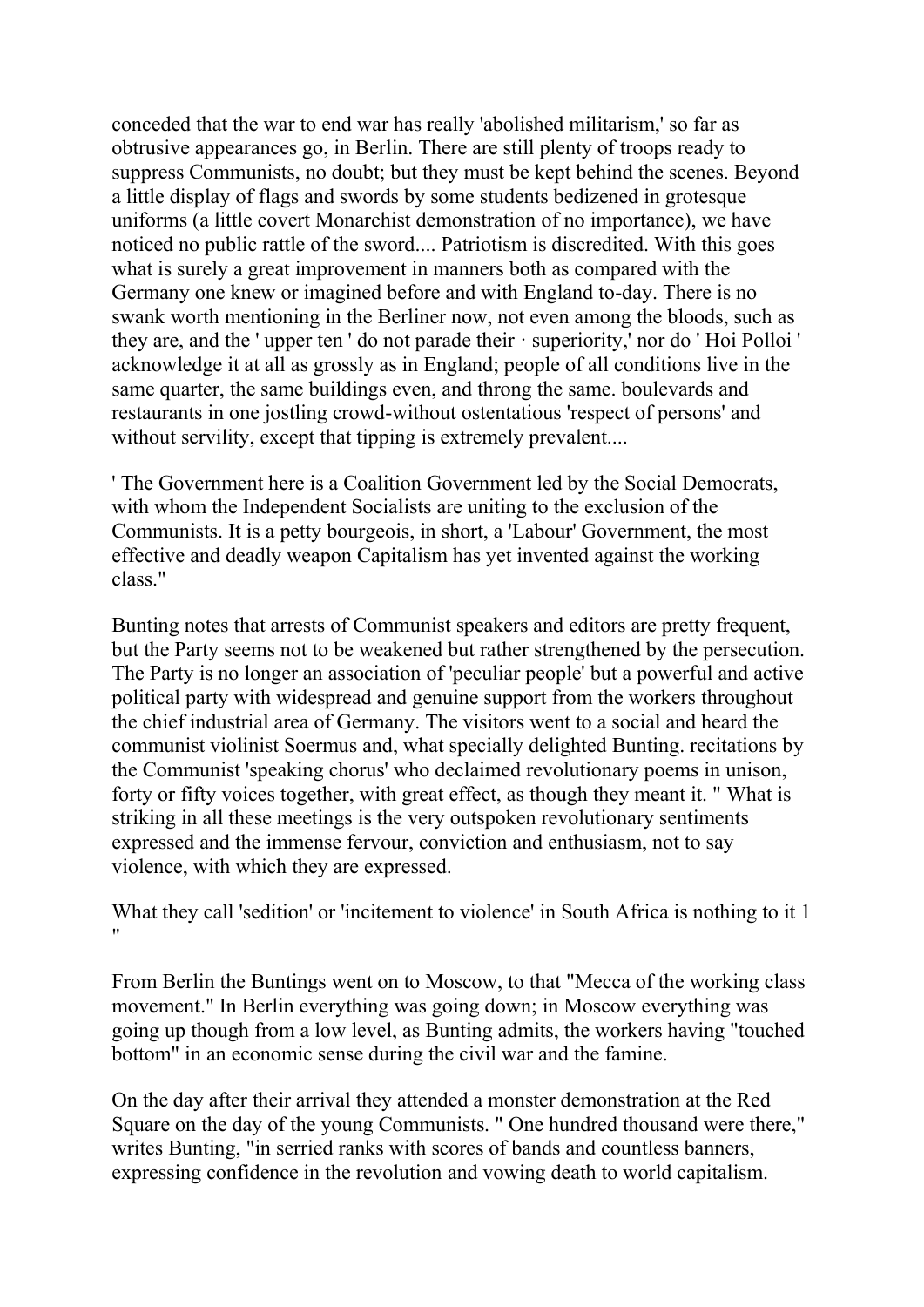Here, after all, is the secret of the Soviet Power. And what humane and intelligent faces; Yes the soldiers and police too; not those brutalised enemies of the workers, those dogs we know too well, 8 but decent kindly fellows, who appealed in friendly tones to their ' comrades,' the young people, to keep the line, and were responded to as comrades. "

The great thing in Russia, says Bunting, is the political liberty which the workers have gained, and he writes at length, as "one who has some experience of Marshall Square," contrasting the persecutions of Johannesburg and the freedoms of Moscow. "Whether Moscow is described as hell (as a Riga doctor called it to us) or as heaven, is mainly a question of class point of view. To us, for our part, this first Marxian step of proletarian political control, as the prerequisite of workers' control of industry, seems more important, more valuable, more far-reaching and wonderful than ever. It makes the stimulating atmosphere of Moscow so congenial that, in spite of facts that some Randites would not look at, but which we enjoy the more because we feel it is about the same as most others get here, in spite of distance and (to me) unknown language [Mrs :Bunting of course could speak Russian fluently], in spite of the call to action at home, we shall, I feel sure, be sorry to leave it when our time is up. "

As a musician Bunting was impressed with the Moscow orchestra of eighty performers who played, without a conductor, Liszt's Prelude and the Meistersinger overture. he filled many columns of the International with writing about Russia. In a little while " Russia is all agog with the Fifth Anniversary of her Revolution and coinciding with it, the opening of the Fourth Congress of the Communist International," which Bunting attended as the delegate of the South African Communist Party. Ivon Jones was away ill in the Crimea, and poor Mrs. Bunting, after coming all these thousands of miles to attend the (Congress, was taken ill and had to miss it. Bunting describes at length the demonstration of the army in the Red Square with 'Trotsky taking the salute and 30,000 soldiers cheering him.

At the Congress Bunting heard speeches by Lenin, Zinoviev, Bukharin, Radek, Losofsky and Trotsky, who spoke one day for 7.5 hours on end, using three languages in succession. He does not say anything in these letters to the International about discussions on South Africa, but he does mention the crowds of Non-European delegates-"from Turkey to China and Japan. "

The Buntings left Moscow on November 20 and were back in London on December 14. Mrs Bunting was still ill and they had to postpone their departure for South Africa. 9 They arrived in Cape Town in March, 1923.

It might be asked what effect had Bunting's visit to Moscow and his attendance at the Fourth Congress upon his ideas about Communist discipline and doctrine. In an "open letter," published in the International on March 30, he deals at length with two matters which the Congress had discussed and which were also causing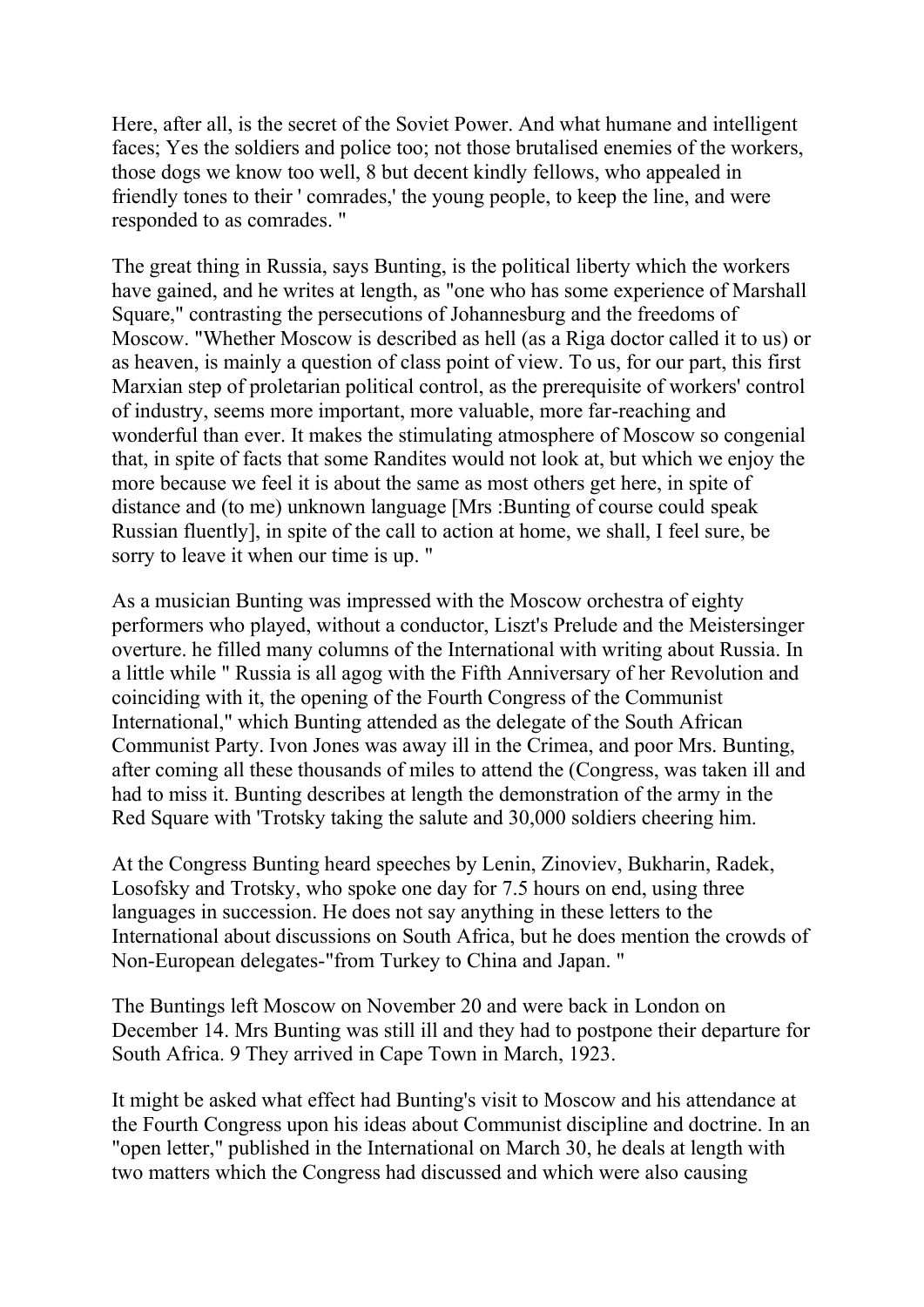controversy in the South African Party, viz.: "immediate demands" and the "united front."

This was chiefly in reply to certain Cape Town members who took a "left" attitude on these questions. One gathers that the type of united front advocated was what subsequently came to be called the "united front from below," though Bunting does not use this expression. By supporting "immediate demands" the Party will gain the support of the masses even though these demands appear on the surface to be "reformist" and not "revolutionary"-and thus discredit the Labour Party. " The charge against the Second International, and here against the S.A. Labour Party, i8 not its support of daily demands, but the fact that in effect, in any crisis, being antirevolutionary, it nearly always comes down on the side of the bourgeoisie and betrays the workers, until today, as Zinoviev says, 'it is the main proof the bourgeoisie.' If the Labour Party carries out its professions it would be unobjectionable, if insufficient. The Communist Party, with revolution as its prime aim, certainly endeavours to emphasise and intensify the struggle as such, the demands themselves, rather than any supposed remedies."

And he quotes the Communist Manifesto of Marx and Engels, the only bit of classical communist literature he really knew by heart: "The Communists fight for the attainment of the immediate and momentary aims and interests of the working class, but in the movement of the present they also defend the future of that movement."

Bunting, in all his political statements, insisted on putting things in his own way. One notices an absence of the formal phraseology which one expects from the doctrinaire communist. In 1923, it is true, such "Imprecor Language" (as it subsequently came to be called, after the abbreviated name of the lnternational Press Correspondence, the official organ of the Comintern) was not very noticeable even in MOSCOW. Later it became very common, but to the end of his days Bunting never used it.

In view of what happened later, his views on opposition official doctrine inside the party are worth recording. "The alternative to this real support of daily demands is, especially in ,times of crisis, not merely to ignore them or stand aloof from them, but to oppose them, in other words to support the other way-that is what it comes to-which I gather is more or less what some of those I am addressing [certain "leftists" in Cape Town] actually did in connection with the Rand strike of last year. Can they not see that that is coming dangerously near to playing traitor to the working class, a crime far more unforgivable in Communists than even in the Labour Party?" And again: " Hence it is almost incumbent on our Party to accept this view as a matter of discipline; and Comintern discipline becomes a more important matter every year, every month. It was noticeable how at the Congress one party after! another would say: ' Yes, the United Front, etc., is all very well for other parties, but not for us'; but no one else ever agreed with them, not even those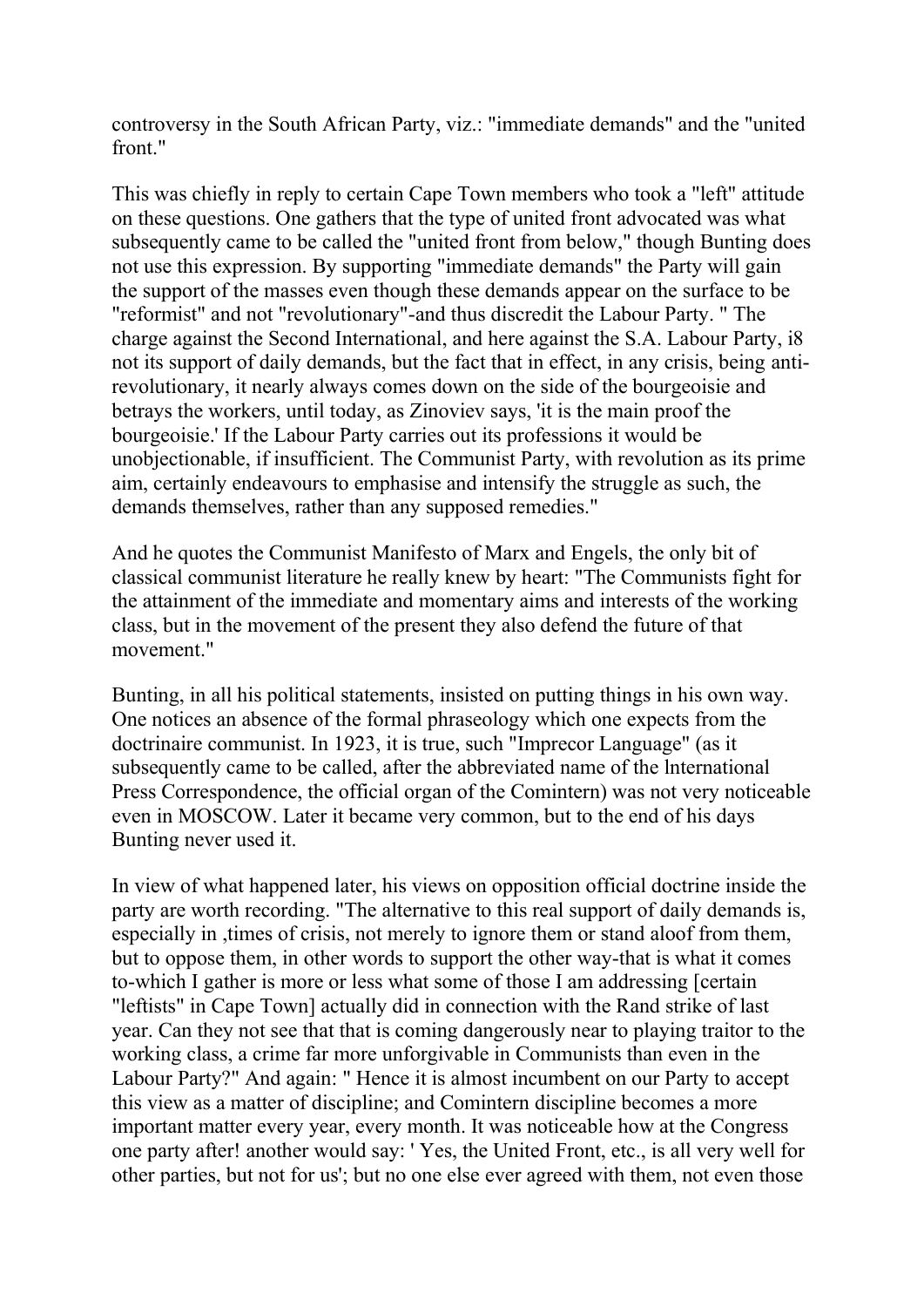who made the same claim about their own country; each thought his own country exceptionable but all the rest normal; and the result was that the Congress turned them all down and exempted nobody . . . Let us drop the bigotry which dates from older days, when the socialist movement was more of a debating society, and consequently bred splits, left and right wings and so on. The Communist International is leaving all that behind.... To day the Comintern is an engine, a conquering force. . . It is a power which is determined to win the world in our day. lt should be our privilege, not to stand on a Cape Town dunghill and crow that we know better, but to march in solidarity with it to win the world victory we all desired. Just because the Party must go right into the masses it must keep its own quality of membership up to the highest possible mark. It is there that ' purity ' is necessary. our members must be, to the last man, ' unspotted from the world.' "

Five years later Bunting himself was to be accused of the crime of ' South African exceptionalism,' and he was displaced from his position as a leader of the Party on the very grounds that the Party should be made "pure."

## **Chapter 9**

# **Victory Of The Nigrophilists**

Exciting events had been taking place on the Rand while Bunting was away. During the strike, the "Red Revolt" and the period of martial law which followed, the Government had arrested hundreds of strikers and labour sympathisers. The courts began to work at top speed. Long terms of imprisonment, and death sentences too, were meted out to those who had taken up arms against the authorities. In November, 1921, three of the strikers (Long, Hull and Lewis) died on the gallows in Pretoria singing the " Red Flag." The Government was planning to hang others, but the demonstration at the funeral of the three men was so enormous (the procession was about four miles long) and the Government was becoming so very unpopular, that there were no further executions. Tom Mann, the veteran socialist leader, came out from England to help the campaign for the release of the strike prisoners.

The struggle was by no means over when Bunting came back to Johannesburg. He took over the secretaryship of the Communist Party and the editorship of the International from W. H. Andrews, who left in May, 1923, to take his seat on the Executive Committee of the Communist International, to which he had been elected by the World Congress held in November.

It was from this time that I began to get to know Bunting more intimately. I, and a number of other young people, had formed a Communist youth organisation in 1921. By the end of 1922 I was taking quite an active part in C.P. affairs, distributing leaflets, selling the International, speaking at street corners, and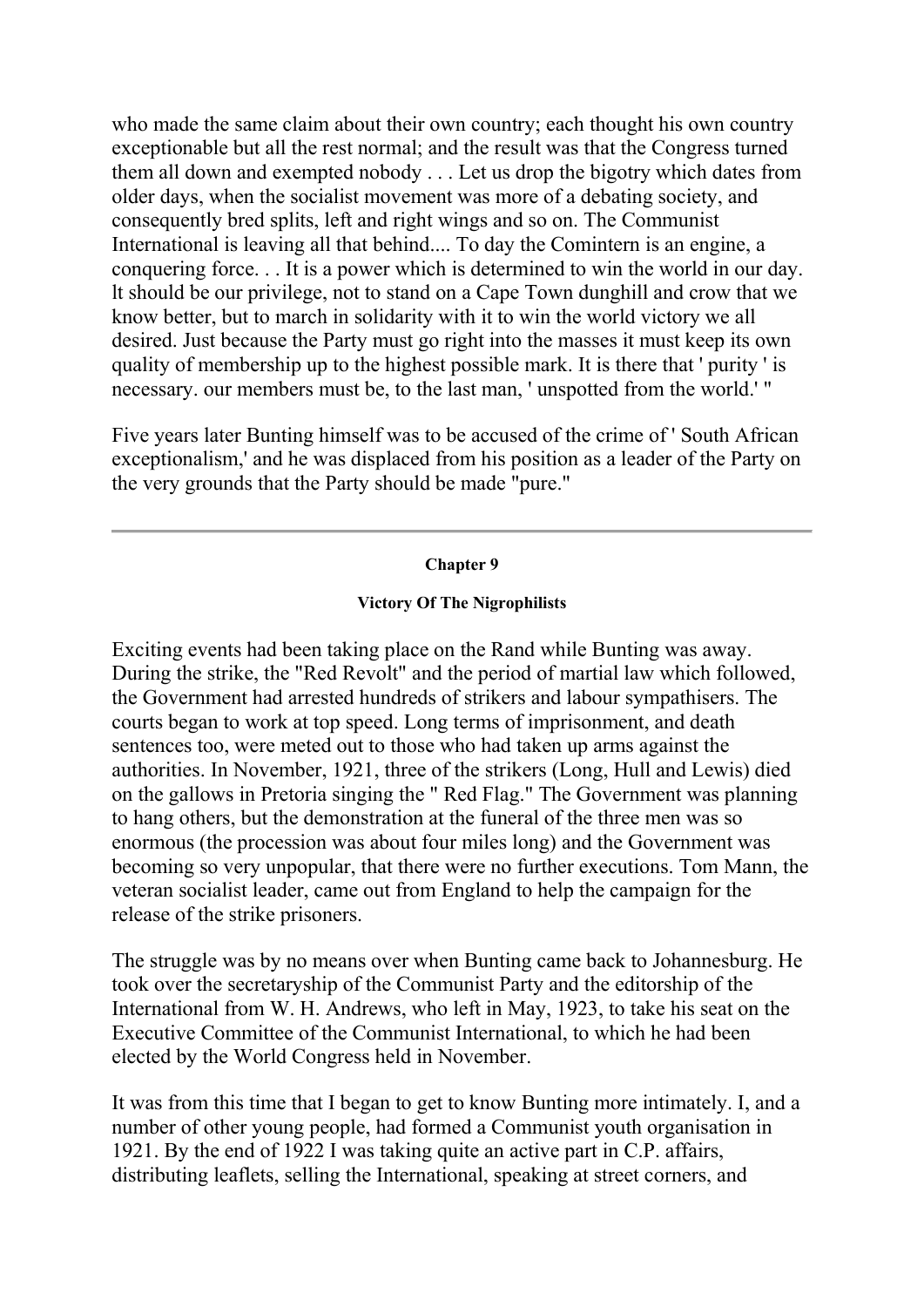attending the inevitable committee meetings. In 1928 I joined the Communist Party and was shortly put on the Executive Committee as a representative of the Young Communist League.

When I first came into the communist movement my attitude on the "Native question" was not much different from that of many of the other members, both in the youth section and in the party. As far as I remember I was not consciously hostile to or prejudiced against black men. The "workers of the world" were the white miners, tramwaymen, building artizans, and so on, who had trade unions and fought strikes. The blacks were simply disregarded. When the Young Communist League addressed itself to the "working youth" it meant of Course the young white workers, apprentices, and so on. My conversion to "labour nigrophilism," if I may call it that, occurred some time in 1923, and was due largely to Bunting's articles in the International. Another who influenced me in the same direction was Willie Kalk, a young cabinet maker of German origin-whose father had been a social democrat in Germany. Willie Kalk and I soon began to urge upon our fellow members of the Y.C.I. that our main job was to preach communism to the young Natives. We wanted to bring the "Native youth"-with whom we had as yet made no contact and of whom we knew very Iittle-into the organisation. We at once met with opposition. Sarah Sable, our secretary, feared and disliked Natives, and we got no support from her. Solomon Sachs, one of our most forceful and capable members, admitted that the Native youth should be organised, "but," he said, "in a separate organisation."

At the first annual Conference of the Y.C.L.-held, 1 think, early in 1924 we had a stormy debate on the subject, where Sachs carried the day and the "pro Natives" were in a minority of three. We, the ,nigrophilists, were not prepared to accept defeat and we appealed to the executive committee of the Young Communist International, which had its headquarters at that time in Berlin. The Y.C.I. gave us its wholehearted support. Sarah Sable retired from league activities and Sachs left shortly for a visit to England and the Soviet Union. So Kalk and I had things our own way. The Y.C.I. became officially pro Native, though it was a long time before our work among Natives actually bore fruit, and then it was the adult Natives rather than the "youth" among whom we began to work.

The nigrophilist group in the Party was pushed very much into the background by the 1922 strike and the exciting events which followed it. Bunting, as I have said, was playing almost a lone hand. In 1923 and 1924 the main interest of the Party was the defeat of the Smuts Government and all efforts were directed to this purpose. Nothing else seemed really to matter. A united front of the Labour Party and the Nationalists came into being. It came to be known as the Nationalists-Labour " Pact. " To the Pact the Communist Party gave its almost unqualified support.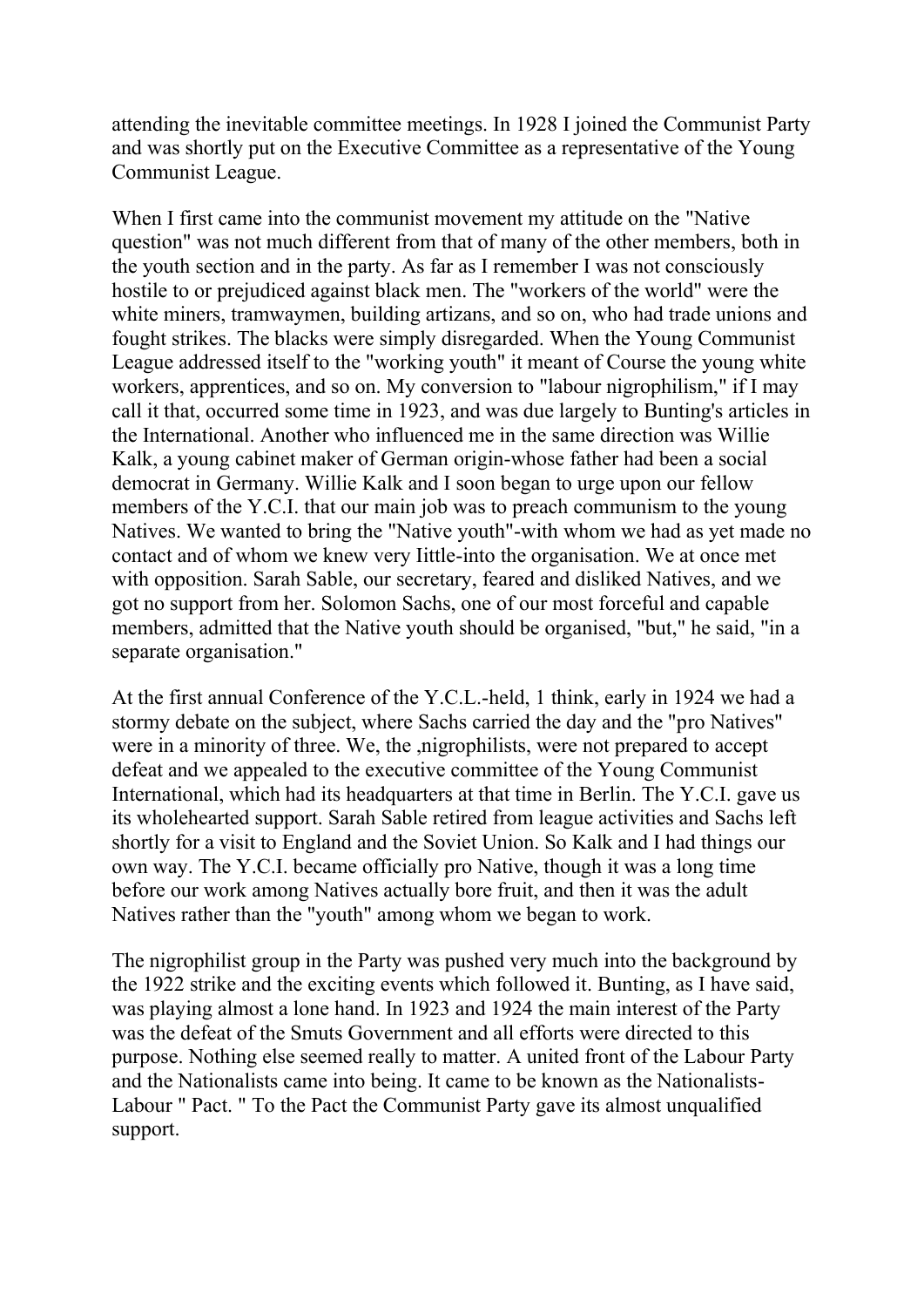The general election, which took place in June, 1924, was precipitated by a number of by elections which went against the Government. Smuts, always impatient, was not prepared to wait till 1926 when an election would in the ordinary course of events have become due. He released the remaining strike prisoners and hoped that this gesture would win favour with the electorate. In fact it did not save him but was taken as a sign of weakness.

Both the Labour Party and the Nationalists were known to be anti-Native in outlook, but even they for the moment seemed to be learning the lesson of working Glass solidarity-at least in the Cape where a certain proportion of the African and Coloured workers had the vote. The Labour Party in Cape Town invited representatives of the I.C.U. and other Native organisations to meet them in conference. The Labourites went so far in wooing the Non Europeans of the Cape that they actually had a Coloured delegate, from one of the Cape Branches, at their national conference early in 1924.

The Nationalists also were prepared to drop their nigrophobia for the time being for the sake of getting Native votes in the. Cape. In fact even prior to the Rand Strike (in 1921) General Hertzog, their leader, had written to Kadalie, secretary of the I.C.U., enclosing a donation and asking for co-operation for the "common good of South Africa" and for sympathy between the "white and the black Afrikaner."

So Bunting and those of us who thought as he did had few qualms in supporting the candidates of the Labour and Nationalist parties in the election campaign.

But we did try, without much success, to keep the "Native issue" well to the fore in Communist propaganda during the election campaign. I re member the executive meeting at which we discussed the election manifesto to be issued in the name of the Party. The majority of the committee, including Andrews, who had arrived back from Moscow in February, 1924, were not keen on mentioning the Natives at all. Bunting, Kalk and I on the other hand wanted the Natives brought in. We managed to get two matters which concerned Natives included in the "list of demands." One was "the abolition of pass and passport laws and mine workers' records of service"-the last a comparatively unimportant grievance of white miners; included here so that the white workers should not be unduly offended at being asked to help in the struggle against the pass laws, which would otherwise have been a purely Native grievance. The other demand was for the "extension of educational facilities to all sections of the population. " Again no specific mention of Africans was made, and the readers of the manifesto were left to infer that we meant that black children should have free education-an inference which would not be easy, as many of them, if asked how big was the population of South Africa, would have replied "a million and a half," unconscious of the fact that there were six or seven million Non Europeans besides.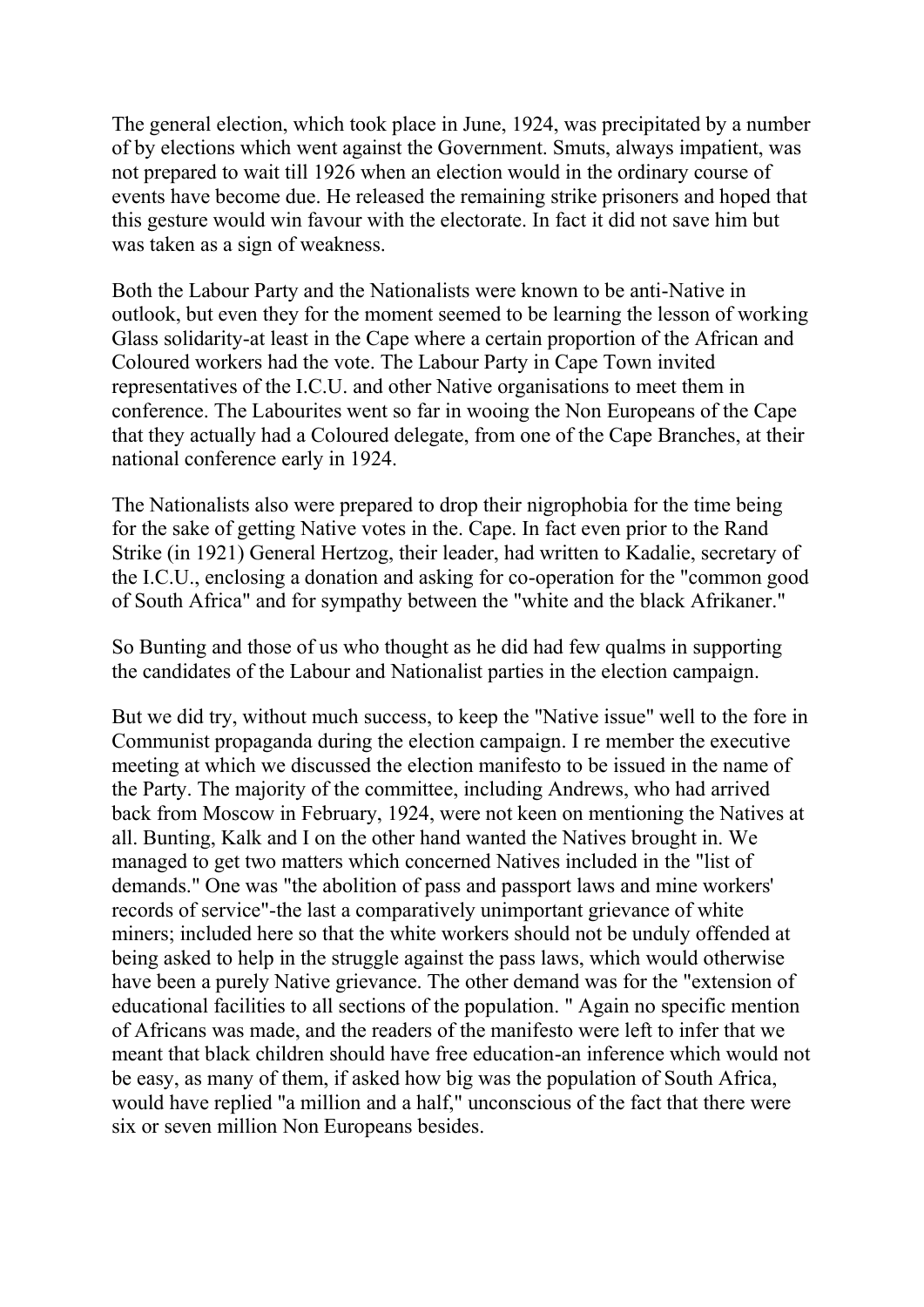However, Bunting drew up the manifesto, and there were parts of it which the executive for very shame could not erase. He wrote: "We are out to bury Caesar (i.e. Smuts), not to praise the Pact." The Smuts Government had "frankly governed the South African people, White, Indian, Coloured and Native, with the sword. Its career of bloody repression of the workers is without parallel in any other part of the British Empire with the exception of India.... In a country so politically backward as South Africa from the working class point of view (though advanced from the capitalist point of view) the defeat of the South African Party Government will in itself mean an appreciable step forward in the march towards complete emancipation. "

The election, in which the C.P. put up no candidates-to do so would have split the anti-Government vote; for the Communists were not admitted to the Pact-resulted in a victory for the Labourites and Nationalists. Labour gained five seats giving them a total of 18 Members of Parliament. Two Labour members, Creswell and Boydell, accepted seats in Hertzog's cabinet.

It soon became clear that the new regime was going to be just as reactionary as the old one in its attitude to the African people. In fact it seemed that the Natives had fallen out of the frying pan into the fire. The white workers who had gone on strike and taken up arms for a "white South Africa" were defeated on the industrial field in 1922; but they won a political victory in 1924. The Pact Government was soon to entrench the white workers as an aristocracy of labour by writing into the constitution of South Africa a law which made it illegal for black persons to be employed in skilled work. The " Colour Bar Act" did not come until 1925, but already in August, 1924, the new Government began to put into practice its "civilised labour policy" which consisted in sacking Natives in Government employ and replacing them by white men. Protests by the I.C.U., which reminded Hertzog that they had supported him in the election, were of no avail.

This new situation strengthened the hands of Bunting and the other nigrophilists in the Party. In the Cape the Native union, the I.C.U., was going from strength to strength, and it had begun to spread to the other provinces. Kadalie, seeking to enter Natal to organise the I.C.U. there in August, 1924, was forbidden by the Government to enter that province. The right of the Natives to trade union and political organisation was becoming a major issue in South African politics. The Cape Town branch of the C.P. - after Johannesburg the most important section of the Party - became enthusiastic supporters of the policy of carrying the communist message to the Non Europeans.

The Native question was the major issue at the C.P. conference held in Johannesburg during the Christmas holidays in 1924. Bunting found that he had vociferous allies. We of the Young Communist League had delegates at the conference, and we were wholeheartedly behind Bunting. From Cape Town came a strong delegation equally keen on a radical change in the direction of work among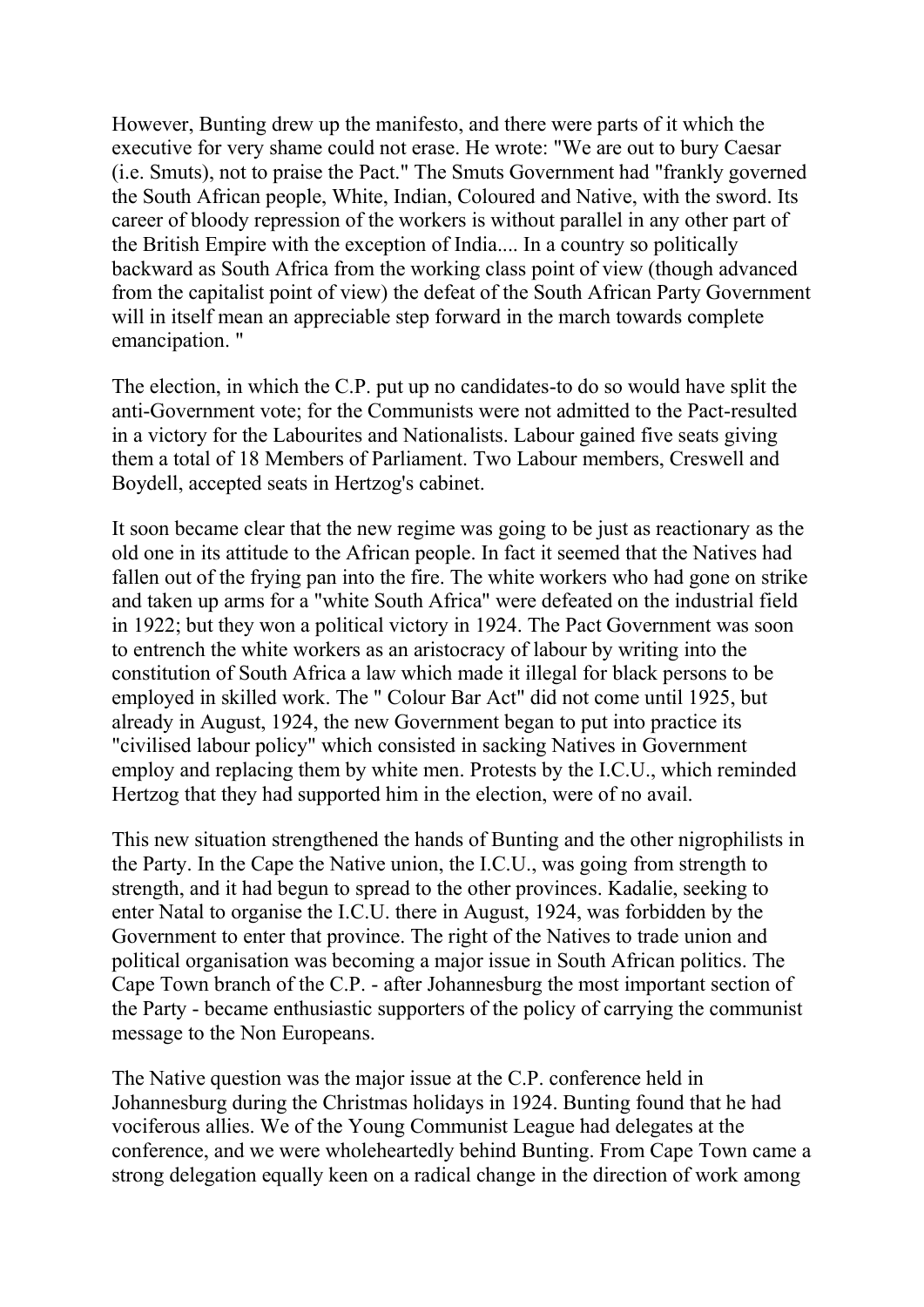Natives. One of their leading members was S. Buirski, an eloquent debater who could not be suppressed and who came with reports of tumultuous support by Africans at Communist meetings in the Gape.

On the other side were the "conservatives" headed by W. H. Andrews and C. F. Glass. Behind them were many of the "old guard" of trade unionists and old time socialists who believed that the white workers were the "main revolutionary force.

It was interesting to contrast the two leading protagonists-Andrews and Bunting. For many years they had been the two most outstanding figures in the Left movement in Johannesburg. In many ways they were poles apart. Andrews was handsome, with white hair and blue eyes, of stately appearance, reserved, careful of his dignity, a lucid and eloquent speaker, a clear and concise writer, an aristocrat of labour who had entered the socialist movement through the trade unions. There was nothing "woolly" about him: in a crisis he could make up his mind quickly; he had no patience with people who dithered. Bunting was dark, restless and ungainly, with the most determined jaw and a big nose. He was not a natural orator. His writing was often, though not always, abstruse and involved. Anxious to do justice to all parties concerned, and scrupulous in weighing all the possible consequences of any decision he might take, he seemed in 8 crisis over careful and slow. He was an idealist rather than a realist. He had no care for his personal dignity or safety. He held that the cause must be served first and only.

Andrews did not appear at his best at this conference. He was getting tired of his job as secretary of the C.P. He felt that the movement was floundering and that it was getting nowhere. He did not believe in fighting for lost causes. All the talk about the Native revolutionary masses left him cold. He believed that the Communist Party should work among the organised workers, which meant the white workers. He thought that it could best function as the radical wing of the orthodox labour movement. He did not say very much at the conference.

The Bunting faction decided to make the question of the attitude to the Labour Party the main issue at the conference. We felt that our main revolutionary task was among the Natives. By trying to get into the Labour Party as an officially recognised ''left wing" the Party was in effect turning its back on the Native masses. We therefore opposed the motion that the C.P. should once more apply for affiliation to the Labour Party. This idea of getting into the Labour Party, was, we said, a mere mechanical copying by the South African communists of the policy of the Communist Party of Great Britain. In Britain, where the masses of workers were in the Labour Party, there seemed some sense in it. But in South Africa, where the overwhelming majority of the oppressed and exploited-the Non Europeans-were not only not in the Labour Party but actually excluded from the franchise, it was ridiculous for genuine revolutionaries to make the chief aim of their Party affiliation with a group of reformists who in any case would not admit them at any price.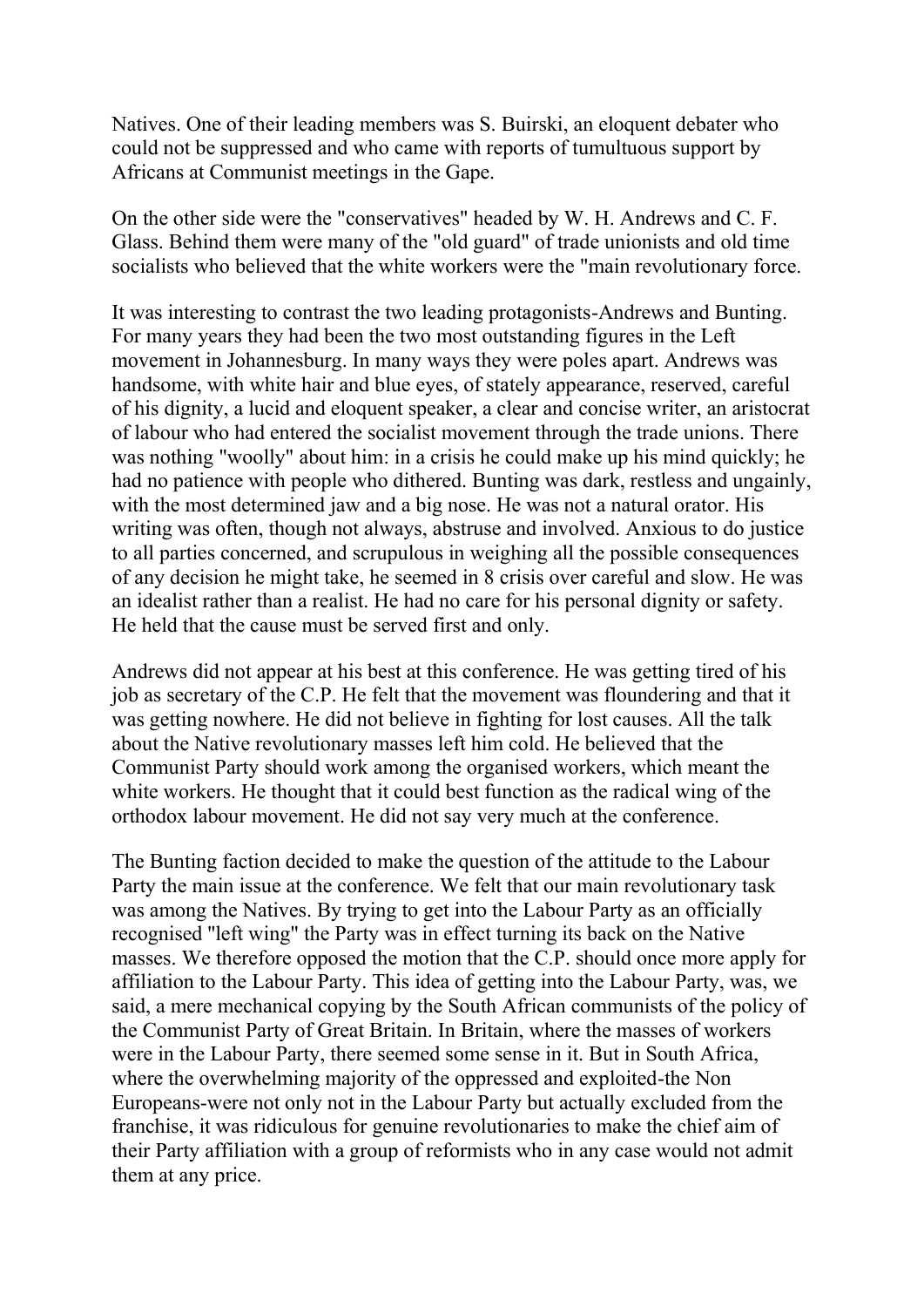Andrews made a formal statement, quoting the decision of the Comintern on the question of the Labour Party in Britain. He left most of the talking to Glass. We were not convinced. We secured a narrow majority against applying for affiliation.

A few days later Glass publicly resigned from the Communist Party. In an interview with the Star he declared that he did not agree with the policy of the Communists. They were running after the Natives "who could not possibly appreciate the noble ideals of Communism." This was the only direct resignation. Many others who disapproved of the new line gradually became less active and finally dropped away, to reappear perhaps on an occasional May Day or November the Seventh to show that they still believed in the workers of the world and the social revolution.

Andrews resigned his position as secretary early in 1925. He retained his membership of the Communist Party, regularly paying his subscription every year, but taking no part in the work of the organisation. He became secretary of the new Trade Union Co-ordinating Committee (subsequently renamed the S.A. Trade Union Congress), a body which took the place of the old South African Industrial Federation, which had died after the 1922 strike. In his new sphere Andrews could concentrate on trade union administration where he was really more at home. He remained a leftist and could be relied upon to support any radical resolution at congress and committee meetings. When the I.C.U. applied for affiliation to the S.A.T.U.C. in 1928 they found a supporter in Andrews.

The decision of the December, 1924, conference meant a definite turning point in the history of the Communist Party of South Africa. From now on to be a Communist meant that one was identified openly and always with the movement for the emancipation of the black people in South Africa. The work of Bunting and Jones, commenced in 1915, had at last been consummated. But a long and difficult road lay ahead. It was one thing to declare that the Party was the leader of the African masses. It was another thing to make it so in fact.

## **Chapter 10**

#### **Transition**

The defection of Glass, the retirement of Andrews and the growing lack of enthusiasm of the membership, meant a decline in Party activities. The whites were going or gone; the blacks had still to be recruited. With the whites went a large part of the Party income. The Party press no longer paid its way. Bunting sank a large part of his private fortune in it, but it was no use. The debts mounted up. The idea of sacking the white compositors and employing Native printers, defying the aristocrats of labour, salvaging the machinery and starting afresh on a new basis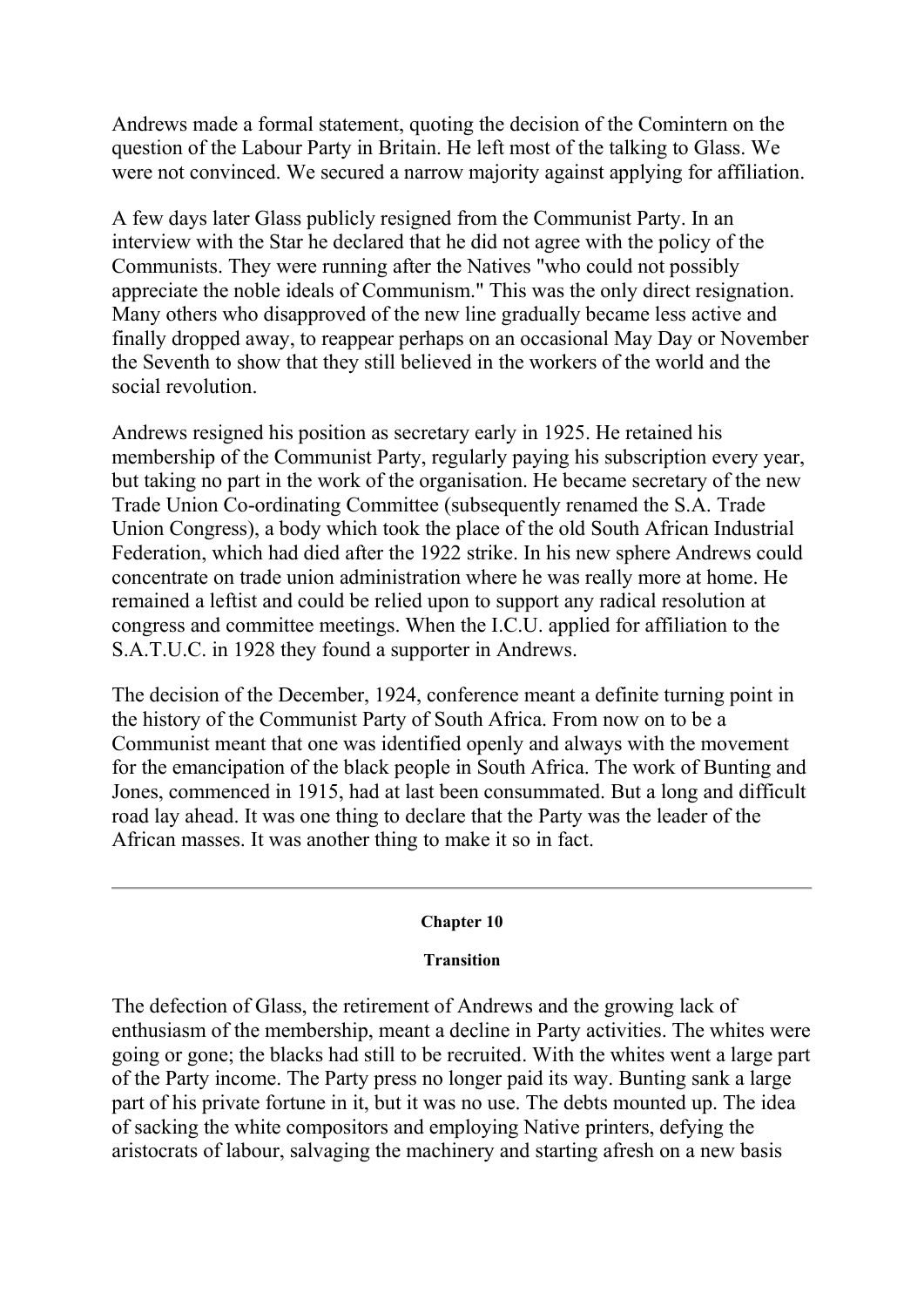never occurred to any of us, certainly not to Bunting. The white trade union tradition persisted while the debts mounted.

In the meantime we had not yet struck root among the Africans. Various attempts were made to get into contact with politically minded Natives. The I.C.U. was growing. everywhere and this was considered the best field to work in. During 1924 the Young Communist League had roped in two promising young Africans, Thomas Mbeki (a labourer) and Stanley Bilwana (a school teacher). These had attended the Party conference in December, 1924. The white Young Communists assisted them in founding the Johannesburg branch of the I.C.U. -the first in the Transvaal. I.C.U. meetings began to be held regularly. I remember speaking at dozens of them under the chairmanship of a young man called Mazingi, whom a year later we came to suspect of having been in the employ of the police.

Kadalie came north in 1925 and decided to make his head quarters in Johannesburg. For a time he and the Communists Co-operated closely. The Communists at this time were the only whites really interested in the I.C.U., and the I.C.U. leaders liked to show a white man occasionally on their platforms. We found in the numerous meetings an excellent field for verbal propaganda and a sale for our newspapers, though the International-now renamed the South African Worker-did not carry much news of special interest to Africans; and articles in the vernacular, though they did appear, were very infrequent. In the Cape things had developed much further and a number of leading I.C.U. members had joined the Communist Party.

In 1925 a Communist night school was started. This was held at 11, Main Street, in the Ferreirastown slum, in a Native church building, hired on certain nights for the purpose. There were no electric lights. Enthusiastic white Communists tried by candle-light to teach semi literate Africans to read involved passages in Bukharin's " A.B.C. of Communism." It was all very amateurish, but we felt it was the beginning of something new and grand. The organiser of the school and the chief factotum in Native work was T. W Thibedi. He had been a member of the I.S.L. in the old days of Jones and the Industrial Workers of Africa. For years he had been the only black man in the Party. Now he proved himself a remarkably good organiser. Gradually the Communists began to get a Native following.

Communist propaganda among Africans was simple and straightforward. It was almost exclusively what one might call a " working class approach . " An article in Sotho by Thibedi published with. English translation in the S.A. Worker in 1926 contains the following: " There are only two groups of people on the earth and they are as follows:-

1. The group of the capitalists who stand only to govern the workers and make laws by which they succeed in robbing the workers of the product of their labour power.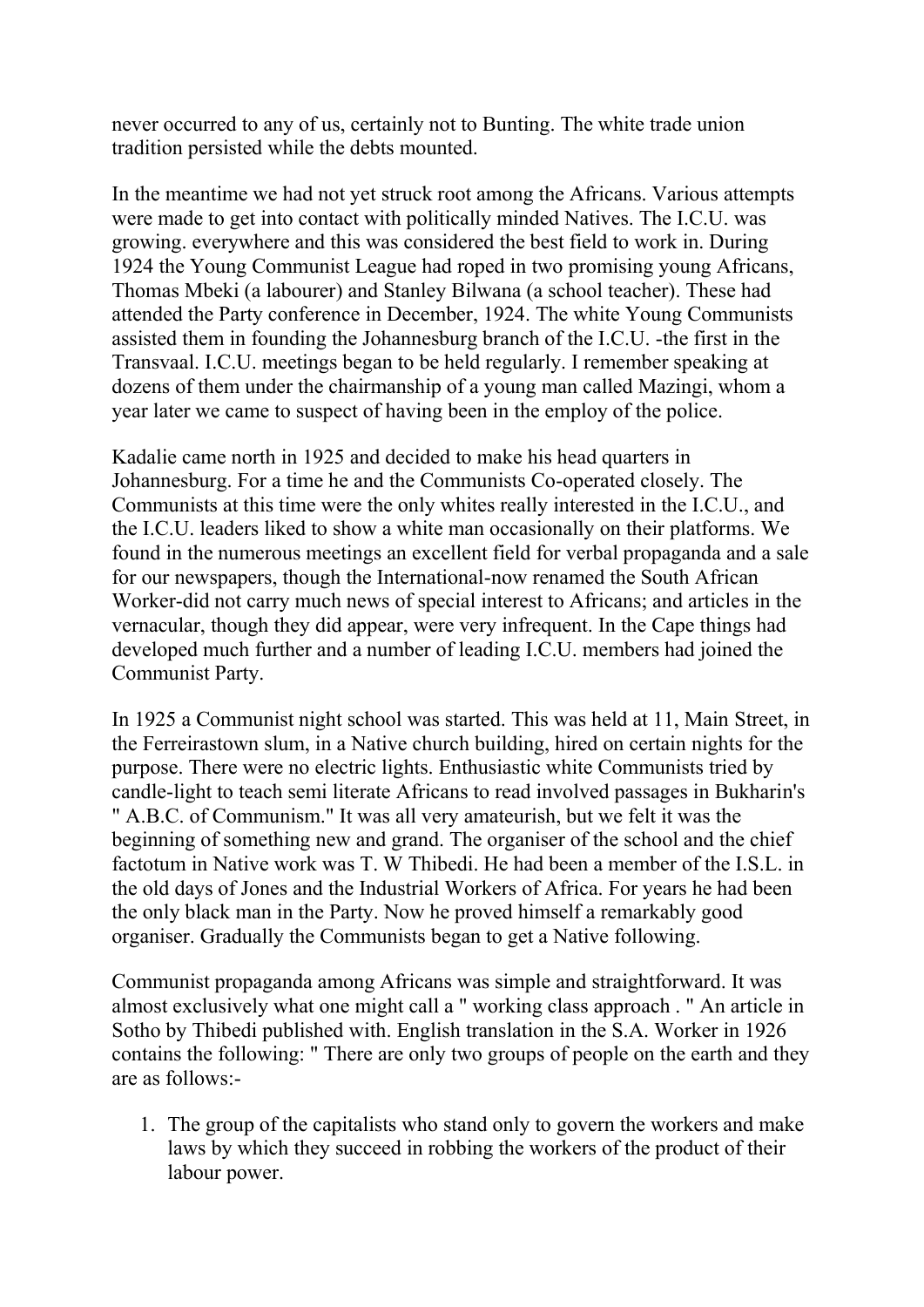2. The second group is that of the workers which is the one that makes everything necessary for life.

" These two groups do not agree, but face each other like a Cat and a rat . . . Now it is the duty of all workers of all countries to unite and fight against the capitalists and their laws and against the robbery that is made by the rich. If you workers wish to live in nice houses and get all the necessities of life, you must overthrow the Capitalist government and start government where capitalism and poverty shall not be known, as they have done in Russia.... Workers of South Africa arise. and by all means do the same as the Russian workers "

But propaganda was not all such formal stuff. Thibedi visited the Cornelia coal mine as "shop steward of the I.C.U." and then published a fine article, describing the conditions of the workers. An African, Malamela, gave a lecture in Sotho on "Country Life-How Capitalism Has Changed It. " This was translated and reported at length in the Party paper. The Communists were beginning to "get down to it."

Meanwhile the I.C.U. was growing rapidly. Kadalie was becoming a power in the land. And with the growth of the I.C.U. came signs of a a change in its attitude towards the Communists. This great mass movement, nominally a trade union, had, after the early strikes at Cape Town and Port Elizabeth in 1919 and 1920, simply gone forward with its own momentum. It had drawn in tens of thousands of Africans who saw in it a promise of freedom. But it had organised the Africans en masse, not in industrial unions. It had confined its activities to meetings, resolutions and protests. Since 1920 it had organised no strikes; it had not brought about any improvement in the wages and conditions of the thousands who joined in the Orange Free State, the Transvaal and Natal. Naturally a " left wing " began to develop among its members-a left wing that shouted for action. The policy of the leadership began to be questioned. It was natural that the Communists should become less popular with Kadalie, and with Champion-now leader in Natal. The communists were giving aim and direction to the feeling of discontent and they were becoming dangerously powerful in the upper ranks of the organisation.

At the same time many other white people were becoming interested in the I.C.U., people like the liberal nigrophilists and some of the missionaries; Howard Pim and Rheinallt Jones, leaders in the " Joint Council " movement; Ethelreda Lewis, the novelist; the Rev. Ray Phillips of the American Board of Missions. These people had some influence and they were more "respectable" than the Communists. Kadalie looked to them for support, and they in turn looked to Kadalie for a more moderate and conciliatory policy. By the middle of 1926 this new anti-left tendency was definitely brewing.

At Maritzburg in Natal, L. H. Greene, the local communist, was admitted to the I.C.U.-although he was a white man. In the Transvaal we whites had thought it best not to join the I.C.U.-it would have seemed too much like interference. Greene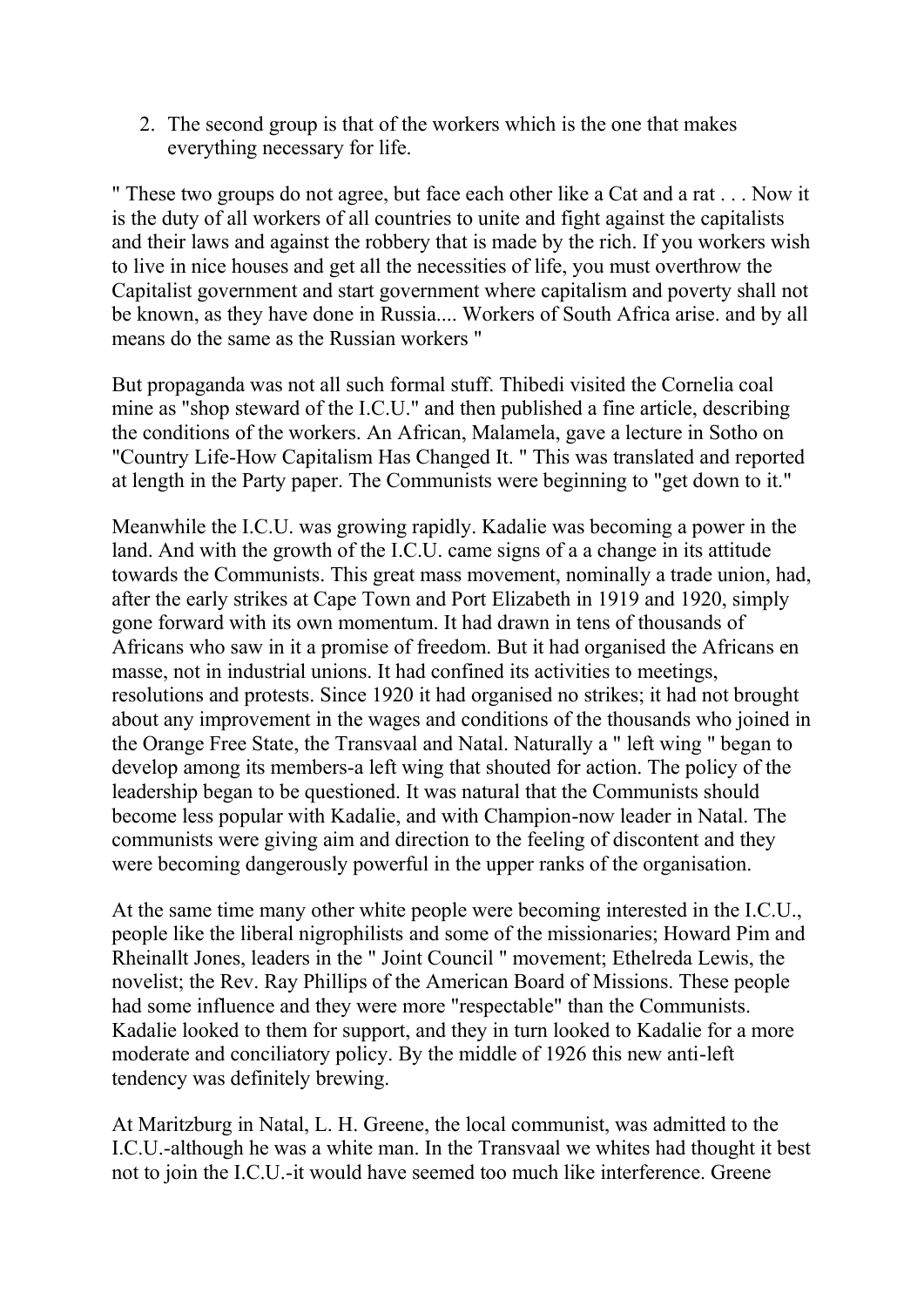published in the S.A. Worker in August an article on the work of the I.C.U. in Maritzburg in which he put forward some gentle criticism of the leadership. He suggested that the subscription of 2/ a month was too high. He and the " left wing" were in favour of a penny a week. Their slogan was " members, not money."

Champion replied to Greene by a letter to the S.A. Worker in which he stated that Greene as a member of the I.C.U. had no right "to pick up pens and pose as an official or reporter just because he happens to be a white man amongst the illiterate black fools.... We want 2/- for every member that joins in accordance with the terms of our constitution. We shall not be Jim-crowed by anybody, whether he has a white face or not." It WAS very difficult for any white person, in or out of the I.C.U., to criticise. He was damned before he started by the colour of his skin. Bunting replied editorially in conciliatory tone, though maintaining the right of criticism: "We wish to point out that the Communist Party wishes nothing but well-being to the I.C.U., but must also state at the same time that all working class matters are of vital concern to the C.P. The points raised by Comrade Greene were not simply matters of internal machinery, but points of interest to the whole working class movement. "

But in Johannesburg relations between I.C.U. and Communists still seemed to be cordial. In August (1926) Kadalie went on a tour of Natal, defying the Government order that he should not enter that province. No attempt was made to arrest him and he returned to Johannesburg a hero covered with glory. At a huge meeting in the I.C.U. hall he was received with applause and the singing of the " Red Flag." Bunting and Sachs also spoke at this meeting which was reported at length in the S.A. Worker.

In September, 1926, I left for England with a scholarship to study botany at Cambridge. Bunting was not very keen on my going either to Oxford or Cambridge. " The life at these old universities is very pleasant but very insidious, as I know from experience," he told me "Hadn't you rather go to London University?" It was the old nonconformist attitude of " get thou behind me, Satan." I also thought I should go to London, not that I doubted that I should remain a revolutionary, but that I thought I should be more free in a non residential university. However my professor at Johannesburg advised the Botany School at Cambridge and to Cambridge I went-and did not regret it. Bunting once more became secretary of the Party-a post which I had held since the resignation of Andrews. James Shields, a newcomer from Scotland, became the editor of the paper.

Soon after I arrived in England I heard news which, in spite of all forebodings, came as a shook. The Communists had been expelled from the I.C.U. It happened on December 16, 1926, at the annual national conference of the I.C.U., held at Port Elizabeth. On a motion moved by Champion, the Communist members of the I.C.U. executive were given the alternative of resigning from the C.P. or. being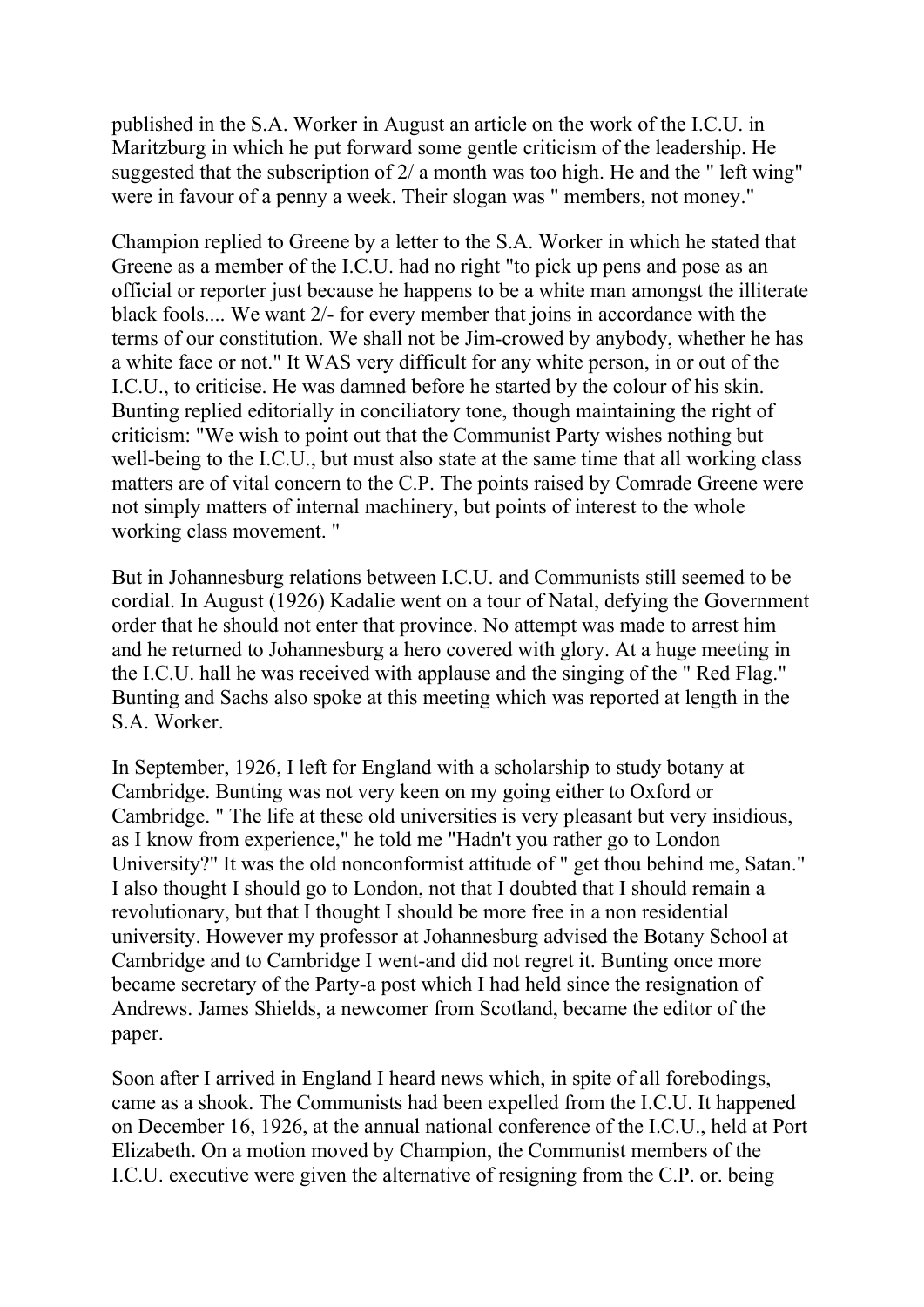expelled from the I.C.U. Three of them - John Gomas, Cape Provincial Secretary, J. A,. La Guma, General Secretary, and E. J. Khaile, Financial Secretary-refused to leave the C.P. and were expelled. The first two were Cape Coloured and the third an African. Thomas Mbeki, who at this time was Transvaal Provincial Secretary, held out for a day or two and then capitulated.

To illustrate how unprepared the communists were for this blow, I quote from a letter I received from Bunting, written by him on December 15, 1926, the day before the expulsions: " Behind the scenes the I.C.U. Secretary (Kadalie), who, when all is said is vain and anxious for limelight, though not yet a bad lot, is coming under the influence of reactionaries including Champion, who is now hostile, and quite a coolness now prevails between us. But it would be quite a topsy-turvy event if the mass he represents should be jockeyed into going to Amsterdam [i.e. joining up with the " reformist " International Federation of Labour Unions]. I think the fight should not be unduly intensified into a split, but our views must be made to prevail on every occasion of division, and the rank and file accustomed to act as a team and take the lead."

After the split, the I.C.U. seemed to go on from strength to strength, but it had expelled the only forces which might have saved it from disaster. In a few years' time it was in a state of decay and disintegration and the communists were busy picking up the crumbs. But at the time it seemed that the communists were a voice crying in the wilderness. A C.P. manifesto addressed to the members of the I.C.U. and calling upon them to reverse the decision of their leaders, met with no real success. The Johannesburg, Port Elizabeth, Cape Town and Vereeniging branches of the I.C.U. raised protests, but they were simply ignored by the leadership. In any case, the communists could not stand up against the cry of '' no interference by whites. " The fact that Kadalie and his leading followers were hobnobbing with non-communist whites behind the scenes was not known to the rank-and-file.

In 1927 the I.C.U. affiliated to Amsterdam and Kadalie went on a triumphal tour of Europe. He had reached the zenith of his power and fame.

In the meantime the communists turned to other avenues of work among Africans. They found in the African National Congress-long since eclipsed by the I.C.U. some who were prepared to work with them. Early in 1927, delegates were sent to the Anti-Imperialist Conference in Brussels. J. T. Gumede went as delegate from the African National Congress, while the South African Communist Party was represented by La Guma. Even the S.A. Trades Union Congress sent a delegate-Dan Colraine, who had come to the fore as a leftist during the 192 strike. After Brussels Gumede and La Guma went to the Soviet Union, where Gumede had the wonderful experience for a black man, of being lionised in a white man's country. La (Guma discussed South African politics with Bukharin, of which more was heard afterwards.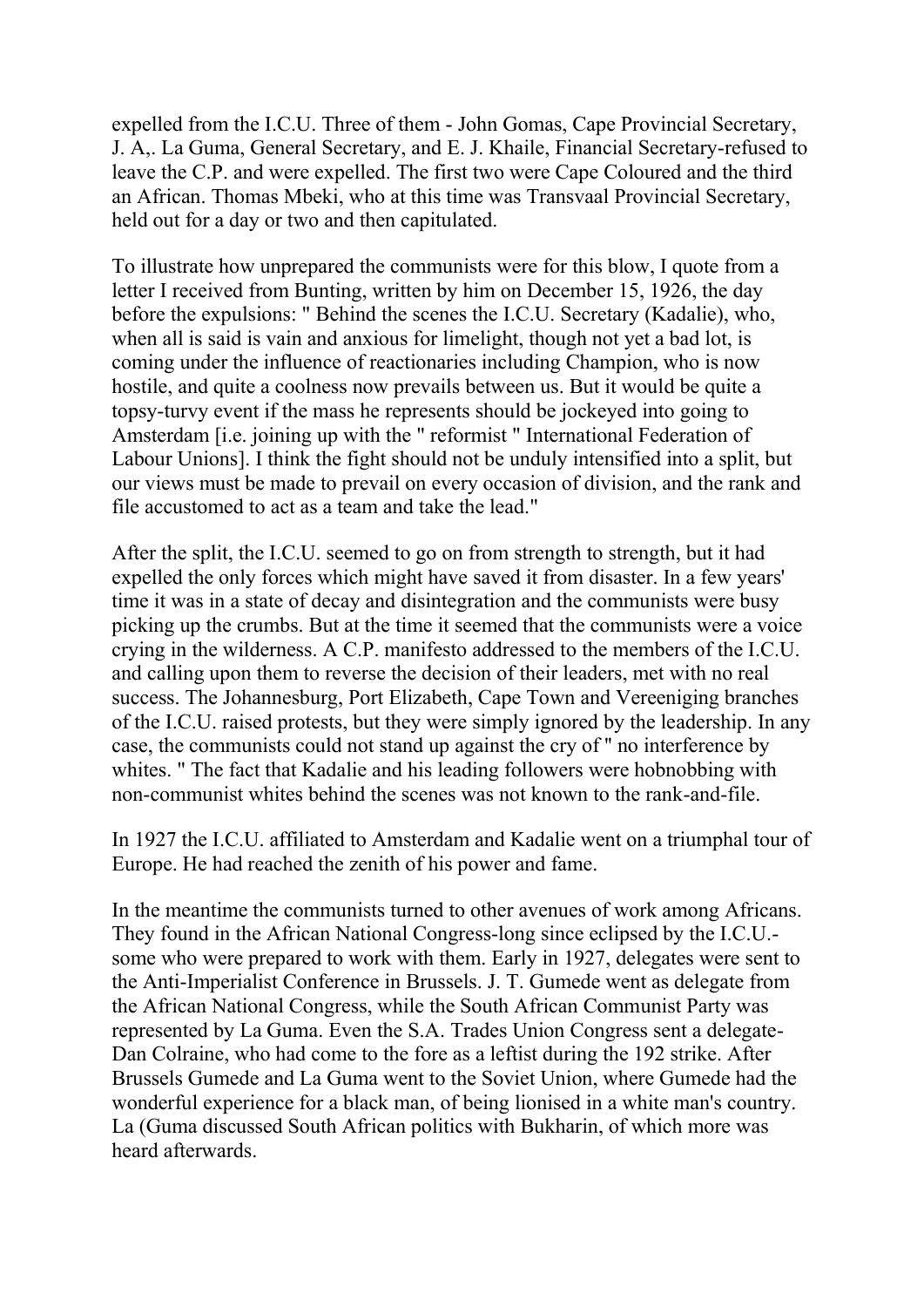Meanwhile, the financial position of the Party, and particularly of the press, was going from bad to worse. Already in his letter of December 15, 1926, Bunting had said: " I personally have been preoccupied . .-. . with the financial battle which is raging severely at present, and in which few Party members can assist. In spite of all efforts it remains impossible to raise funds to pay out ' X ' [to whom the press had become indebted] and as that is still as necessary a step as ever, a sale may occur any moment, meaning a fresh start for the paper-possibly an interregnum may be involved."

However, the International carried on till August, 1927, before the final crash came. The press was sold out, the Party cleared itself of debt, but was left without a press and without a paper. Bunting was afterwards blamed for the loss of the press, but it seemed to me that he had done all that human effort could have' done in the only way that was envisaged at the time.

After Bunting, the most dynamic figure in the Party at this time was Solly Sachs who had returned to Johannesburg in 1926. Sachs was young, intolerant and aggressive, active and capable, and determined to carve out a career for himself in the revolutionary movement. Bunting wrote: " We are having a conference here at Christmas [1926], at which Solly will no doubt have the most to say-I wish he would learn to say it in a less aggressive manner: perhaps he will some day."

In July, 1927, the Party left the Trades Hall, and moved to offices at 41a Fox Street, in the heart of what was then still a predominantly Native quarter. This was the final break with the old line. From now on the main interest was centred in the African masses. From now a new kind of Communist Party was to appear in South Africa.

# **Chapter 11**

# **Upsurge**

In 1928 things began to move. The communists began to reap the harvest of growing influence and membership, the reward of three years of struggle to establish themselves as a predominantly African organisation.

The South African Worker was revived on a new basis. It was now a " Native paper." More than half the articles in it were printed in the Bantu languages: Xhosa, Zulu and Sotho. Gone were the white compositors. In their place appeared an old Native printer and his boy, who turned the handle of the old fashioned printing machine in the Party office in Fox Street. It was not a very elegant paper from a printer's point of view, but it was the first real communist paper South Africa had seen. The paper was edited by Douglas Wolton, a young Englishman who had joined the Party in Cape Town in 1925. He had married a Jewish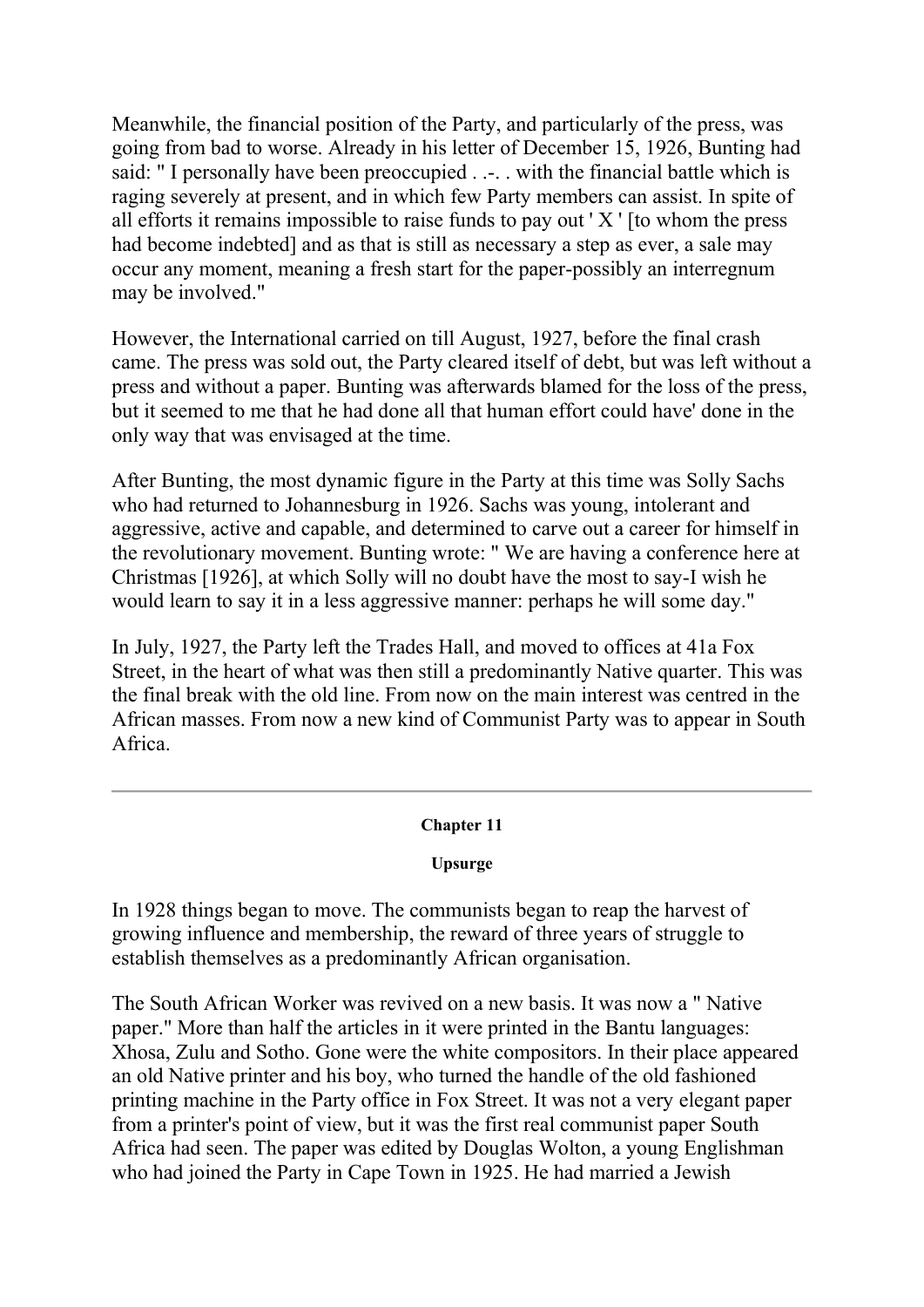comrade, Molly Zelikowitz, who was petite, vivid, excitable, and a magnificent public speaker. The two of them were to play an important part in the history of the South African Communist Party during the next few years.

Another helper who put in valuable work at this time, was Charles Baker. A schoolmaster from England, he had lived in South Africa many years, and had taught in government schools up and down the country. He was an ex-Roman Catholic and a militant atheist, a supporter of the Rationalist Press Association. His chief business in life was to denounce religion as the " opium of the people," and to trounce the missionaries as " agents of imperialism." He was fond of quoting Swinbume:

" We have done with the kisses that sting, The thief's mouth red from the feast, The blood on the hands of the king, And the lie at the lips of the priest."

Baker became the principal of the communist night school in Johannesburg. Under his guidance the school expanded rapidly in its new and better premises in Fox Street. Better, but still with many shortcomings. The school was on the ground floor of a slum tenement. There were not enough desks to go round. Blackboards there were none, so the comrades blackened the walls. The neighbouring rooms were occupied by poor-white down and-outs, prostitutes and methylated spirit drinkers. Lessons were interrupted by stamping on the ceiling or by drunkards trying to force their way into the school room. Night passes were a great problem. Every African, if he wishes to avoid arrest after 9 p.m., must carry a " special pass " signed from day to day by his employer. Many employers would not give passes to attend a communist school. The teachers therefore had to write out the passes themselves, a laborious business. Afterwards they had special forms printed, which made things easier.

In the country districts too, the Communist Party made progress. At Vereeniging communists were refused admission to the location by the superintendent. But they held a meeting outside at which 2,000 attended. Several hundreds joined the Party, including numbers of women. At Potchefstroom the location went over en bloc to the communists. Thibedi had gone there to hold a meeting and had " addressed a large audience of more than 1,000 people." His speech was interrupted by detectives and finally he was hauled off to the charge office in a motor car followed by the entire audience. A melee ensued between the superintendent of the location and some of the women in the audience, which now showed a very menacing attitude. A truncheon was drawn and used. Finally a compromise was effected and the crowd agreed to become quiet if three of the audience were permitted to accompany Thibedi in the motor car to the charge office. Bunting went to Potchefstroom to defend Thibedi at the trial. The charge was one of inciting to hostility between the races. Bunting addressed the court for an hour and Thibedi was acquitted.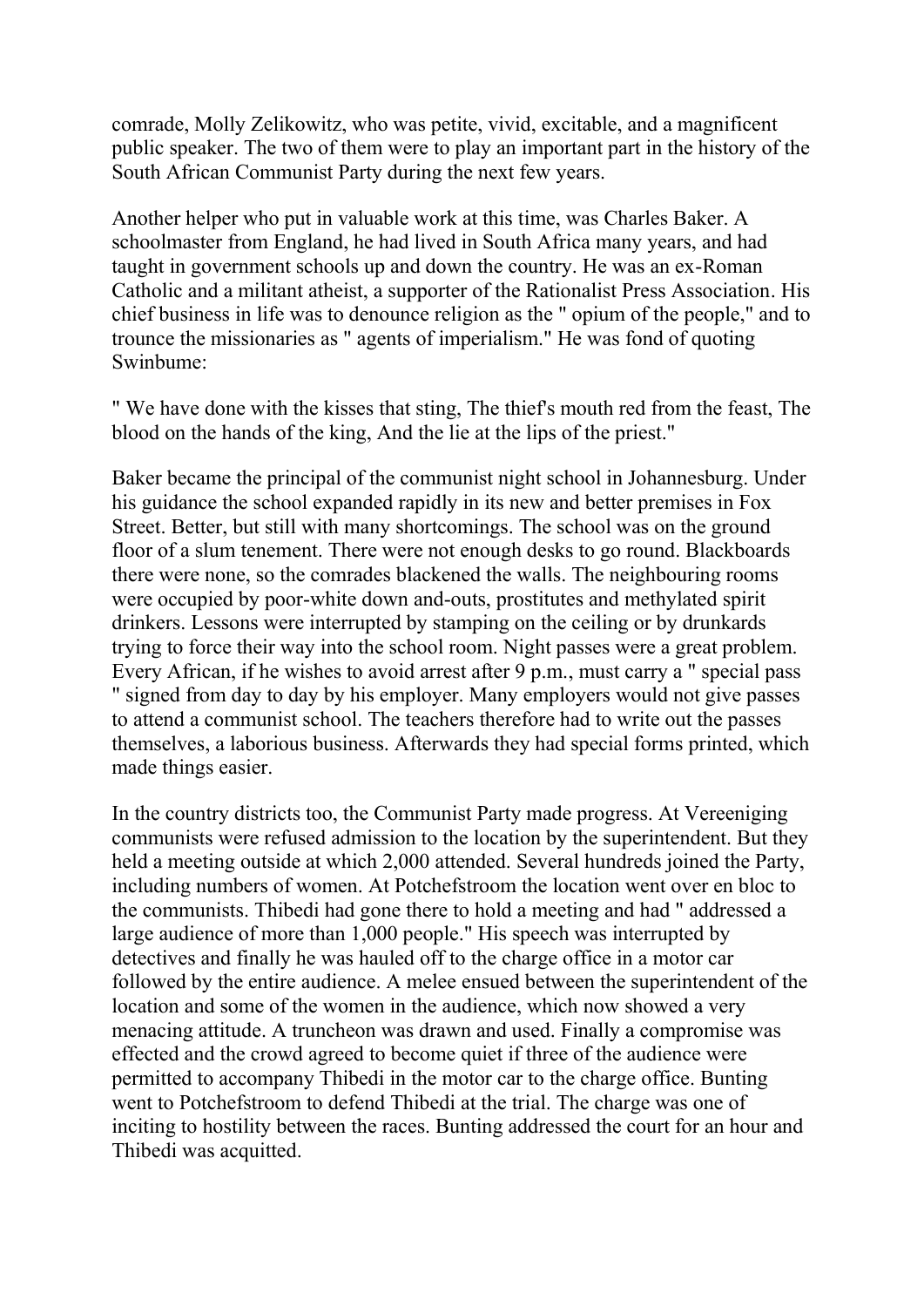The magistrate (Mr Boggs) took up a very liberal attitude. He said there was perfect freedom in South Africa for all races to enjoy full rights of speech and assembly. If the Natives felt oppression by pass so laws or any other Government acts, there was no law to prevent them organising for the repeal of such measures, provided they organised constitutionally. The Communist Party was a legal organisation in this country, and if the European or Native workers wished to join it, there was nothing to prevent their doing so.

Hundreds of Natives crowded the court and lined the streets outside the whole day long; and when the verdict was declared there were tremendous scenes of enthusiasm. A meeting was immediately called on the market square and Wolton started a speech from a wagon on which a red flag was flying. A group of whites, " who had attended the court throughout the day with an ever-growing attitude of sullenness and displeasure, as the discharge of the accused became evident," came to the meeting and began to interrupt the speaker who thereupon addressed them as " fellow white workers." This seemed to displease them more than ever, and they attacked the wagon and assaulted the speaker. Both whites and blacks then scattered and obtained sticks from a nearby wagon. The fight became general; the police intervened. Finally the communists led the crowd back to the location. As a result of this affair, practically every man, woman and child in Potchefstroom location joined the C.P. White leadership has often been a hindrance to the communists, for Natives are naturally suspicious of whites, even those who claim to be their friends. They feel that, however friendly a white man may be, he usually has some sinister motive: at the best, he may be trying to make money out of them. But here they had seen white communists assaulted by the local whites whom they knew for their oppressors. That proved that the communists were genuine. Another factor which increased the prestige of the Party, was Bunting's defence of Thibedi. A lawyer who could win a case and get an African out of the hands of the police must indeed be a man of great power and influence.

The charge against Thibedi, viz " inciting to hostility between the races, " was a new crime in South Africa. In 1927 the Pact Government had passed a special law to enable the authorities to deal with the growing Bantu liberation movement. (clause 29 of the new Native Administration Act stated:

" Any person who utters any words or does any other act or thing whatever with intent to promote any feeling of hostility between Natives and Europeans, shall be guilty of an offence and liable on conviction to imprisonment not exceeding one year or to a fine of one hundred pounds, or both."

The law also provided for the confiscation and destruction of " anything intended to be used for the purpose of committing such an offence." Presumably this gave the authorities the right to seize and destroy newspapers and books circulating among Natives. There was no intention of using the law against whites who incited to race hatred against blacks. Such incitement is an almost daily occurrence in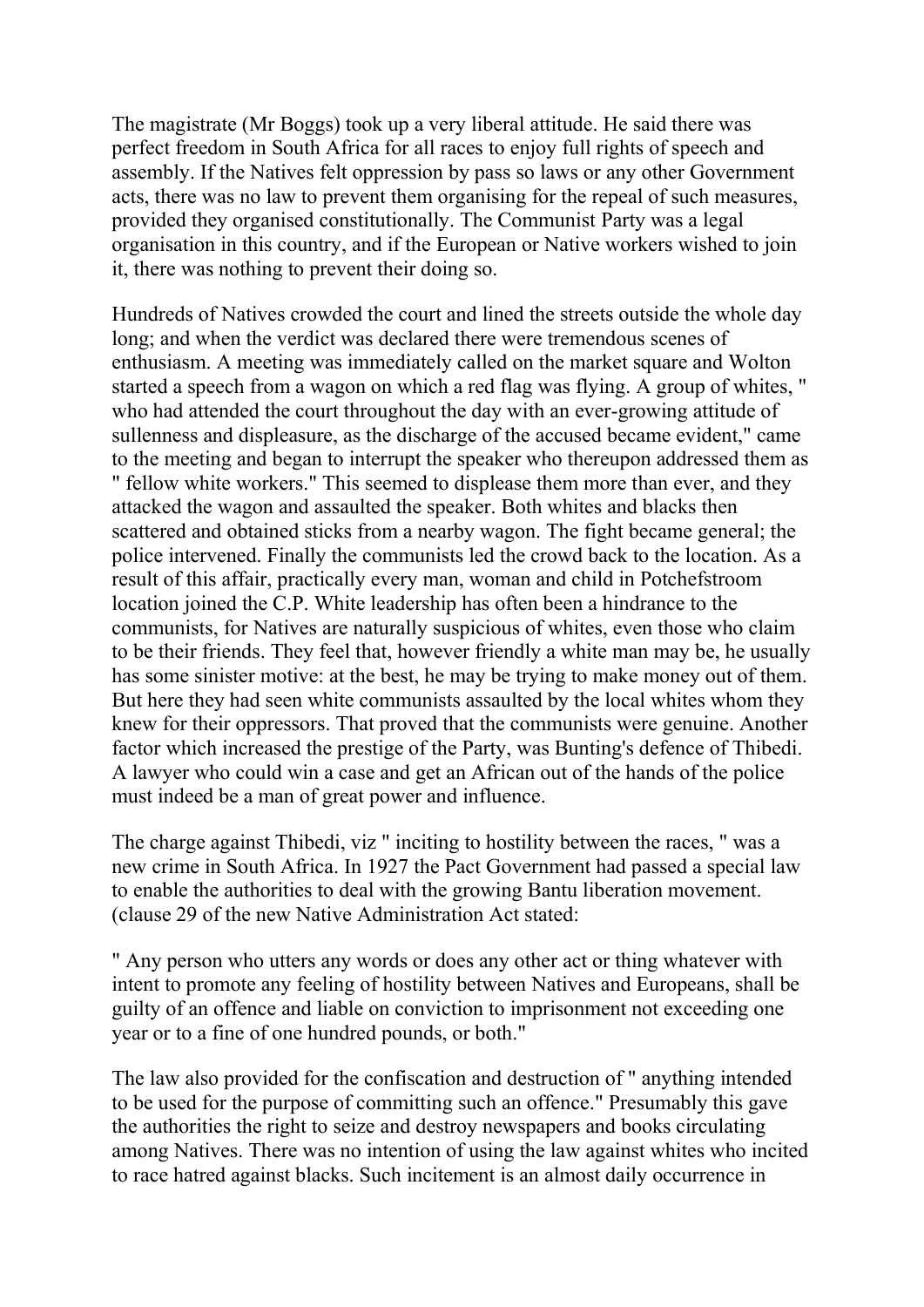South Africa, but in no instance has anyone been charged with such an offence. On the other hand the law was used against persons who protested against the unfair treatment of blacks.

An incident which took place at Paardekop, another country location, illustrate., the difficulties experienced by the police in coping with white agitators among the Natives. Thibedi and Baker went there to attend a public meeting of the local branch. Mounted police were present but did not interfere till the meeting ended, when they informed Baker that he had infringed the Urban Areas Act, and that they would arrest Thibedi accordingly. When asked by Baker why they did not arrest him, the reply was that Thibedi was a Native l After further argument, the police took both Thibedi and Baker in charge, together with seventeen other Natives, and marched them off to the superintendent's office. That gentleman was not to be found, having gone off to Standerton. The police then decided to march their prisoners to the police station at Platrand, a distance of fifteen miles. Here the Natives were locked up without food or blankets, and next morning fined halfcrown each by the police. Thibedi was released with the others, and he and Baker were ordered to appear before the magistrate at Platrand a week later. The charge however, was subsequently dropped.

In the meantime the Johannesburg communists were breaking new ground in the field of Bantu trade unionism. Hitherto Native unions, such as the Industrial Workers of Africa and the I.C.U. had been rather loosely organised political parties rather than trade unions in the strict sense of the word. They had taken in every black man who cared to join and they had made little or no effort to organise the workers in particular trades or industries. But now an attempt was made to organise proper trade unions. The chief mover in this new venture, apart from Thibedi (who was a genius at getting people together, whether workers in a particular industry, women, location residents, or whatever were needed at the moment) was Bennie Weinbren, a white communist. He drove a laundry van and began his trade union career by organizing his fellow white laundry workers. He then turned his attention to the black laundry workers, and started the Native Laundry Workers' Union. Other small unions were quickly added to the list during the early months of 1927-Native bakers, Native clothing workers, and Native mattress and furniture workers.

The headquarters of the new unions was in the Communist Party offices at 41a, Fox Street, which, what with the night school, trade union meetings and other activities, became the rendezvous of hundreds of Johannesburg Natives. At first many of the new adherents were rather vague as to the nature of C.P. membership. Asked to prove they were members of the Party,. they would produce a trade union card, or night school pass. It was all very shocking to some of the Comintern purists, but as time went on things began to sort themselves out.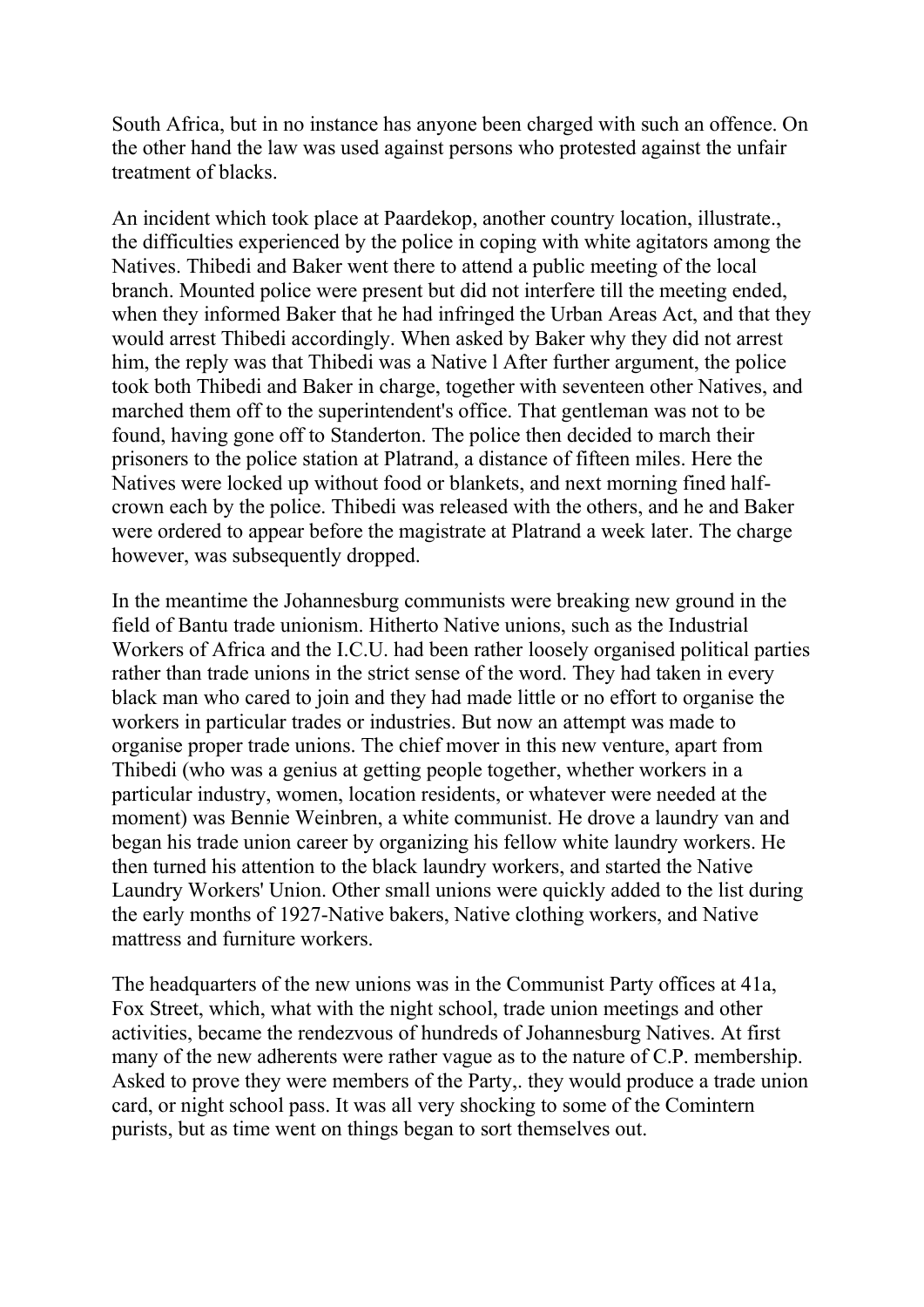The new unions were eventually organised in a " Non European Trade Union Federation," of which Weinbren was the chairman and Thibedi the chief organiser. There were a number of strikes in the different industries concerned. Many of them resulted in defeats, but this did not seem to damp the ardour of the members. W. H. Andrews came and addressed meetings, giving the new organisation the blessing of the white Trade Union Congress.

Towards the end of 1928 Weinbren claimed that the N.T.U.F. had 10,000 members on the Witwatersrand.

At the end of February, 1928, J. T. Gumede returned from his tour of the Soviet Union. He claimed that he had brought back the " key to freedom." He held meetings at different centres, meetings at which leading members of the C.P. shared his platform. This gave a further fillip to communist membership and prestige.

May Day 1928 was a " fine show," as Bunting afterward described it to me. The Labour Party and the T.U.C. organised the usual white workers' demonstration, but it was a " poor show " with an audience of about 300. The communists, while they sent a speaker to the white meeting, concentrated on a separate meeting for black workers, where thousands came and subsequently marched through the streets with their communist and trade union banners, led by an African brass band.

Bunting must have felt that this was worth the years of argument and struggle. There was still no real unity of black and white workers-far from it-but the " African proletariat " was definitely on the march, behind the red banners of the Communist Party.

In the meantime nemesis had come upon the I.C.U. Topheavy, without an educated rank and file, riddled with government spies and provocateurs, financially corrupt, the battle ground of rival leaders, its most genuine revolutionary elements expelled, the huge structure came toppling down and split into fragments. Champion broke away, taking with him the whole of Natal. A " ginger group," headed by Keable Mote, seceded in the Orange Free State. The Cape Town branch refused to acknowledge Kadalie's leadership, and declared its independence. In the midst of it all, William Ballinger, the long awaited " adviser " from Britain, arrived in South Africa. His presence did not stop the rot.

On the contrary it seemed to accelerate it; for before very long he and Kadalie quarrelled and Kadalie himself broke away to form the " Independent I.C.U." By the end of 1928, the I.C.U. was a declining force. The Communist Party, on the other hand, was definitely on the upgrade.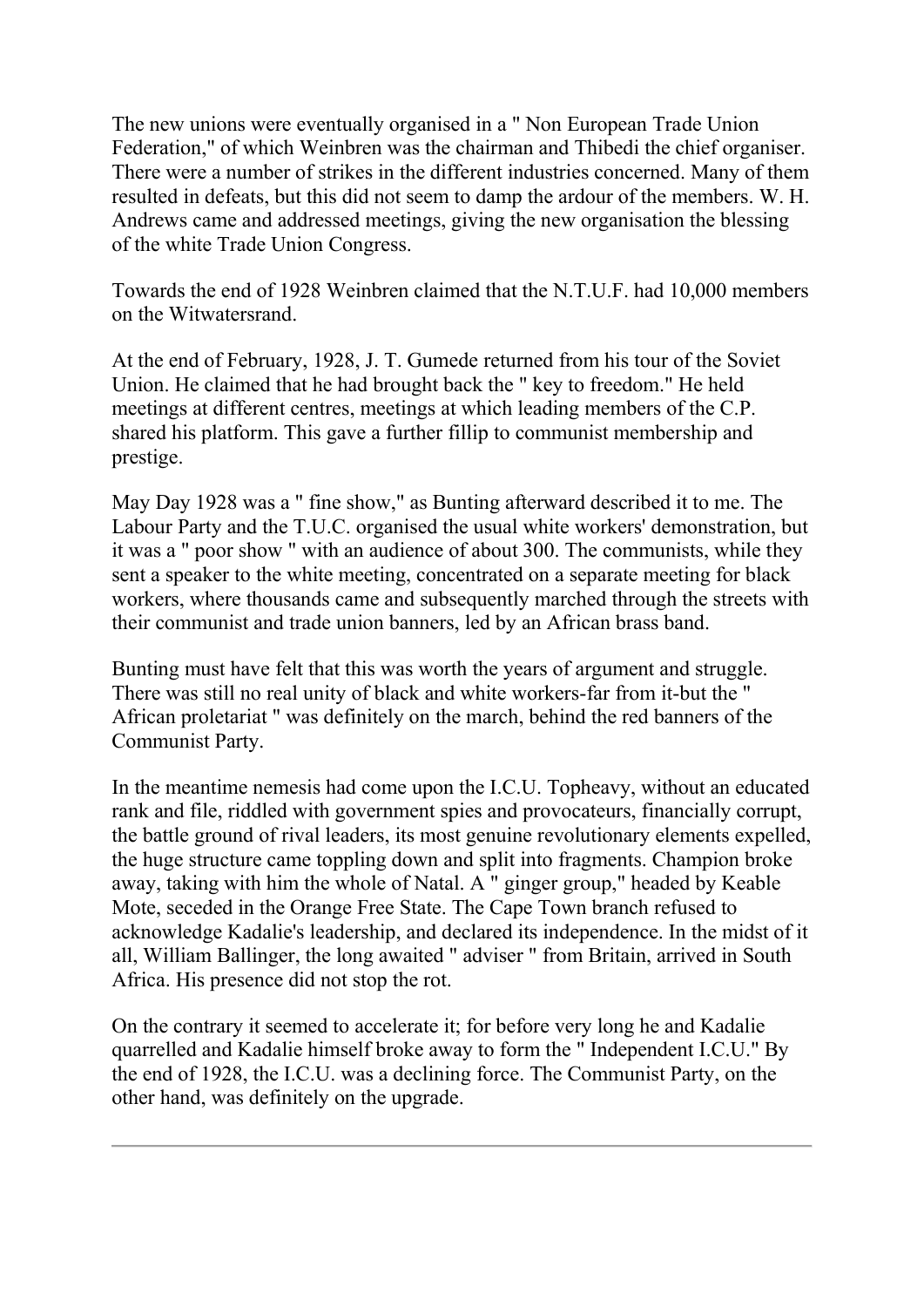## **Chapter 12**

#### **Black Republic**

The " upsurge " of 1928 had brought into the movement a number of interesting and colourful personalities - mostly Africans. Of these, the most outstanding was Albert Nzula, a man of unusual ability, though with very grave faults which afterwards proved his undoing. A teacher at the A.M.E. mission school at Wilberforce in the Transvaal, he had attended a communist public meeting at Evaton in August, 1928. He was impressed by the fact that Wolton had continued to address the meeting even after rain began to fall. Writing to the S.A. Worker a month later, he says: " After reading through Communism and Christianism [a book by Bishop Brown, who had been defrocked by the Episcopal Church of the United States because he declared he could reconcile the teachings of Jesus of Nazareth, Charles Darwin and Karl Marx !] I have come to the conclusion that every right minded person ought to be a communist. I have hesitated all the time because communism has been misrepresented; I have been brought up on capitalistic literature which is never satisfactory when it tries to explain working class misery. I am convinced that no halfway measures will solve the problem.... I am prepared to do my little bit to enlighten my countrymen on this point."

Nzula was, in the phraseology of the movement, a Bantu intellectual, an African teacher. So also were S. M. Kotu, Edwin Mofutsanyana, and John Marks. Kotu and Mofutsanyana were honorary officials of the C.P. in Potchefstroom. The location superintendent refused to allow them to reside in the location, because they were communists, and, as the law did not allow them to sleep in the town (where they were employed) they had for a period to sleep out on the veld, until they finally obtained a ruling from the local magistrate, " that a member of the Communist Party as such should not be classified as an undesirable person." Mofutsanyana was to prove one of the most loyal and steadfast of communists; but he was slow, not, very eloquent and lacked " drive."

Kotu was of more mercurial temperament and a good platform man. He did not last as long as Mofutsanyana.

The only African woman who played any part in the communist movement at this time was a Potchefstroom recruit, Josie Mpama. Her people were old residents in the location and the authorities found it difficult to deport her numbers of African workers came into. the Party at this time. Three of them deserve special mention: Gana Maka beni, Johannes Nkosi and Moses Kotane. They were workers who were attracted to the Party through the trade unions, and they received most of their education (political and otherwise) at the Party night school. Kotane, who was an avid reader, was subsequently to become one of the Party's theoreticians, in which capacity he proved himself capable of holding his own with any of the white intellectuals.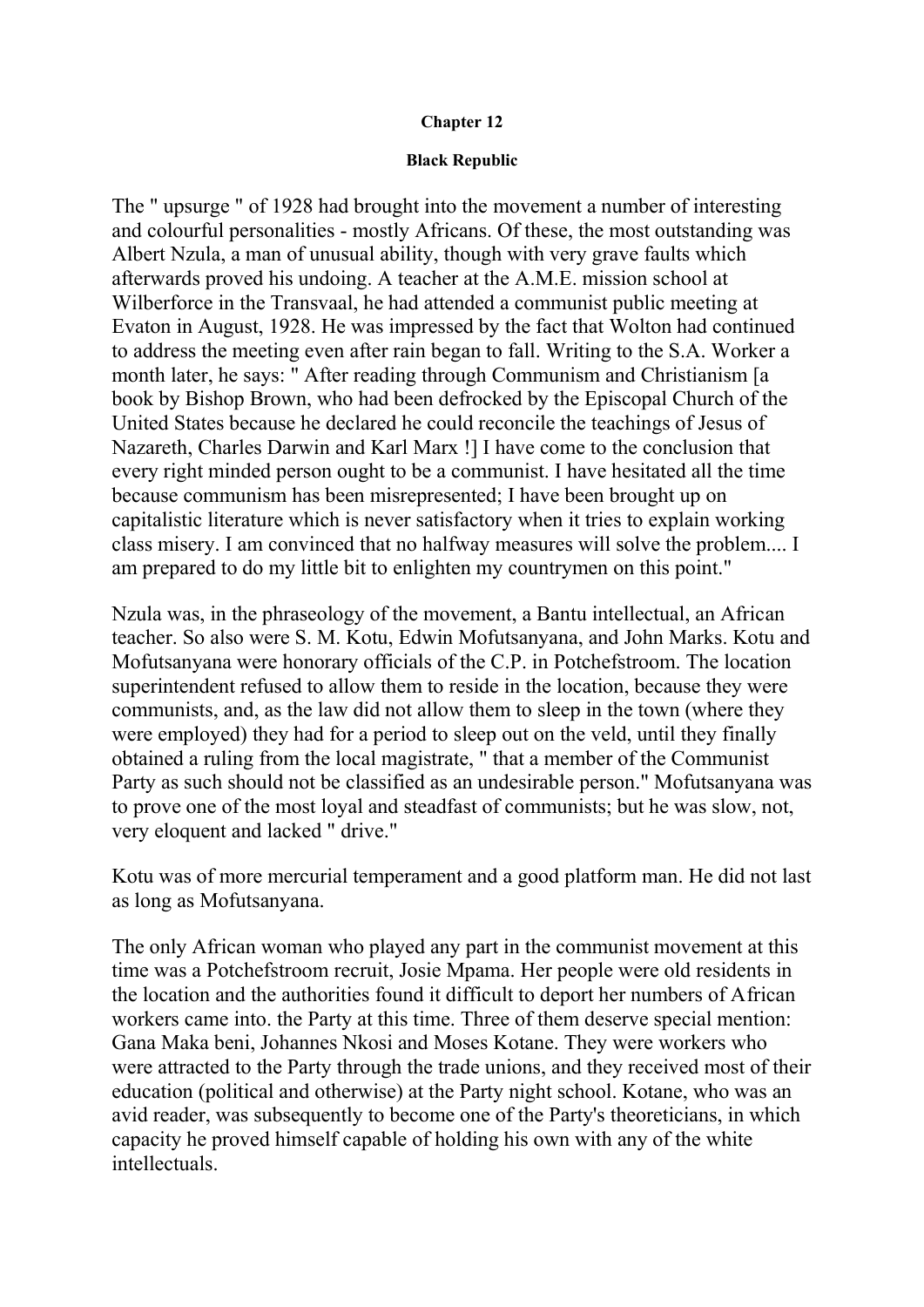It was now seven years since the formation of the South African Communist Party and its affiliation to the Moscow Comintern. Hitherto the Comintern had taken no very active Interest in its tiny branch in South Africa. The local communists had tried to .follow the " general line " of the Comintern. I have already referred to the discussions on the " united front" and " immediate demands " where Bunting had appeared as the exponent of the " correct line " in opposition to the " left deviations" of certain Cape Town members. But these polemics had been exceptional. In general the South African revolutionaries had got along with the minimum of Comintern theory and in any case had been left largely to work out their own salvation. During the dispute over the " Native question " in 1924 there had been no guidance from Moscow, except what had come indirectly through the Young Communist International to the youth section in South Africa.

But from 1927 onwards for a number of years Comintern " directives " became a very real thing in this country. This was primarily due to an increased interest by Moscow in the colonial countries. At this time the Bolsheviks regarded British capitalism as the main enemy. British diplomacy was trying to build a White wall round Red Russia: Poland, the Baltic states, Rumania, were in the British sphere of influence; their armies were being subsidised with British capital. The Soviet had made a treaty with Versailles-ridden Germany. And now the Soviet, through the Comintern, was trying to hamstring the British Empire by organising liberation movements in the British colonies, of which South Africa was one.

Apart from these special circumstances which called forth an interest in South Africa, there had been a general growth in the organisational apparatus of the Comintern. The various manoeuvres of the Comintern, determined primarily by the situation in the Soviet Union and the relations between that country and the capitalist powers, were reflected more strongly in the individual communist parties throughout the world. Hitherto any swings to right or left in the South African movement had been determined by local conditions. But from now on the South African communists were expected to fall into line with " the world revolutionary movement," which meant in practice that they had to repeat the " guiding slogans " which at any particular time were " correct " in the Russian party. Of course, such general slogans were always supposed to be adapted to the local conditions in any particular country. But these " adaptations" did not save the individual parties from violent changes of policy, which, on looking back on events, seem to me now to have been misguided in the extreme. They had disastrous results for the individual parties and in the long run they did not help the world revolutionary movement or even the progress of the Soviet Union itself.

The spate of Comintern directives, theses, and criticisms to which the South African communists now became subjected, nonplussed Bunting, dazed and finally overwhelmed him. For one thing, he was a slow thinker. Every step in his advance from a non conformist liberal to a revolutionary socialist had meant a mental struggle. Slowly he had advanced, clinging tenaciously to one set of ideas, giving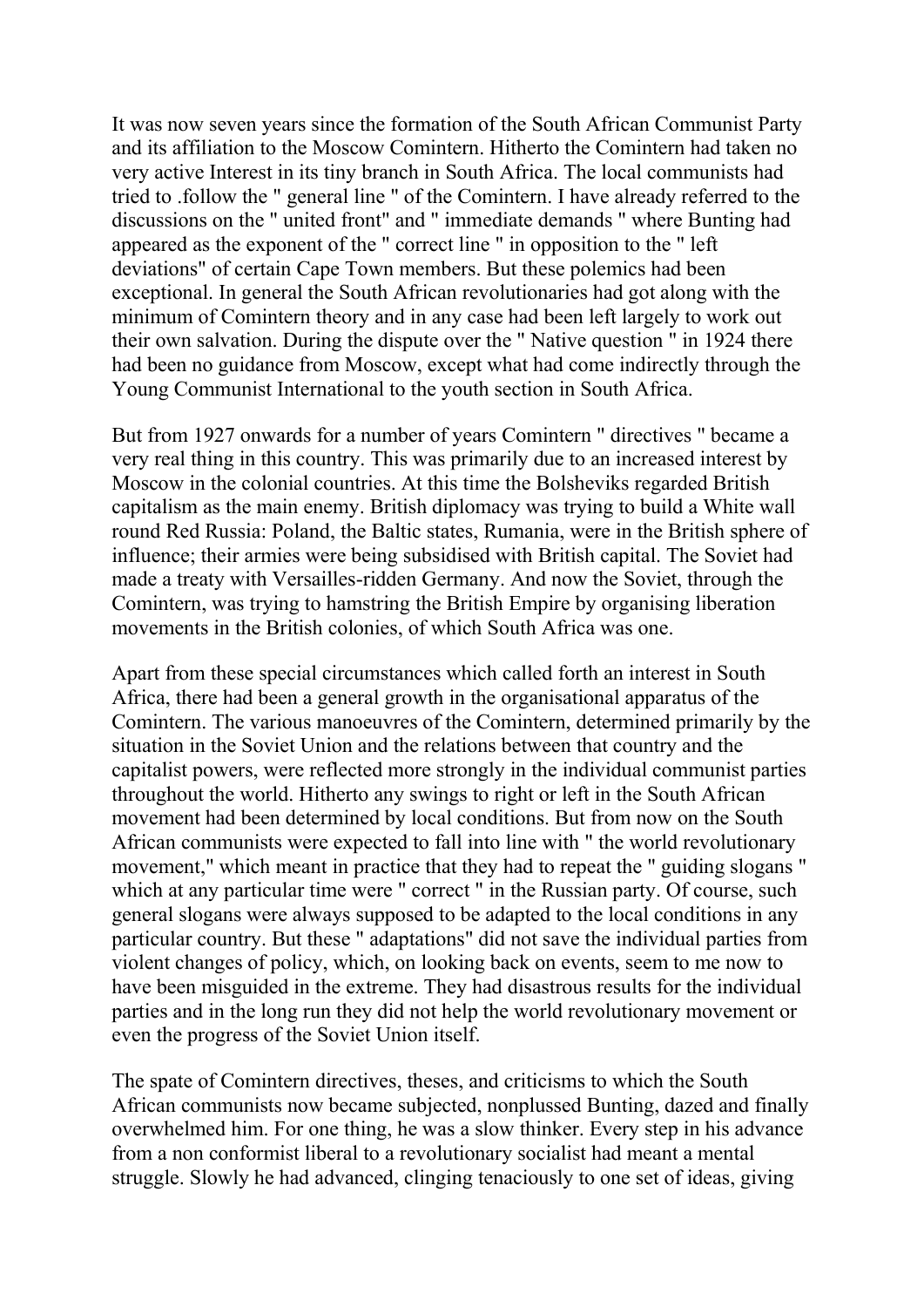them up with difficulty and then, when he had made the transition, adhering to the new ideas with equal tenacity. And because policies meant so much to him, because he held views so strongly, he could not be a facile manoeuverer. He was no Machiavelli: the end did not justify the means. He could not easily advocate one thing to day, and another to-morrow with his tongue in his cheek, and justify his behaviour by appealing to some ultimate abstraction. Also, ever since -his " come down " in philosophy at Oxford, he had been annoyed with hair-splitting dogma and formal theory.

Now suddenly the South African communists, with Bunting at their head, found themselves caught in a whirlwind of theory. The Comintern had decided to " bolshevise" its affiliated sections, the C.P.S.A. among them. Theoretical clarity became the order of the day. Directions from Moscow based on " Leninist " principles must replace empirical methods of trial and error. The various stages of the revolution must be grasped. Appropriate slogans corresponding to the main tasks of the period must be enumerated. Campaigns must be waged against various " dangers " real or hypothetical. Above all a " bolshevist leadership" must be created, social-democratic forms of organisation abolished, and the Party purged of "opportunist, vacillating and non-proletarian elements."

The storm which was approaching, a, storm which ultimately was to wreck the Party (at least for a period) and destroy its influence over the Bantu masses much more effectively than ever the police of the South African Government could have done, appeared at first as a little cloud on the horizon, a cloud no bigger than a man's hand. La Guma, when he had visited Russia in 1927, had had a discussion with Bukharin (then a leading figure in the Comintern) on the situation in South Africa. It was agreed that the struggle in this country was primarily an antiimperialist one. The country was a colony or semi-colony of British imperialism. The Bantu, like the Indians and Chinese and other colonial peoples, were suffering national oppression. They were being deliberately kept in a backward condition by British finance capital and its South African ally (Boer imperialism), in order that super profits might be extracted from them. Most of these super-profits were then exported to Britain, though part was distributed among the South African capitalists and landowners as a bribe to induce them to help in keeping the Natives in subjection. It wag clear therefore that the main task of the revolution in South Africa was to overthrow the rule of the British and Boer imperialists, to set up a democratic independent Native republic (which would give the white workers and other non exploiting whites certain " minority rights") as a stage towards the final overthrow of capitalism in South Africa.

Accordingly, a " draft resolution on South Africa " was drawn up by the Comintern and sent for discussion to this country early in 1928. The main slogan of the Party was to be " an independent Native republic, as a stage towards a workers' and peasants' government." The draft resolution was to be discussed and finally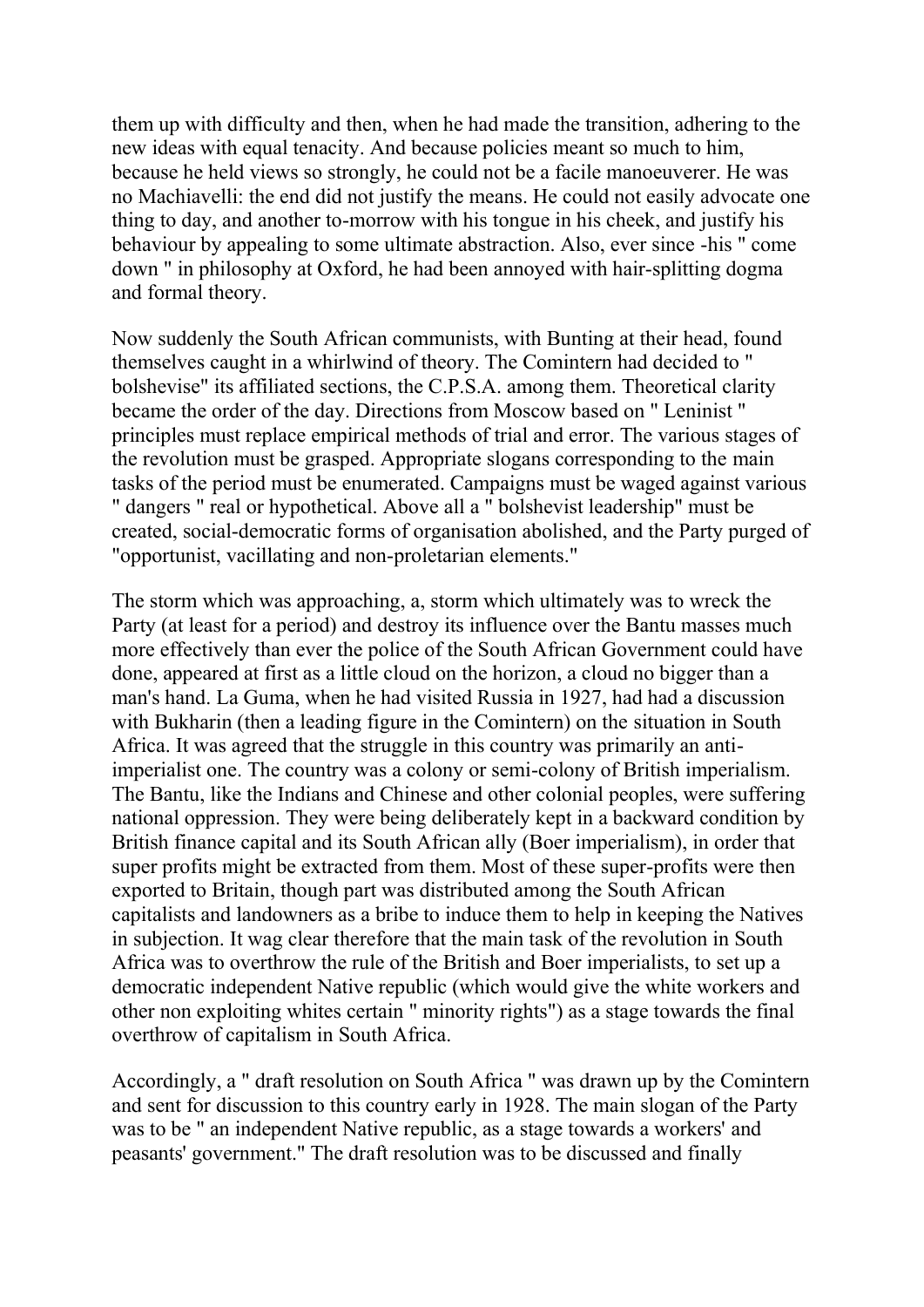adopted by the sixth world congress of the Communist International, due in Moscow by the middle of the year.

To Bunting and the great majority of fellow Party members the new slogan came like a bolt from the blue. And to me. when I received the news in England, it was equally startling. Was it not similar, we said, to Marcus Garvey's slogan "Africa for the Africans" which the C P. had always opposed as the exact opposite of internationalism? How could we reconcile such a cry with our steadfast aim and slogan: " Workers of the world, unite!" We, as South African communists, had claimed to represent the aspirations of all workers, black and white; and now we were being asked to go before the masses as a purely black, even, as we saw it, as an anti-white Party. Almost all the white communists were indignant and black communists like Thibedi, who had been trained in the old tradition, equally so. True, we had left the white workers' trades hall, we had fought to make the C.P. a predominantly black party; but we had always advocated the unity of the workers.

We did not want to put the black man on top and the white man underneath. We wanted them to be equal.

Though the majority reacted in this way, there was a minority which welcomed the slogan. These were led by the Woltons and La Guma. Bunting and his wife were sent to the Sixth Congress to put forward the views of the majority. The Woltons sent a minority report.

The South African Party was entitled to three delegates at the Sixth Congress. As I was in England and almost on the spot as it were, I was invited by the Party to be the third delegate. I met Buntings in London in July, 1928.

On our way across Europe to the Soviet capital we had plenty of time to discuss the slogan. The Buntings were inclined to regard it as all due to La Guma. It had all started with his discussion with Bukharin a year before. La Guma was a bit of a racialist. One gathered that if La Guma had never visited Moscow the slogan would never have been born. With this interpretation I found it hard to agree. I felt that the slogan was derived from Comintern theory, but that it was a false interpretation of such theory. I said that we South African communists were very backward with regard to theory and that we should realise our shortcomings in this respect. I harped on this matter a lot during our journey, but agreed with the others that the slogan was incorrect.

We spent a few days in Berlin, where the Reds had fought on barricades on May Day a few weeks before. The German C.P. was still powerful and growing in strength and was fighting the Social Democrats for the leadership of the working class. But there was another party in the field which had not been there on Bunting's last visit to Germany in 1922. Hitler and his Nazis were becoming a power in the land. We did not see any brown shirts or red-front fighters-we were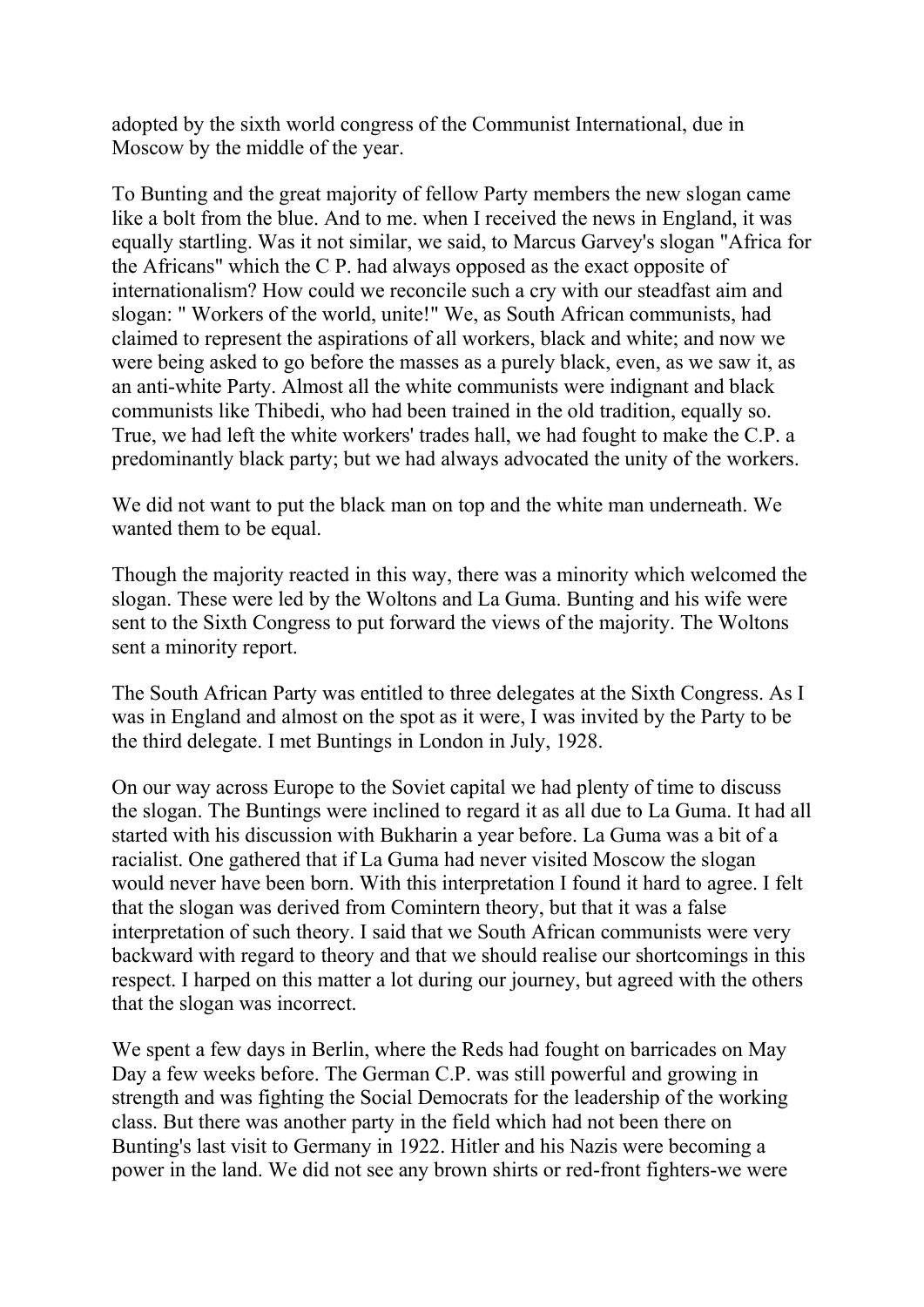unlucky in not seeing any big meetings during the few days we were there-but we saw posters everywhere, chiefly Nazi and Communist.

Bunting and I wandered through the streets eating cherries -the red-fleshed sort, at a few pfennig a kilogram. I recalled walking through the streets of Jeppe eating buns with Bunting while we canvassed for C. F. Glass in a provincial council election campaign-it must have been in 1924. ' Bunting's difficulty about making up his mind appeared in small things as well as great. One morning on a street corner we three discussed whether we should go to Potsdam or the Tiergarten. Somehow it finally rested with Bunting to make the decision and we wasted minutes while he tried to make up his mind. Finally, after some false starts, we decided to go to the Tiergarten and rushed off only to see our bus disappearing round a corner I

We took the train through Warsaw to Moscow where we and crowds of delegates from all over the world were welcomed with bands and banners. Our main occupation in Moscow was not seeing the sights but attending innumerable meetings and discussing the slogan. Mrs. Bunting found the social atmosphere at the Sixth very different from that of the Fourth Congress in 1922. Then there had been a spirit of comradeship; comrades had exchanged news about conditions in their different countries. They had all been friends together, members of one big revolutionary movement. But now there were numerous factions and cliques, each trying to curry favour with the powers at the top, each with its own axe to grind. Comrades were afraid to discuss things openly for fear of being accused of political "deviations." Perhaps we South Africans were particularly sensitive to the absence of a spirit of fraternity, for we were deliberately cold-shouldered by some of the delegates, and the American Negro delegate, Ford, refused to speak to us. The story had gone round that the South African delegates were " white chauvinists "

We had come to Moscow bursting with a desire to state our case. But we could not find anyone in authority who was pre pared to listen to us. We were told by " Comrade Bennett" that the South African question would be decided by the Anglo-American Secretariat, which included Negro Africa within its scope, and of which Bennet was Secretary. This body would meet the South African delegates later. In the meantime we attended the general meetings of the Congress, listened-to the big speakers and put our names on the speakers' list, 60 that we too should have our say in due course.

Bunting soon took a violent dislike to Bennet, whose other name, we understood, was Petrovsky. Most of the Comintern functionaries had strings of aliases and one never knew for certain what their real names were. Bennet was a blond with a thin face, long nose and protruding eyes. " A slimy fellow " Bunting commented. But we had to put up with Bennet. He was the official channel through which all matters relating to the South African party must go.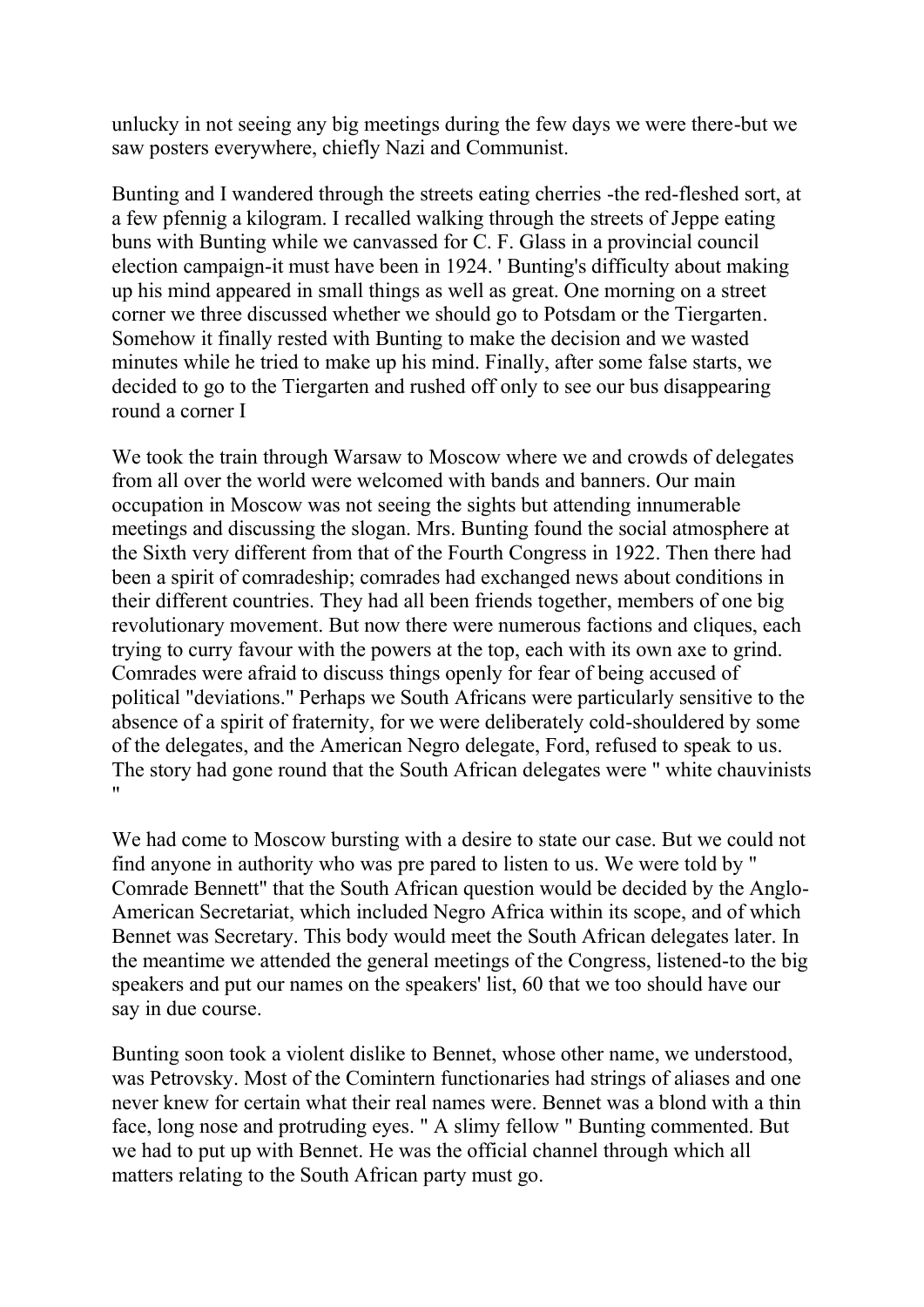Bunting's first chance to speak to the assembled delegates occurred on July 23. In this, his first speech, he did not make any direct reference to the slogan controversy, though he tried to prepare the ground for the coming fight by giving the congress an account of conditions in South Africa. He emphasised the proletarian character of the Native movement, pointing out that the greatest militancy had been shown on the industrial field and that vast masses of "peasants" in South Africa worked on the mines and other industries, returning periodically to the land.

Bunting criticised Bukharin's leading speech which had referred only to the " masses " in the colonies and had said nothing of the colonial proletariat as such. "The draft programme of the Communist International says that there are two main revolutionary forces: the ' proletariat' in the countries at home, and then ' masses ' in the colonies. I beg to protest against this bald distinction. . . Is not that distinction between European ' proletariat ' and colonial ' masses ' exactly the way our ' aristocracy of labour' treats the black workers? The 'prejudice' of the white worker is not that he wants to kill the black worker, but that he looks upon him not as a fellow-worker but as Native ' masses.' The Communist Party has declared and proved that he is a working man as well, like anyone else, and I want to bring that experience to the notice of the Communist International."

Bunting's fight for thirteen years had been to bring the black worker into the South African labour movement, to get the white " socialist " to recognize the black man as a fellow worker. All this emphasis on the non proletarian character of the black masses-the need for a slogan'based on the anti imperialist national " agrarian " revolution-seemed to him to belittle the work of the South African Communists. A close study of the colonial policy of the Comintern would have shown him that the colonial proletariat was not ignored by the followers of Lenin and that a leading role was assigned to it in the national revolution. Here, as in many other cases, Bunting's almost complete lack of doctrinal knowledge, made him appear a blundering novice among the hard-bitten functionaries, like Petrovsky, who had probably burned the midnight oil while they pored over the works of Lenin and Stalin and the voluminous theses of the Comintern.

The trouble was really the uncomradely atmosphere at Moscow. Bunting, though slow, was capable of learning. If he had been taken in hand by sincere revolutionaries who were willing to recognise him for what he was, a courageous and honest- est fighter, and who were prepared to bear with him, it would have been a different story. There really was a very bad spirit in Moscow. Bunting protested, but without any visible effect.

" The Communist International is a chain, and the strength of a chain is the strength of its weakest link. Little parties like ;ours are links in the chain. We are not strengthened but belittled in the way I have mentioned. If our parties are weak, then they should be strengthened. Better communication is required. It will perhaps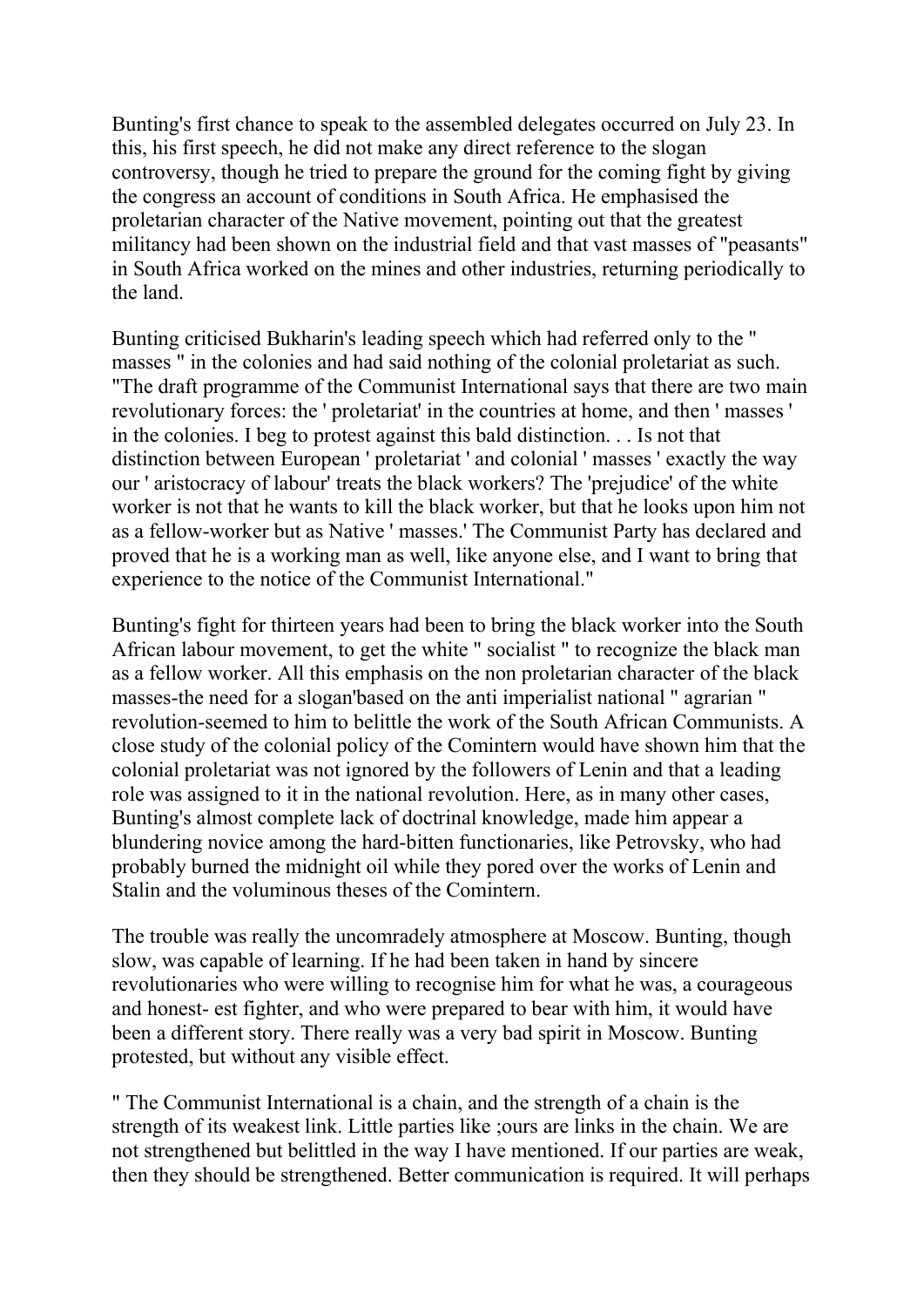surprise you to know that until about months ago we have not had a letter (except for circulars) from the Communist International for five or six years. That a thing which has to be attended to immediately. At any ate, we ask to be considered a little more as representing annually masses of workers, and not treated with, shall I say, a sort of step motherly or scholastic contempt 88 representing mere shapeless masses? When I came here an official of the Communist International [it must have been Petrovsky] said ' We are going to attack you.' That is rather a poor sort of reception to give to representatives elected by the vote of the Party, in which there is-huge preponderance of Natives. It is rather a poor reception to give to their representatives before anything has been discussed to say ' we are going to attack you.' We came here to take counsel together as to how we could strengthen each other. Certainly in our own party, whatever the difference between us, we do not treat each other like that."

The promised attack came a few days later in speeches by Dunne (an American delegate) and Bennet Petrovsky. They declared that the South African delegate had made a " social democratic " speech. In the course of his speech Bunting had described conditions in the African continent as a whole, pointing out how different were the conditions in the eastern, western and southern parts, and he had said: " Conditions in south Africa are quite different from any other part of that. continent. South Africa, is, owing to its climate, what is called a ' white man's country' where whites can and do live not merely as planters and officials, but as a whole nation of all classes, established there for centuries, of Dutch and English composition." Part of this statement, entirely removed from its context, was quoted by Dunne to prove that Bunting was a " white chauvinist.

Bunting replied to this distortion with an official statement, suggesting that perhaps he had been wrongly heard, as he was not a clear speaker. But it is more than likely that his traducers had deliberately distorted his remarks in order to discredit him. It was fortunate perhaps that official stenographic records were made of all speeches.

In the meantime we were trying hard to get past the facade of bureaucrats, jacks in office, and time servers, which seemed to constitute the "Comintern," as We found it, to those real Bolsheviks whom we believed were somewhere in Moscow-real Leninists who would listen and understand and appreciate, who would not be out to attack us but to give us their comradely advice. Mrs Bunting, in particular, was certain that inner core was somewhere to be found and she persuaded Bunting to write articles which she translated into Russian for Pravda.

I also was drawn in to writing descriptive articles showing the complexity of South African conditions. One, I remember, I gave as a speech to the Congress. It dealt with revolutionary movement of the white miners on the Rand, 1913, 1914, and 1922 strikes, etc. Whatever effect these efforts may have had on the ' real Bolsheviks" they did not alter the attitude of the bureaucrats.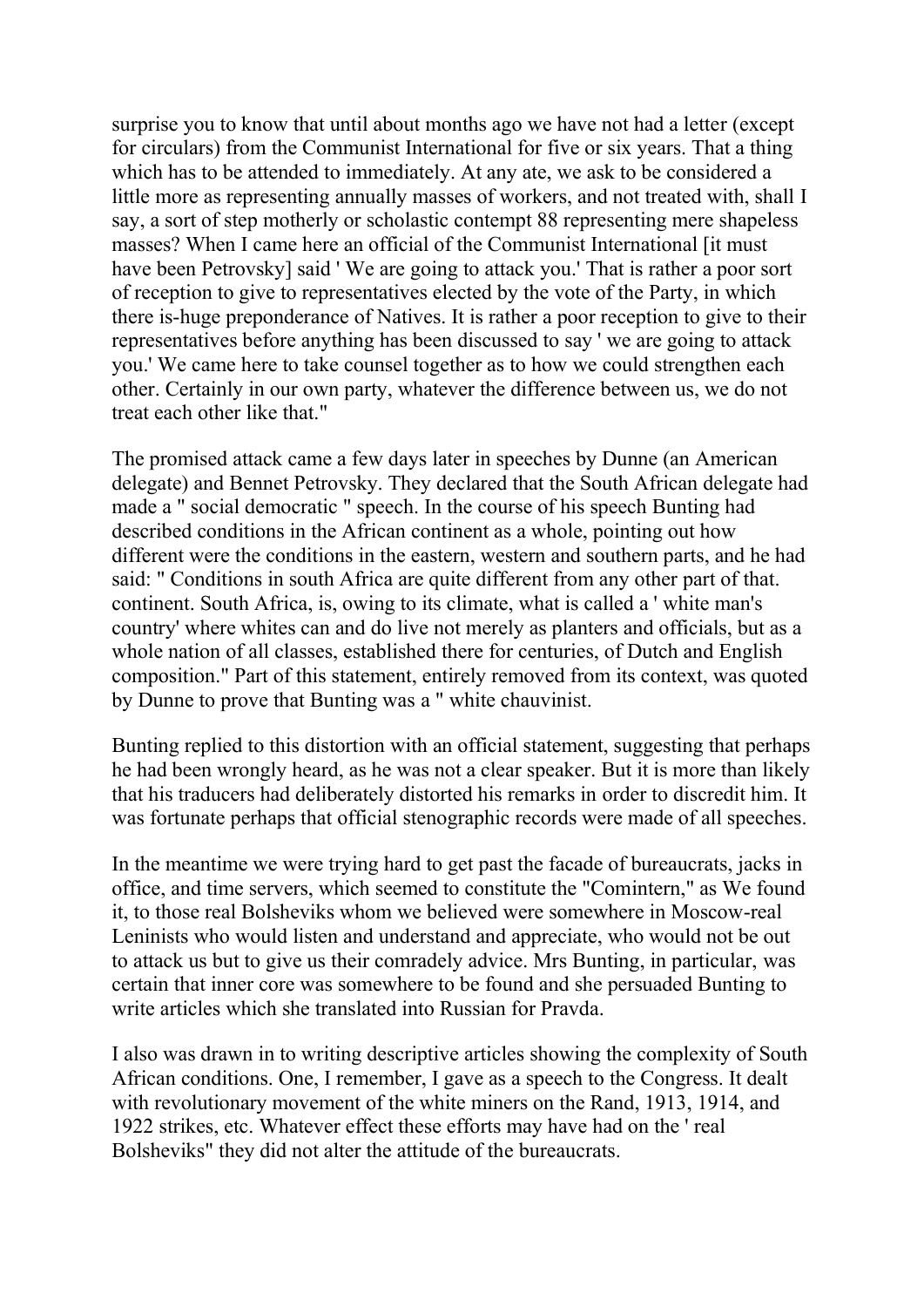Bunting's speech on the slogan question was delivered on August 20. I do not propose to quote the whole of this speech which occupied fourteen pages in the stenographic report. It was a much more sophisticated speech than any of his previous efforts. At least it referred frequently to Comintern theses and resolutions, particularly to the Colonial Thesis of the Second Congress. He emphasised that the " Native bourgeoisie" in South Africa was to all intents and purposes non-existent. The national revolutionary movement could be regarded in the main an antiimperialist movement in which national and class interests tended to coincide.

Bunting maintained that the work in South Africa had shown that the slogans of the Party were adequate. "We have 1,750 members" he said, "of whom 1,600 are Natives, as against 200 a year ago, and we are adding to that and also organising militant Native trade unions which have learnt to conduct strikes. We are also combating and slowly overcoming white labour chauvinism, which we found yields when confronted with organised masses of Native fellow workers face to face. We put through joint strikes of white and black which were victorious, also an amalgamation of white and black unions into one, an unprecedented thing in South Africa . . . Such are the surrounding circumstances in which a Native republic slogan would be launched, and we consider it would, not in theoryperhaps, but certainly in practice, arouse white workers' opposition as unfair to the minority, and would thereby not only emphasise the contradiction between national and class movements, but put the whole Native movement at a great disadvantage unnecessarily and without oompensating advantage.

It will not avail, when such suspicions are aroused to put them off with smooth, ' empty liberal phrases,' to the effect that ' national minorities' will be safeguarded, especially when no definition of these safeguards is given-for that matter no definition is given of the precise meaning of ' Native Republic ' itself. But expressions like ' South Africa is a black country,' 'the return of the country and land back to the black population,' ' South Africa belongs to the Native population,' etc., though correct as general statements, do invite criticism by the white working and peasant minority who will have to fight with the black workers and peasants if the bourgeoisie is to be overthrown....

"As the slogan will certainly be interpreted by the exploited whites,- as it has indeed been interpreted by ourselves (so much so that its defenders [in South Africa] have defended just that interpretation of it) it means that the exploited whites are to become in their turn a subject race, that the Native republic in spirit if not in letter will exclude all whites, and that the land without exception will belong to the Natives-not as a matter of the verbal drafting of a resolution but as a matter of fact. The slogan will have to be re-drafted on less nationalist lines if it is to avoid giving that impression.

"Of course, no one denies that the immense majority must and will exercise its powers as such, from which it follows that a minority of the exploited is also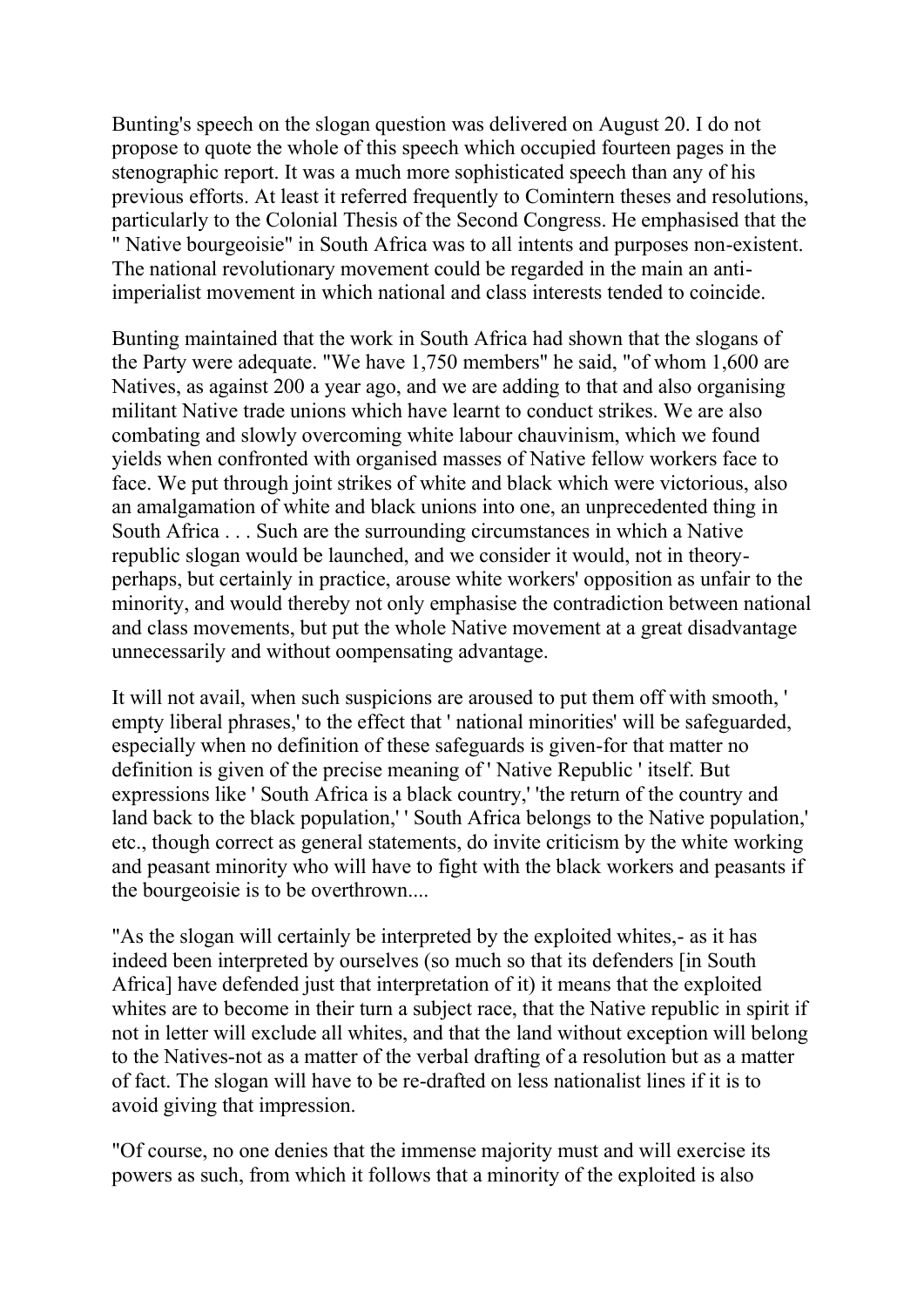entitled to its proportionate voice and share in power and land. The ' Native republic ' is defended, indeed, as a mere expression of majority rule, but it obviously goes beyond that, and the little difference makes all the difference when it comes to combating white chauvinism; it handicaps propaganda to that effect.

"It may be asked, why are we so concerned about the fate of a comparative handful of whites? It is certainly strange that we of the C.P.B.A., who are accustomed at home to work almost exclusively among and for the Native masses, and who are always attacking white chauvinism, should find ourselves obliged here in Moscow to take up unwonted cudgels for the white minority. But the reason is not any special love for the Aristocrats of labour, or any chauvinist preference for the whites as is superficially and malignantly suggested in the draft resolution, but first the need for labour solidarity and second a true valuation of the forces at our disposal. Our infant Native movement, any revolutionary Native movement, lives and moves in a perpetual state bordering on illegality; on the slightest pretext it can be suppressed either by prosecution or legislation or by massacre or pogrom. We are therefore always looking for allies, or rather for shields and protections behind which to carry on; and even the bare neutrality, much more the occasional support of the white trade unions, etc., is of incalculable value to us "We have always instinctively felt this need of white labour support, but it is only when threatened by this' slogan with the 1088 of it, that we realise how very useful it is to us, and how impossible it is to agree with the defenders of the slogan who say ' To hell with white labour support, damn the white workers' ! 10 It is easy to sit here and, on limited experience of our local atmosphere to lay down a policy and say ' It will be all right; you don-t understand; this slogan will not alienate, it will attract the white workers !' We who would have to go back and preach it, we who have had all these years to drive a composite team, to work in both camps, black and white, who have learned the art of doing it on uncompromising Marxian lines by long and hard experience of the enormous difficulties arising out of this very race question, the crucial question of South African labour-on a matter like this we must be heard with respect. We say that the white workers are unquestionably going to be alienated by the present slogan and that instead of support from white labour we are thus quite likely going to get its hostility and Fascist alliance with the bourgeoisie."

It is now fifteen years since Bunting made this speech and it is probable that any communist or other labour radical in South Africa would today endorse every word of it. But in Moscow in 1928 it was considered rank heresy. The left extremists in the Comintern who, under the slogan of " Down with social fascism," were busy making any sort of working class unity in Germany impossible and preparing the way for Hitler's seizure of power, were not likely to adopt a more reason able attitude towards Bunting and the little band of communists in South Africa.

A week or so. later the '' South African question '' at last came up for discussion before the Anglo-American committee. We were invited to be present. The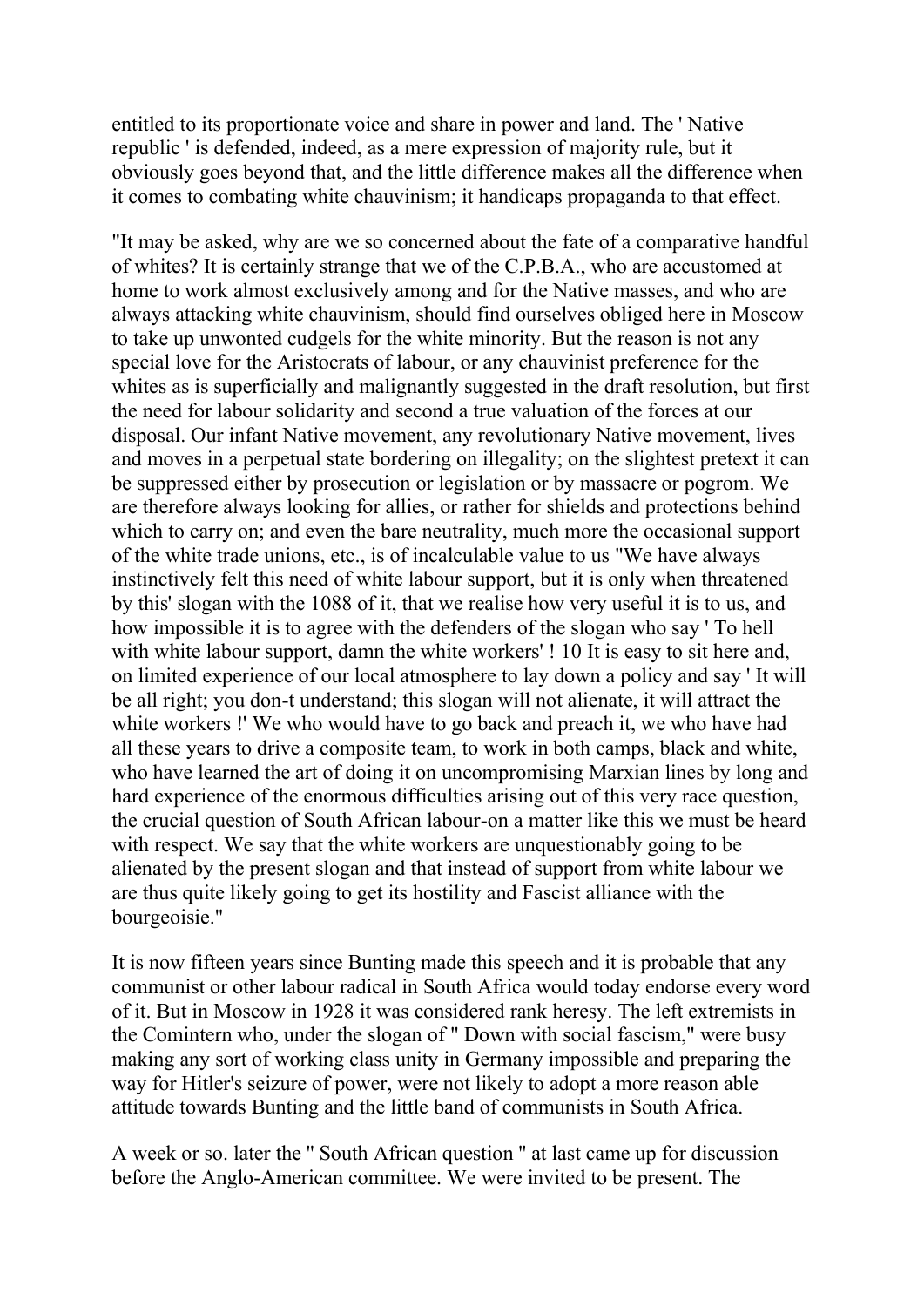meeting was held round a table in a large room. Petrovsky was chairman and there were some half-dozen others, including a Russian or two and representatives of the American and British parties. Petrovsky opened the proceedings and- called on Bunting, who spoke at length, very much on the lines of the speech he had made before the open congress and from which I have quoted. Two of the American delegates (Lovestone and Pepper) were apparently more interested in some affair of their own (there was the usual crisis in the American party and the rival factions were fighting for Comintern support) and while Bunting was only half-way through his speech they left the table and retired to a corner where they carried on a whispered conversation. Petrovsky sat with an indulgent smile on his face. It wag clear that nobody was really interested in what Bunting was saying. In fact we had been told confidentially that whatever we might say the slogan would not be altered. But I was annoyed - with the blatant indifference of the Americans, I interrupted the proceedings and demanded that the pair in the corner should return to their seats at the table. And so they had to sit and hear Bunting-at the end. It was our only victory in MOSCOW and a' hollow one at that. Nor could we take much comfort later when we heard that the Lovestone Pepper faction had lost the day and the Foster faction had triumphed.

A few days after this I had to return to England. The Congress was almost over, but we were told there would be another meeting of the Anglo-American Secretariat, and that the final instructions to the South African party would then be given. The Buntings stayed on, hoping for some last minute change of heart by Petrovsky, or rather by those higher up who decided these things.

On September 11 Bunting was back in London. He wrote to me from there. He was evidently very tired and suffering from nervous strain. He had taken the discussions on the slogan and our failure to get it altered, very much to heart. "As I still want a holiday," he wrote, "I am disposed to put in time here till October 18 [when the P. and O. boat was due to sail] in search of health and good sleep, but the Party wants us back at once. Still, our party life and work is going to be a desperate business from now on, the ' slogan ' is now ' law ' (all my latest efforts were treated with exactly the same contempt as when you protested at their not listening) and we are in for a hell of a time, however much we 'make the best of it,' in fact I can't see the future at all clearly; so it seems better to go back fit than early."

At this time I must have been trying to convince myself that the slogan was theoretically correct, that our failure to understand it was due to lack of theoretical knowledge. I wrote a letter to the Party in South Africa in which I said something to this effect, and I sent a copy to Bunting. He wrote me again on September 14: "I did not write to S.A. .re slogan or anything else.(because the absorbing topics are away from the slogan) until yesterday when I just gave the result and said I had not changed my views much but thought we might be able to make the best of it. I can't say I share your ' Mea Culpa ' view re lack of theory . . . there is no great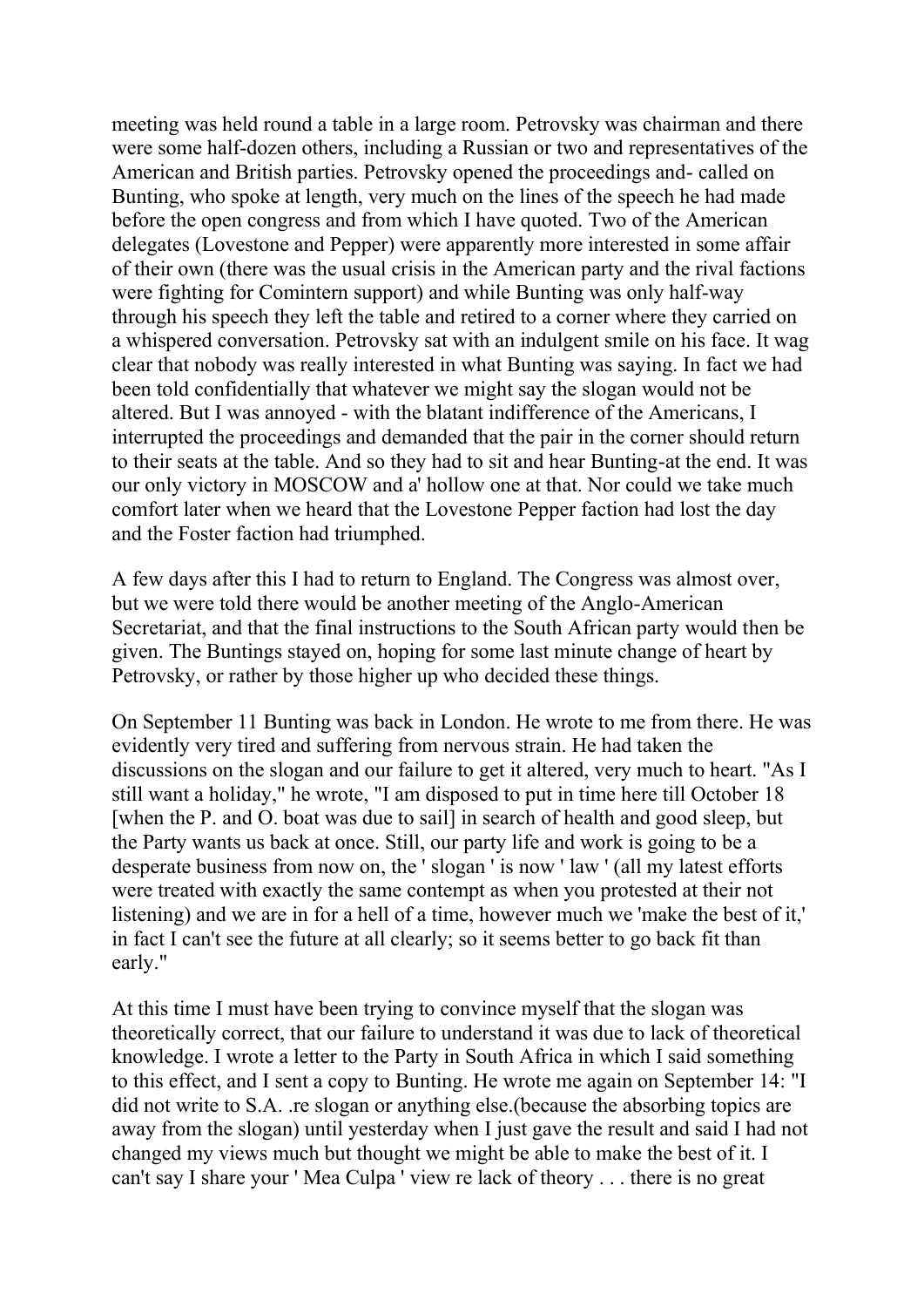question of theory behind the advocacy of the slogan, nor of lack of theory behind our objections to it; and I still think the switching off from class struggle to race struggle an exaggeration, and a departure from Lenin, quite apart from what you call expediency (as if 'theory' were something above expediency or expediency below theory). I asked Petrovsky to draw an election manifesto for Harrison [who had been suggested as a communist candidate for Cape Flats in the coming parliamentary elections] but he declined."

There was a lot more in this letter in reply to various things I had said in my letter to the C.P.S.A. Bunting concluded, " Well, the question will resolve itself into a different one in South Africa, we shall have to get our speeches written out and passed by Counsel before delivering them, or else go wholesale to gaol, which would be ' inexpedient 1' See you soon."

I was staying for another year at Cambridge but I met the Buntings again in London before they sailed for South Africa. He was full of apprehension for the future, but, as he said, "determined to make the best of it." There was never any question of his loyalty to the demands of the Comintern even when he did not agree at all.

# **Chapter 13**

## **Tembuland Campaign**

My next letter from Bunting was dated December 5, 1928.

When they got back, he wrote, they found the Party split sideways and edgeways with quarrels, intrigues, back-biting, etc., to incredible lengths. The differences over the slogan had led to general bad blood, with the Woltons and La Guma versus all the rest, but some of the rest also versus Thibedi. The branches were bewildered at this excess of partisanship at the head office and the trade unions were quite paralysed, especially by disagreements between La Guma and Thibedi. "As far as I can judge," said Bunting, " everybody concerned is to blame, and not least the Woltons for announcing in the middle of all the trouble that they are retiring to England at the end of the year. We left them last June, despite differences of opinion, on the best of intimate terms, but in our absence they have worked up a case against us to make you shudder, and try as we will to ignore it, it has destroyed all real confidence between us. What letters have been sent to Moscow all these months from them and La Guma we can only guess; we see now that; our very unpleasant experiences there were the result of a violent secret preparation in the shape of reports which, as you know, ' Bennet ' and Co. never showed us, but the contents of which we can imagine from the contents of another missive to Moscow which it seems was read, before despatch, by Baker and Thibedi, cutting us and others to pieces-so that we feel we have been unwittingly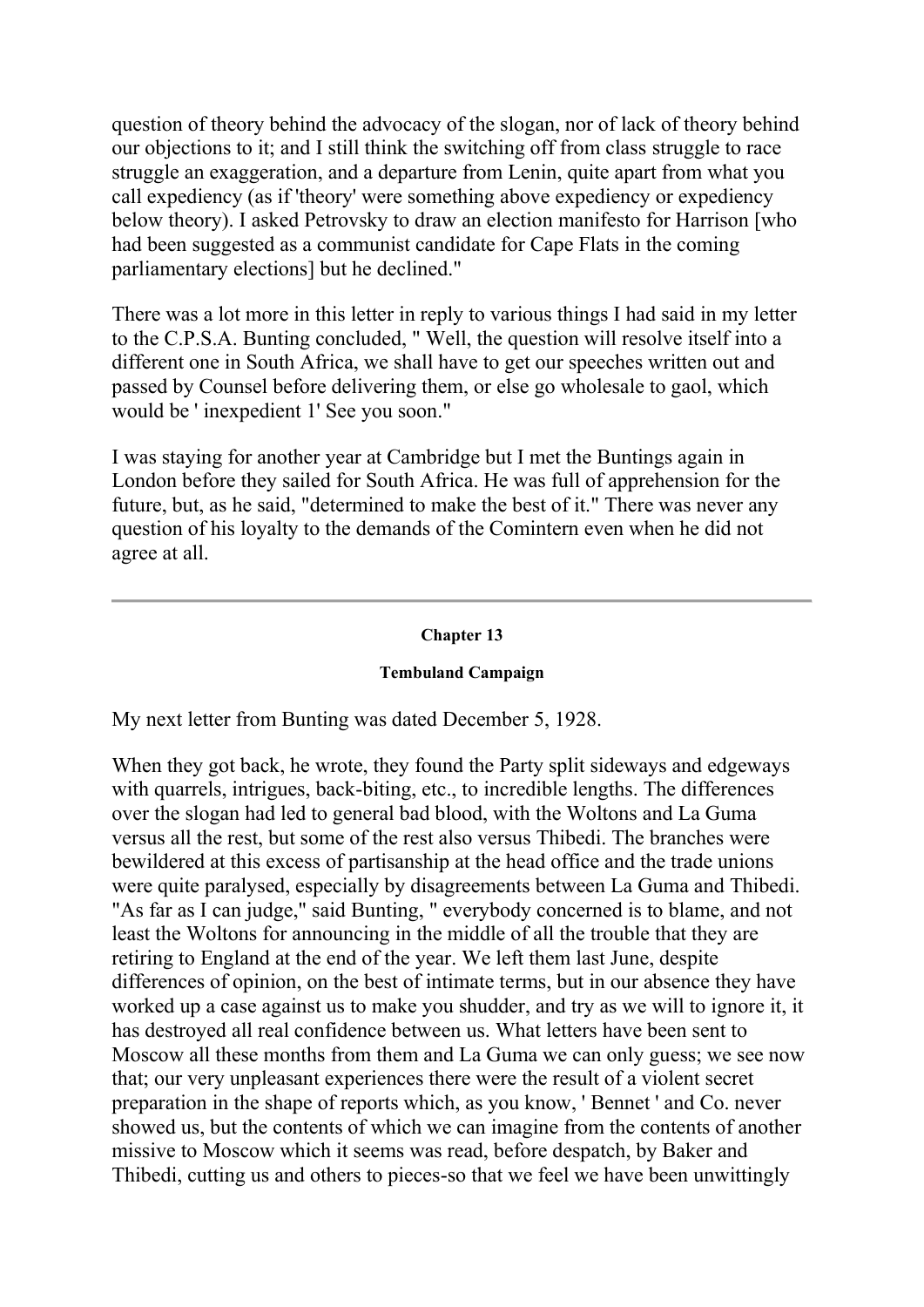dealing all this time with some very deep customers. Well, it is all very depressing, and will take a lot of liquidating. "

Bunting was also bothered with financial and domestic affairs. With Wolton going away he felt he would have to give full time to party work and this meant giving up (or rather not restarting) his legal practice, thus losing whatever income it might bring. He did not know what to do with his children.

On the boat he had written a pamphlet of sixty pages, Imperialism and South Africa, being a report on behalf of the delegates of the S.A. Communist Party on their return from the Sixth Congress of the Communist International. It was, he says in his letter, "the best foundation I could think of for the slogan. "

On landing at Cape Town they had been met by "a regular hurricane fire of alarmist newspaper scares about Moscow and South African Natives," as Bunting described it. "We were pestered for interviews about ' Mrs Rebecca Bunting's opposition to the slogan' [a distorted account that had appeared in the South African papers during the Congress] and to clear the air I wrote a letter on the subject to the Star of November 17. Next day we delivered our message [at a public meeting in Johannesburg]. We were threatened and warned of arrest, but although we have made a number of speeches since, always dogged by crowds of detectives, nothing has happened beyond Chinese crackers thrown at an indoor meeting of the Trades Hall last Sunday by a woman in tow with Stewart, the man we spotted at the Cape Town Conference three years ago, and now openly connected with the C.I.D.

" We advertised a meeting specially for white trade unionists, but I don't think any came; the hall was full of miscellaneous whites. Tinker 11 is hot against us. I gather this is the attitude of such trade unionists as bestir themselves to take any interest at all. Andrews says he certainly is not going to have anything to do with a Black Republic Tramwaymen, indicating me, shout to each other ' kill him.' Of course none of this is new but the white working class can only be won by very patient propaganda ....and even then they prefer to be apathetic. The S.A.T.U.C. has turned down an invitation to the Anti Imperialist League. I could see that Andrews was against accepting, though the ostensible reason I believe was lack of finds-as if they had forgotten that Colraine's expenses were paid ! [Colraine had been the T.U.C. delegate to the previous Anti-Imperialist Congress in Brussels.]

" White bourgeois are generally hostile, but more-ready I think to admit that what we say is true,' though they want to cling to Empire, not Black Republic. Benson the lawyer said ' A lot of us would be with you if you were not a communist and in tow with Moscow.' A parson said ' That's the stuff we ought to be preaching at St. Mary's.' And Marka of Market Street said ' I agree with every word '-i.e. of my speech of . November 18. Well, if we can even split the white bourgeoisie a little,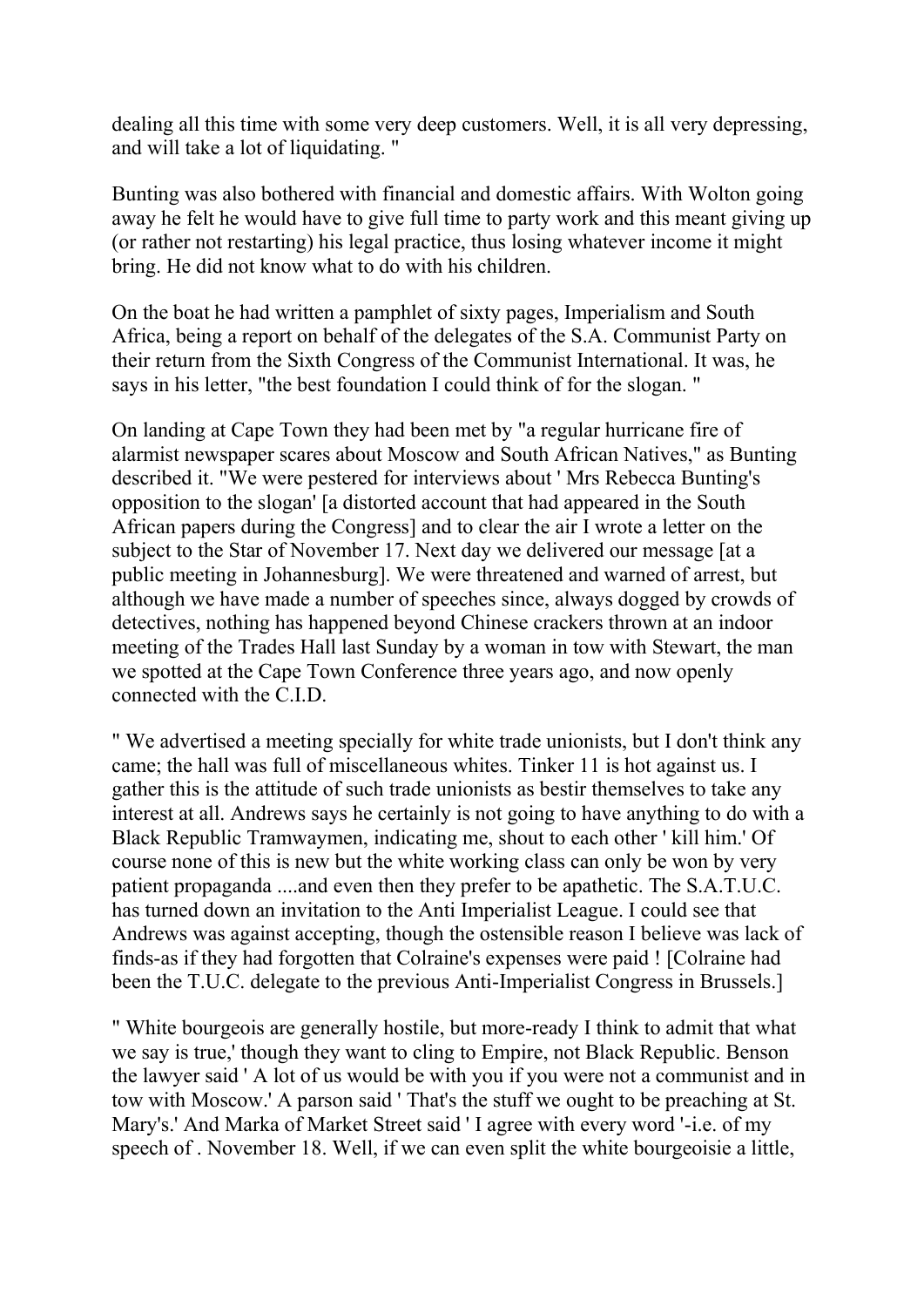even though the trade unionists hold aloof and the bar loafers are hostile and the Dutch murderous, it is something.

" As for the Natives, Wolton has reeled off the 100 word slogan 12 at them several times, but I couldn't see that it caught on like that. He has presented it too much- as a new incantation fresh from Moscow but it hasn't appealed like that. We shall see whether there is anything in it, or a ' trumpet call." Later on Becky went to Potchefstroom to a women's meeting, with Molly and coloured Mrs Bhola, a new chum from the African National Congress, and when Molly spouted the magic formula, a member of the branch said ' Nothing new in that, it is what the communists have been always hammering at, and we must go on hammering.'

"Despite Moscow's malignant obstinacy, I notice both Woltons and I have presented the slogan as a matter of 'majority' in the sense of your amendment: equality, liberty, etc..; These are the simpler creeds that tell. Even so, the I.C.U. has been inclined to repudiate the Black Republic, and-the A.N.C; has been silent. Many of our black members and trade unionists are-against' it, and I have to champion it (with rather bad grace I confess, for though it is challenging-to whiteit does not seem to me inspired or inspiring as regards blacks) by saying: " Well, the wording is a bit harsh, but after all, we have always told the Natives they have got rule and I think they will settle down as the October drought gives place to rain....

During the discussions in Moscow I had suggested as an alternative to. - the official slogan, the following: " An independent workers' and peasants' South African republic, with equal rights for all toilers irrespective of colour, as a basis for a Native majority government." This had been turned down without discussion.

" I am hoping that perhaps the Woltons will get out of their huff and decide to remain after all, though they have sold their furniture and given up their (half share of a) house.... They have so far declined to give reasons for their departure, but the chief one seems to be that the office holders in the Party should all be black. But why, therefore, desert the party and the country ?"

The Communist Party of South Africa held its seventh annual conference in Johannesburg at the beginning of January,

There were 30. delegates, 20 Black and 10 White, representing, according to a report of the credentials committee, nearly 3000 members. In a lengthy programme which he drew up, and which the conference endorsed, Bunting outlined his idea of the " Native Republic " as follows:

" .... The Party devotes special attention to the national cause of the Native people as such, not indeed in the sense of a campaign ' to. drive the white man into the sea,' but in the Lennist sense of underlining the prime importance of supporting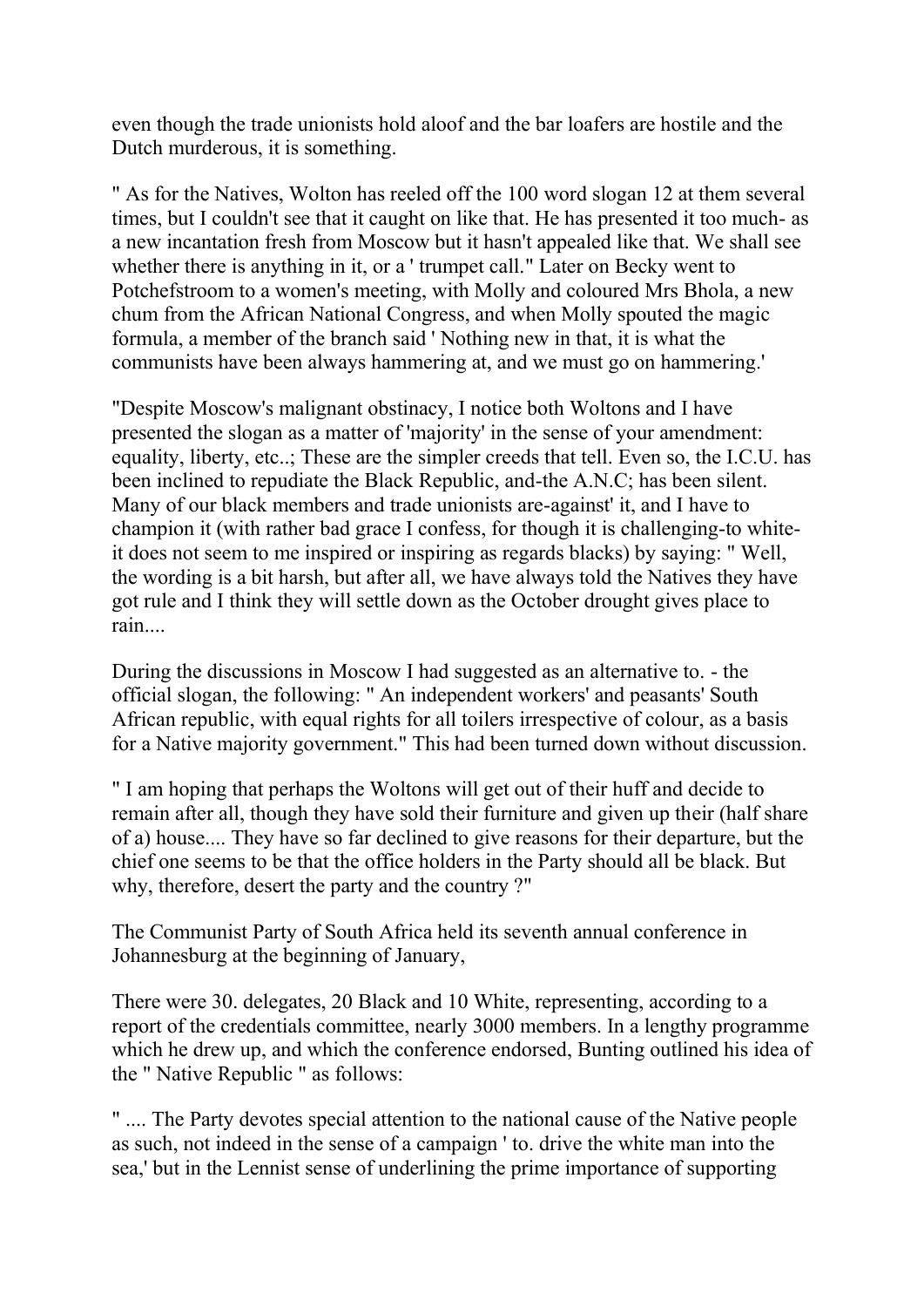movements for complete national liberation of colonial peoples' removing all the political social disabilities which make their enslavement, restoring to them the lands and liberties taken away from them by foreign conquerors, settlers and financiers, and vindicating their right, as the majority and in the truest sense the people of Africa, to equality, emancipation, independence and self determination, and hence (for freedom here means power) to predominant political power in their own country- on a basis, however of equal rights for Europeans and other minorities as ' most favoured nations."

Thus in his own words, not in the stilted jargon of the Comintern,. did Bunting express his own views and those of the Party for whose existence he was largely responsible. It is almost incredible that he should have been dubbed a white chauvinist and misleader.

He wrote to me on January 9, saying: " We got over our crises at our conference (a very fine one, splendid country delegates). We agreed on interpreting the slogan as meaning much the same as a (predominantly and characteristically Native workers' and peasants' republic, and not meaning a black dictatorship; and though some wanted to move amendments; and references back I felt bound, while allowing full discussion for the sake of arriving at an understanding, to disallow these as contrary to the Comintern statutes enjoining ' unreserved acceptance. After the 4 and half days' conference was over we got a cable from Inkpen (for E.G.C.I) requesting the postponement till March but cabled back that it was all over, slogan adopted, and we were now trying to finance elections. Wolton came out with his attack on the Party, very poisonous and diseased, but h reply he was induced to stop till after the elections, and his charges were not taken seriously. He is to fight Cape Flats and I, Tembuland. The head office will have to be in suspense, but we have got a Native assistant secretary, Nzula whose trust worthiness will still have to be proved, I fear, as his record is not quite irreproachable: but we'll see. Weinbren and Thibedi are still irreconcilable to the slogan, especially W., who is leading the Native trade unions against it-an awkward position which, however, must I think burn itself out. (I also think the slogan. defective, but we can get along with. it, and may make a hit, will see). I shall soon be departing for the wilds- a real adventure it will be, and Government. may shut us up there, the law prohibiting meetings there is in force now, and may be stiffened ! "

The Cape was the only province in South Africa where certain number of Non-Europeans had the vote, though even there only whites were allowed as candidates. There were only two constituencies where Non Europeans formed as much as half the electorate: Cape Flats - a suburb of Cape Town with a large number of both Coloured and African voters; and Tembuland-the Transkeian constituency in the Eastern Province where approximately half the electors were Africans. It was thought at the time that Cape Flats, where there was a Party group, offered the better field for a communist candidate and Wolton was very keen on fighting it.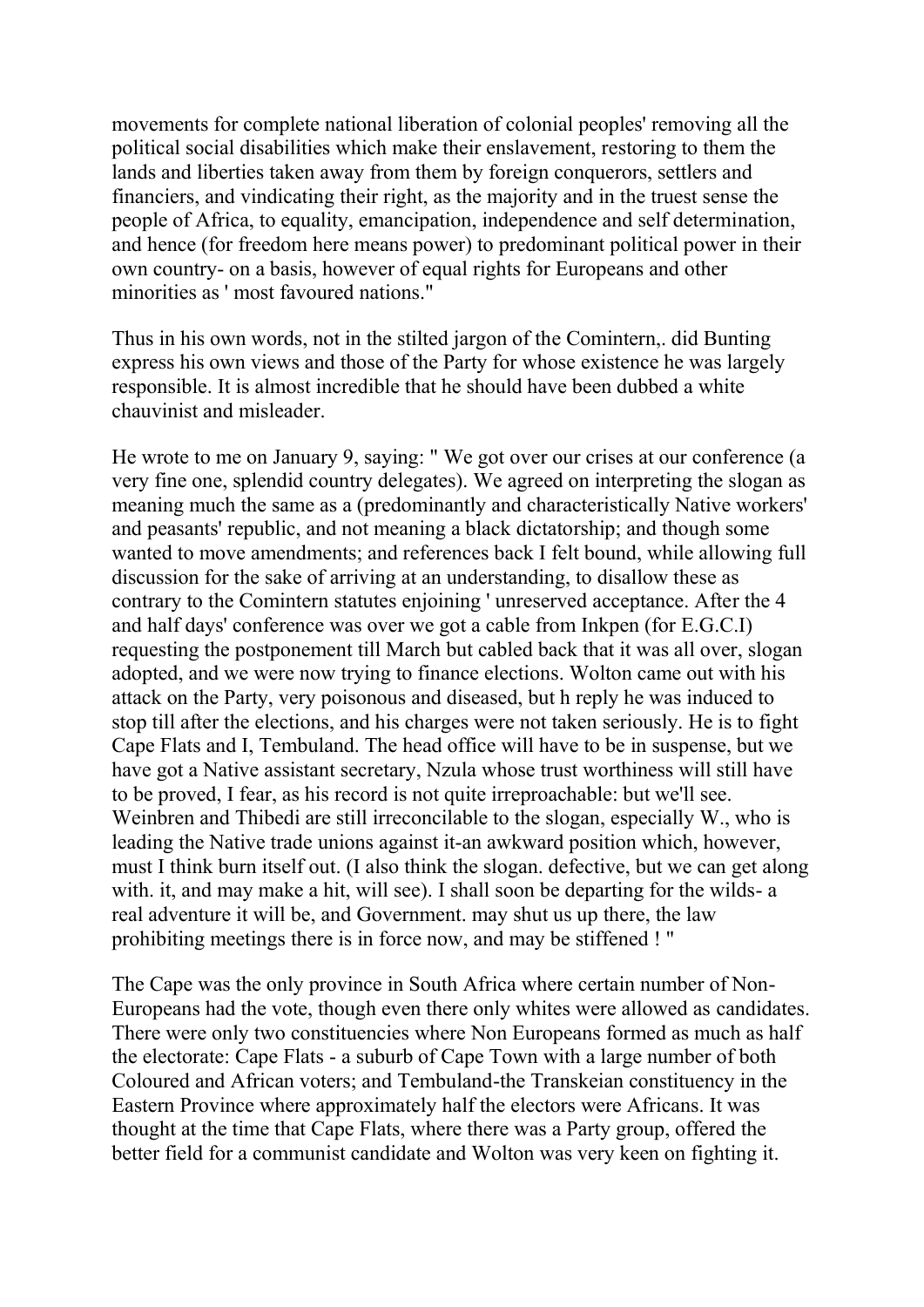Characteristically; Bunting did not contest Wolton's choice but accepted for himself the less promising task of fighting in Tembuland.

The Tembuland campaign of 1929 we may regard as one of Bunting's most outstanding achievements It ended in his defeat, but a defeat which was in a sense a personal victory. The Communist- Party until now had been a party of the large towns and the smaller urban locations. In places like Potchefstroom contact had been made with a number of Bantu farm labourers and labour tenants. But in no instance hitherto, except perhaps in the visits to the Basutoland Lekhotla la Bafo (League of the Poor) had the red flag been carried into the Native reserves. The Transkei is by far the most important of South Africa's " Native territories." It has a population of over a million Bantu, and only some 20,000 whites; it extends nearly two hundred miles from east to west and over a hundred miles-from north to south. In the course of the campaign, which lasted three months, Bunting sent frequent reports to Johannesburg and these were printed in the S.A. Worker. He was accompanied by his wife and by Gana Makabeni, whose home was in the Transkei. Makabeni acted as Xhosa interpreter- and general political agent. They hired a motor van and Native driver in Durban and set out leading a sort of " caravan life," as Bunting describes it. They entered the Transkei on March 8, 1929.

" On entering these 'sacred territories,' BUNTING wrote, '-' the police began their attention at once no doubt on advice from Durban or 'higher up.' Wherever we made a halt they scrutinized our Native passes and our car licence, and at Umtata, the 'capital' they threatened us all with prosecution, and have actually arrested our driver for entering the Transkei without a permit, although he, like Comrade Gana, was born here.

The case was timed to hamper our movements and is still} pending. Eddie Litshaba (the driver) is out on 10 pounds bail though the maximum fine is 1 pound. Our slightest move is watched. and reported by the police from place to place. Moreover, the chief magistrate on our arrival informed us that our campaign was discountenanced by the authorities, who would refuse us any facilities or any information beyond what we were legally entitled to. The chiefs have been told to sake no active part. in the election campaign-and their salaries are at stake 1 Of course we knew that before, but it is more unblushing than we expected. The European population, generally, too, with one or two exceptions not communists but at least professing some sort of liberalism or labourism) are more vulgarly hostile than I for one. quite realised they would be: they have not so far offered us violence like the aristocrats of Potchefstroom, but have already repeatedly threatened to shoot us. The Christian parsons appear among the most reactionary of all. Generally the whites seem to consider themselves, like the three tailors of Tooley Street, to be ' the ' people of the country. As for the Native people, whose own reserve we supposed this to be, our general impression so far is -that they are more held down here than anywhere else in South Africa. By a long regime of ' segregation ' and congestion, all the stuffing seems to have been knocked out of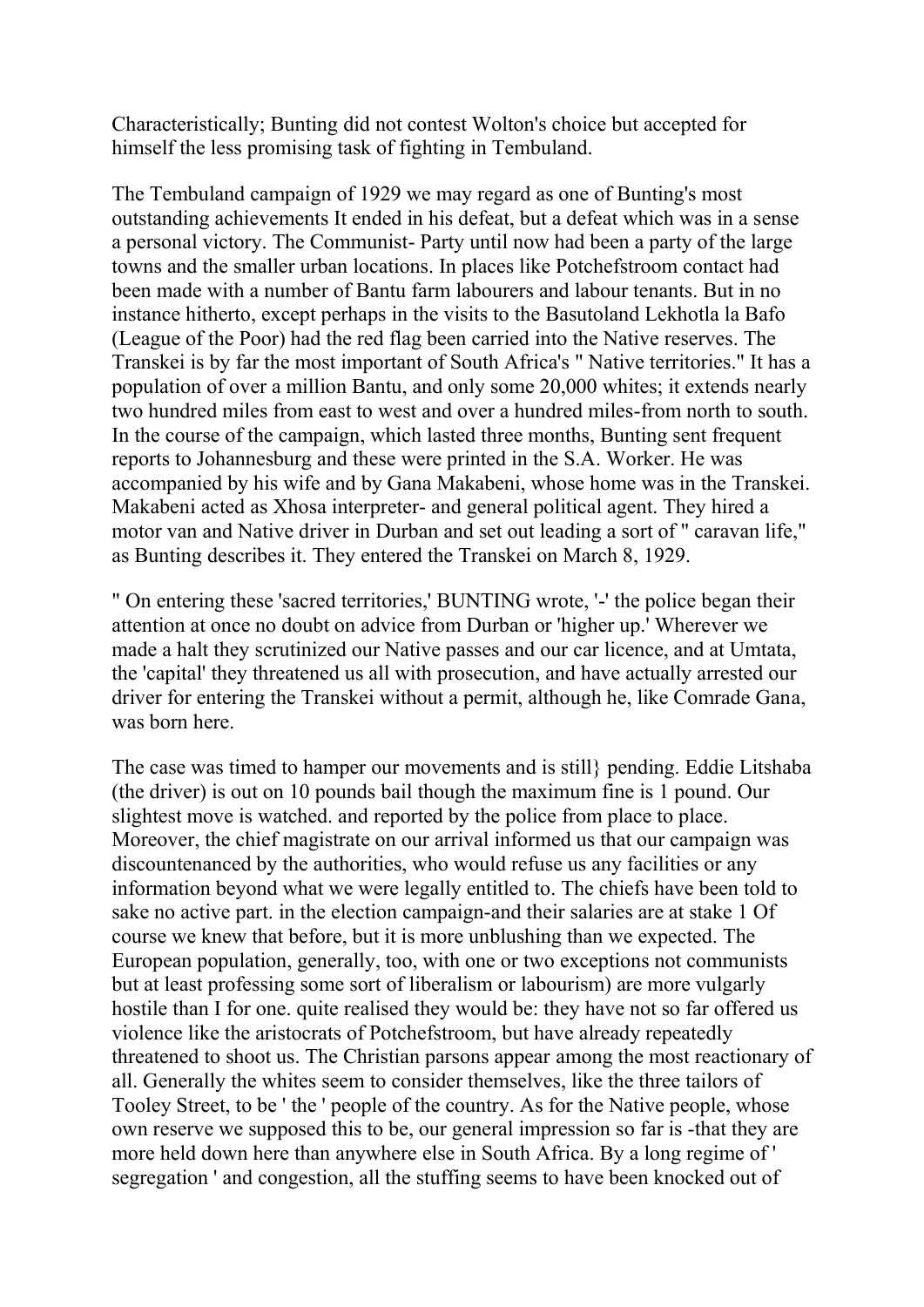them-so at least the authorities probably flatter themselves: perhaps we should rather say it is bottled up, with a very heavy official hand on the cork.

" There is no branch of the Congress; the I.C.U. broke up some time ago (although some still say they ' vote for Kadalie '), and there is no other Native organisation except official bodies like advisory boards, and, especially, the ' Transkeian (General Council' or ' Bhunga,' a Native mock parliament controlled by white officials, which seems mainly concerned in praying the Government to make petty reforms which the. Bhunga has no power to make itself . . .

" The Native voters consist mostly of lawyers' clerks, teachers, recruiting clerks, etc., and perhaps tend to consider themselves A superior caste, but we have already urged on them the duty of using- their ' privilege ' in trust for the whole of their people, and this we hope most of them will do, secretly, though openly they may have to kow-tow to their bosses. As for the mass of the Natives, they are already ours wherever we establish contact.

" We held our first meeting on the 6th on the market square, Umtata, the two halls having been refused to us. Amid a running fire of white shopkeepers' jeers, etc (although their customers are almost exclusively black) the big Native audience heard us gladly-never had they heard such a gospel, least of all from a white man. Our speeches became the talk of the whole district, and we propose, though everywhere the whites beseech us to depart from their coasts, to go from village to village delivering a like message. The police for their part will do their d...est to shut us up.

" More than ever we can see how completely these territories, with all their officials and paraphernalia, are to day mere appurtenances of the Chamber of Mines. The people have just so little land per family, and are taxed just so much, that they can only subsist by sending their men to the mines. And the whites simply batten on the couple of pounds brought home by each mineworker after his dreary contract has expired."

A few days after writing this, Bunting was arrested, together with Makabeni and Mrs Bunting. They were charged under the " hostility " law for speeches made at a meeting, and, in the case of Mrs Bunting, for distributing Imperialism in South Africa and the C.P. programme, and convicted by chief magistrate Welsh-Bunting to 50 pounds or six months' hard labour, and the others to 30 pounds or three months' each. Fortunately they were able to bail themselves out and go on with the campaign pending an appeal to the Supreme Court in the course of the trial a verbatim report of the meeting taken by a local newspaper correspondent, was handed in by the police, but the magistrate refused to allow it to be read to the court because of the large Native audience present.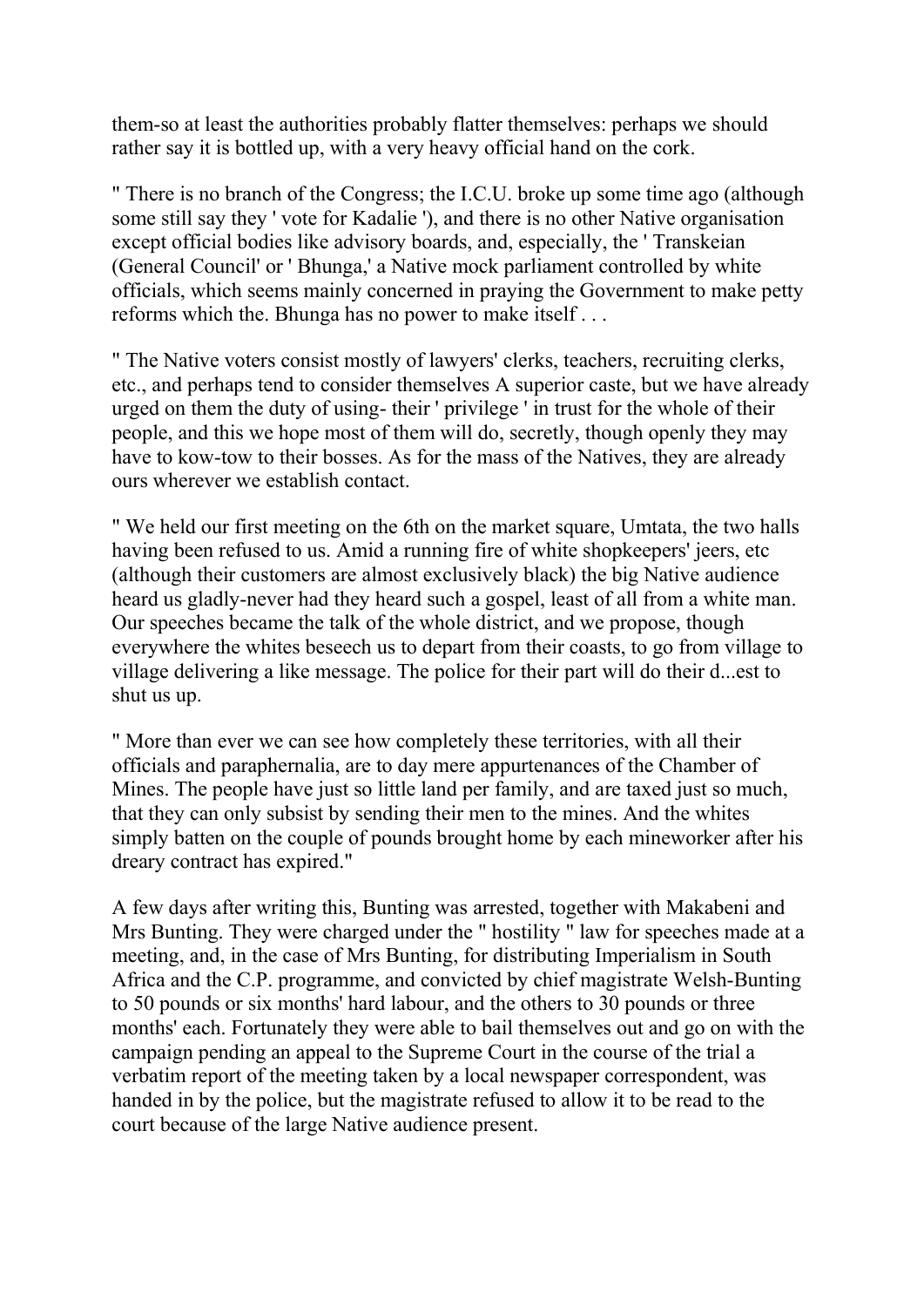They visited the mission station at Buntingville, " named " says Bunting " after an ancestor of mine, a Wesleyan divine." 13

" The parson in charge was the first-no, I beg the first one's pardon the second white man in the Transkei to behave at least decently to us, even in giving us a small hall to hold a meeting in, the weather outside being dreadfully bad."

They went on to Queenstown, still followed by the police. couple of Bantu " police boys " were told off to follow them about. (Gana writes: " When we stop they watch us and see what kind of food we eat and how we go to bed. When we camp for the night they have to do likewise. If we divide up our party they do the same, one following Bunting, another following me. I went up and down the same street (in Queenstown) so that the people could see what I was doing, and the C.I.D. man kept following me without any shame until the shop boys laughed at him. He had no time for a meal and had to eat out of a paper.

After covering a wide area they returned to Umtata, only to be arrested again " for practically all the speeches" they had made since the previous prosecution. Again they were convicted and allowed out on bail pending appeal. " Fortunately," says Bunting "we have managed to get our appeals to Grahamstown (the Supreme Court) postponed until June 24, after this election . to the chagrin of many here. But such tame speeches I can't help wondering how many years of imprisonment Lord Olivier, say, or even the editor of the Star would be doing if he came here, or where else in the world a candidate is brought to court for every election speech. "

At Cambridge I got a letter from Bunting, dated Umtata, May 14. " I have no time to write," he says "it needs a book to describe everything here . . . We have got to live on less, but I quite take to mealie-pap (the Natives can't afford even that)

and the field, the scope, and among all except the good-boy voters the response is unlimited. Most voters I fear are good boys, divorced from their people, so though the latter welcome us overwhelmingly everywhere, they are voteless; the voters may vote S.A.P. still." Then in a postscript: " Ask my sister [in London] to show you my letter to her of even date; of course such things are not put to her as I would put them to you, e.g. the poison of missionary education."

The African voters made up almost exactly half the elector ate and there were a few Coloured voters-as well. There were two candidates in addition to Bunting, the official government (S.A. Party,) candidate, Payne, and an independent, Hemming. It seemed therefore, that Bunting had a good chance of winning the seat, for it was clear from the start that he had the sympathy of the overwhelming majority of the Bantu inhabitants. But Bunting got only 289 votes, enough to save him his deposit. On the face of it, it was not a great victory but really it was quite 8 creditable performance if one considers the facts. ALL the forces at the disposal of the Government were used to discredit him. Officials openly entered the lists against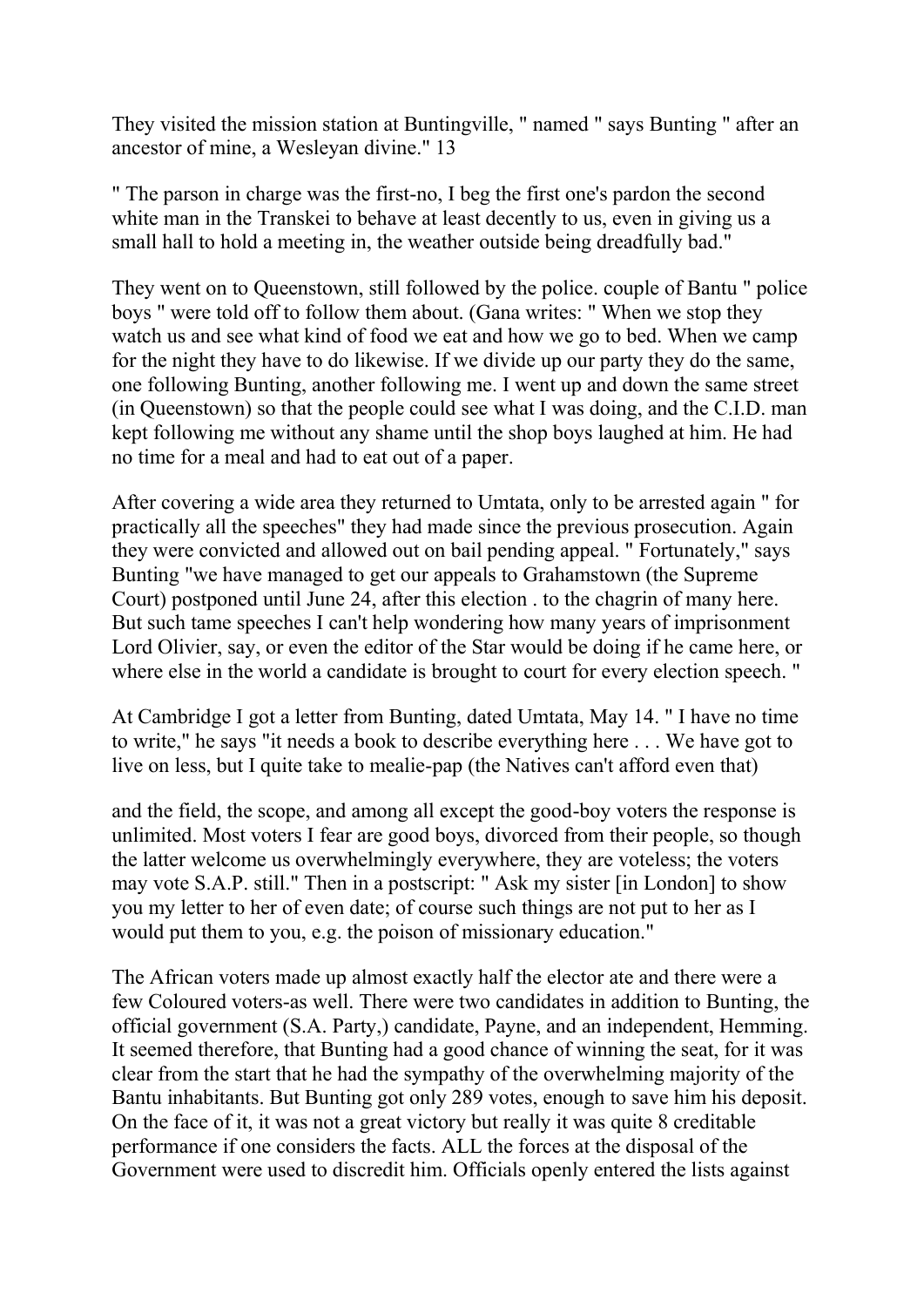him-something which would have provoked a crisis in South African politics if it had happened to, say, a Boer nationalist candidate in an ordinary election in a purely white constituency.

Bunting had already come to Umtata and the election campaign was in full swing when the chief magistrate said to the Bhunga: " People will come among you from all over the country, some even from overseas, and will try to tell you about new doctrines.... They do not care whether you are going through bloodshed and tears as long as they can get you to adopt their doctrine.... Your needs will become disturbed.... The Governor-General is in a position to deport a person who makes himself a nuisance . . . I would like to remind you of the agitation which is going on round about us just now and ask you to use your best efforts to try and quell it."

Reporting the results of the election, the S.A. Worker said (actually they are Bunting's words, though he refers to himself in the third person): "The shadowing everywhere by police, their interruption of the candidate's speeches (sometimes they. actually addressed his meetings themselves) and their personal interference between him and the electors actually had the effect they must have contemplatedof frightening the Native voters and Native people in general from his meetings. Many even leading Natives visibly shunned our candidate owing to the tick like presence of the C.I.D.: and not a few voters continued so scared that, wishing to vote for Bunting, they dared not go to the poll at all.

" Apart from that the constant arrests and legal proceedings taken altogether lasted some five weeks-a big slice out of a campaign lasting little more than three months. Owing to the necessity of being constantly at or within call of the court at Umtata, Bunting had to rely on scratch meetings often at less than 24 hours' notice.

"Election leaflets given to voters were brazenly taken away from them by the detectives, who would also come up and listen to private conversations, and intimidate bewildered voters just before our candidate would come up to them.

'' When Bunting applied for inspection of the record of his preparatory examination while it was still pending, he found that it was not at the magistrate's court at all but at the office of the police, who had already typed on the front sheet, in anticipation of the court's decision committed for trial,' on a number of charges named, two of which had not yet figured at all in the proceedings. It was a common thing to see a magistrate in the middle of a case go off to lunch in company with the prosecutor and police officers."

The Buntings and Makabeni won their appeal in July at the Supreme Court in Grahamstown which held that there was no intention on the part of the appellants to promote feelings of hostility, as they were merely preaching the doctrines of communism which was a recognised political faith. AB a result some fourteen charges made by the authorities at Umtata against one or other of the three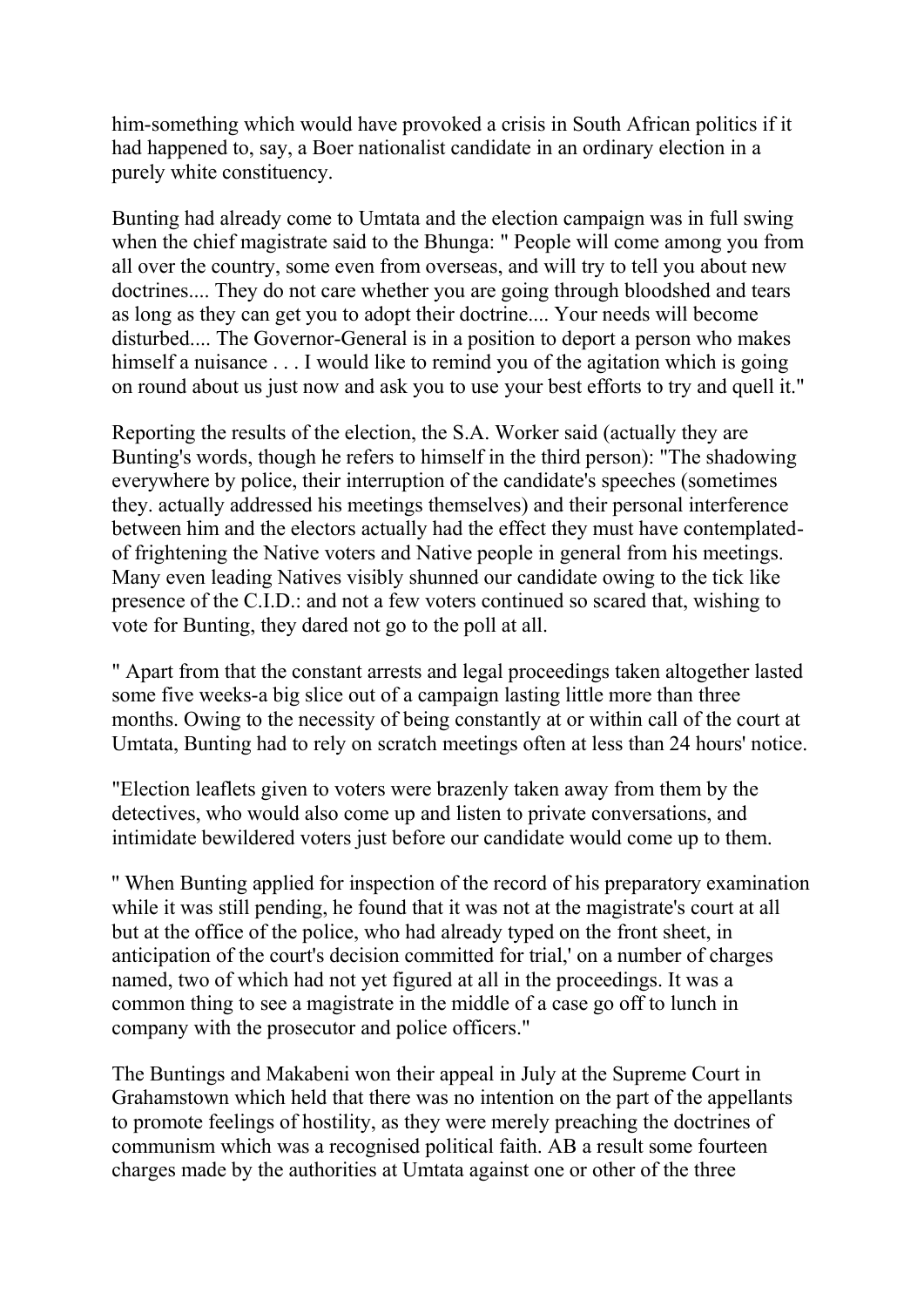Communists were dropped. They included a charge of criminal. slander of the chief magistrate of the Transkeian Territories and one of contempt of court, aswell as many charges under the " hostility clause " of the Native Administration Act.

Meanwhile Wolton had been fighting the election at Cape Flats. Things looked well at first with Wolton leading a huge procession of residents of Ndabeni Location to demand reforms from the Cape Town city council, but on election day the promised votes were not forthcoming. Wolton got only 93 votes and lost his deposit. This comparative failure of Wolton's contrasted with Bunting s comparative success, was a factor (so Mrs Bunting believed) in completing the estrangement between the two leading communists in South Africa. It did not seem to matter very much at the time because the Woltons left for England in July with no very clear indication that they intended to return to South Africa.

#### **Chapter 14**

# **League of Rights and Pass-Burning**

At the time of the Sixth Congress of the Communist International there had been some discussion in Moscow about the need for a " mass organisation " under C.P. guidance. It was held that the wholesale recruiting of Africans into the Party was 8 bad thing, as in this way the organisation was being swamped by individuals who had no real understanding of Marxist principles. The Comintern favoured the idea of a small and select party of trained revolutionaries working through a larger " mass organisation." In this way the communists would preserve the purity of their ideas and the Party would be able to give a clear and decisive lead on all questions. The advice was based on experience in India,. the East Indies, and other colonial countries. It was held that a similar method would do equally well in South Africa. Bunting and I accepted the suggestion, and while in England I discussed it at some length with the colonial committee of the British Communist Party. We were both back in Johannesburg in August, 1929, and we proceeded, with. the help o£ the Party, to put the idea into practice. While he was in the Transkei Bunting had started a tentative experiment on the new lines. A group of new recruits at Manzana had been formed provisionally-into a " League of Native Rights," a " designedly innocuous organisation," as he called it " with the preservation and extension of the Native franchise and universal free education as the prime objectives, the Communist Party's interest in the scheme not being expressed. but not necessarily to be concealed." We all thought the. name excellent and accordingly called a public meeting at the Inchcape Hall, Johannesburg, where the "League of African Rights" was launched as a " national organisation.' The new organisation was immediately joined by J. T. Gumede, who was made president, and by Doyle Modiaghotla (of the Ballinger section of the I.C.U.) who became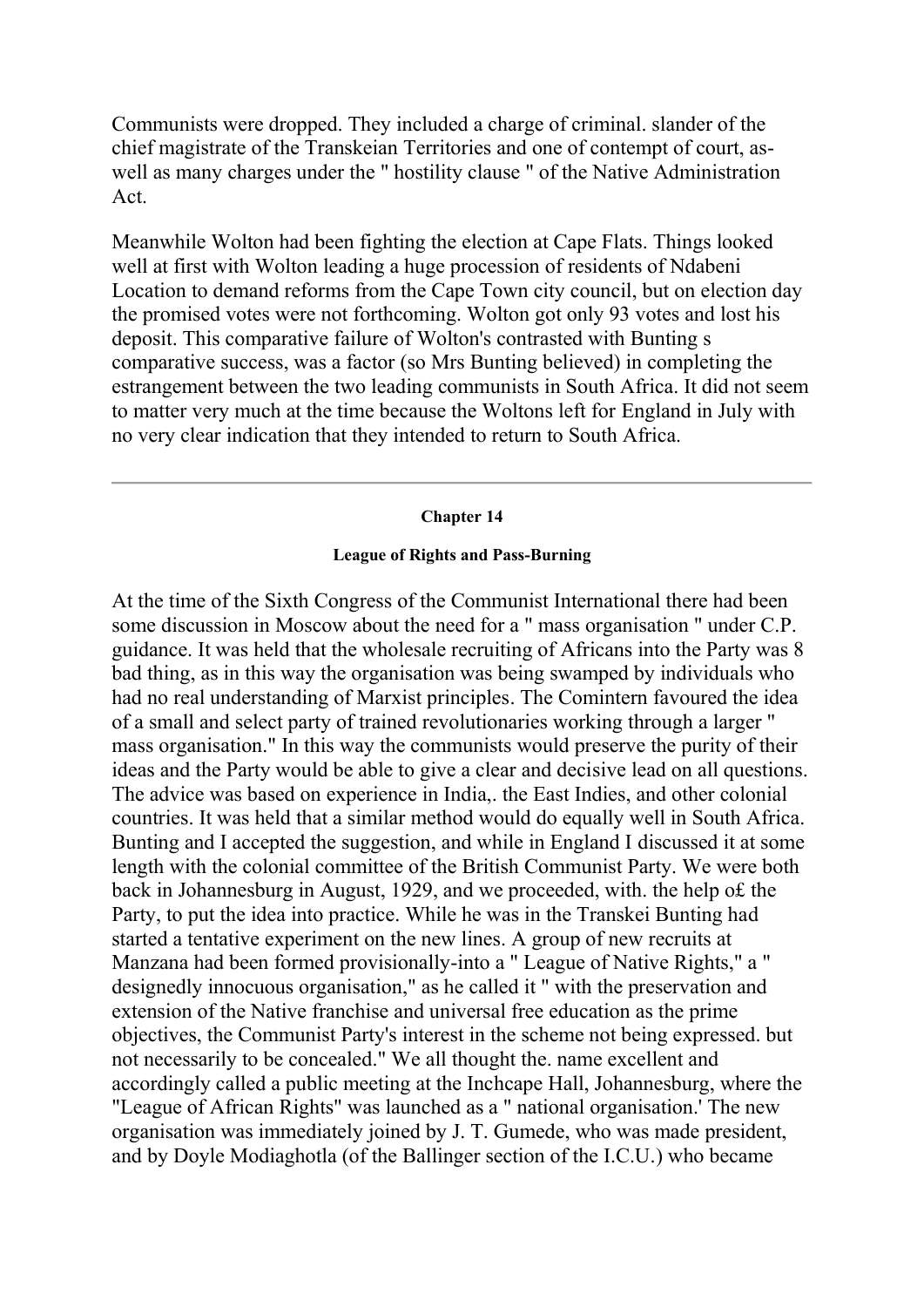vice-president. The chairman wag Bunting and the vice-chairman N. B. Tantsi of the A.N.C. Nzula and I were joint secretaries. Charles Baker was treasurer.

The League called upon all to join who were interested in the struggle of the black man for freedom in Africa. It drew up a " petition of rights," with demands for the abolition of the pass laws, the retention of the Cape Native vote and the extension of the franchise to Africans in the three northern provinces, universal free education, and full rights of freedom of speech and public meeting irrespective of race. On the lines of the Chartist movement in England it proposed to get a million signatures to the petition and to present it to Parliament. It took for its slogan " Mayibuye i Afrika (" May Africa come back ") and for its badge a black, red and green emblem. Tantsi and I wrote to the tune of " Clementine " a song, " Mayibuye," which caught on like wildfire.

The L.A.R. was a big success from the start. Political fever among Africans was still running high. The " beer riots " in Natal in June had inflamed Bantu public. opinion. The I.C.U. was breaking up, but there were thousands who were still politically minded and looking for just such an organisation as the League, which would rally all the forces of the national movement. Thousands of petition forms were issued and signatures began to come in from all over the country. A big conference was planned to take place in Johannesburg on the approaching Dingaan's Day (December 16).

In the midst of it all a telegram arrived from Moscow ordering the immediate dissolution of the League.

We were dumbfounded, to say the least. Had we not started this new movement on instructions from Moscow? The reasons for the order were not given in the telegram but it was indicated that a letter would follow. Like good " Leninists," though with sorrow in our hearts, we carried out the order from headquarters. " There is nothing for it," said Bunting " we will have to do as we are told." Thepetition forms which continued to come in for some time were dropped into the waste-paper basket. And so we missed our chance. Eight years later the E.C.C.I. was instructing the South African communists to develop just such an organisation as the L.A.R. but the political enthusiasm of the masses and the prestige of the Party had declined so catastrophically in the interval that nothing could be done.

When the letter from Moscow arrived in due course we learned that the L.A.R. had to be dropped because it was putting forward " reformist " demands, that it was bolstering up reformist leaders, such as Gumede, and that the communists would not be able to control it, which seemed to us nonsense. I drafted a long letter in reply, defending our action in starting the L.A.R. and this letter was endorsed by the Party executive and sent to the E.C.C.I. But the Muscovites again were adamant. 60 we carried on without our auxiliary mass organisation.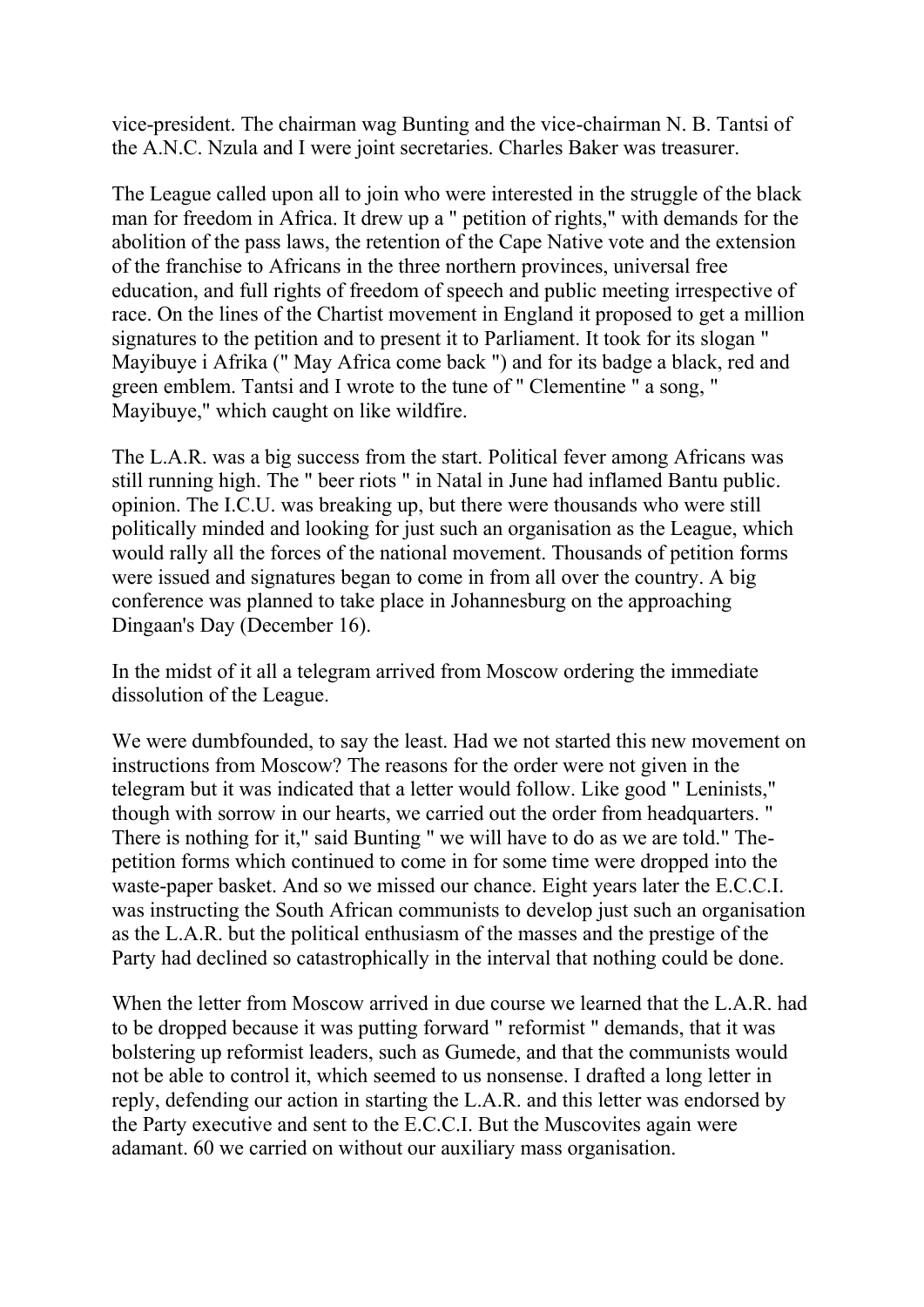Towards the end of 1929 there were many alarmed and excursions. Pirow, the new minister of justice, announced a new bill, an amendment to the Riotous Assemblies Act, which would give him the power, without reference to the Courts, to banish any individual from any part of the country, to forbid any individual to attend public meetings and so on. This move towards fascism was justified in the eyes of the Government by the obvious shortcomings of the race hostility law as a weapon against the African movement, and it is probable that the decision of the Supreme Court in acquitting Bunting on the charges arising out of the Transkeian campaign led directly to the introduction of the bill.

We replied to the new threat with a big campaign in which the African National Congress and both the Kadalie and Ballinger sections of the I.C.U. joined. There were big meetings at which Pirow was burnt in effigy. These did not prevent the bill becoming law. It passed its final reading in May, 1930.

Dingaan's Day, 1929, was marked by big demonstrations in Johannesburg, Cape Town, and other centres. The African National Congress in Cape Town had, the year before, conceived the idea of counter demonstrations on this day when white South Africa celebrates its triumph over Dingaan " and his dark hordes." The Communist Party readily fell into line with this idea. On Dingaan's Day, 1929, white civilians attacked the Communist meeting at Potchefstroom with revolvers. One African communist, Hermanus Lethebe, was murdered.and Mofutsanyana and Marks had narrow escapes.

A protest meeting was held in Potchefstroom on the following Sunday. The location oh this occasion was fully guarded by the police and no further trouble took place. On December 28 the dead man was buried. Several hundred people marched in the funeral procession, which was also guarded by the police. Bunting delivered the funeral oration. Mafutsanyana reported " that- the people of Potchefstroom are not at all cowed by these brutal shootings, but are even more determined to fight against tyranny and terrorism."

Six months later Joseph Weeks was tried for murder before a visiting judge and a white jury at-Potchefstroom. The evidence showed that Weeks discharged the contents of his revolver at the Natives and was reloading when he was arrested by Detective Classens No-evidence was given that any other person had fired the shots.. In spite of this the jury returned a verdict of not guilty."

In November, 1929, I left for Cape Town to take up a post in the Government Department of Agriculture. I held it for only three months, when I was dismissed for engaging in political activities. I thought I saw a good opportunity of getting the Party newspaper, the South African Worker, printed in Gape Town more regularly and efficiently than in Johannesburg. It was at that time only coming out at irregular intervals. I wrote Bunting accordingly and the executive agreed. We gave the paper the title Umsebenzi (the Worker) and it re started as a weekly in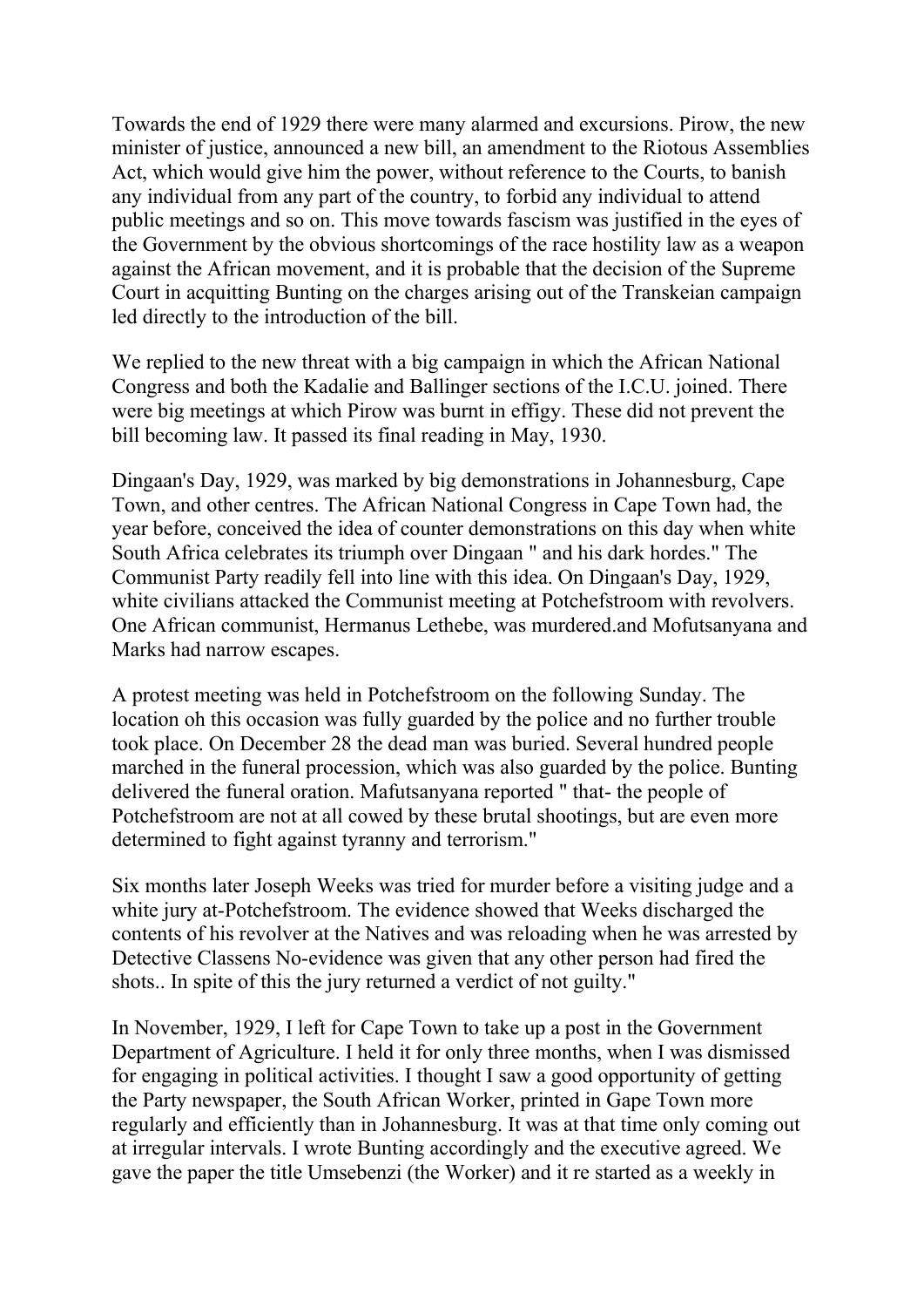April, 1930. We decided to start a big campaign for a nation wide burning of passes on the following Dingaan's Day.

In a long letter to me Bunting emphasised that the new venture should not lightly be undertaken or abandoned. " You can't play fast and loose with a legal connection like that, it is not so volatile, nor can you, I think, with the running of a paper. " (He was trying to restart, his legal practice and, finding it difficult). He was doubtful if it was advisable to start a weekly; it might be better policy to make it a fortnightly for the time being. This advice I did not follow, being confident that I could manage a weekly, and feeling that an agitational newspaper should appear as frequently as possible.

Referring to the threatening new legislation he writes: " I think we may be able to carry on, whatever form Pirow's bill eventually takes, though subject to greater persecution. Still, as editor you will have to take particular precautions; in particular I must go into the question whether advocacy of pass-burning is in itself an offence. As regards the pass-burning itself, inviting wholesale gaolings, it will I think mean a very long campaign of preparation. We needn't rely on the gaols being-too full; they will make camps or islands for the prisoners as in Dutch India. The question is rather, will a really big number undergo the sacrifice? Hot air at a couple of meetings is no guide: the inert mass is great.

During the period when Umsebenzi was published in Cape Town (i.e. until the end of 1930) Bunting sent money to help keep the paper going. I afterwards learnt that he was sending 3 pounds a week out of his private pocket. In view of the state of his finances it must have been a hard struggle to do this.

We went ahead with our campaign for the pass-burning. The communist movement grew, particularly at Durban and Bloemfontein. At Durban, Johannes Nkosi, a one-time domestic servant and general labourer, who had been sent from Johannesburg, was building up a big branch in the face of some opposition from Champion's I.C.I.J., which was still strong in that area. In Bloemfontein a Jewish comrade, Sam Malkinson, was training a group of African revolutionaries of whom the most outstanding was Isiah Ntela. Ill the Western Gape Province- we were cooperating closely with Bransby Ndobe and Elliot Tonjeni, militant leaders of the African National Congress. All along the "Garden Route," from Cape Town to Port Elizabeth, branches of the A.N.C. were established. They regarded Umsebenzi as their newspaper and I wrote an Afrikaans version of the Mayibuye song which was soon being sung enthusiastically by Coloured farm-labourers as well as Africans.

In the meantime domestic troubles were developing in the Communist Party branch in Johannesburg. They were centred largely in the personalities of T. W. Thibedi and A. Nzula. Thibedi was accused of mismanaging the affairs of the trade unions of which he was organiser. He was expelled from the Party. Bunting wrote " Thibedi has gone, but I doubt if all who cast stones at him are without sin even of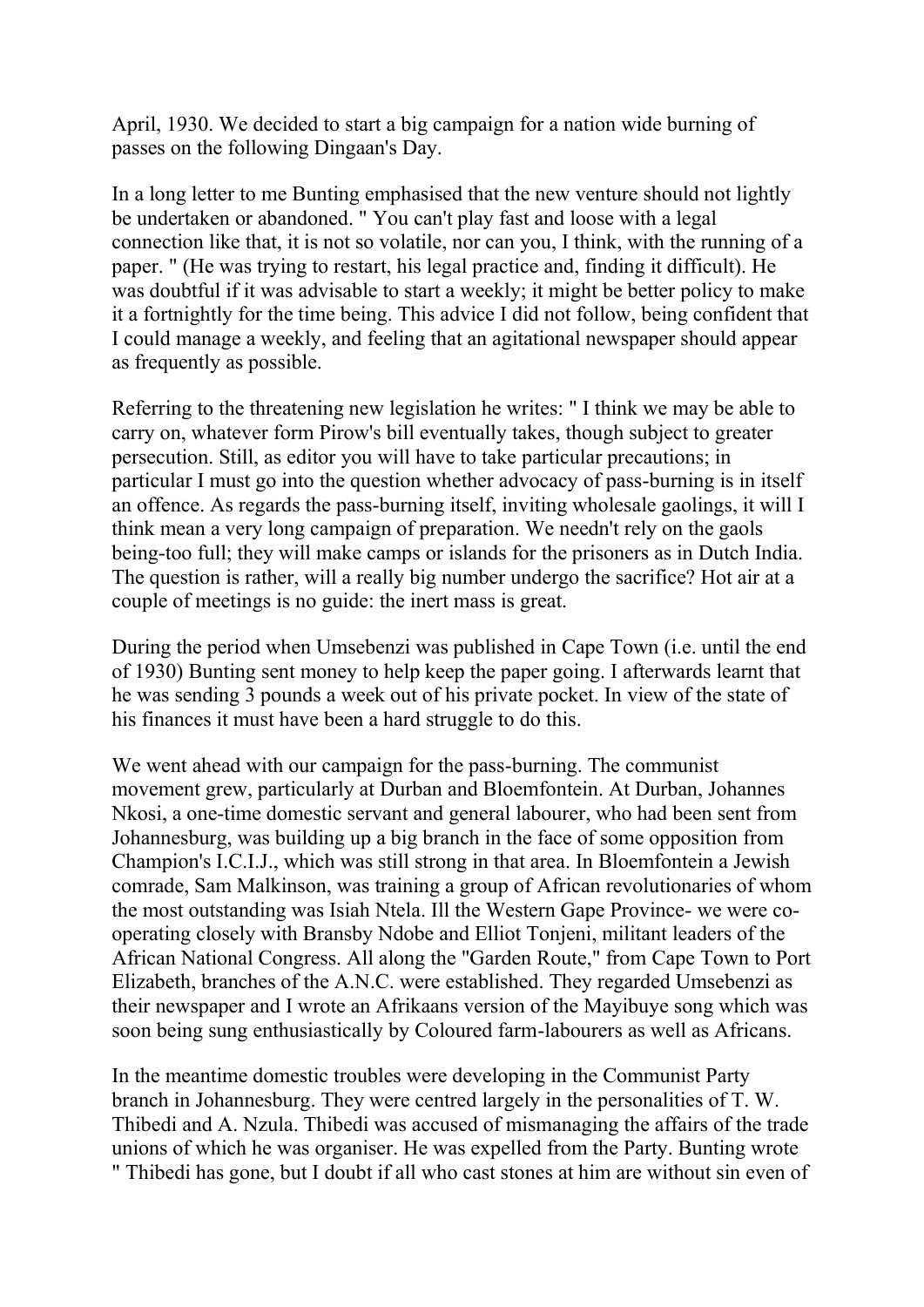the same kind. The .investigation ordered by the Conference was a mere empty affair, though it could have been given some content but they would not wait, and expelled him. I very much opposed the scamping of a proper inquiry. Nzula, as the virtual successor of him and Weinbren in the Federation, has so far accomplished nothing; indeed the unions are at a very low ebb. We are very short of good ' functionaries ' ! "

The trouble with Nzula was much more serious. He had been Wolton's favourite, and Wolton before leaving had expressed the desire that he should be made secretary of the Party. He was in many ways outstanding-a good brain, an eloquent speaker. But he was a hopeless drunkard. Now Bunting, for all his atheism and revolutionary socialism, was in personal matters very much the son of his fathers-a rigid puritan. Drunkenness was something he could not tolerate, and Nzula was often grossly drunk. There were occasions when he came drunk to committee meetings, was very aggressive and shouted at everyone. Once he was so drunk that he rolled under the table and lay there while the fleeting went on. To make matters worse Nzula used frequently to drink in company with a crony of his, one Mhlongo, an African detective employed by Marshall Square. And if there was one thing Bunting hated more than drunkards it was detectives. Bunting could not handle this situation. Nzula had supporters and to expel him would have meant to split the branch. Besides the Comintern would have been outraged at such an example of " racial chauvinism." He tried to reason with Nzula. He administered reproofs at committee meetings when Nzula was sober. It was no use. So for a time they carried on with Nzula as best they could. It was not a happy situation. Finally they simply had to remove him from the secretaryship.

As Dingaan's Day approached we tried to take stock of the situation. Would the masses follow the lead of the Party and burn their passes? The situation in the Cape did not count because there were no passes in that province. In the Orange Free State we had a big following and it seemed likely that there we should achieve a real success. In Durban we were growing and might pull something off. On the Rand the position was doubtful. In October the Party invited all African organisations to a conference in Johannesburg, to prepare for Dingaan's Day.

The conference was considered a rousing success. Fifty delegates from outside Johannesburg attended. All present, with the exception of some of the I.C.U. and Congress leaders, pledged themselves to burn their passes on Dingaan's Day and go to prison if need be. Bunting wrote: '' Our conference was an interesting exposure of the orthodox leaders and also a revelation of grit on the part of I think most of those on the floor, but after all even if there were 600 people present what a flea bite is that out of the millions?"

On December 7, nine days before Dingaan's Day, Kadalie suddenly appeared at Bloemfontein, some said with Government connivance. He had been out of the public eye for months, in retirement at East London and with the threat of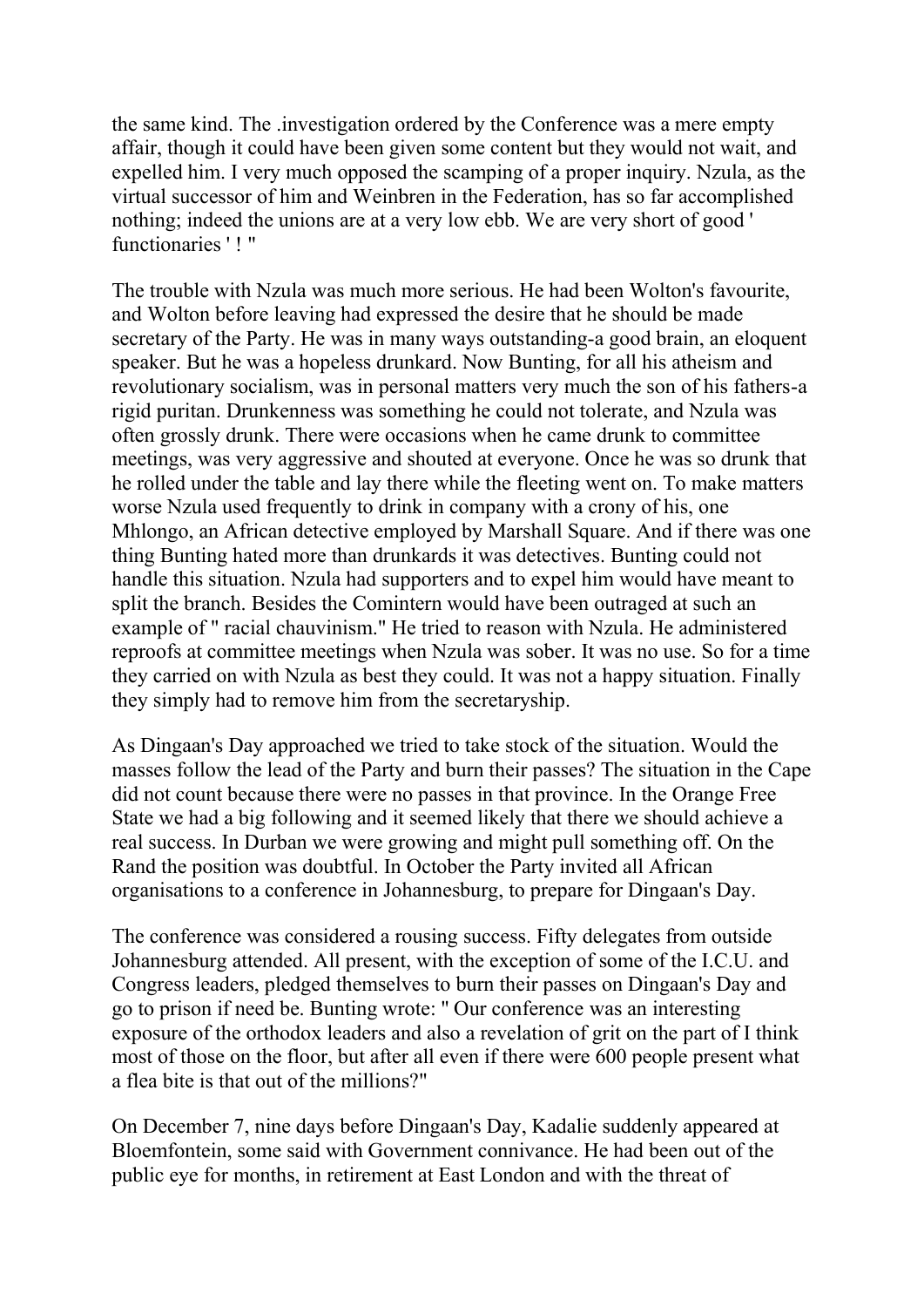deportation to Nyasaland hanging over his head. He addressed a large meeting in Bloemfontein and denounced the pass burning campaign. The Government, he said, would find space in the gaols for the lawbreakers. Africans could do nothing until they were properly organised. They must join the I.C.U. The masses in Bloemfontein did not join the I.C.U. and many of them opposed Kadalie. But his action was sufficient to cause a rift in the lute. It was enough to spoil the one hundred per cent. unity which was necessary if the pass burning was to succeed(l.

On the evening of the 16th the communists could take stock of the passes burnt. Johannesburg reported a mere 150. Nzula had dramatically placed his pass exemption certificate in the flames. But it was raining, the meeting was not big and the masses aid not respond. As far as the largest town in the Union was concerned the passive resistance move was a failure. Pretoria was a little better with 400, but still not enough to make a real impression. Potchefstroom's 300 was better for a small town, but even there it was only the C.P. members who burnt their passes.

The only centre where the pass-burning reached mass proportions was Durban. There, at a large meeting on Cartwright's Flats, about 3,000 passes were burnt, together with poll tax receipts, hut tax receipts and other documents. The Durban borough police, black and white, attacked the meeting, the former armed with assegais, the latter with revolvers. Nkosi tried to calm the crowd but was struck down or shot down while still on the platform. The Africans resisted with sticks, stones and other missiles. Before they dispersed the meeting the police had mortally wounded or killed four men (among them Nkosi) and seriously wounded twenty others.

There followed a reign of terror in Durban. Dozens were imprisoned and hundreds were deported. Attendance at a party meeting or possession of a party membership card was sufficient, if discovered by the police, to ensure one's arrest and deportation. The. Party in Johannesburg tried hard to keep some sort of organisation going in Durban, but as fast as organisers were sent they were arrested and deported.

The Party had few means of carrying on an underground struggle. The Africans of Durban continued to burn passes. Passes also were collected. from the surrounding districts and brought in bags to Durban for destruction. Many who were deported came back to Durban, often on foot, only in the majority of cases to be arrested again and put in prison. If only the rest of the country had displayed the heroism of Durban we might have smashed the pass law. As it was we had lost a fine leader and other brave supporters and we had not achieved our object.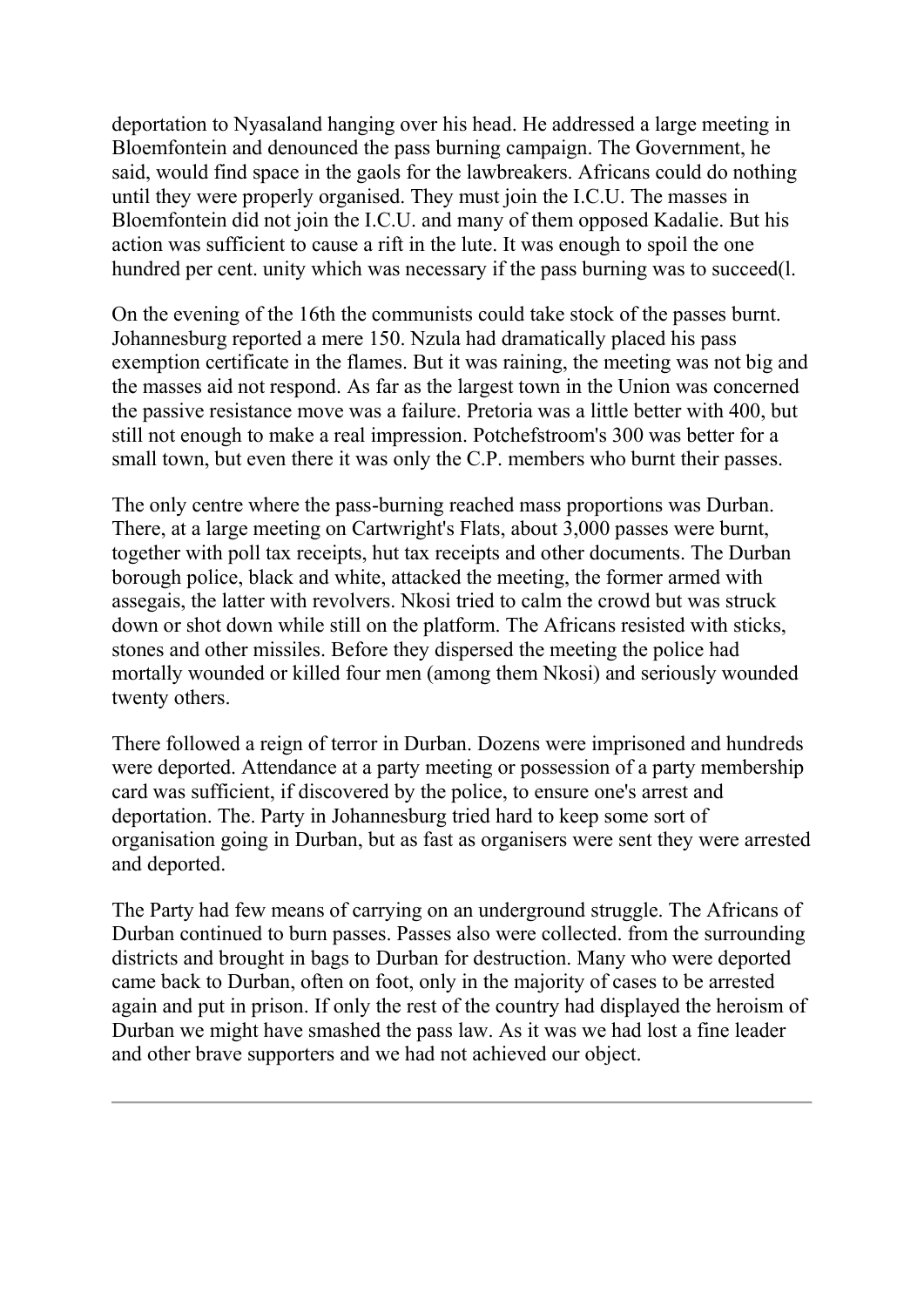### **Chapter 15**

#### **Right Danger**

Just before the pass burning campaign reached its climax Douglas Wolton turned up unexpectedly in Johannesburg (November 13, 1930). Bunting wrote to me in Cape Town the next day. He said that Wolton stated that he had been instructed by the executive committee of the Comintern to engage in full time work for the Party in South Africa. It appeared that he had spent some time in Moscow. He brought back two lengthy resolutions of the E.C.C.I. on South Africa, one political and the other organisational. " They were on more or less familiar lines'? wrote Bunting, "with-a bit more elaboration, in no way tending to greater clarity, on the subject of the bourgeois democratic revolution, etc., and with the anticipated condemnation of me in particular and also of you, as chauvinists, social democrats, etc. I had hesitated a couple of weeks over sending in my resignation (as acting secretary) as there was really nobody to take over my jobs But Wolton's arrival at once made it easy and he was appointed to take over my duties until the Party Conference. I enclose cheque for 6 pounds to keep up the weekly payments of £3 for November 1 and November 8, which. will be my last. -Wolton, like Sachs. is for terminating the Cape publication of the paper and the conference will probably carry that with acclamation, but I will produce your letter." [I had written in defence of continued publication at Cape Town and stating my doubts as to the possibility of producing a weekly paper in Johannesburg.] " I must say that to my mind it has been providential that the paper was carried on at the Cape this year, and something very convincing ought to be brought forward before an arrangement which has on the whole worked smoothly is terminated. "

From a letter written on November 29: " Wolton is leaving to night for Gape Town to introduce the ' new line ' to the Cape Town branch. At the Johannesburg branch meeting last night, at which I was absent owing to stomach trouble (my first absence this year) he held forth something on the lines of the enclosed ?'\_ a summary of the speech taken down, I think, by Mrs. Bunting, which I have lost. "It reminds me of the conference of two years ago when he made a violent attack on me, and the rank and file said that they did not want to listen to all this quarrelling. I cannot help thinking that under cover of theses, C.I. resolutions, etc., there is a long-standing personal antipathy or jealousy .... I hate fighting for position and have not yet decided whether I ought to do it or not. I am afraid this campaign is again militating against the pass campaign, in which neither Wolton (the ' Comintern Representative' and with all the dictatorial airs of one) nor Sachs is taking or intends to take any public part. My letter to the executive [outlining his views on the party situation] has been ignored and scarcely anybody has read it, although I think it is the truth."

When Wolton visited Cape Town he and I had a long talk on the transfer of the paper and other party matters. It was unthinkable, he said, that the Party newspaper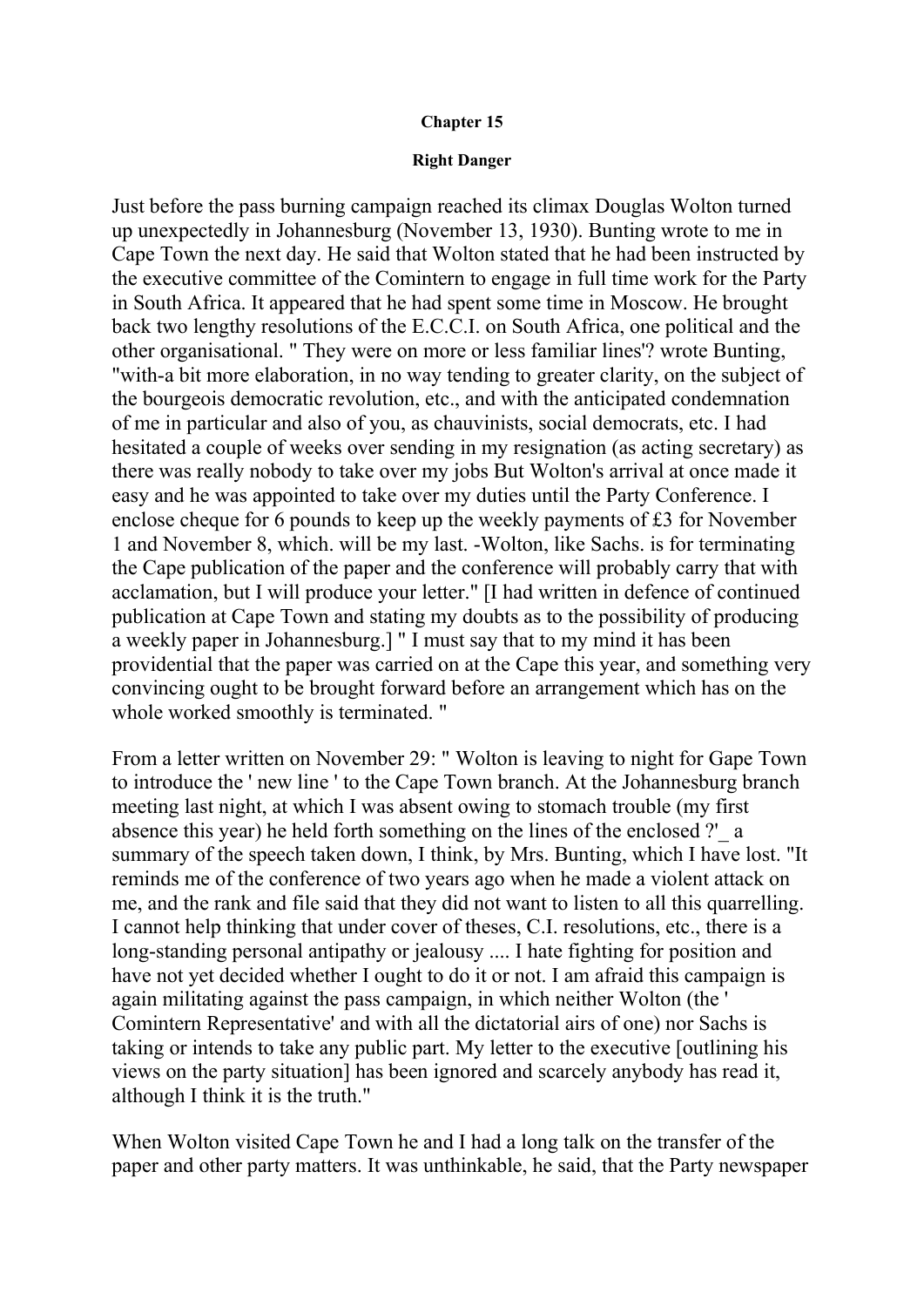should not be under the immediate control of the executive. It was impossible to have the paper published a thousand miles away. Strict adherence to the Party line was essential. The paper must go back to Johannesburg and I with it. He was confident they could maintain regular publication. I saw the logic of his remarks and agreed to pack up my type and go.

I found I did not share Bunting's dislike of Wolton. I had always thought him sincere, and now I was further impressed by his confidence in himself and his mission, his determination to make the Party a real Bolshevik-organisation. He seemed to have Just those qualities in which Bunting was lacking. Here was a man with a definite theory of revolution, with a clear cut doctrine and a programme of action-all beautifully co-ordinated and tabulated. Next to him Bunting appeared a mere empiricist. I was impressed. I was prepared to work with him.

The ninth conference of the Communist Party of South Africa was held in Johannesburg at the end of December, 1930. This conference was run on lines quite new to us in South Africa-. Here was the new Bolshevik.'- monolithic " method: the Party must be hewn from a single piece of stone. Gone was the old " social democratic " method of electing officials. Wolton submitted a list of names for the new committee and asked that they should be voted for en bloc with a broad hint that anyone who voted Against the list was disloyal to the Party and the-Comintern. Accordingly the new Bolshevik leadership was installed. I, as an ideologically weak member who nevertheless showed willingness to learn, found myself on the new committee, but Bunting was left out. He did not fight against the decision. He said " All right. Perhaps I'm too old. Perhaps I don't know enough about communist policy. Let a young man take over.

Wolton wrote a report of the conference for the first issue of Umsebenzi to be published in Johannesburg. "For the first time in the history of the Party," he wrote, " the conference was able to make a general analysis of the situation and tasks of the Party in this country in terms of Leninist theory. The conference faced the mistakes of the past and on the basis of the political and organisational resolutions of the Communist International, determined to avoid such errors in the future. Chief among the dangers to be confronted is the Right Wing danger, expressing itself in a lack of faith in the revolutionary capacity of the Native masses and resulting in the past in a reformist or chauvinistic outlook on the part of the party leadership (opposition to the Native Republic slogan, formation of the League of African Rights, running after Kadalie, etc.). "

Wolton had got most of this stuff-out of the resolution of the E.C.C.I. which he had brought with him from Moscow. The resolution itself, 3 lengthy document, was published in installments in Umsebenzi. -Referring to a letter Bunting had sent to the colonial commission of the British Communist Party, the E.C.C.I. said: It is evident that Comrades-Bunting and Roux attempted to lay a theoretical basis for reformist views. These comrades have elevated to a theory the chauvinist views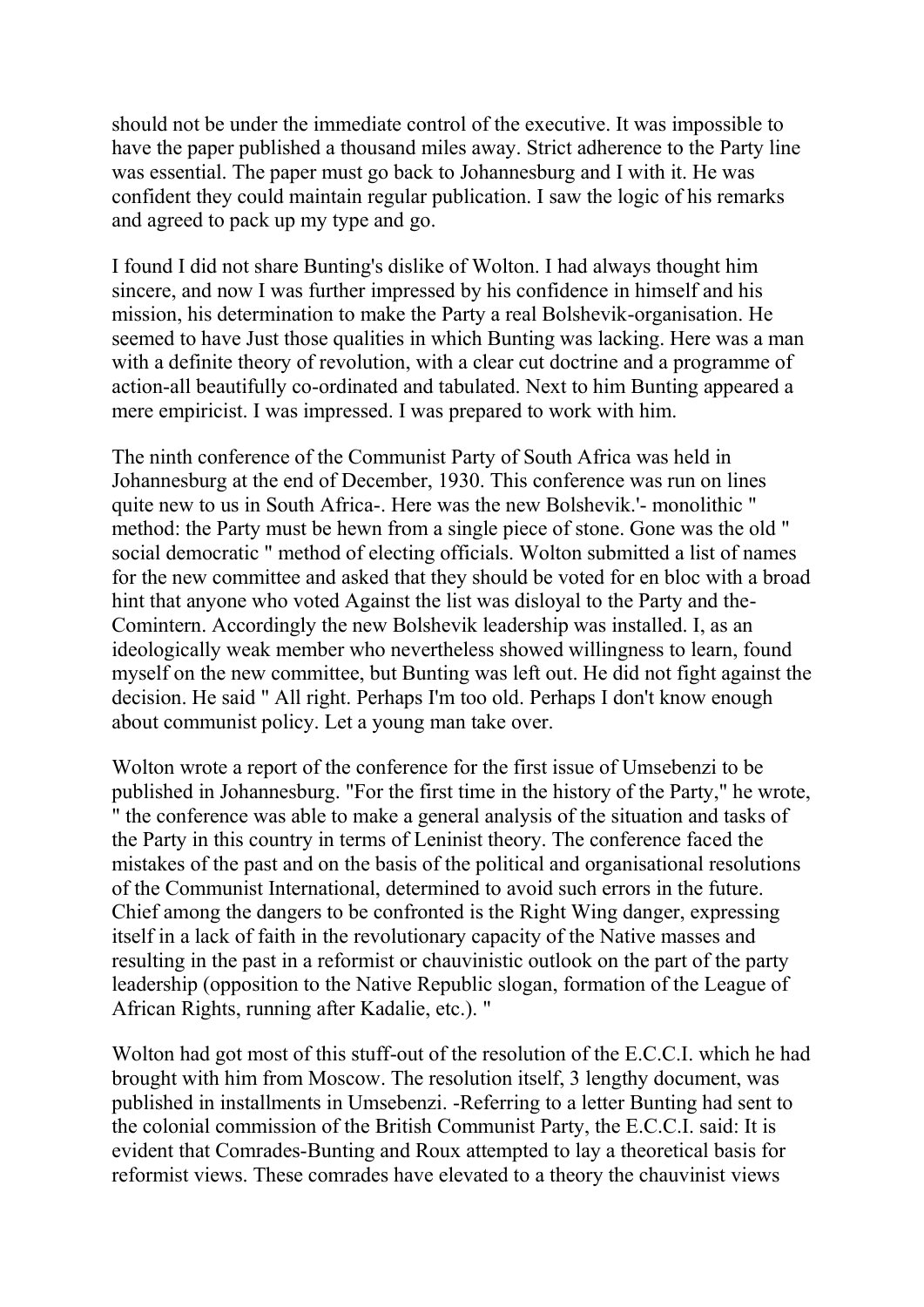they gave utterance to at the Sixth Congress of the C.I. and which were severely condemned by the Congress. They are attempting to revive the theory of South African exceptionalism and are rejecting bhe the thesis of the Sixth Congress on the colonial question as inapplicable to South Africa. "

There followed a long list of Bunting's sins He denied the revolutionary role of the Native peasantry '' by trying to skip the bourgeois democratic stage of the revolution to the ' pure r proletarian revolution." He was trying to reduce the Native movement for national independence to a mere reformist struggle for equal rights. And so on and so forth. From all this flowed " the opportunist tactical line expressed in the League of Rights and still more glaringly in Bunting's letter which says that ' even the most honest move must choose the line of least resistance I The Communist Party is compelled to try peaceful methods. . . a moderate policy, because in the attempt to realise an immoderate one it will be immediately suppressed by force.' "

If a prophet had told Wolton and the Comintern bureaucrats who composed this document that in less than five years' time the Communist Party would have dropped all mention of the Native Republic and would be content with a mere struggle for equal rights, that it would be trying to make a united front " from above " with labourites, bishops and " reformists " of all kinds, he would have been laughed to scorn. And yet the new line was to be-just as sacred as the old one, as much bolstered up with Leninist theory, and all who opposed it were to be condemned in equally scathing terms. The truth was really that the ultra left line of 1931 and the ultra right line of 199/5 were determined solely by the situation in the Soviet Union and the demands- of Soviet. foreign policy. In 1931 England was leading the movement to build a "white wall" round. the Soviet Union. Hence the need. to weaken the British Empire. from within. Hence support for national revolutionary movements in the colonies. And hence the Native Republic slogan.

Hitlerite Germany had become the chief danger. There was a military, alliance between France and the U.S.S.R. Anthony Eden had been to Moscow. A "people's front" was in existence in France. Hence a soft pedalling of anti British slogans and a willingness to co-operate with reformists.

But the Native Republic slogan was supposed to be based on an analysis of the relationship between the African masses. and Anglo-Boer imperialism, and these relations had not altered fundamentally between 1931 and 1935. If it was "inexpedient" to stress the slogan of a Native Republic in 1935 it was probably just as inexpedient to do so in 1931, and Bunting was probably right.

Poor Bunting tried to reply to these attacks. He sent in a letter to Umsebenzi which I inserted, probably without Wolton's permission for I remember I got into trouble over it. The maintained that he had been deliberately misquoted and his remarks wrenched from their context. " I said the Africans had been crushed and degraded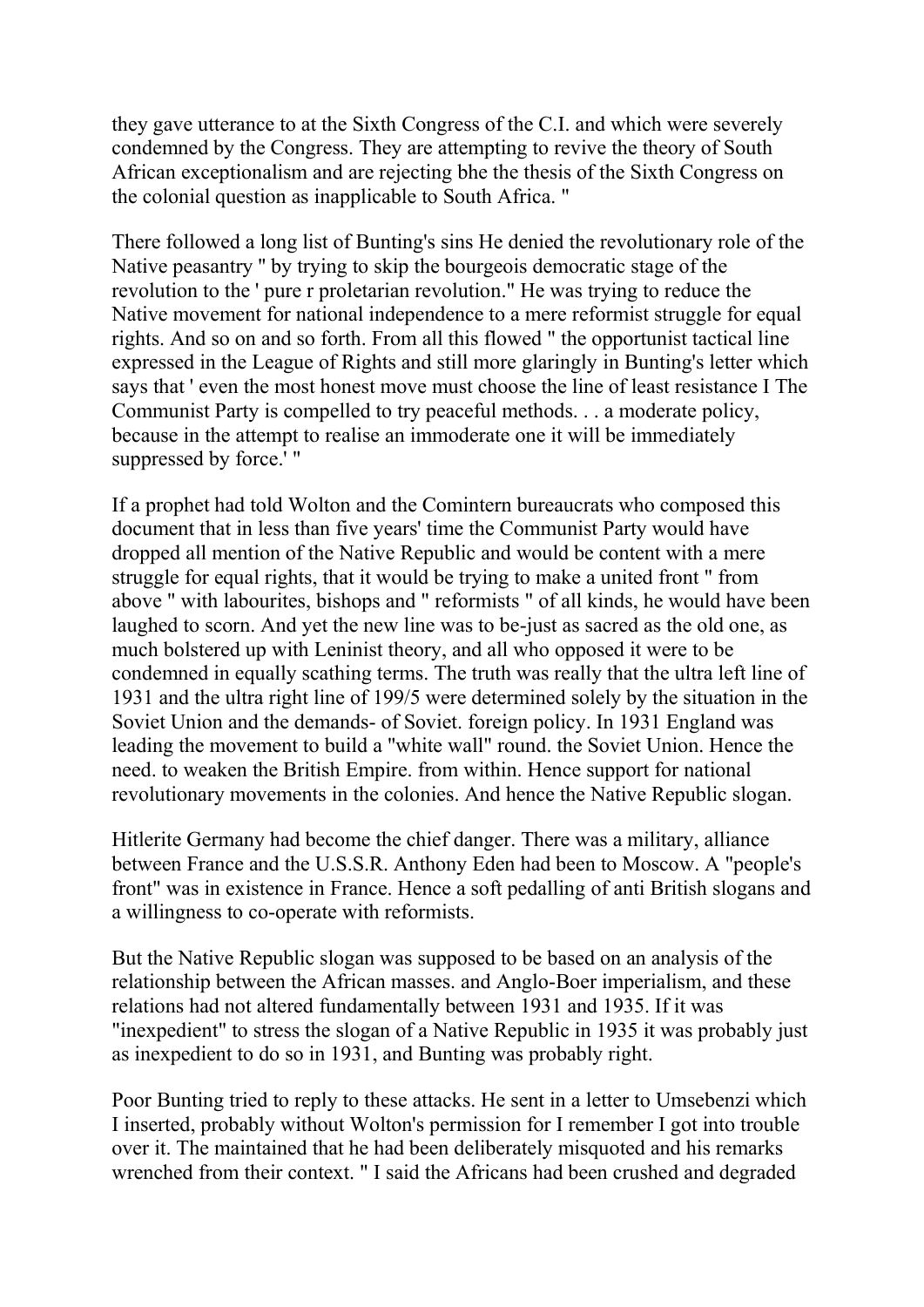by their conquerors. Is that to say I am in favour of their being crushed and degraded, ' accept white domination,' am a chauvinist, have ' a complete lack of faith in the Natives' ? Why, surely, our whole policy and activity would be an utter futility, and a conscious one at that, if we had no faith in the Africans and their high destiny as a race; surely all our Party's work in recent years, including mine as (to quota Comrade Nzula) ' Its most active member,' is direct evidence of such faith. Chauvinist? I invite any rank and file African reader of this paper, not primed against me, to quote any genuine case of chauvinism, or of ' a contemptuous and patronizing attitude towards Negroes' as such, on my part (or Com. Roux). 'Accept white domination' indeed? Why, what has been the main and practically the only burden of all our party effort, especially since the Congress (including e.g. the pass burning campaign)-perhaps even too much to the exclusion of the pure proletarian movement-if not to push forward African liberation and independence,-to overthrow the white rule, and, not in words only but still more in deeds, to advance, not a mere ' reformist struggle for equal rights ' (Native reformists indeed look on us as their chief enemies), but the slogan of the Native Republic or, as we put it more idiomatically in the African, 'Mayibuye Africa'? Are we then such hypocrites, or lunatics, that we do not mean, not only what we say, but what we do?"

At the foot of Bunting's letter was an editorial note stating that the reply of the political bureau would appear next week. The reply began by saying that "the publishing of the letter from (Comrade Bunting . . . must be sharply condemned as a violation of democratic centralism, in that discussion was re-opened after the 9th Party Congress had decisively adopted the new Party line. Furthermore, the publishing of the letter reveals an underestimation of the right danger by the ' compromise ' to the right wing in opening the columns of Umsebenzi for the ventilation of right wing statements. In view however of the publishing of this letter it, now becomes necessary to reply to some of the points raised. "

There followed various doctrinal arguments about Bunting's heresies regarding the agrarian movement and South African exceptionalism. The statement ended by giving " three of the most serious aspects of white chauvinism of the right-, wing." These were " (a) the removal of Native functionaries from the -leadership of the Party, (b) the social democratic campaign of v vilification against leading Native comrades in the Party, and (c) the sabotage of political training of Native cadres."

Any further reply from Bunting was disallowed, though was boiling over with indignation at this fresh crop of " unwarranted charges." Wolton had referred to ' Native functionaries - and " leading Native comrades " in the plural, but to the best of my knowledge there was only one person concerned and that was Nzula. Charge (a) then, referred to Nzula's removal from the secretaryship after he had repeatedly come drunk to' meetings and (b) to Bunting's-strictures on Nzula for getting drunk. The only charge that had some small basis of fact was (G) that- Bunting (or the displaced leadership) had not started any training classes on Marxist-Leninist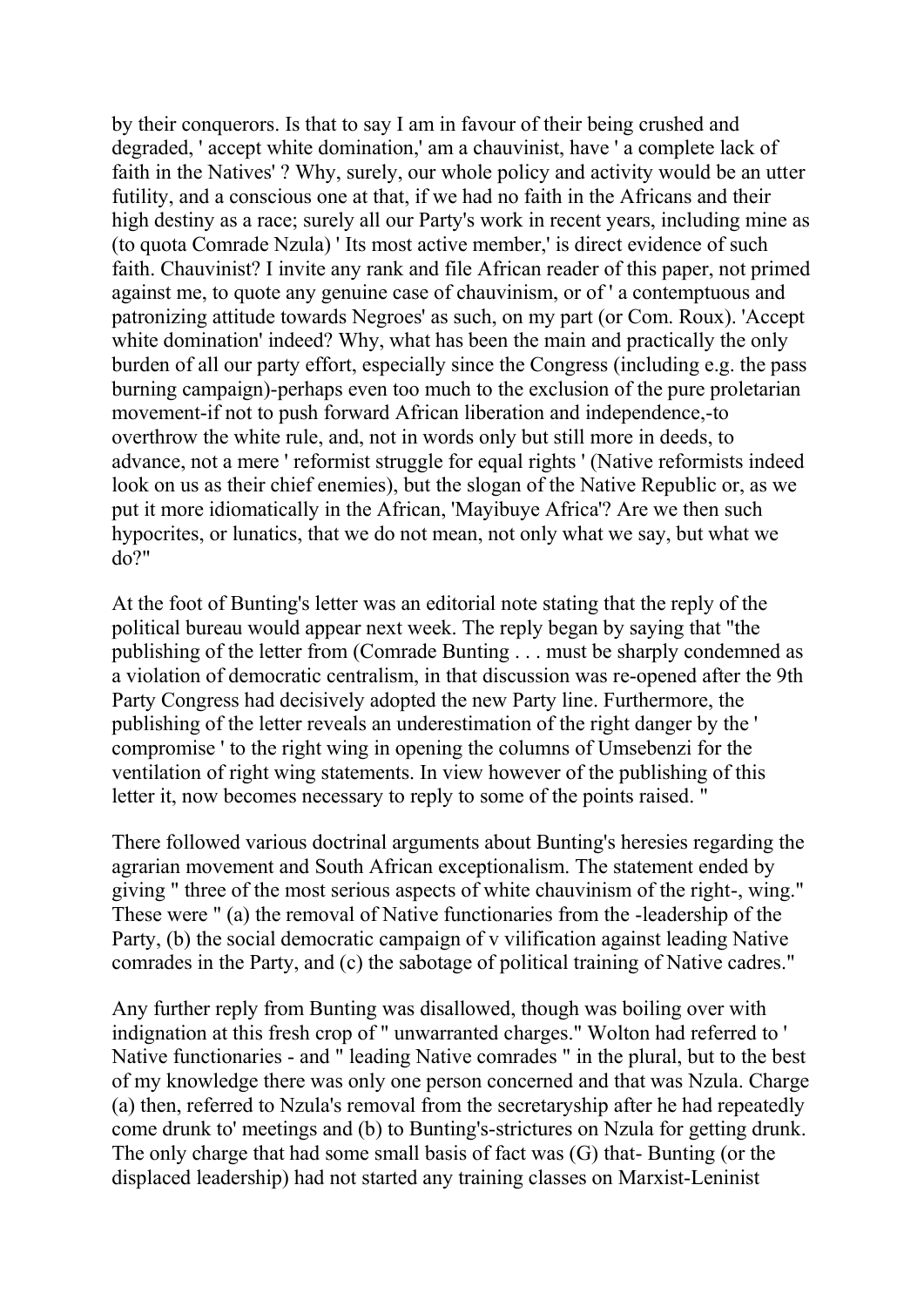theory. This could hardly be made a case of chauvinism, however? for Bunting always regarded Marxist-Leninist classes as something very unreal, and bookish. He could have replied that the Party had conducted a night school for African workers and that some of the best "functionaries," like Kotane, Makabeni, and Nkosi, had been trained in that school.

At this time Molly Wolton was still in Moscow, attending a course of political instruction at the Lenin School. But Wolton had secured a valuable lieutenant in the person of Lszar Bach, a young communist from Lithuania who had recently come to live in South Africa. Bach was the " ideal Comintern type," soft spoken but thorough-going. He had an amazing knowledge of Comintern doctrine, could quote Marx, Engels, Lenin and Stalin, chapter and verse, on any conceivable aspect of policy, and he knew the various theses and resolutions of the Comintern practically by heart.- He had that delight in intellectual subtleties which one often finds in Jews who have studied the Talmud as part of their early training, Wolton and Back became in practice the "bosses" of the Communist Party. They insisted on an African majority on the new Political Bureau. But the African members, though intensively coached in the theory and practice of the " new line," were made thoroughly subservient. In fact the Party was as much dominated by Europeans as ever.

The Party newspaper, Umsebenzi, under the new regime was not a great success At once it assumed a graver and less popular character. "Imprecor language became the prevailing style. Almost all Wolton's writings and speeches began with a reference to the deepening economic crises. African comrades soon gave him the nickname " Deepening economic crisis." The paper became less of a newspaper; the record of events was swamped by long doctrinal articles; slogans were multiplied; "directives for struggle," of the most complicated lengthy and impossible kind, took a prominent place. Five weekly issues were printed at the beginning of 1931, then the paper became a fortnightly. Within a year it was again. being printed at irregular intervals and -its circulation had slumped badly.

At the end of February, 1931 I Was sent to Cape Town, where John Gomas and I threw leaflets from the gallery of Parliament on March 6, "day of struggle against unemployment. "From Cape Town I went to Durban to try to hold together what was left of the Party organisation there, under conditions approaching very near to complete illegality.

On my way to Cape Town I halted at Bloemfontein on instructions from the Party, to interview the local branch and explain why Malkinson had been removed from the executive. Malkinson was among those who were considered politically unsound by Wolton. For this reason he had not been put on the new " political bureau," though, as the most active communist in the Orange Free State it had always been taken for granted in the past that he was entitled to a seat in the leading committee of the Party. Malkinson simply could not understand why he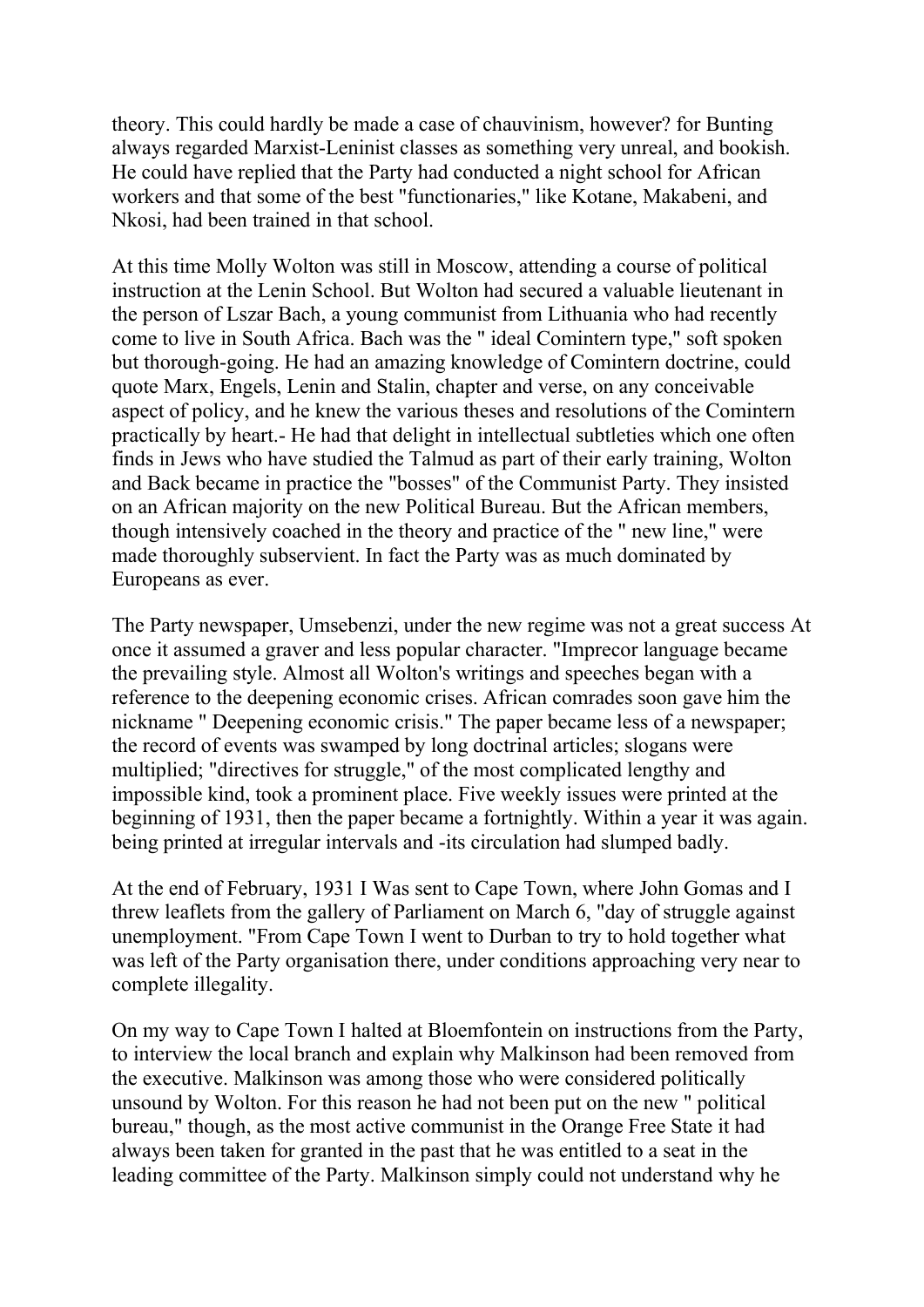had been deposed. Nor could Ntela and the other African communists in Bloemfontein. They had written to Johannesburg asking for an explanation. I was sent to give them this explanation, but I am afraid I was a bad advocate, not understanding it very well myself. The comrades at Bloemfontein said, " Malkinson built up this branch. He taught us about the (Communist Party. He has always helped us and stood with us in our struggle. Because of his activities he has been ordered by Pirow not to attend any public meeting in Bloemfontein. Now you tell us that Comrade Malkinson is no good and you have removed him from the executive. Why?" I replied that Malkinson lacked theoretical clarity, that he did not understand the new kind of Bolshevik Party we were trying to build up in South Africa. The political bureau must consist of 100 per cent. Bolsheviks, etc. Naturally I did not convince them.

The Bloemfontein Branch sent another letter to Johannes burg demanding Malkinson's reinstatement. Wolton and Bach immediately summoned a meeting of the political bureau and Malkinson was expelled " for fractional activities against the party line." "That will show the right wing that we mean business," said Wolton. By this step the Bloemfontein branch of the Party was destroyed. Malkinson was out; Ntela and the others lost their enthusiasm. Wolton was " crushing the right danger," but he was also smashing the Party.

And this was only a beginning.

In the meantime in Johannesburg, the Party, though hindered somewhat by its preoccupation with the '' right danger, " was still able to strike fear into the hearts of the authorities. By this time the boom of 1928 v as definitely over and unemployment was growing among both black and white workers. The Party was able to gain considerable influence not only among the black unemployed but also among the whites. Its most popular agitator was Issy Diamond, a barber by profession, who became known for his humorous speeches. On May Day, 1931, for the first time in the history of the Witwatersrand, there was a joint demonstration of black and white workers on a large scale. According to Umsebenzi some 3,000 Bantu and 1,500 Europeans assembled at Newtown market square and "with cheers for the solidarity of black and white workers, " moved off in a procession. They passed the offices of the Native Affairs Department and the police headquarters with resounding boos, and then marched to the front of the city hall where a big meeting was held. This spot had been a well known meeting place for generations, but never had a Native crowd gathered there. When the communist procession arrived the so called " United May Day Committee," consisting of representatives of the white Labour Party and trade unions, was holding its meeting (a small one) in typical white fashion. The communist procession "swept up with banners flying and completely overwhelmed the gathering of reactionaries forcing them to close down their meeting." After the meeting a large crowd of unemployed, consisting largely of Natives but with a fair number of whites as well, marched to the Carlton Hotel, led by Diamond and shouting " we want bread." A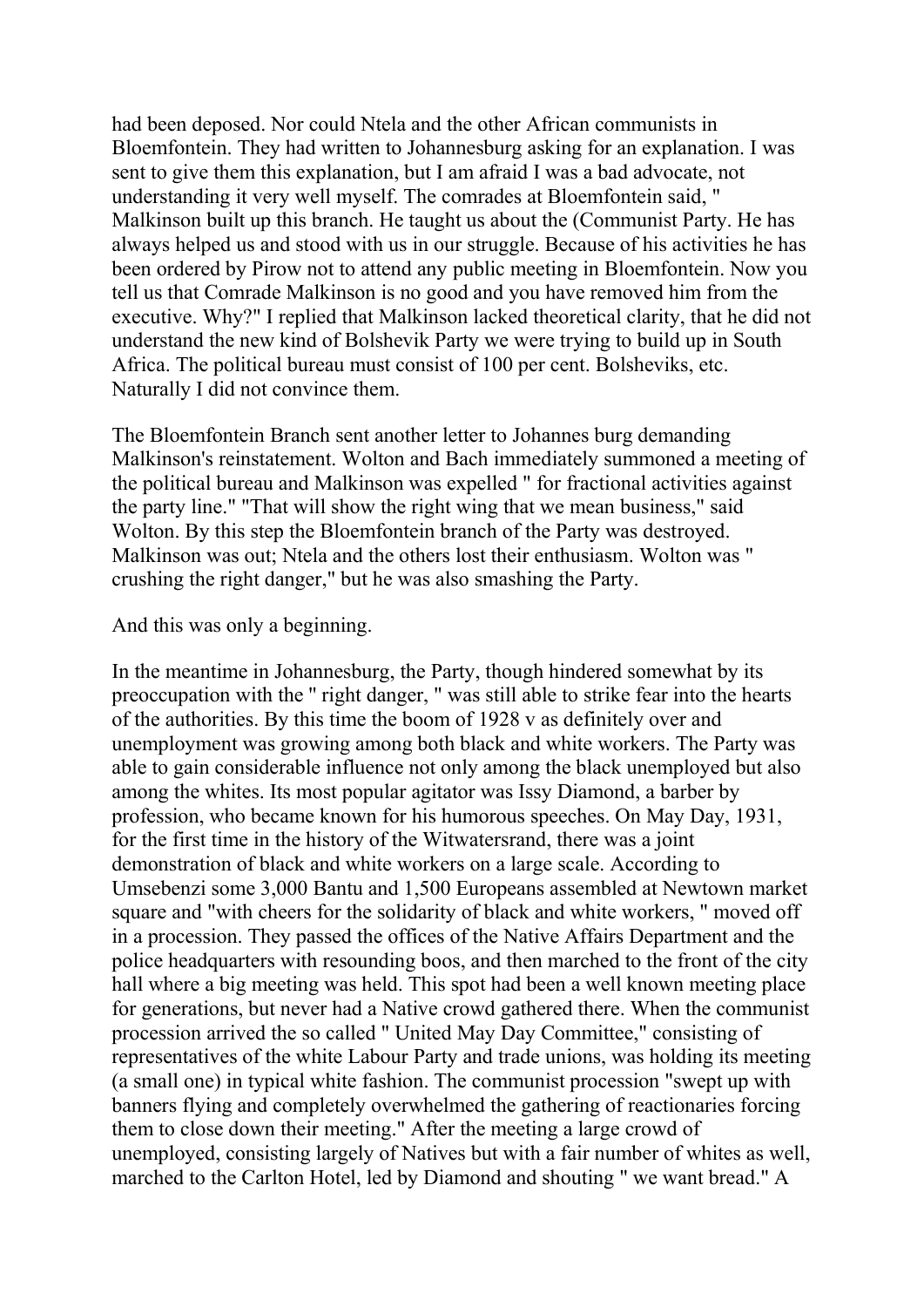rush was made to get in, but police closed the doors. The demonstration then: went to the historical Rand Club and again attempts were made to enter. The police replied with a baton charge in the course of which white and black unemployed and police were mixed up in a general melee. " Several white workers repeatedly rescued prisoners from the hands of the police and inflicted severe punishment on the thugs of Pirow." Native banner bearers fought valiantly to retain the flags they were carrying, one of them " being batoned into insensibility " by the police.

Following the riot eight Europeans and two Africans were arrested and charged with "public violence." The two Africans were fined 2 pounds each. Two Europeans, De Villiers and Jones (unemployed and with previous convictions) were sentenced to eighteen months' hard labour apiece, and Diamond for " incitement to violence" received a twelve months' sentence.

Bunting, though no longer in favour with the political bureau, was still prepared to serve the Party. He acted as Diamond's attorney in the big trial and also in a number of less important trials which had preceded it; for Diamond had been very active in the period immediately before May the First. For instance he had led a group of white unemployed into one of Johannesburg leading restaurants where they had asked for food until they were thrown out by the police. Bunting's conduct during these trials was subsequently used against him, as we shall see.

Wolton's plan during this period was that he and Bach should remain as far as possible in the background, not exposing themselves to undue risks, but keeping a strict eye on policy and tactics; while others, like Diamond and me and of course some of the African comrades, should function as the public instruments of the Party. I did not think then, nor do I believe now, that this was due to cowardice on Wolton's part; for he had shown and was to show again that he was prepared to face the music. It was rather " revolutionary realism. " Why should the brains of the Party, on whom so much depended, be exposed unnecessarily to the danger of arrest and imprisonment? But Bunting and. Diamond did not see it in this way. Bunting snorted his contempt; and Diamond still cynically recalls how, on the occasion of the May Day meeting, Wolton and Bach stood on the outskirts of the crowd listening to his speech and noting all " deviations " for future reference.

## **Chapter 16**

## **Expulsion**

It was not until September, 1931 that Wolton and Bach finally " liquidated the Right Danger." For months they had been working up a case against Bunting. They had secured certain supporters in the Party. But Bunting remained the great leader in the eyes of the African rank and file both inside and out side the Party. All the talk about "deviations,'' the long-winded resolutions and theses in Umsebenzi,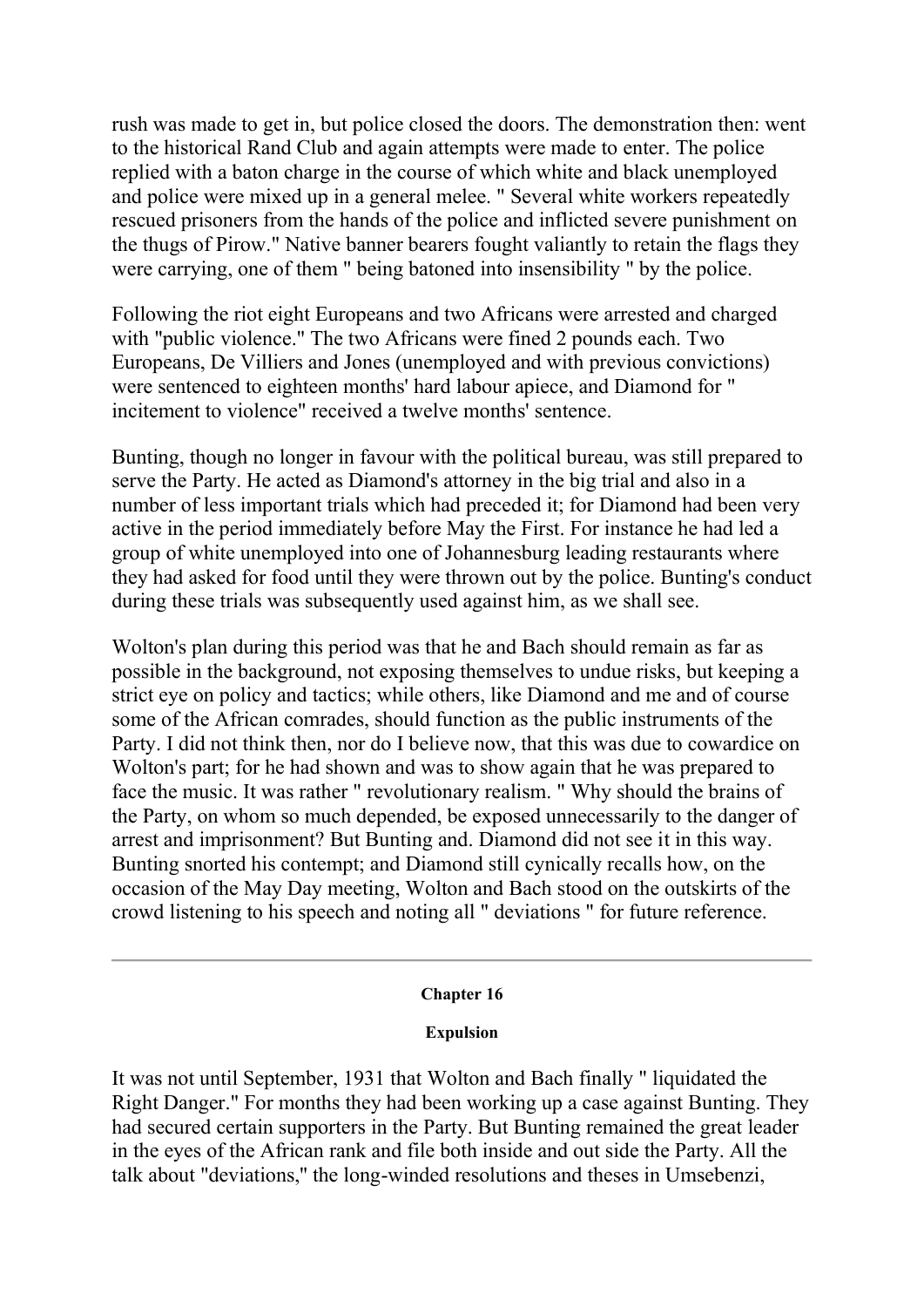meant absolutely nothing to them. Charges of " white chauvinism " seemed equally unreal, for was not Bunting known in locations up and down the country as the man who defended Africans in Court and asked no payment ? Years afterwards some communists were selling literature in an out-of-the-way location. An old African was interested. " Who are you?" he asked. "We are from the Communist Party,". they answered. "Oh, I know the Communist Party," the old man said, "he wears big boots."

A resolution of the political bureau was published on September 4, 1931. It began with a lengthy statement on " the deepening world crisis" and the international dangers of "social fascism" and the "right danger," and went on to enumerate the shortcomings of six leading communists who were thus notified of their expulsion from the Party . The statement declared that " the right wing activities of Comrade S. P. Bunting have not lessened but have on the contrary increased from month to month until they assume the form of fractional activities against the line of the Party. " Examples of the "continuous ventilation of the non-party line of Bunting" were firstly that "when defending Diamond in court in connection with the Frascati Restaurant case he had compared the struggle of the unemployed for bread to a students' rag." Bunting had stated in court that the unemployed had entered the cafe to ask for food to draw public attention to the fact that they were starving. Their behaviour was no more criminal than that of students out for a " rag."

The second offence was that in defending the unemployed arrested on May Day (when the fracas had occurred outside the Carlton Hotel and the Rand Club) Bunting had " appealed to the magistrate to have vision and thereby treat the prisoners leniently." Again, when Diamond was on trial for contempt of court Bunting had persuaded him to apologise to the court. It was further stated that a " number of elements " had been gathered "round the expelled member Thibedi" in an attempt to reinstate him to membership, "in the process popularising . the differences that exist between Comrade Bunting and the Party leadership. " Another reason given for Bunting's expulsion was that he had addressed a meeting of the African Bantu Club and had spoken on the same platform as members of the I.C.U. and African National Congress. He-had spoken in the name of the Communist Party and this constituted "a compromising of the Party and-a further reflection of the dangerous work of Comrade Bunting."

The other expelled members were W. H. Andrews, C. B. Tyler, Solly Sachs, Fanny Klenerman and Bennie Weinbren. It was claimed that Andrews had lost all organisational contact with the Party for many years "merely claiming nominal membership on paper." "All the work of Comrade Andrews has been of a purely individual character with no reference to the Party." This was essentially true. Andrews' membership of the Party was unreal, In addition he was accused of having spoken on the " social fascist " (i.e. Labour Party and trade unionist platform) on May the First and of having failed to publish a declaration renouncing this "counter-revolutionary action" when instructed by the Political Bureau. Thus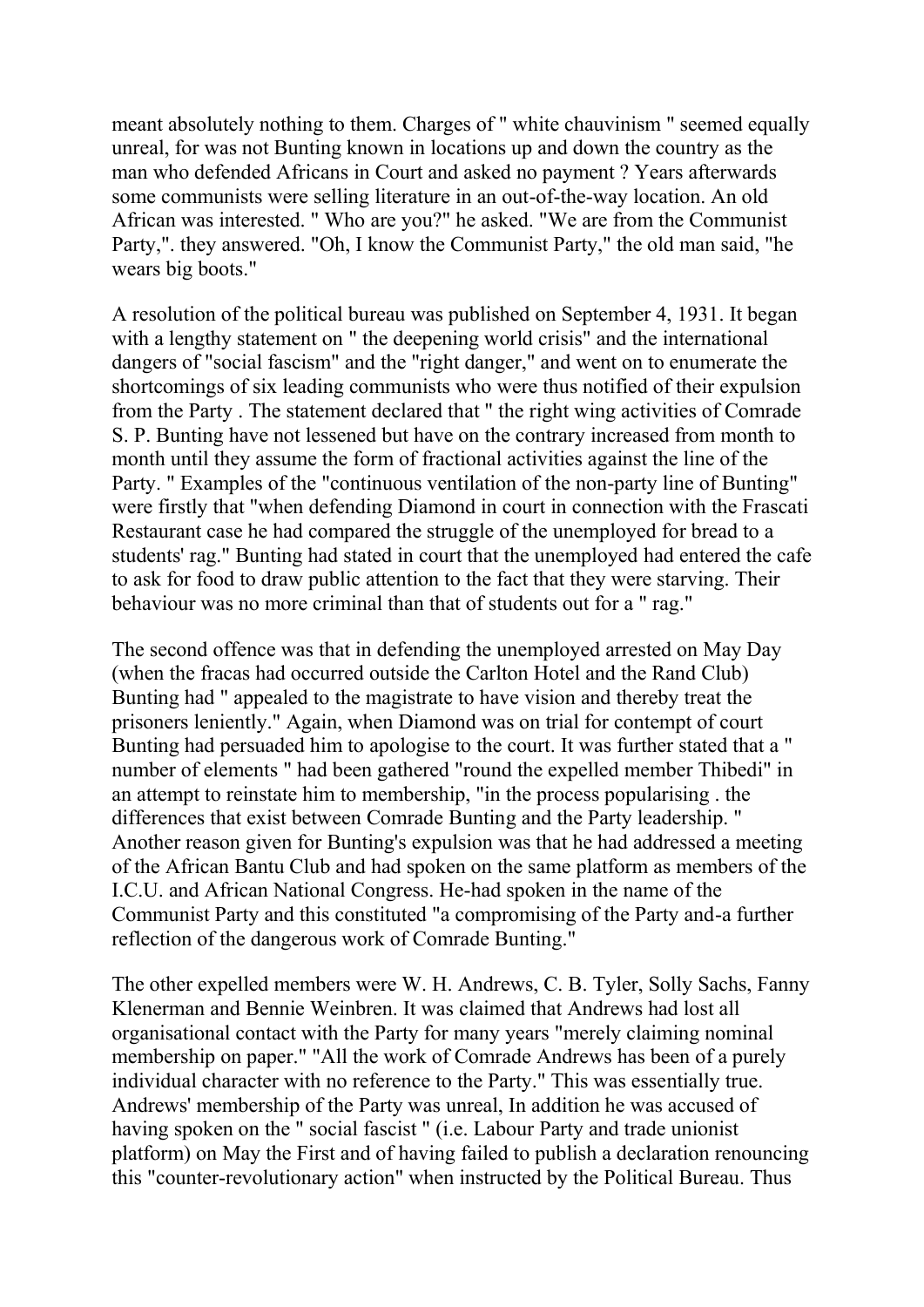the C.P. got rid of its most well known member in the ranks of the white trade unionists and a man who had consistently supported the cause of the Left and of Native unionism in the Trades and Labour Council.

O. B. Tyler was another example of one who had drifted steadily away from organisational contact with the Party and who had pursued an "individual line" in his work as secretary of a "reformist trade union"-the Building Workers' Industrial Union. His "drift to the right" had reached a stage where "disciplinary action" had to be taken.

Fanny Klenerman was accused of not having undertaken any work for the Party and of having conducted an uninterrupted campaign against the Party leadership.

The chief charge against Solly Sachs was that he had persuaded the Garment Workers' Union, of which he was secretary, to- support neither the African May Day Committee (communist) nor the United May Day Committee (reformist) but " to go on a picnic instead of demonstrating on the streets."

Last on the list was Bennie Weinbren, founder an l president of the Native Trade Union Federation. He was accused of having " conducted his trade union work along purely social democratic lines, involving the workers in class collaboration machinery. " This meant that Weinbren, while protesting against the reactionary portions of the Industrial Conciliation Act and the Wage Act, was in favour of trade unions using the legal machinery as far as possible to secure better wages and conditions for the workers. This subsequently came to be regarded as quite orthodox communist strategy.

The expulsions in Johannesburg were followed by expulsions in other centres. In September J. Pick, an old stalwart of the Party in Cape Town, was expelled for " fractional activities against the leadership." La Guma suffered a similar fate, a month later.

The expulsion of " the Right Opportunist Bunting clique " was subsequently fully endorsed by the Executive Committee of the Communist International, which called upon the C.P. in South Africa "to continue and intensify the struggle against Right opportunism and all remnants of Buntingism." (*Umsebenzi*, 18/1/32)

The expulsion came as a terrific shock to Bunting - and not only to him but to hundreds of his friends and enemies throughout the country, who knew him as a courageous and leading exponent of communism in South Africa. All the leading newspapers referred to it and published summaries of the statement, of the political bureau. It seemed to the man in the street that the Communist Party was committing suicide, for practically all those who were regarded as leading white communists were in the list of the expelled. The expulsions did more than anything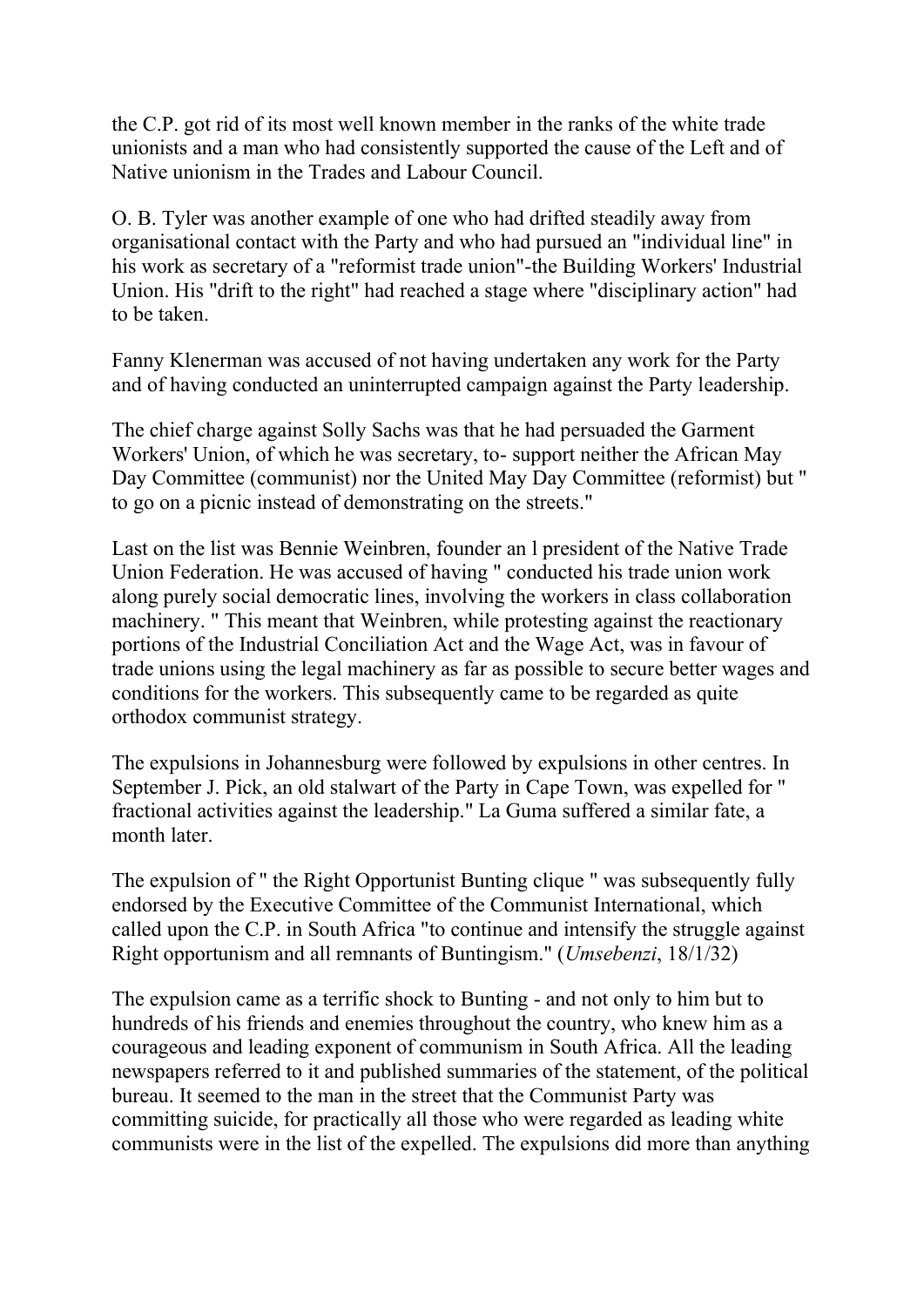else to alienate party sympathisers and fellow travellers and to lower the prestige of the Party.

There was some attempt on the part of the African rank and file of the Party to disavow the decision of the political bureau and secure Bunting's reinstatement. Gana Makabeni and a number of others took up the cudgels on his behalf. At Johannesburg and Potchefstroom protests were made by members. But democracy had disappeared from the C.P. and Wolton had the few branch executives which might have intervened well under his control.

Bunting addressed a printed leaflet to the Party membership. It was headed " Private, for circulation among members of the Communist Party only," and dated Johannesburg, October, 1931. " Dear comrades of the Communist Party," it began. " No doubt you have heard of the recent expulsions, and perhaps you have wondered what is the reason for them. Speaking of my own case only, I believe the great majority of the comrades, and the African comrades in particular, will say they know of no reason why I should be put out of the Party.

" The trouble does not emanate from the membership, how ever, but from the new leadership installed at (or rather before) last conference, which really means Com. Wolton, for the rest of the leading personnel remained much the same as before. Some of you may remember how bitterly, and as I think, falsely, Com. Wolton attacked me at our 1928/9 conference and how that conference did not want to hear anything of such quarrels. Since Com. Wolton's return from Europe last year, however, the attack has been greatly intensified, until it has become almost a ' frame up.' What have I not been charged with during the past few months? ' Chauvinism;' 'opportunism,' 'right wing deviation,' 'being against trade unionism,' 'against the Pass Campaign,' etc., etc., -to all of -which I plead, and I believe your verdict should be, not guilty ! Similarly with the charges published in Umsebenzi .... about 'sabotage work' or 'fractional activities' being against trade unionism,' 'against the Pass Campaign,' in connection with T. W. Thibedi, the African Club, etc.-rather thin charges, I think you will agree, even if true, but actually quite false as the members of my group and all others who know the facts (except a mere handful attached to Head Office who have reasons for not knowing them) will testify.

"In short, my expellers cannot clearly state any of their reasons except by grossly and knowingly distorting the truth. Or they say T do not follow the ' party line.' The only line I know is that published in our Party programme, Conference Resolutions, etc., in accord with the Communist International, and this I follow. No other ' line,' even if authoritative, has been given out except this lying ' anti-Bunting ' line, to the propaganda of which much time and man power has been sacrificed, with the result that much real Party work has been scamped or most inefficiently conducted and party membership and general agitational activity have shrivelled almost to a skeleton (and then they blame me for all that too !)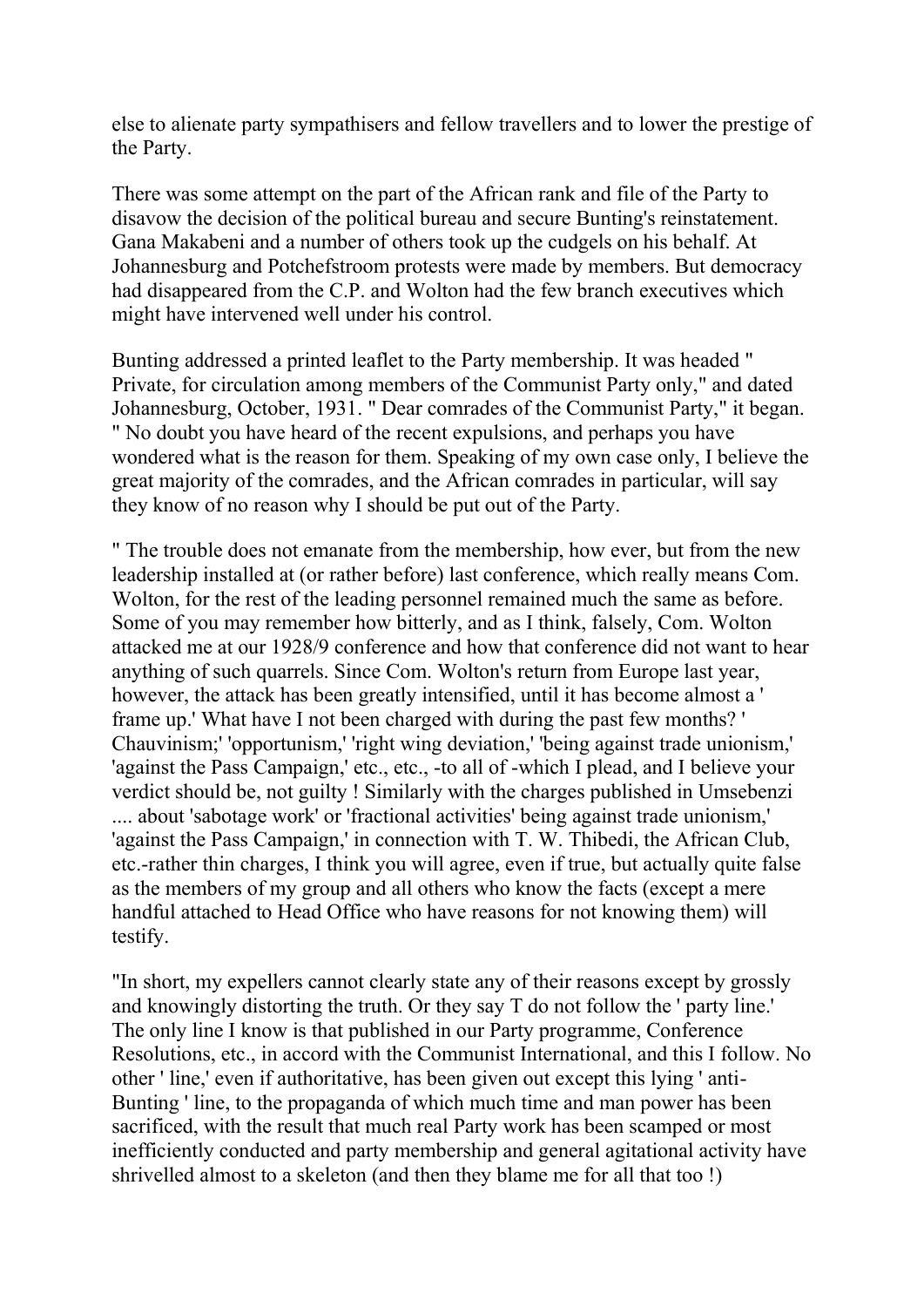" Well, without engaging in anything like an opposition or a split, I am obliged, in applying to the next Party Conference for reinstatement, to ask you all for your support. That does not mean that I hanker after ' leadership,' let the best man lead, whoever he is. For a year already I have worked hard as a rank and filer, especially on the founding of a miners' union, and should have been content so to continue. I only want this 'ban,' passed by a small dictatorship without giving any notice (much less a hearing) either to me or to you, to be removed so that I may resume doing my bit in the great war for African emancipation-free this time, I hope, from the persistent misrepresentation, boycott, and persecution-especially behind my back, to which I have been subjected for over a year past.

"It will not be so easy for you to do what I ask. The present leadership will possibly do its utmost (and controlling the party machine it can do much) to prevent you from securing free expression of your will, through your own freelychosen delegates, at the conference. It may say ' this appeal of Bunting's is fractional ' or ' opposition to the leadership cannot be tolerated ' or ' Bolshevism does not believe in hearing both sides, ' or it may try to shelve the matter altogether. But if there is something wrong with a party or its bureaucracy, if there is some danger or poison or disease at work, must you just hold your tongue and say ' Ja baas' ? No, you cannot be deprived of your right to put matters in order at a party conference, and for that purpose to ascertain and discuss all the facts beforehand. If, therefore, you think that in the interest of the Party and the African masses I should be reinstated, I beg you not to be indifferent or inactive, not to be bluffed or intimidated, but to assert yourselves by insisting on the conference being held and the matter properly placed on the agenda, and by sending delegates definitely instructed to cancel the expulsion resolution.

Yours ever fraternally, S. P. Bunting. "

It seemed to me that there was something very unpolitical, not to say naive, in this statement of Bunting's. There had been misrepresentation, boycott and persecution no doubt; there were indications of a frame-up too, but surely there was much more to it than that ! What had happened could not be attributed only or even mainly to Wolton's malignancy, to a mere personal grudge on his part. There was enough evidence to show that Wolton was trying to introduce a new policy in the Party and that he was carrying out to the best of his ability the instructions he had received from Moscow. Our experience at the Sixth Congress, the various theses and letters from the E.C.C.I., all pointed to a definite line of policy which the Comintern was seeking to impose on its sections. If Bunting believed that the policy of the Comintern was wrong let him go to the root of the matter and say so. I for one still believed that the Comintern was right in the main though I felt some qualms about the cold-blooded Machiavellian way in which Wolton was setting to work. I was in Durban when the expulsions took place and I was not consulted about them.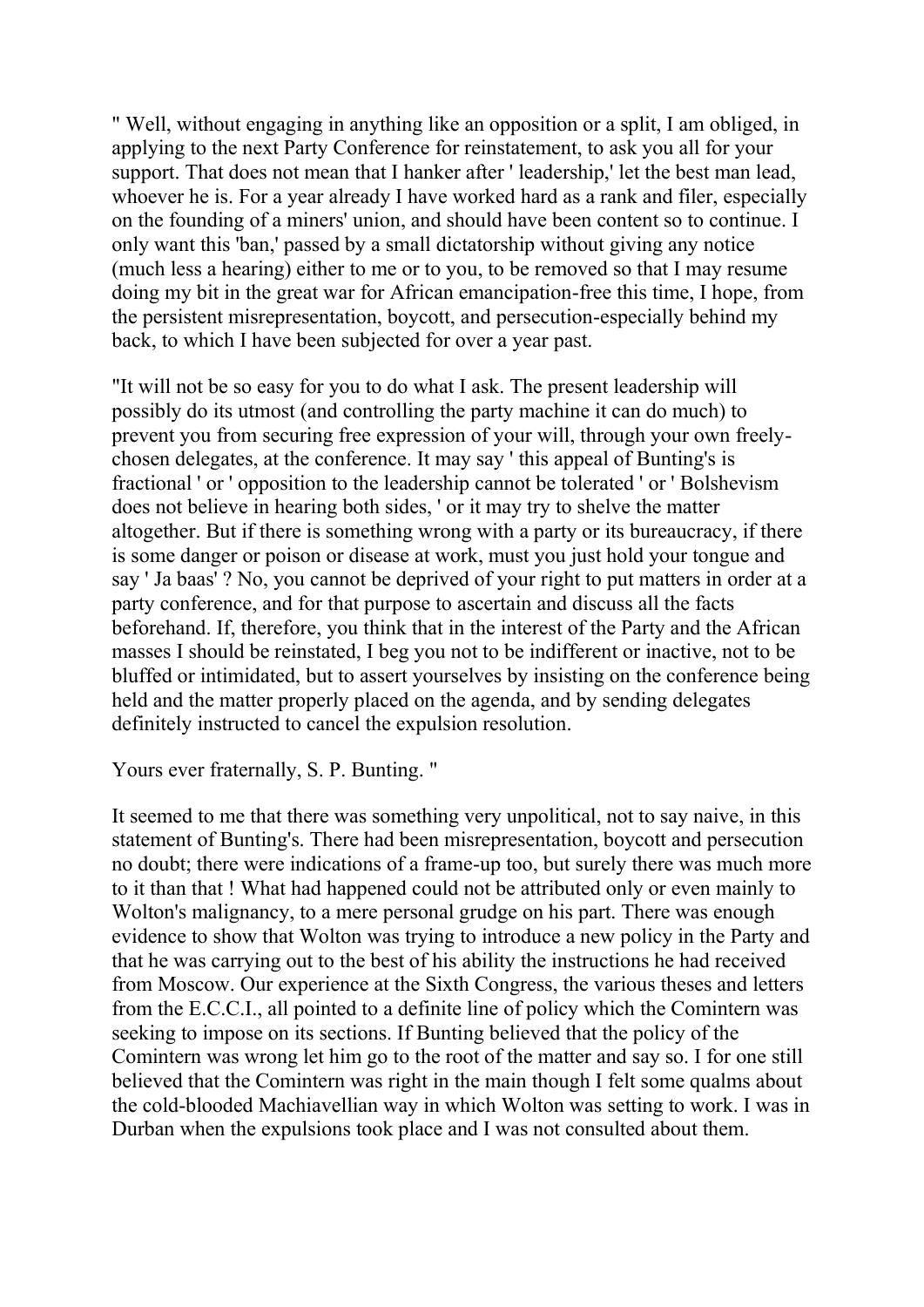Though I was not happy about Bunting's .removal from the Party I acquiesced in it, partly because I felt that I did not completely share his outlook, and partly because I realised that any protest would have resulted in my own expulsion. Without the Party machine behind me I should have been unable to continue with the work I was doing in Durban. I was to find myself dragged still further along the path of shameful acquiescence in the months that followed.

I came to Johannesburg on a brief visit at the end of December, 1931 and took part in the next round in the fight against Bunting and the "right danger." Bunting had sent a letter to those Party members he believed sympathised with his cause, inviting them to a meeting in the Inchcape Hall on Sunday morning, December 27! to consider what steps should be taken to secure the revocation of the expulsions. The meeting was described as "private." A copy of the letter came into the hands of Wolton and Bach a day of two before the 27th. They hastily summoned a meeting of the political bureau to decide what steps should be taken to counteract the Buntingites. Now a conference of "Labour Defence" (Ikaka) had been arranged for that same Sunday morning. I forget whether it was Wolton or Bach who suggested the idea that we should transfer the Labour Defence meeting to the Inchcape Hall. We should go there, occupy the hall and start our meeting an hour or so before the Bunting meeting was due to begin. Then when the Buntingites came they would interfere with our meeting at the peril of being charged with sabotage l I was appointed chairman of the " Labour Defence " meeting. Bach undertook to provide an audience from members of the newly-established Jewish Workers' Club, who could be relied upon to support the official party. The members of the club were mostly young men and women from Poland and Lithuania, earnest adherents of the Communist International, but with as yet only a very limited knowledge of the movement in South Africa or the events that had led to Bunting's expulsion. They had been told that Bunting was a traitor, and that was enough for them.

When Bunting, Makabeni and the others arrived at the hall they found our meeting in progress. For a time they kept quiet, too much taken aback to do anything. Then some of them began to shout " This is our meeting. Why have you taken our hall ?" A fight started between the Jewish Workers and the Africans. Makabeni went outside to get a stick. Blows were exchanged. I and some of the less fanatical people on our side intervened and managed to stop the fight. But Bunting's sup

porters remained and insisted that it was their meeting. Finally the proprietor of the Inchcape Hall, a Coloured friend of the movement, forced both parties to leave the hall, which he then locked up. In the next issue of Umsebenzi the following appeared:

# " BUNTINGITES SMASH UP IKAKA CONFERENCE

" Agents of Pirow and Hertzog prevent Exposure of Prison Brutalities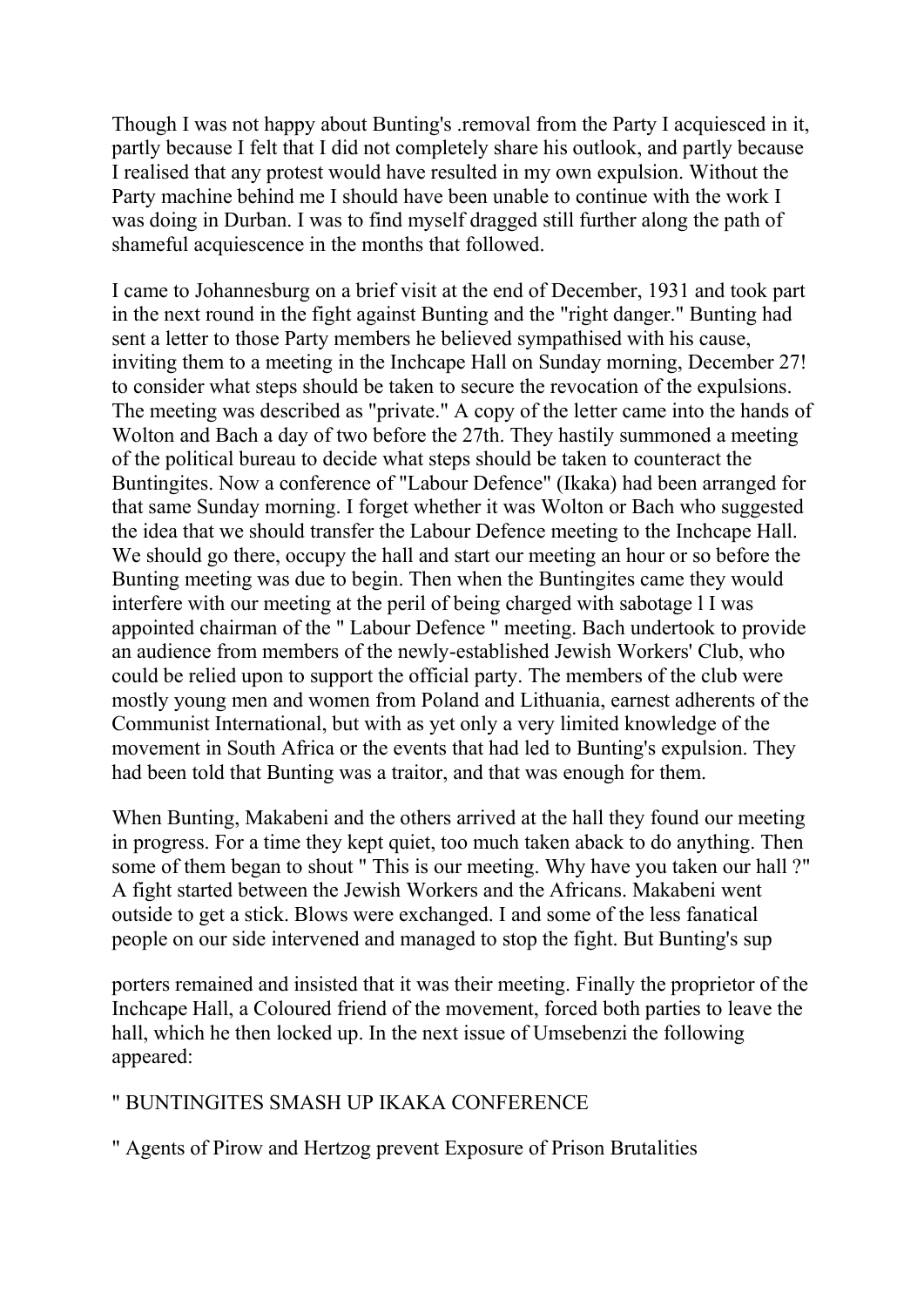" The Johannesburg District Conference of Ikaka, held on Sunday, December 27, at the Inchcape Hall, was convened in order to develop a Union-wide campaign against the brutal prison regime existing in South Africa and to launch a mass demand for the introduction of a special prison regime for political prisoner in South Africa. Representatives from factories and various districts were present.

" At the outset it was clear that Bunting (the expelled communist) had organised groups of renegade communists and others in order to prevent the delegates from speaking of the prison conditions which they had experienced. At a later stage in the conference the Buntingites, at a given signal, shouted down the speakers and commenced a fight.

" Several of the Buntingites were thrown out of the hall, but finally, due to the widespread fight which developed, the conference had to be closed.

" Thus the Bunting clique again clearly reveals itself as a definite agent of the Government to muzzle the workers and prevent any organisational work being done.

"Against the united front of Pirow, the employers and the Buntingites the masses must rally their forces to fight back. demanding the abolition of gaol brutalities and the introduction of a special prison regime for political prisoners."

Against men who used such methods Bunting stood no chance. The campaign against him went forward relentlessly. He was a member of the "non-party organisation," the Friends of the Soviet Union. The F.S.U. had held a meeting at Marabastad Location, Pretoria, and Bunting had been sent there by the Johannesburg committee as one of the speakers. At the meeting a leaflet published by the Communist Party was distributed among the crowd. The leaflet was an attack on Bunting. It denounced him among other things as an " imperialist bloodsucker." A copy was handed up to Bunting on the platform, and in his speech he referred to it briefly, denying the charges contained therein. The C.P. then instructed its " fraction " in the F.S.U. to demand a vote of censure on Bunting by the executive of that body on the ground that he had committed a breach of discipline by using the F.S.U. platform for ventilating his private quarrel with the Communist Party. Bunting was accordingly censured, though he defended his behaviour in a capable speech. During the debates he leaned across the table and asked a woman member (a newcomer to the Party who was having her first experience of " fraction work "): " l}o you think I am an imperialist bloodsucker?" She answered " No."

At the next general meeting of the F.S.U. there were stormy scenes when a resolution was moved stating that " Fractional elements were using the platform of F.S.U. in order to slander the Communist Party, the Communist International and other revolutionary organisations." Bunting again defended himself, admitting that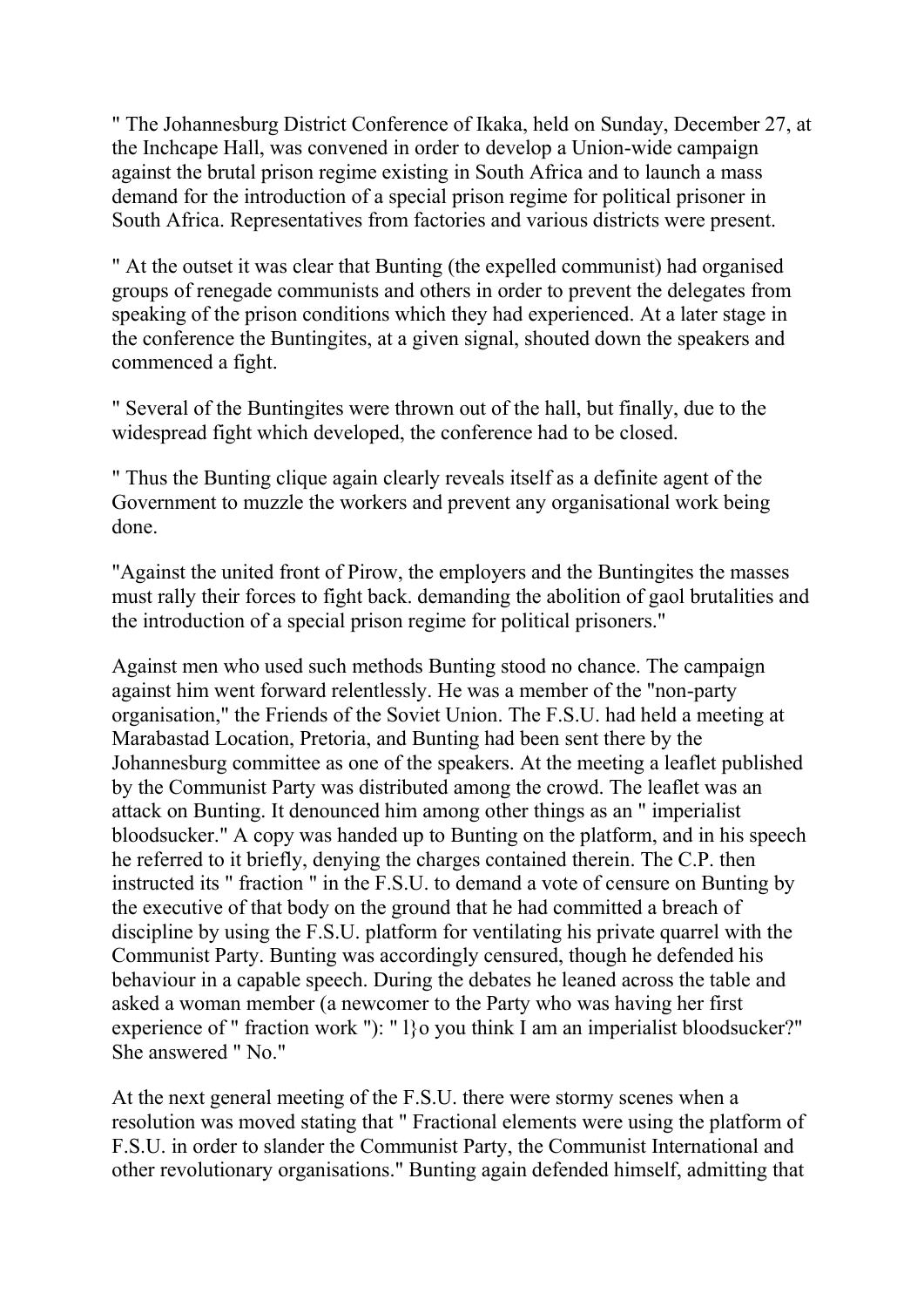he had referred to the Communist leaflet when he spoke at the Marabastad meeting, but stating that he had to do so, though briefly, as the leaflet was distributed to the audience by Joffe, a member of the F.S.U. committee and of the Communist Party, who had accompanied him to Marabastad. Bunting was followed by Party speakers who attacked him on the usual lines. They included John Marks. While Marks was speaking, Mrs Bunting shouted an interruption from the back of the hall. Marks replied with some not too complimentary epithet and then Bunting was observed walking swiftly towards the platform. Whether his intention was to hit Marks or merely confront him was not clear. He was stopped by the audience before he reached the platform.

The incident was reported in typical style by Wolton in the next issue of Umsebenzi with the heading "Buntingites attempt to wreck F. S . U. meeting-White chauvinist attack on Native speaker" . . " Bunting stated his case admitting that he had attacked the Communist Party at these meetings. He stated his case without interruption. Numerous white speakers followed and gave examples of the counter revolutionary work of the Bunting group, but it was only when a Native speaker came forward that the real violent white chauvinist line of Bunting and his clique was demonstrated. Immediately Comrade Marks (Native committee member of the F.S.U.) took the platform, Bunting male a violent rush for the platform to physically attack Comrade Marks. Only due to the intervention of a white worker was Bunting prevented from injuring the Native speaker.

" This incident coming on top of all the other activities of the Buntingites immediately caused speaker after speaker to rise and demand the expulsion of the Bunting clique from the F.S.U., pointing out that the open Fascist activities of these elements called for the entire liquidation of this group. The workers and oppressed peoples of South Africa increasingly understand the demagogy of the Bunting group who by counter-revolutionary deeds give the lie to all the pretensions of serving the working-class movement and openly reveal the Buntingites as agents of Imperialism, of Pirow, Hertzog and Smuts."

Though many of us deserted Bunting, there was one man who stuck to him through thick and thin. Gana Makabeni defied Wolton and the P.B., and openly championed Bunting's cause. But Wolton was not in a hurry to expel Makabeni even after various attempts to win him away from Bunting had failed. For one thing Wolton was trying to show that Bunting was a white chauvinist. It was a bitter pill to have to admit that an outstanding African leader like Makabeni was in the Bunting camp. Another thing that weighed with the P.B. was the fact that Gana was the popular secretary of the African Clothing Workers' Union. However, Gana's intransigence showed no signs of abating and finally, in March, 1932, it was decided that " drastic disciplinary action must be taken." Makabeni was therefore formally expelled from the C.P. on the ground that He had " openly conducted propaganda in favour of Bunting and the reactionaries" all that he had opposed an attempt by the C.P. to secure the disaffiliation of the .African Clothing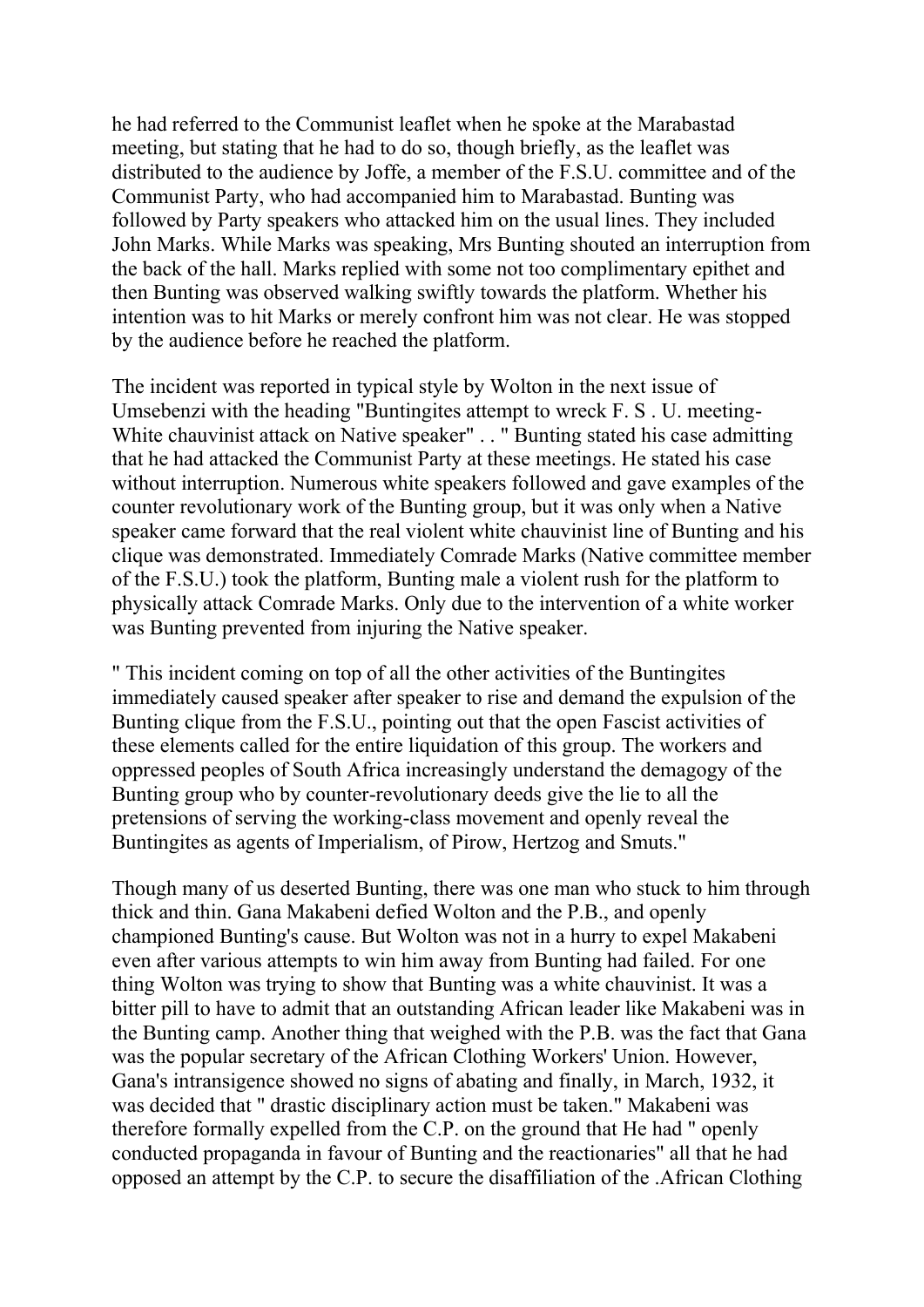Workers' Union from the ' reactionary (white) Garment Workers' Union " led by Sachs.

Wolton and Bach claimed that the rank and file of the African Clothing Workers' Union had remained loyal to the Party and the African Federation of Trade Unions. But it seemed that Makabeni had taken a substantial section with him, and it was not long before he had the entire union in his hands.

Gana's subsequent activities are a fine example of devotion and consistency. During the depression years 1932 and 1933 the African Clothing Workers' Union was in a bad way. But Gana stuck to his purpose. He obtained work as a labourer in a furniture factory and conducted the affairs of the union in his spare time. The organisation weathered the storm and became one of the most successful African unions.

# **Chapter 17**

# **Monolithic Party**

For some time there was little reference to Bunting in the columns of Umsebenzi. That "counter revolutionary" was believed to have retired from active political work. On account of his health and on medical advice he had given up his lawyer's business, which in any case had been more of a liability than an asset. After recovering from a partial stroke and spending a period in hospital, he got work as a viola player in the orchestra of the African Theatres Trust.

The Communist Party in the meantime was undergoing an even more thorough process of "bolshevisation." Molly Wolton had returned from Moscow where she had spent a year at the Lenin School. In addition a representative of the Comintern had come to South Africa and was actively guiding the Party along the new line of complete bolshevisation. Nzula and another African had been sent to the Lenin School. 14

With these new additions to its leadership the Communist Party found itself " Ideologically strengthened." A most elaborate programme covering every field of activity was drawn up, and such party members as remained were subjected to the most rigorous discipline. New trade unions were to be built up. The African miners were to be organised. Peasant leagues were to be started. Political training classes were to be made compulsory for all party members. Special day schools for " functionaries" were to be held from time to time. Umsebenzi was to be enlarged and its circulation increased ten fold Everything was planned down to the minutest detail. The Party was to be completely re organised in factory, farm, and street nuclei. Organised party fractions were to function in all the trade unions and other " mass organisations." Every committee, every group, every individual was to be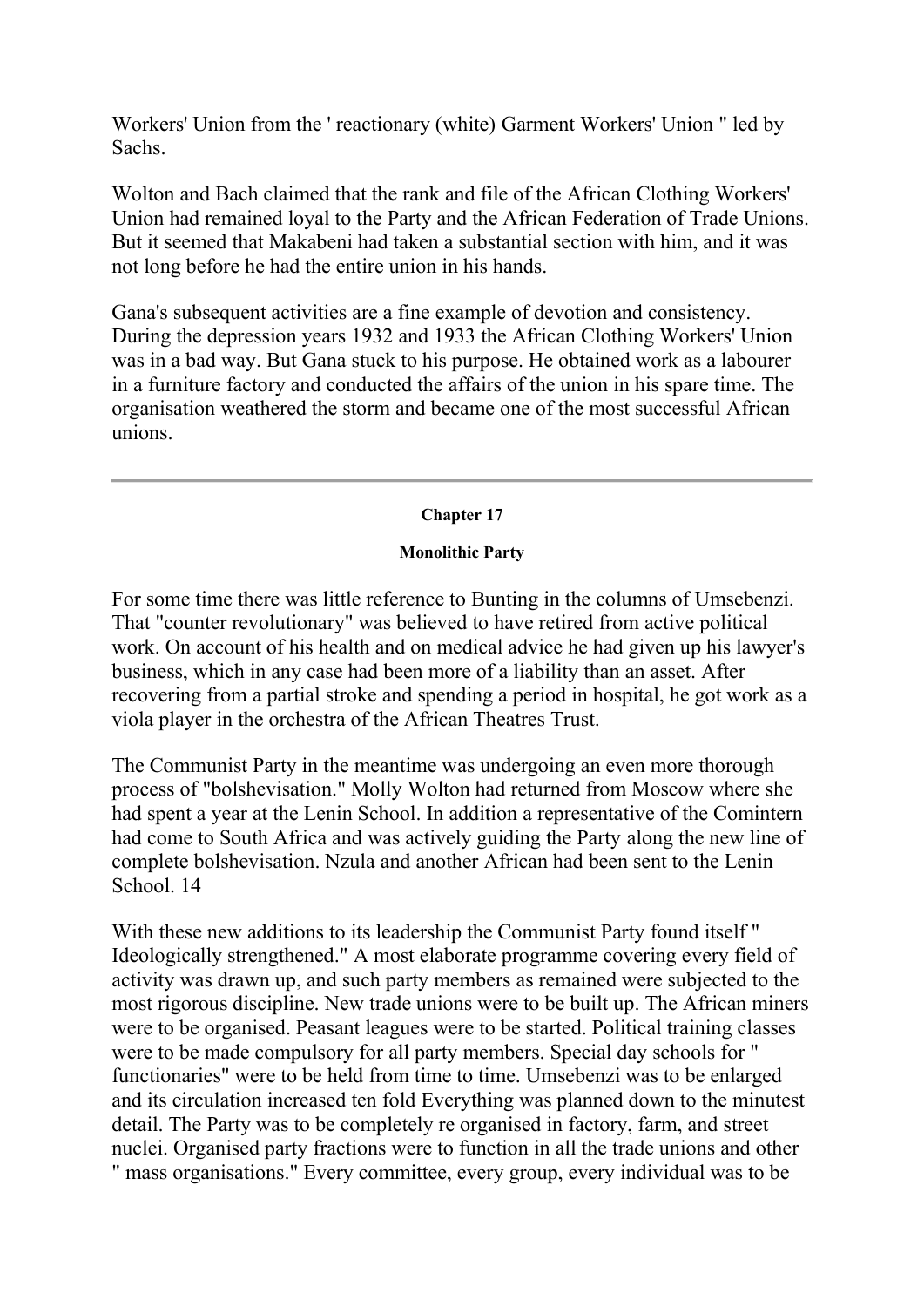given a definite task or tasks and an elaborate time schedule was laid down for their fulfilment.

The only drawback about this scheme was that there were not enough people to carry it out.

The expulsions had robbed the Party of many active and capable people. Whole branches had disappeared in the purging of the Right Wing. Trade unions which had once been close to the Party had come to regard the C.P. as their chief enemy. " Mass organisations " like the Friends of the Soviet Union had become narrow sectarian groups consisting almost exclusively of Party members. The hundreds of Africans who had followed the Party had been completely mystified by the anti-Bunting campaign and had become politically indifferent. The denunciation as " social fascists," "national reformists," "agents of imperialism," etc. of all who did not accept the Party line unreservedly had caused the Party to become an evernarrowing sect.

In addition. such forces as were available for carrying out this stupendous programme were still further reduced by a process called " preparation for illegality." Certain comrades were told that they were not to identify themselves publicly with the Party. They were to remain behind the scenes, functioning on secret committees which would direct the work. These secret functionaries had practically nothing else to do but draw up gigantic plans which the over-burdened " legal functionaries " strove in vain to carry out, At one stage practically all the open work of the Party was done by two of us, Louis Joffe and myself, though in the end neither of us was considered good enough for membership of the political bureau.

By October, 1932, most of us who worked in the Party and those who still read Umsebenzi were beginning to forget about Bunting. We were having a hectic time; trying to organise the unemployed both black and white; carrying on at Germiston, in the face of bitter police persecution, a campaign against the lodger's tax; fighting a parliamentary by election with Comrade Marks as our " Native demonstration candidate" 15 ; helping the garment workers in a bitter but futile strike, while at the same time we fought Solly Sachs, their union secretary.

Suddenly we were reminded of that " imperialist bloodsucker Lord Bunting," as he was now called. To the general charge of " rightism " was now added a new one of '' alliance with counter-revolutionary Trotskyism."

The evidence on which this new attack was based was rather scanty. A new paper, the Maraphanga, had appeared, edited by T. W. Thibedi. Thibedi had evidently written to ,Trotsky and received a letter from him in return, but the Maraphanga did not appear to have any definite political line. Thibedi was not a theoretical Trotskyist. Almost the whole of the new paper was in the vernacular and dealt with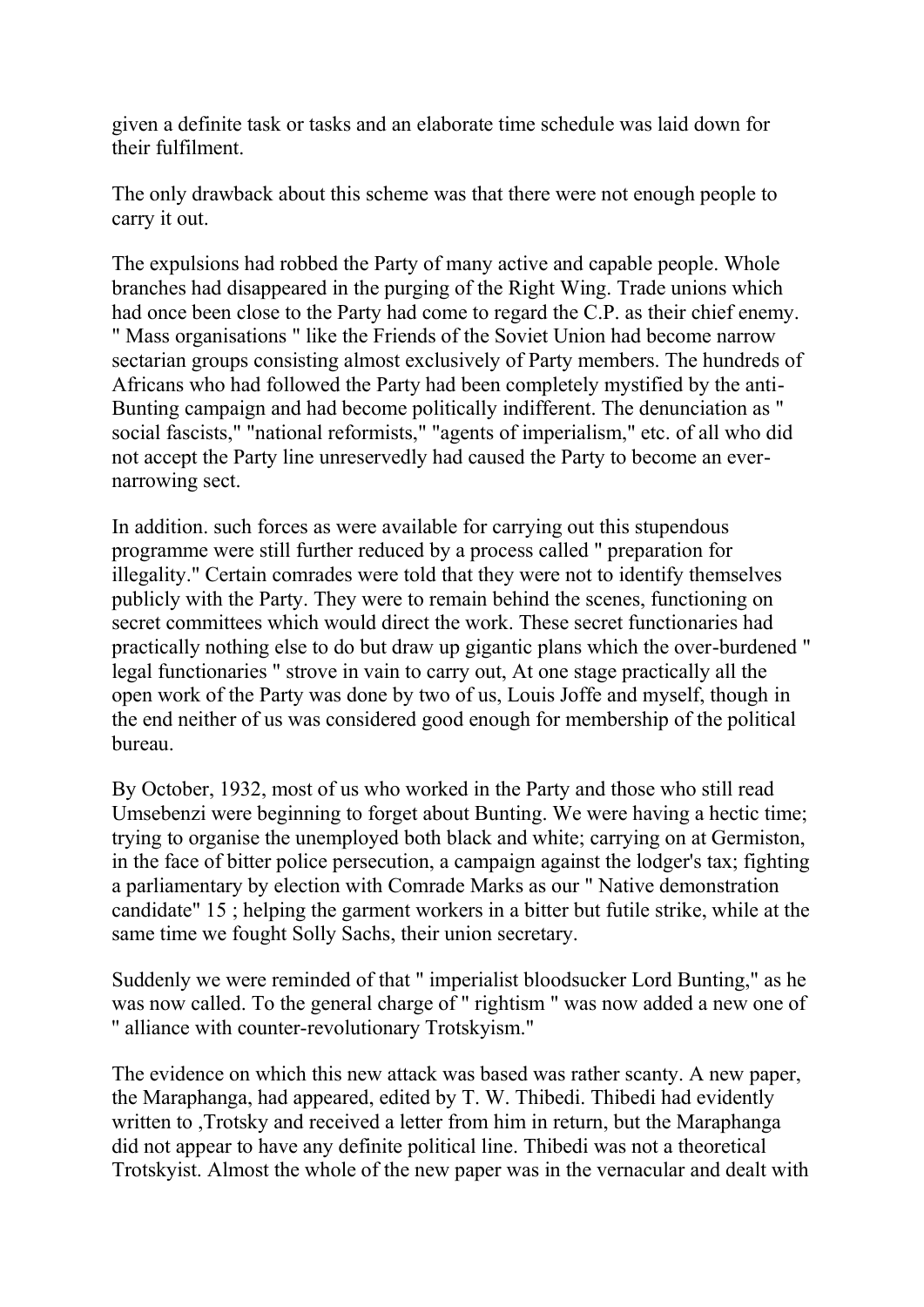various Native grievances. There was no mention of Bunting; no attack on the communists. I, for one, did not know what to make of Thibedi's new effort.

But within a day or two came another piece of information which might have had some bearing on Thibedi and the Mara'phango,. The one-time manager of the I. S. l. Press was now running a small printing works of his own, and he was doing work for the Communist Party. In my capacity as manager of Umsebenzi I used to visit his office quite frequently. One day, shortly after the Maraphanga had appeared, I met Bunting coming out of the printer's office. Inside, by some strange chance, I noticed lying on the office desk a red card, similar to a Communist Party membership card, but with the caption " Communist League."

Like detectives hot on the scent- the Political Bureau now proceeded to put two and two together. Bunting was starting a " Communist League " in opposition to the Party. The Maraphanga, although it did not say so, was the organ of the new body. Thibedi, on his own admission, was in league with Trotsky. Bunting was behind Thibedi and was helping to subsidise his paper.

This was grist to the mill of the Comintern " rep," who ordered a special doublesize edition of Umsebenzi which he practically filled with articles denouncing the " counter-revolutionary alliance of Bunting and the Trotskyites." Much of this writing was vile stuff (for instance, Bunting was described as the " prominent son of Sir Percival Bunting, an aristocratic British peer and a firm fighter for British imperialist domination-himself a rich lawyer and an absentee landlord now exploiting Natives on a wattle farm in Natal") and I told my fellow members of the editorial board that I did not like it.

They replied " You yourself have provided the evidence. How can you suggest that Bunting is not in alliance with the Trotskyists ?" I replied that we did not know for certain but should wait for more definite evidence.

A few weeks later Wolton announced that there were too many white members on the Political Bureau. At that time there were four Europeans: the two Woltons, Bach and myself. Wolton suggested that the number should be reduced to three and these should be the three " most thoroughly Bolshevik white comrades." I was charged with having shown weakness over the articles on Bunting. Furthermore I had had frequent disputes with Molly Wolton, my chief fellow member of the editorial board, about the general tone of Umsebenzi. It was clear that I did not have a proper understanding of the Party line. The Comintern representative (whom personally I found a very likeable fellow) agreed with Wolton's proposal, and accordingly,- I lost my seat on the P.B. I was instructed, how ever, to continue my technical work in connection with the publishing of Umsebenzi, which I did.

I have never been able to discover exactly what happened behind the scenes in the Maraphanga-Communist League affair. Bunting made no public reply to the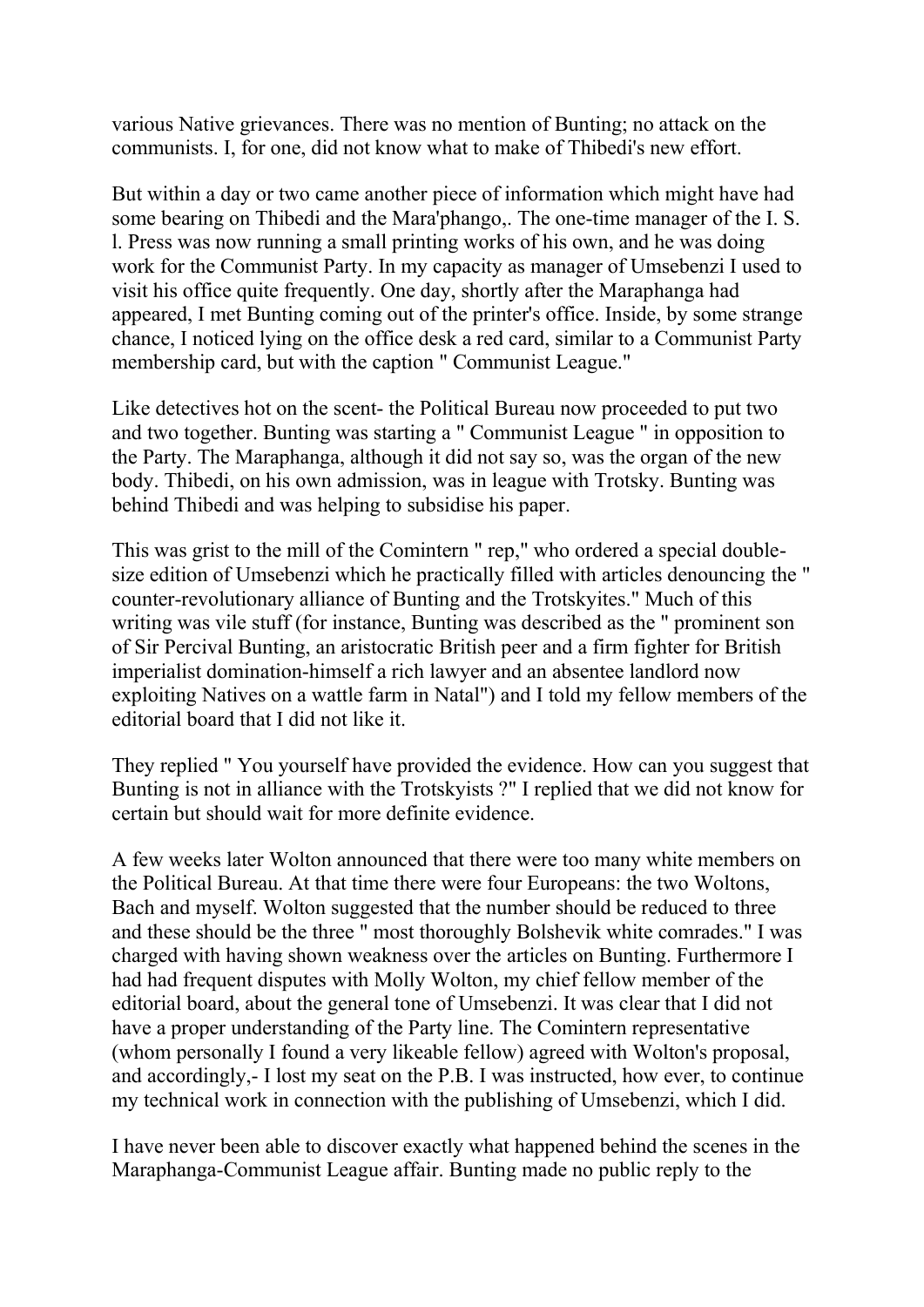attacks on him in Umsebenzi. Apart from the card on the printer's desk, nothing more was ever seen or heard of the Communist League. After its first number, the Marapharaga did not appear again.

- Bunting never did start an opposition party, though he was asked on many occasions to do so. On visiting Cape Town he was invited by the " Communist Opposition Group " to speak at the Lenin Club and did so. But in his speech he strongly urged that there should be no revolutionary party outside the C.P. and he said he would not assist in forming one.

# **Chapter 18**

# **Last Days**

Far from being a "rich lawyer and an absentee landlord exploiting Natives on a wattle farm in Natal," Bunting was by no means well off. When his fingers became partially paralysed and he could no longer play the viola, he was glad to accept a post as caretaker of a block of flats.

But before the state of his fingers made it impossible he did get some satisfaction from orchestral playing. While touring South Africa with the orchestra he met old friends in different parts of the country-among them Colonel Creswell on his farm near Bellville on the Cape Flats.

In the subsequent history of the Party that expelled him, he lived to witness a dramatic justification of his own standpoint during the bitter years when he was denounced as a chauvinist and counter revolutionary.

The Comintern representative left South Africa towards the end of 1932. In December of that year the Woltons went to Cape Town where they played a prominent part in a tram and bus workers' strike. The communists organised a group of militant tramway workers to oppose the secretary of the union, Stuart, who, they alleged, was trying to negotiate an agreement in favour of the bosses. In the midst of the strike Wolton was arrested on charges under the Riotous Assemblies Act and the Conciliation Act. He was not allowed bail until the strike was over. In May, 1933 he was sentenced to three months' hard labour. This was his second period in gaol within eighteen months (he had served three months early in 1932 following articles which had appeared in Umsebenzi alleging gaol brutalities inflicted on African prisoners in Natal). The continual arrests and imprisonment's, the hectic life they led and the financial insecurity which always dogged the footsteps of the communist agitator in South Africa seemed to have a depressing effect on the Woltons. Molly had a weak heart; the doctor advised her to give up her public speaking which wag doing her no good.. Their daughter, born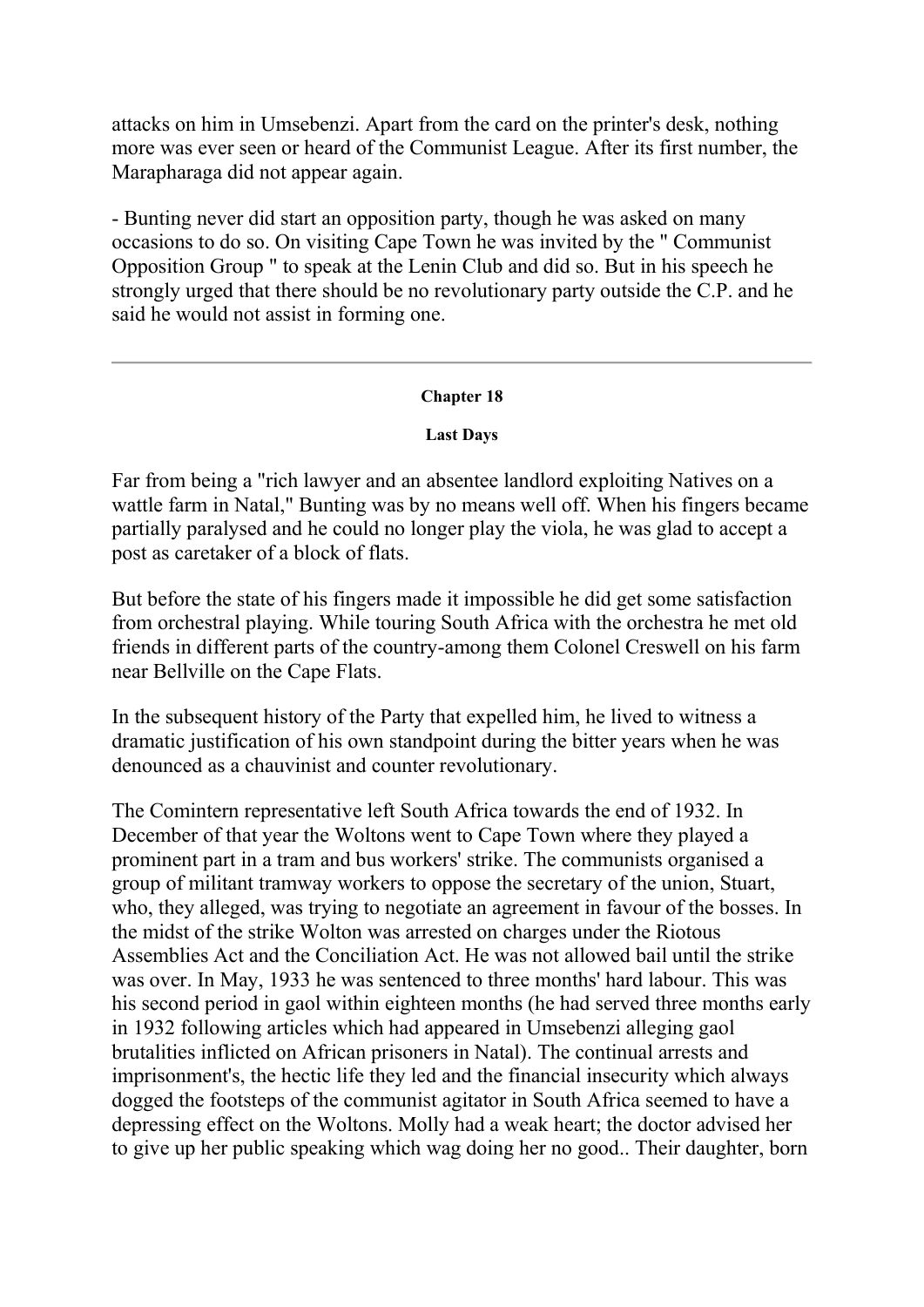in 1926, was having no sort of family life, being " parked " now with this woman comrade and now with that.

When Wolton came out of prison in August, 1933 he found a letter from his brother in England, offering him employment on the Yorkshire Times and a home for Molly and the child. The temptation was more than they could resist, and the Woltons left hurriedly for England without obtaining the permission of the Political Bureau in Johannesburg. It was a gross breach of the discipline they had so loudly and fanatically enforced on their fellow members in the Communist Party for some years. To the Buntings and the other expelled members. it seemed evidence of the insincerity of the denunciations and the expulsions and of the whole campaign against the " Right Danger."

The departure of the Comintern representative and of the Woltons led to changes in the leadership in Johannesburg. The desertion of the Woltons had done much to discredit their policy and some party members were now almost brave enough to look round with open eyes and to ask themselves whether this narrow sectarianism and extreme " leftism " was really doing the Party any good. Two African members of the P.B. who had been the roughly trained in the anti-right tradition, left to study in Moscow. Lazar Bach had now to carry largely on his own shoulders the burden of the struggle against the "Right Danger."

The Political Bureau was now so depleted that new blood had to be brought in. Josiah Ngedlane, an old stalwart from the Cape, and John Gomas, came to Johannesburg and were given seats on the P.B. Moses Kotane was another addition. I also found myself back on the committee. As I was a full - time worker in the Party and virtual editor of Umsebenzi, this was almost inevitable. Without any overt change of line or any new resolutions or theses the Party began slowly to follow a more realistic policy. Umsebenzi was published as a weekly from the beginning of 1934. It was enlarged, made more readable, and it soon became once more the most widely circulating Bantu newspaper. Bach continually pointed to " serious deviations " in articles in the paper; he tried to keep the Party tied down to the old line, but he was in a minority on the P.B. and we went ahead in spite of him.

During this period some of us were able to re-establish friendly personal relations with Bunting. His old itch to do something was still upon him. He developed an interest in collective farming, on the Russian model, and wondered whether anything could be done to propagate the idea in the Native reserves. In December, 1933, he wrote a pamphlet, and, as the Party now had its own press, he asked us to print it, which we did, " purely as a business proposition."

This was Bunting's last pamphlet, his last piece of political writing. He called it " An African Prospect- an Appeal to Young Africa, East, West, Central, South." Though addressed primarily to Africans, it was written in his usual involved style.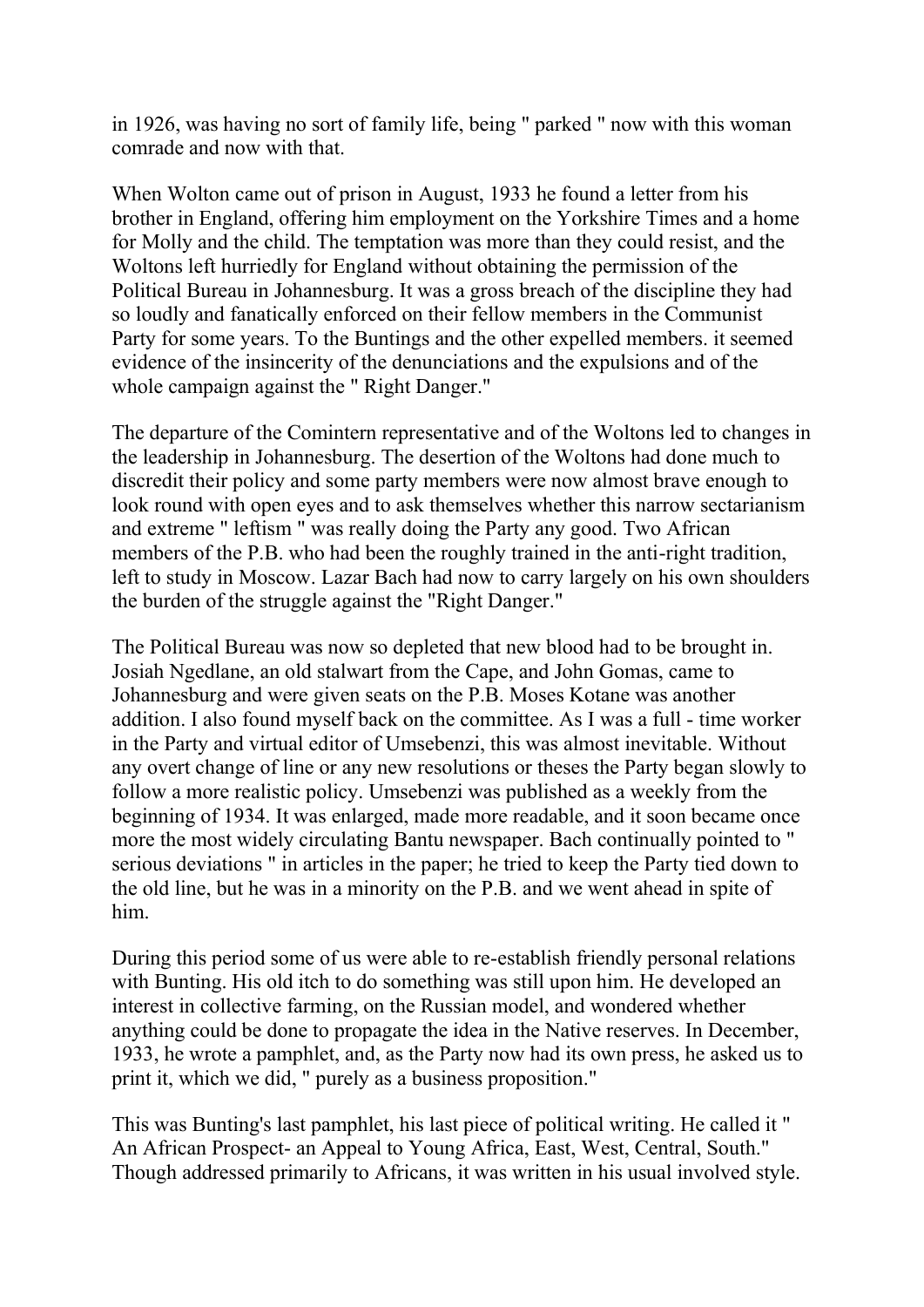As an effective political tract it was a failure, but as Bunting's final testament, it is of interest to us. Here he slates his belief in the inadequacy of the old liberalism. " Liberalism 'is not enough' to-day. Its real job seems after all to be, at best, to reduce some of the superficial (though serious) disparities and brutalities of imperial rule in order to safeguard that rule from the dangers of ' unrest '; but it does nothing to relax the imperial grip on the Colony or the vampire activities of its capitalists." In this situation the oppressed masses of Africa should look rather to Soviet Russia for inspiration and an example to follow. Bunting attacks again those " parlour Bolsheviks " he knew so well in South Africa, " who thrill and gush over this ' Russia for the Russians ' but never think of translating it into terms of Africa; Some perhaps even hope, subconsciously or secretly, that Socialism will never come to Africa in their time !" After various attacks on the fascists, the segregationists, the penny-in-the slot reformists, who think for instance with Father Huss of the Roman Catholics that co-operative societies alone will be the salvation of the blacks, " forgetting that blacks and even poor whites have next to no property to pool or co-operate with, and especially if the races are barred from cooperating, " Bunting goes on to discuss a general plan for the redemption of Africa.

" Let us suppose (skipping, as others have done, the problem of ' how to get there') that Africa decides for Marx, and that her working masses, organised as a Government of workers and peasants for the whole continent, and led perhaps by some sort of all-African ' Communist Party,' command sufficient political and military power (for ' Red Armies ' may be needed to defeat sabotage, disruptive or subversive movements, and recrudescence of the old order) to carry that decision into effect, on more or less similar lines (adjusted to local custom and to later Russian experience) to those of the 1918 Russian constitution from which we have already quoted:

" ' With the fundamental aim of suppressing all exploitation of man by man, of abolishing for ever the division of society into classes, of ruthlessly suppressing all exploiters, of bringing about the Socialist organisation of society and of establishing the triumph of Socialism in all countries, the Third All-Russian Congress of Soviets . . . decrees:

" ' (a) In order to establish the socialisation of land, private ownership of land is abolished; all land is declared national property, and is handed over to the workers, without compensation, on the basis of an equitable division carrying with it the right of use only.'

" '(b) All forests, underground mineral wealth and waters of national importance, all-live stock and appurtenances, together with all model farms and agricultural concerns, are declared public property.'

" We will imagine that some sort of Pan-African ' State Planning (Commission ' and ' Supreme Economic Council' has been created. Given cash to pay sufficiently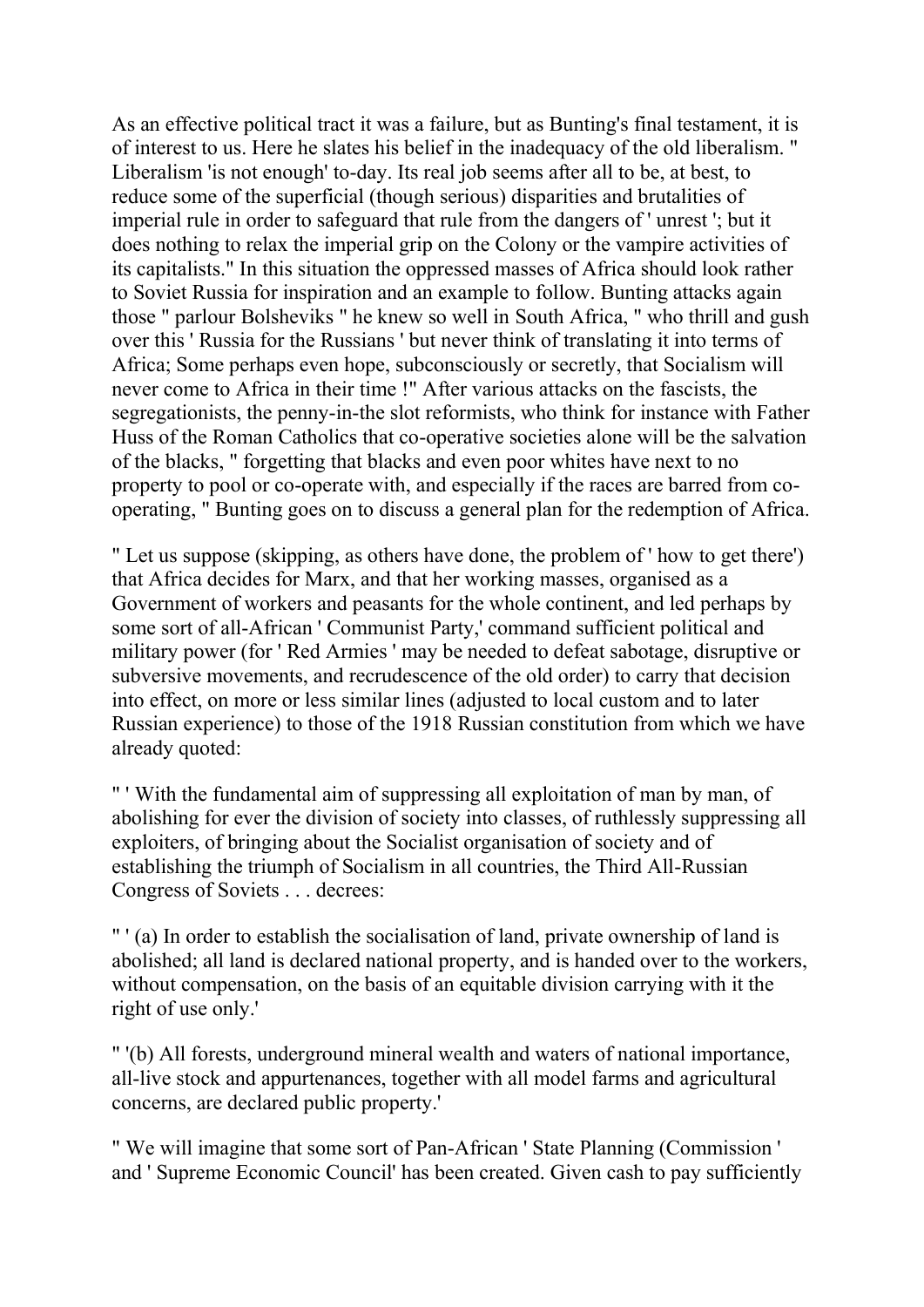attractive salaries, as the Soviet also had to do in its initial stages to secure the beat technical advice, or alternatively given a fair modicum scientific patriotism. we may even anticipate that this Government will from the outset have at its disposal the sincere services of the finest expert brains, specialists and engineers, besides organisers, business managers, auditors, etc., of the whole continent and more, eager to play a part in making the very best of all its available resources ' for the utmost benefit of all concerned ' and that the ' co operation to the fullest extent ' of existing technical staffs to that end can be guaranteed."

From this he goes on to discuss the need for an agricultural survey leading to the planning of farming on a continental scale, with the planned transition of tribal agriculture to collective farming on modern lines. "Altogether a Five Year Plan will doubtless be not enough for Africa; with its 'So many worlds, so much to do So little done, such things to be ' (those words so prostituted by Rhodes) thirty or fifty years will be well spent on the work, in fact there is no limit to human progress once the forces hitherto imprisoned are set free."

Finally there is an appeal to the African leaders themselves.

" Then why falter, why flounder, why wag your heads between Yea and. Nay, asking what ' the authorities ' would say if you came out boldly for your people-the authorities who, as you well know, are placed where they are in the interest of that small class? Why fight against the change to please them, why not grasp it with both hands, every one of you (there is safety in numbers) throwing yourselves heart and soul into the lifegiving task of ushering in the New Age? It is not ' faddism,' it is the sober and serious recognition of plain facts that inspires men and women to work hard, even ' fanatically ' for a better life, realising that ' it must come ' in both the indicative and the imperative sense, that both the future and the right and the duty are on the Socialist side.

" The demand of a nation of a hundred and twenty million human beings for release from their chains must some day sweep the length and breadth of the whole African continent like a tidal wave; the mightier its sweep, the more irresistible its power and the speedier and more bloodless its victory.... May it come quickly !

The new era of comparative reasonableness in the Communist Party, which came in unobtrusively by the back door after the departure of the Woltons, was not destined to last very long. We reformers on the P.B. were rather timid at first and not quite sure of ourselves, fearing perhaps the heavy hand of Moscow if we should move too far to the Right. We did not deal with Bach as he and the Woltons would have dealt with us. We allowed him to keep his seat on the P.B,. and I for one argue that he should be kept there " because of his theoretical knowledge and his value as a critic."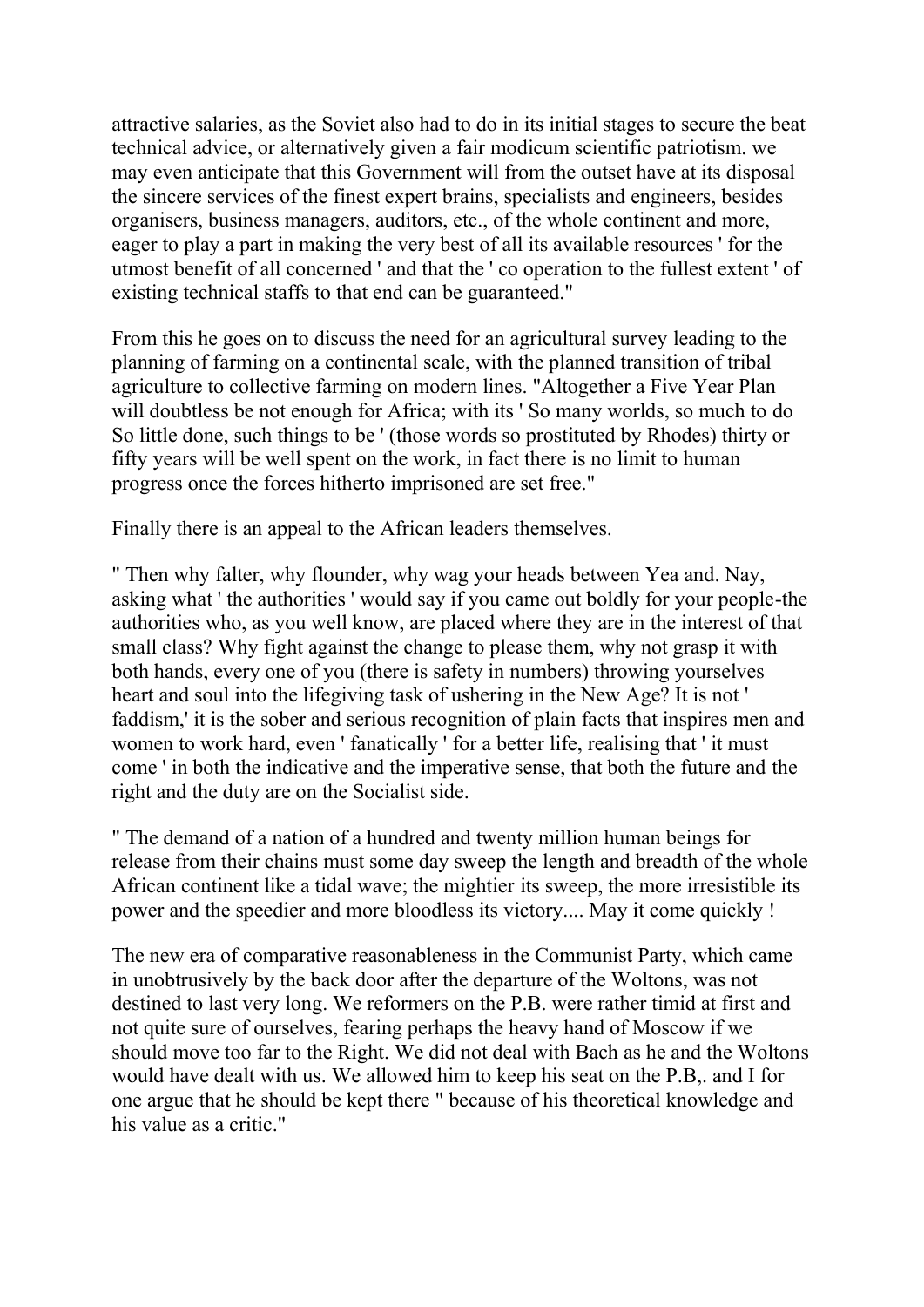But Bach steadily strengthened his position. He was supported by Louis Joffe, who, as financial secretary of a very small party now consisting almost entirely of paid functionaries, was a powerful ally. Bach found numerous " Right deviations '' in the articles in Umsebenzi and in the public speeches and activities of various comrades. In particular he found Moses Kotane guilty of " petit bourgeois national reformism," because that comrade had suggested the organisation of a united front of Non European organisations in which the Party should not thrust itself too openly to the fore. Kotane maintained that the Party tended to ruin every " united front mass organisation " by blatantly controlling it and dictating its policy. A united front to be successful must be a genuine united front in which Africans could feel that they really had some power and control.

Bach did not merely criticise Kotane's proposal. but found in it evidence of a fundamental deviation. The trouble lay in the fact that Kotane's interpretation of the slogan of a Native Republic was incorrect. The slogan controversy therefore flared up again, but on a different level. It was no longer a question of being for or against the slogan but for or against a certain interpretation thereof. Kotane, who could quote chapter and verse with a facility equal to Bach's, maintained that the Original formulation of the slogan was correct. This had stated that the Native Republic was a stage towards a workers' and peasants' government. But while the Comintern representative was in South Africa the slogan had been altered so that the Native Republic had become synonymous and synchronous with the workers' and peasants' government. This was the interpretation which Bach supported.

I do not propose to go into the details of this controversy, which resulted in stormy debates into which all the Party members in Johannesburg were drawn and which lasted often into the small hours of the morning. The theoretical arguments seemed to me to be but the cover for disagreements on the practical work of the Party. Some of us took the line that Bunting should never have been expelled, that the trade unions had been driven away by an extremist and intolerant party leadership, that the whole campaign against the Right Danger was not justified-by conditions in South Africa and had been most unfortunate. We questioned whether the Party should continue to domineer in the mass organisations, antagonising all non-party fellow travellers in the trade unions and in the Friends of the Soviet Union, and whether Louis Joffe should continue to act as dictator in the newly-formed Anti Fascist League.

When it was proposed to re-open the Party night school, which had been dead for years, and to try to make the Party headquarters a centre of social activities, this was described by Bach as a social democratic deviation-"Not because I am opposed to the school as such," said Bach, "but because the pro posed re-opening of the school has been put forward in such a way as to suggest that there is something wrong in the Bolshevik system of organisation of the Party." These subtleties were beyond the comprehension of some of his followers; one of them, Peter Ramutla, declared '' You shall start your night school over my dead body. "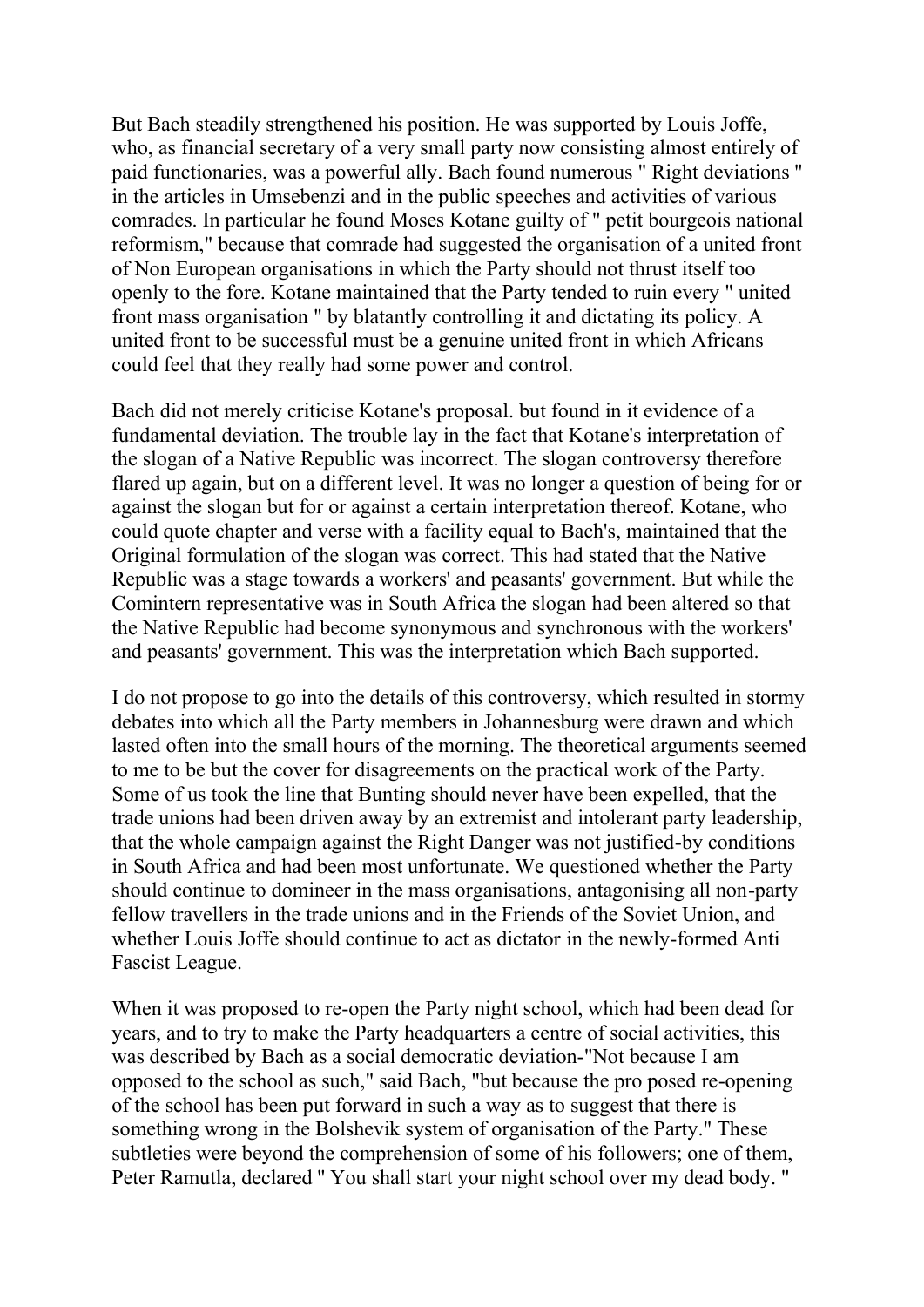On the P.B. matters had reached a climax. But that body was equally divided between the Bach and Kotane factions. Bach, however, was favoured by fortune.

Suddenly there arrived back from Moscow two of the comrades who had been sent there for training. Without any argument they resumed their seats on the P.B. In their hands rested the final decision. It did not take them very long to make up their minds. They voted for Bach's interpretation of the slogan, and in the same breath condemned the whole outlook and criticism of the opposition.

In September, 1935, disciplinary action was taken against the " Right deviators. " Some half-dozen of our more vociferous supporters were expelled from the Party, because they had " attacked the line and leadership of the Party," and had "thus sown discontent in the ranks of the Party and mass organisations sympathetic -to the C.P.S.A." Kotanc, Ngedlane and I were expelled from the Political Bureau. Issy Diamond was suspended from membership of the Party for three months " for being associated with elements that have been conducting fractional activities against the line of the Party, both in the Party and in the mass organisations. " The published statement of the P.B. which announced the expulsions, ended as follows: " Now that the situation is clarified, we sincerely hope that all those who have been previously confused will now see their way clear to following the Party line and leadership."

Apparently many of the Party sympathisers were not at all clear, for the leadership found it necessary to call a special public meeting at the Jewish Workers' Club at which Edwin Mofutsanyana, on behalf of the P.B., made a speech explaining and justifying the expulsions. At this meeting, in defiance of all Party discipline, I replied to the P.B., defending those who had been expelled and demanding their reinstatement. I was also able publicly, for the first time, to express my regret at my compliance in the expulsion of Bunting and my silence during the discreditable attacks that were subsequently made on him.

Bunting was present at the meeting. I met him a few days after. He was the same old gruff bear. " We were glad to hear your confession," he said. We spoke of the future of the Party.

He thought nothing good would come of it until the " bad elements " were removed. These people, however, were still in the saddle and the expulsions had strengthened their grip on the Party machine. But I was full of hope that the " new line " expounded by Dimitrov at the Seventh Congress of the Comintern, which had just been held, would usher ID a new phase in party policy. The " people's front " was now the policy. There was no more emphasis on the "Right danger." Instead the chief danger was " sectarianism." It appeared that practically all the parties of the Communist International had made sectarian leftist mistakes, thus tending to isolate themselves from the broad masses. In fact what had been happening in our small Party in South Africa seemed to mirror exactly what had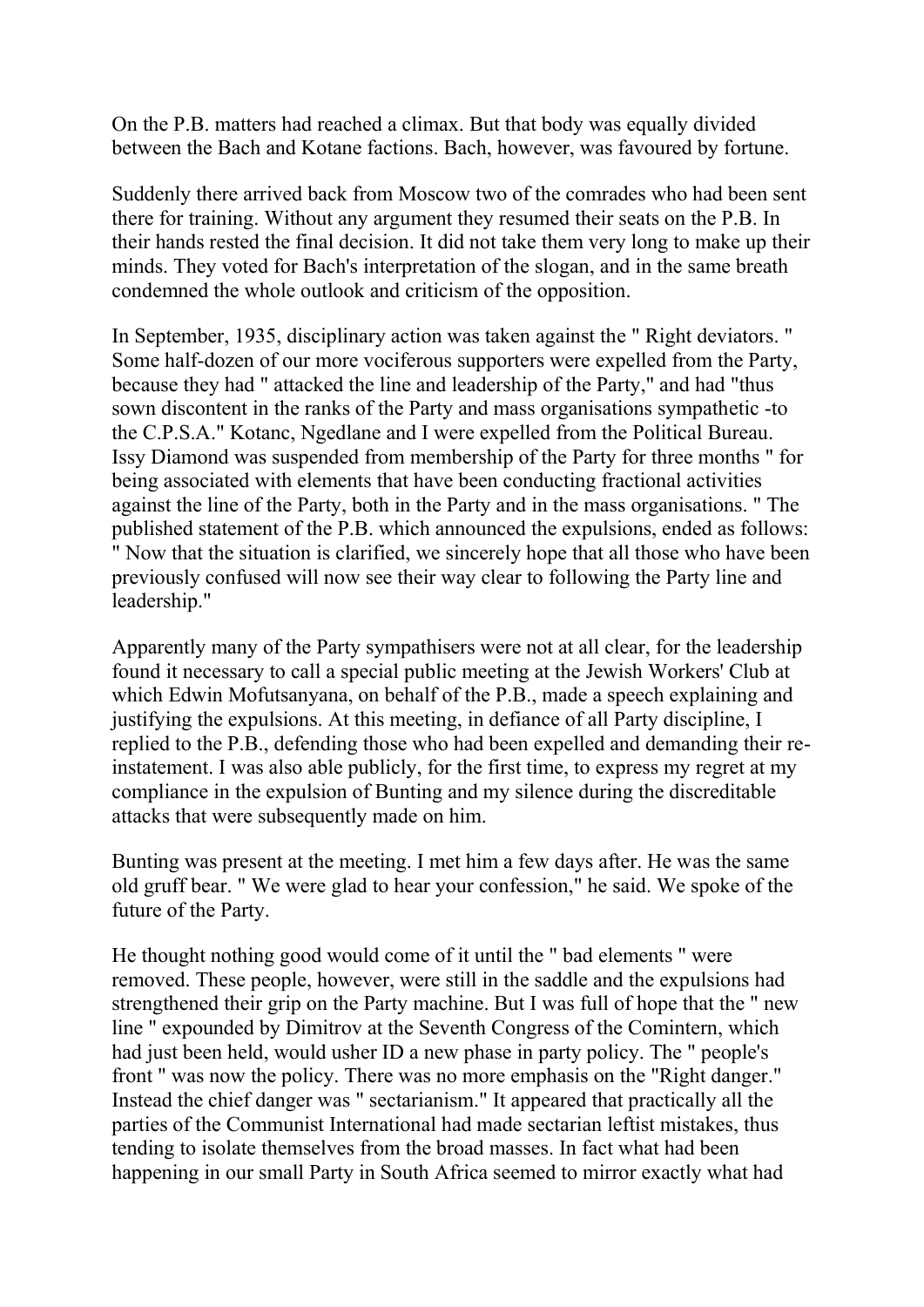been happening., in the Communist Parties in Germany, India, Bulgaria, Brazil and a dozen other countries.

I hoped that the Comintern would now admit its mistakes in South Africa, remove Bach and Joffe from the leadership, and restore the expelled members. Perhaps it would even allow Bunting to return. But nothing of the sort happened. Kotane, Gomas and I had sent an urgent telegram to Moscow stating that the sectarian leadership was splitting the Party just when the Italian attack on Ethiopia made unity of the left movement essential. We asked for the immediate intervention of the Comintern in South Africa. As a counter-blast to our telegram, the P.B. sent a representative, a Russian comrade named Richter, to Moscow.

In reply to the telegram the Comintern asked the Party to supply them with more information about the split, and finally asked that representatives of the opposing factions should go to Moscow to talk things over. Bach went immediately. An African comrade representing the opposition went some weeks later. I did not go, It was months before any reply came from Moscow, and then it was simply: " We are not interested in discussing past mistakes. Here is the new line. Get on with it." Bolshevik self-criticism apparently was demanded only of comrades who found themselves-in a minority in opposition to the official line; it did not apply to the Comintern itself. In fact some comrades declared: " The Comintern does not make mistakes. If mistakes were made in South Africa it was because the instructions of the (Comintern were not carried out, or because Moscow was misinformed about the situation in South Africa."

The subsequent history of Bach was peculiar.. He did not return to South Africa. He became involved in the purge and the anti-Trotskyist trials. He had shared a room with Lurie who was accused of communicating with Trotsky and executed. The charge against. Bach was that, though intimate with Lurie, he had not informed the Party that I.Lurie was receiving letters from abroad. Bach was officially expelled and was sent away from Moscow, to some rural area. Many in Johannesburg believed that he was subsequently shot. There has been no confirmation of this and he may still be alive. That Bach of all persons should have gone over to Trotskyism seems to me utterly absurd. Strangely enough Richter and his brother (who was an editor of a Jewish newspaper in Moscow were also involved in the purge and were expelled from the Party. That happened to them is still not known to me.

The last time I saw Bunting was at the beginning of May, 1936. We met at a political meeting (perhaps it was the annual May Day social) and I walked part of the way home with him. Ethiopia had just collapsed before the blackshirt armies and we discussed the " international situation," as one does on such occasions. I remember him saying what a pity it was we had not a powerful Communist Party in Africa " to unite" he said, "all the scattered anti-imperialist forces in a common front against oppression." He also told me about his fingers, how they would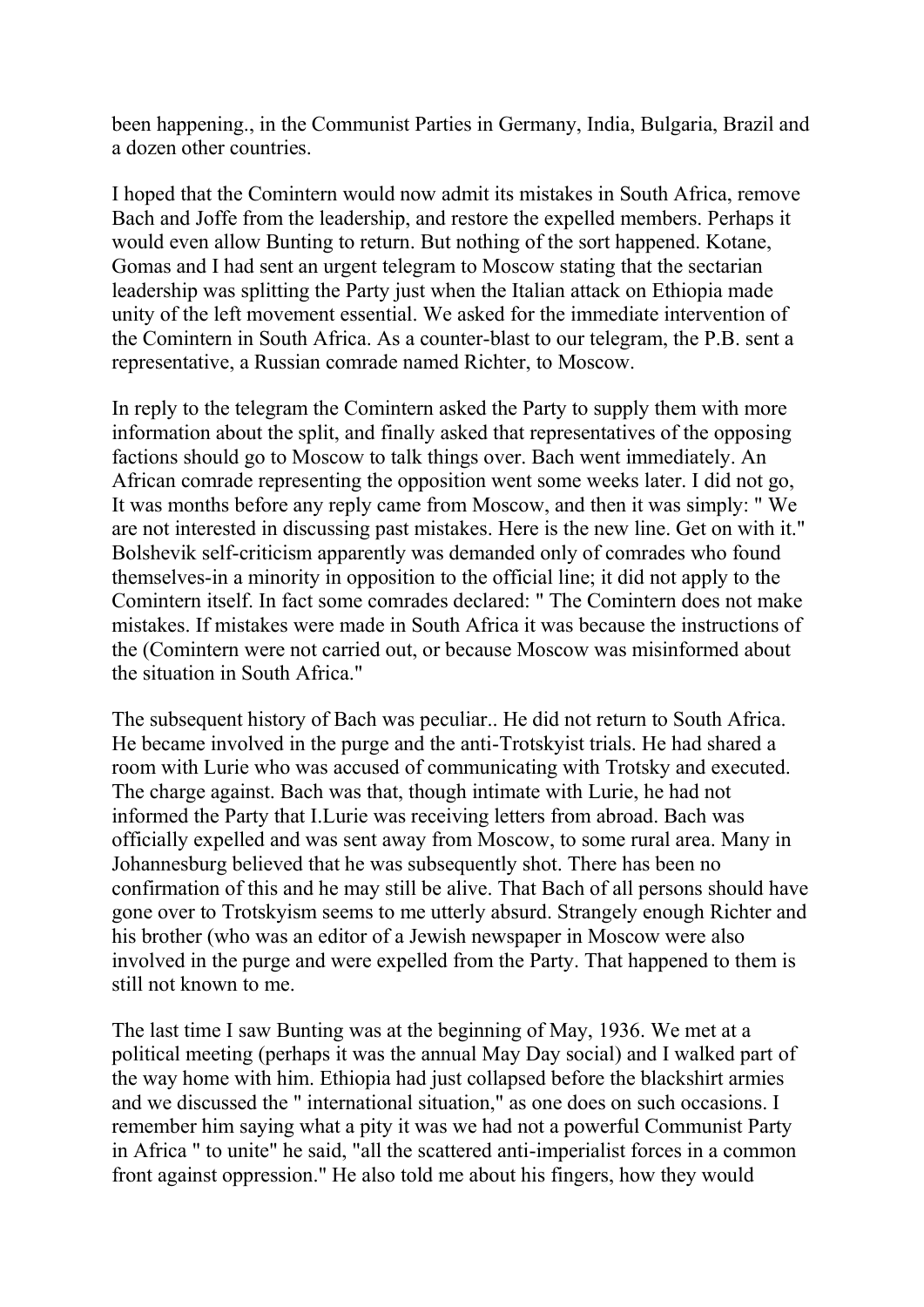sometimes fail to respond to his brain, and how it interfered with his viola playing. The doctors, he said, did not seem able to help him.

On May 24 he had a stroke and they took him to hospital.

As he lay there dying, in the bed next to his by a strange coincidence was one of his old Comrades, Gideon Botha.

Gideon Botha was one of the few Afrikaners in the left movement in South Africa. He had been a member of the International Socialist League. Previously he had been a gold miner and had taken part in the strikes of 1913 and 1914. I remember dimly hearing him speak in Afrikaans on the I.S.L. soap box, on a windy night at the time of the First Great War Afterwards he joined the Nationalist Party and played some part in the 11922 strike. He came back to the left movement and joined the Friends of the Soviet Union in 1931. He wag present when Bunting was expelled from that body. In 1932 and 1933 he helped the Party in its work among the white unemployed, proving extremely valuable as an Afrikaans speaker. Now he was seriously ill and Bunting was dying in the bed at his side.

On Monday, May 25, Bunting's condition was serious. The nurses brought screens and put them round his bed. Botha shouted out: " Bunting. Comrade Bunting, I d d not vote for your expulsion from the F.S.U. Believe me, I did not." Whether Bunting heard we do not know. He was probably unconscious by that time, and he died before morning.

Botha was not the only one in the movement whose conscience troubled him about the way Bunting had been treated. There was a guilty feeling that his death was in some sense a result of his expulsion, for it was said that it had so weighed upon his mind that his health had given way. In any case he had undoubtedly worn himself out in the service of the movement which he more than any man had created and which had turned and denounced him.

We all went to the funeral: old trade unionists and members of the I. S.L. long since outside the Party, the African trade unionists, and the Party itself, both expellers and expelled.

There was a red flag, draped in black, and among the pall bearers were three Africans, as was fitting.

Bennie Weinbren had organised the funeral and he had allowed four speakers: C B. Tyler for the old guard; Gana Makabeni for the African workers, Willie Kalk for the Part leadership, and me for the opposition. Officially Kalk represented the Leather Workers' Union and I was the Party speaker Tyler made an orthodox funeral oration. Gana, who had loved Bunting, was too overcome to say very much. My own remark were less tactful than was fitting at such a scene of unity.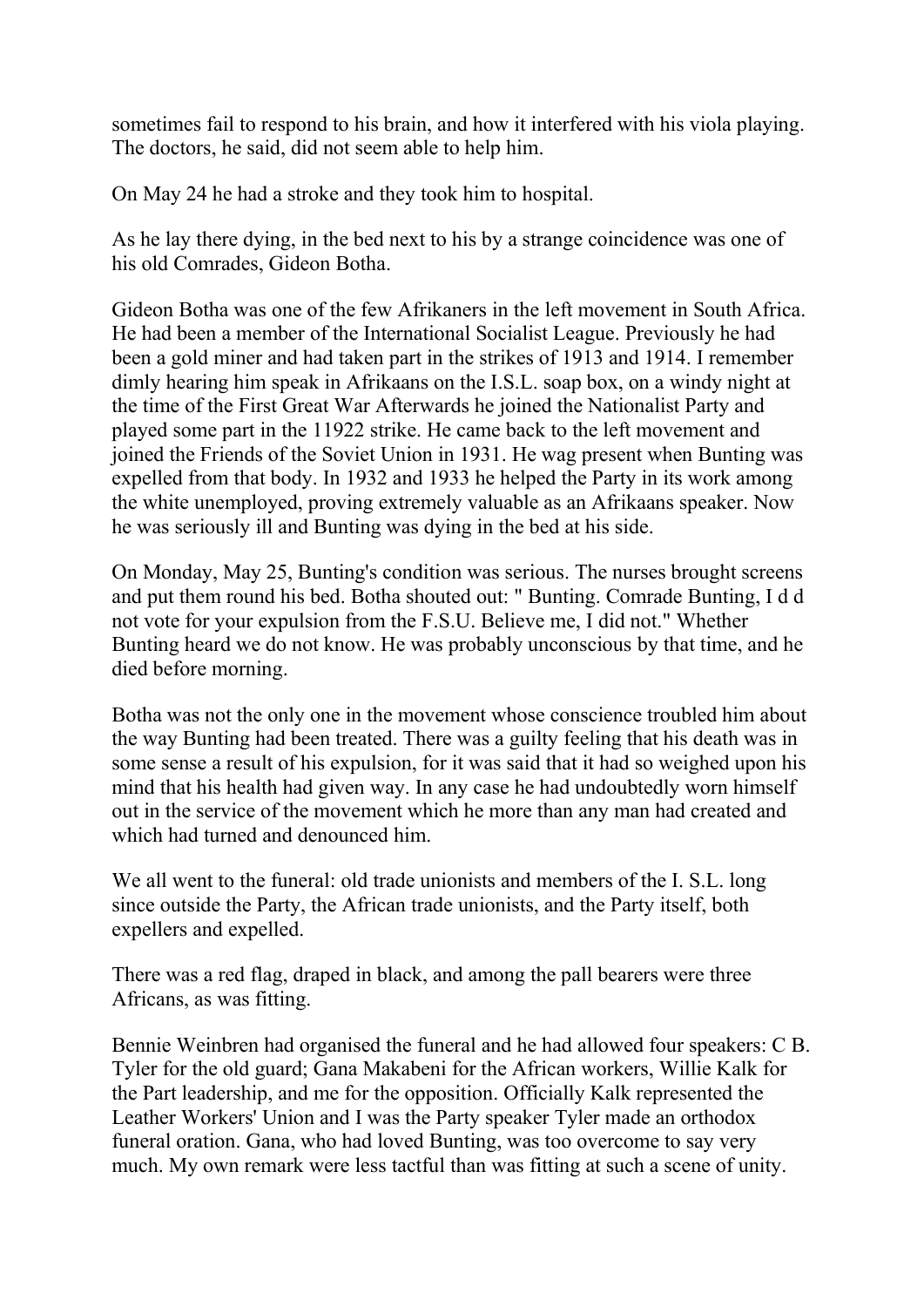Kalk put the " Party line " which was that Bunting's great service was to bring the black workers into the movement, and for this they honoured his memory.

" De mortuis nil nisi bonum." In an obituary notice Umsebenzi said: ' 'Comrade Bunting was for a number of years the leader of the Communist Party and as such has taken up the cause of the oppressed and exploited people of South Africa Although he was excluded from the Communist Party, due to a persistent disagreement on fundamental principles, his honesty and devotion to the cause of the workers and oppressed people of the country were unquestionable. The historical significance of the role played by Comrade Bunting in the history of the revolutionary movement of South Africa lies in the fact that he realised the great importance of the Native masses in the anti-imperialist struggle, and that under his leadership the Communist Party began to organise these masses for the struggle for their emanci pation. thousands of exploited and oppressed South Afrioans will remember Comrade Bunting as a staunch fighter." A fuller account of Bunting's role in the revolutionary movement was promised for the next issue, but it never appeared.

The Spark, the Trotskyist organ published in Cape Town, was more lavish in its praise: " The Revolutionary Movement has lost a valuable member. But in Bunting, South Africa has lost something more than a valuable member, something more than an honest revolutionary. It has lost a leader, a pioneer, a Bolshevik. And the Revolutionary Movement in South Africa, so poor both in quality and quantity, will find it difficult to replace a man of Bunting's calibre. Such men are rare.

" He was one of the first to break not only with the Labour Party, but with Social Democracy; one of the first to hail the October Revolution in Russia, one of the first to form the Communist Party. And as an ardent Communist he had to fight, and did fight enemies of every possible kind-Imperialism and Capitalism and their lackeys; the Labour Party; anarchists of various 'brands inside the Communist Party; and last, but not east, white chauvinism. When, moreover, he had succeeded in building up a Communist Party, he was deposed and expelled . . . for opposing as unsuitable the slogan of ' Native Republic '

" Bunting will always remain a living symbol in the South African Revolutionary Movement. For none in South Africa as so beloved as Bunting by the Bantu workers and peasants who, thank;, to him, were drawn into the movement. It ; they who most fully appreciated his great loving heart, the qualities of his character, and his crystal-clear honesty as man and as a revolutionary. This is not the time to recall his faults and mistakes. Who among us is faultless and which of us does not make mistakes?

The memory of Bunting will remain with us."